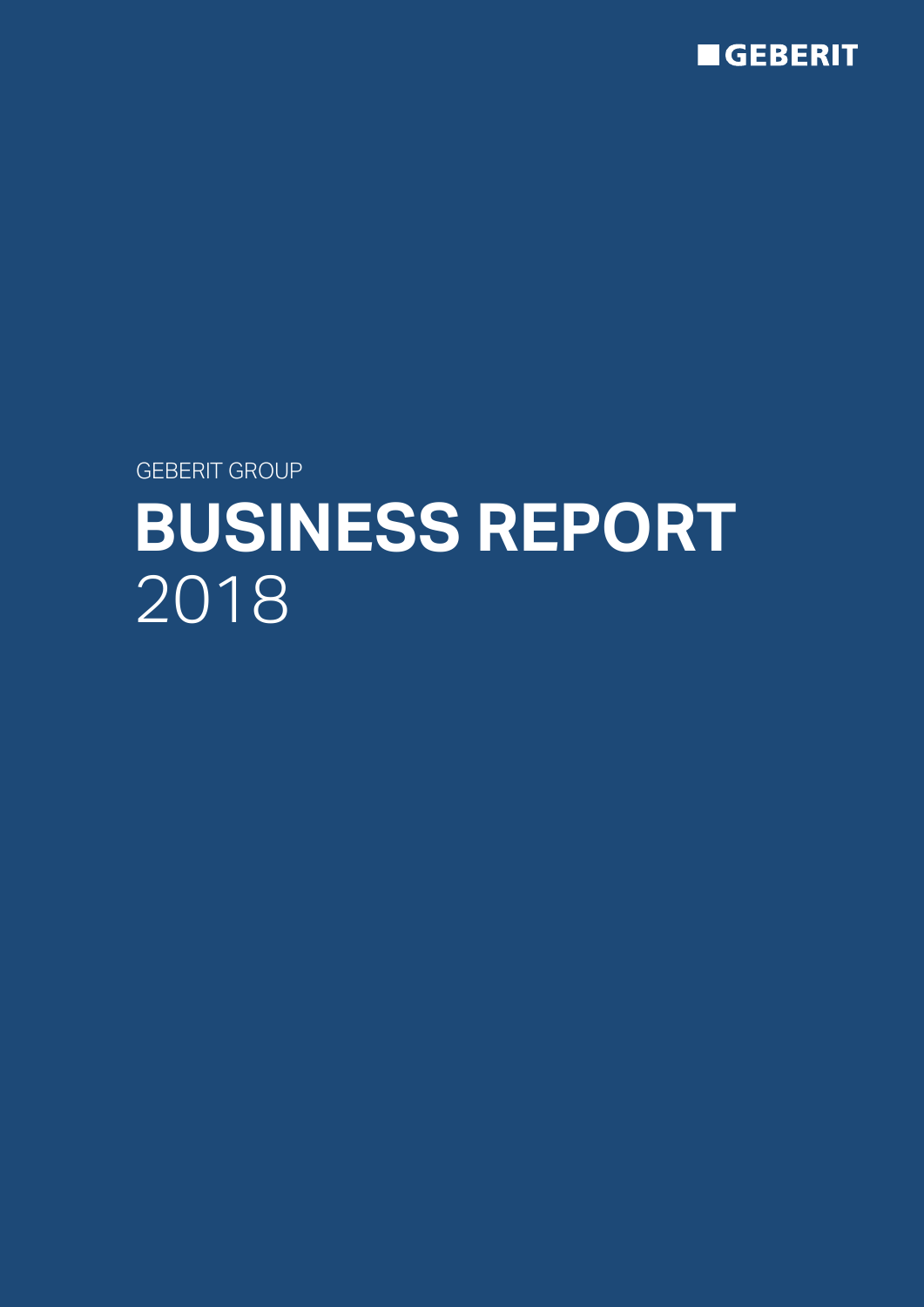### **EDITORIAL**

#### Dear shareholders,

As in previous years, the construction industry in 2018 was shaped by developments that varied by region. In the year-on-year comparison, the market environment was characterised by increased volatility and a declining growth momentum in certain markets. With our solid sales growth and high profitability we can look back on a good financial year where we have further consolidated our position as the leading supplier of sanitary products in Europe.

Consolidated sales in 2018 increased by 5.9% to CHF 3,081 million. Total growth comprised growth in local currencies of 3.1% and a foreign currency effect of +2.8%. We were again able to gain market shares, particularly in those European countries in which our technology is still under-represented. As in previous years, one-off costs related to the Sanitec acquisition and integration had an impact on our results, although to a significantly lower extent and for the last time in this reporting year. Operating profit (EBIT) adjusted for these effects increased by 5.4% to CHF 744 million and the adjusted EBIT margin came to 24.2%. The increased year-on-year operating results were above all attributable to higher sales volumes, price increases, positive effects of the closure of two plants in France in the previous year, the introduction of new products as well as to continuous efficiency improvements, while higher raw material prices as well as tariff-related increases in personnel expenses had a negative impact. Adjusted net income rose by 3.7% to CHF 626 million, with an adjusted return on net sales of 20.3%. Adjusted earnings per share improved by 4.7% to CHF 17.21. The non-adjusted figures were CHF 708 million for the EBIT, CHF 597 million for net income and CHF 16.40 for earnings per share. Free cashflow increased by 22.2% to CHF 582 million, above all due to the gratifying rise in operating cashflow.

In 2018, we once again expanded our proven product range, with the following key new products launched on the market:

- The compact shower toilet Geberit AquaClean Tuma Classic complements the shower toilet range as a perfect entry-level model. This basic model offers the basic functions of a shower toilet, including WhirlSpray shower technology and a fully automatic descaling programme. It is offered as a complete solution with a rim-- The compact shower toilet Geberit AquaClean Tuma Classic complements the shower toilet range as a perfect entry-level model. This basic model offers the sic functions of a shower toilet, including WhirlSpray shower techn
- The energy retaining valve is mounted on ventilation pipes which protrude from the roofs of many buildings and ensures pressure compensation in the discharge pipes. It opens only when pressure compensation is required. The rest of the time, it keeps the heat within the building and thereby saves a significant amount of en-- The energy retaining valve<br>the roofs of many building<br>pipes. It opens only when<br>it keeps the heat within the<br>ergy.
- The manually adjustable sanitary flush unit Rapid flushes unused water pipes automatically and regularly. This prevents water from stagnating in a pipe over a - The manually adjustable sanitary flush unit Rapid flushes unu<br>tomatically and regularly. This prevents water from stagnatin<br>longer period, which can lead to health risks.
- The VariForm washbasin range adds a more systematic approach and diversity to the range for public and private washbasin areas. The washbasins stand out due to their generous basin depth and high-quality ceramics. They are available in the four basic shapes round, oval, elliptic and rectangular, with a lay-on, countertop - The VariForm washbasin range adds a more systematic approach and<br>the range for public and private washbasin areas. The washbasins stan<br>to their generous basin depth and high-quality ceramics. They are avai<br>four basic sha

Based on the principles of flow production set out in the Geberit Production System (GPS) applicable throughout the Group, we once again initiated, promoted or brought to a conclusion numerous larger and smaller process optimisations within the plant network. This enabled substantial efficiency gains to be achieved, particularly in the area of ceramics production. Prime examples of this are the ceramics plants in Gaeta (IT) and Limoges (FR), where productivity was increased significantly. The GPS principles also formed the basis of all investments that we made in the area of plants and logistics. In the reporting year, the completion of factory buildings in Pfullendorf (DE), Langenfeld (DE) and Ozorków (PL), as well as new buildings for logistics and technical product development in Slavuta (UA) are particularly worthy of mention.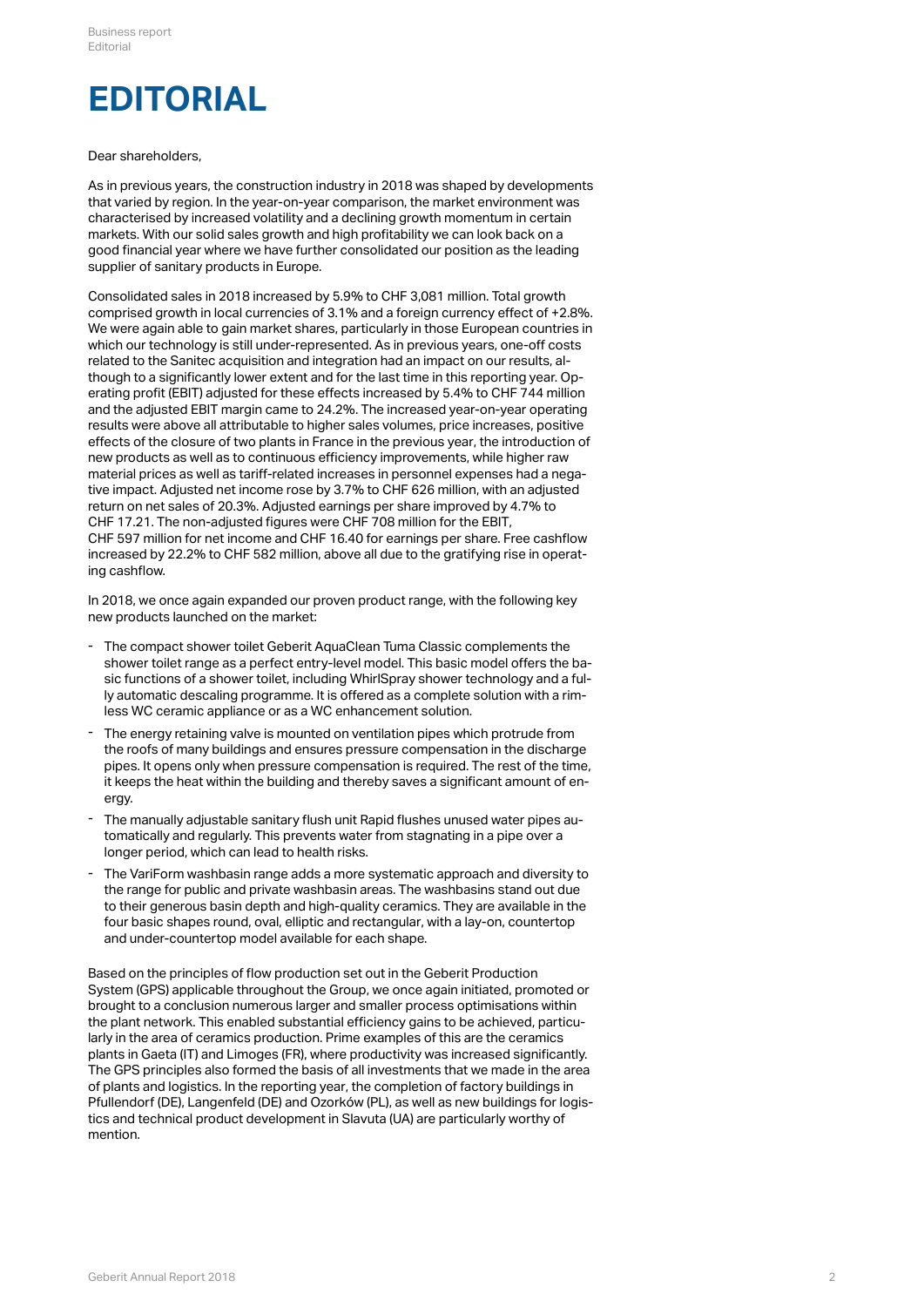The environmental impact in relation to currency-adjusted sales (eco-efficiency) decreased by 7.3%. As regards the long-term target, which is based on an average annual decrease of 5% per year, we therefore remain on course. Since the start of the integration of the ceramics business in 2015, we have also succeeded in improving eco-efficiency and CO $_2$  emissions by a total of more than 20% each.

We further promoted the topic of digitalisation in various areas in 2018. Personnel and skills within the Digital team were significantly expanded at Group level, with the aim of developing and launching digital tools more quickly and efficiently. We launched and further developed various digital tools designed to respond to the needs of end users as effectively as possible. An "inspiration app" for end users is in use in Switzerland and France. A 3D planning tool was also developed, providing a creative platform for end users to design their future bathroom. A new CRM system piloted in the United Kingdom allows us to tailor our offer to the digital requirements of potential end users who are interested in sanitary products. Our online catalogue for craftsmen was set up on a new high-performance platform. Information relating to products and spare parts will now be available from a single source and can be displayed on various devices. This will also enable easy navigation by craftsmen on mobile devices at the building site. Furthermore, Geberit has been providing users of the interdisciplinary planning method BIM (Building Information Modelling) with product data and calculation modules for a number of years now. With this in mind, we have established and further expanded a specialised in-house team of BIM experts. BIM facilitates an efficient exchange of information between architects, sanitary engineers and building owners and aims to optimise the entire planning and building process. We have further advanced the integration and standardisation of the IT systems and processes at the former Sanitec plants. As planned, a corresponding project was prepared in the reporting year and implemented successfully on 1 January 2019 at the Scandinavian production sites in Ekenäs (FI), Bromölla and Mörrum (both SE).

We take our social responsibilities seriously, including the undertaking of social projects involving our own apprentices since 2008. The projects exhibit a strong relationship to the topic of water and to our core competencies. In 2018, the apprentices travelled to Morocco, where they renovated sanitary facilities in desolate conditions at several schools. We also continued our partnership with the Swiss development organisation Helvetas with a series of initiatives. Firstly, sanitary expertise adapted to the local conditions was passed on in a knowledge transfer project that took two Geberit employees to Mozambique and another two to Nepal in autumn 2018. Secondly, the "Change of Perspective" project was also implemented again, as two Swiss plumbers travelled to Nepal in November 2018, working there for a week with two Nepalese colleagues. Our activities in the area of social responsibility are rounded off by a multitude of other initiatives and fundraising campaigns at a local level.

In 2018, the Geberit share price fell by 10.9% to CHF 382.30. In the same period, the Swiss Market Index (SMI) posted losses of 10.2%. As in the past, we wish to let the shareholders benefit from the good development of the business and will maintain the attractive distribution policy of previous years. Therefore, we will propose to the General Meeting a dividend of CHF 10.80, which is 3.8% higher than in the previous year. The payout ratio of 62.7% of adjusted net income is in the upper range of the 50% to 70% corridor defined by the Board of Directors. The share buyback programme, launched on 6 June 2017, was also continued. By 31 December 2018, around 651,000 shares, or 1.8% of the share capital currently entered in the Commercial Register, had been acquired at a sum of CHF 276 million as planned. 97.3% of the free cashflow was therefore distributed to our shareholders during the reporting year as part of the dividend payment and the share buyback programme.

An important step in the new brand strategy will be implemented in 2019: in key markets such as Germany, Switzerland and Austria, we will only offer ceramic products and bathroom series under the Geberit brand in future, while established brands such as Keramag will be discontinued. A number of other markets or brands respectively, will implement these changes in 2020. During the reporting year, this streamlining of the brand portfolio was prepared in detail. After all, this is a step that affects almost all areas of the company – including production, logistics, product data, marketing, and the sales organisations. Our customers – particularly wholesalers and numerous showroom operators – were also informed of these measures in advance.

We owe the good results in the reporting year to the great commitment, high degree of motivation and expertise of our employees. We wish to express our thanks and appreciation for their exemplary performance. Our customers in the commercial and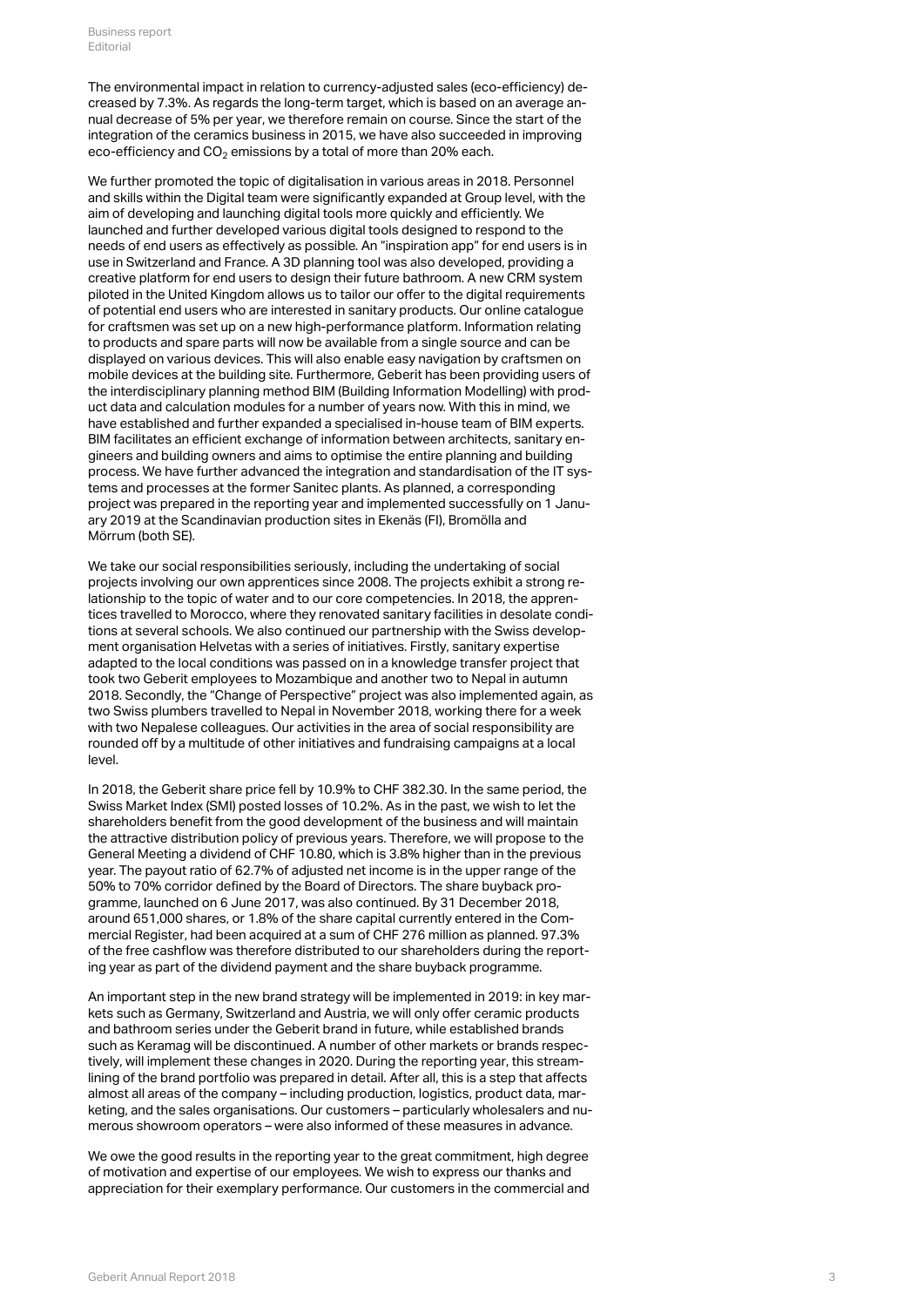trade sectors again deserve special thanks for their trust and constructive collaboration. Last but not least, we also wish to express our gratitude to you, esteemed shareholders, for your continued great trust in our company.

The objective in 2019 is to perform strongly across the entire product range and in all markets and, as in previous years, to gain market shares. There will be focused marketing of the new products that have been introduced in recent years. Markets in which Geberit products or technologies are still under-represented will be intensely cultivated, and the shower toilet business will be expanded further. In line with the Geberit strategy, these measures shall be accompanied by efforts to continuously optimise business processes and high margins shall be continued to be achieved in 2019. A focus will be placed on implementing the digitalisation strategy. The opportunities offered as a result of combining technical know-how in sanitary technology "behind the wall" and design expertise "in front of the wall" will continue to be firmly seized. We are convinced that the company is very well equipped for the upcoming opportunities and challenges.

Yours sincerely,

Albert M. Baehny Chairman of the Board of Directors

Christian Buhl CEO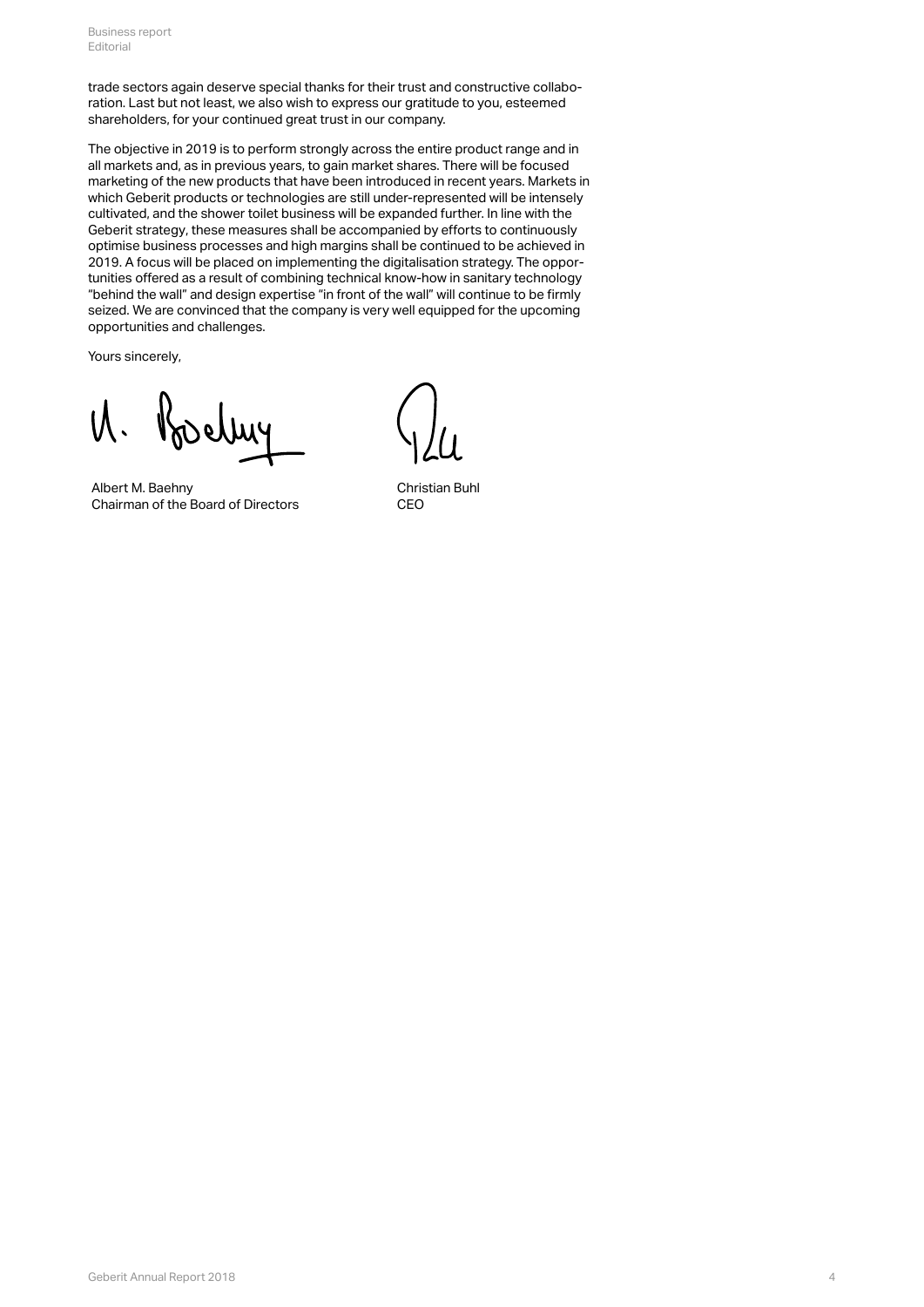### **GEBERIT SHARE INFORMATION**

### **SHARE PRICE PERFORMANCE IN THE REPORTING YEAR**

The Geberit share price started the new trading year at CHF 429.10 and reached its year high of CHF 466 at the end of January. After hitting a low of CHF 370 in December, the share price closed the 2018 trading year at More CHF 370 in December, the same CHF CHF 382.30. Overall, this corresponds to a decrease of 10.9%. In the same period, the Swiss Market Index (SMI) posted losses of 10.2%. Viewed over the past five years, the Geberit share posted an annual average increase of 7.2% (SMI +0.5%). The Geberit Group's market capitalisation reached CHF 14.2 billion at the end of 2018.

The Geberit shares are listed on the SIX Swiss Exchange, Zurich.

At the end of 2018, the free float as defined by SIX was 100%.

### **DISTRIBUTION**

Given a stable market environment, Geberit achieves high free cashflow, which is used to repay debts, applied towards any acquisitions or distributed to shareholders. The capital structure is prudently maintained and the company strives for a solid balance sheet structure with a buffer of liquidity. On the one hand, this policy guarantees the financial flexibility necessary to achieve growth targets, and on the other hand it offers investors security. Surplus liquid funds are distributed to shareholders. Geberit continued this shareholder-friendly distribution policy last year as well.

In 2018, CHF 381 million was distributed to shareholders as part of the dividend payment. The share buyback programme, launched on 6 June 2017, was also continued. By 31 December 2018, around 651,000 shares, or 1.8% of the share capital currently entered in the Commercial Register, had been acquired at a sum of CHF 276 million, CHF 185 million thereof in 2018. CHF 566 million, or 97.3% of the free cashflow, was therefore distributed to shareholders during the reporting year as part of the dividend payment and the share buyback programme.

Over the last five years, around CHF 2.2 billion has been paid out to shareholders in the form of distributions or share buybacks.

The Board of Directors will propose to the ordinary General Meeting of Geberit AG on 3 April 2019 an increase in the dividend of 3.8% to CHF 10.80 in line with the increase seen in the previous year. The payout ratio of 62.7% of adjusted net income is in the upper range of the 50% to 70% corridor defined by the Board of Directors.

### **COMMUNICATION**

Geberit publishes current and comprehensive information simultaneously for all market participants and interested parties on the website

→ [www.geberit.com](http://www.geberit.com/en/index.html), including ad hoc announcements. Among other things, the current version of the investor presentation is available on the website at any time. In addition, interested parties may add their names to a mailing list → [www.geberit.com/mailinglist](http://www.geberit.com/mailinglist) in order to receive the most recent information relating to the company.



Source: Thomson Reuters



SMI indexed

Basis: 1:10 stock split implemented on 8 May 2007 Source: Thomson Reuters

#### **Total distribution to shareholders and share buybacks** (in CHF million)

| Total               | 319 | 471     | 360 | 460 |                          | 566 2.176 |
|---------------------|-----|---------|-----|-----|--------------------------|-----------|
| Share<br>buyback    | 37  | 160     | 51  | 92  | 185                      | 525       |
| <b>Distribution</b> |     | 282 311 | 309 | 368 |                          | 381 1.651 |
|                     |     |         |     |     | 2014 2015 2016 2017 2018 | Total     |

#### **Distribution paid** (in CHF per share)

|                    |                          |  | 2014 2015 2016 2017 2018   |  |
|--------------------|--------------------------|--|----------------------------|--|
| Dividend           |                          |  | 7.50 8.30 8.40 10.00 10.40 |  |
| Capital redemption | $\overline{\phantom{0}}$ |  |                            |  |

**Total 7.50 8.30 8.40 10.00 10.40**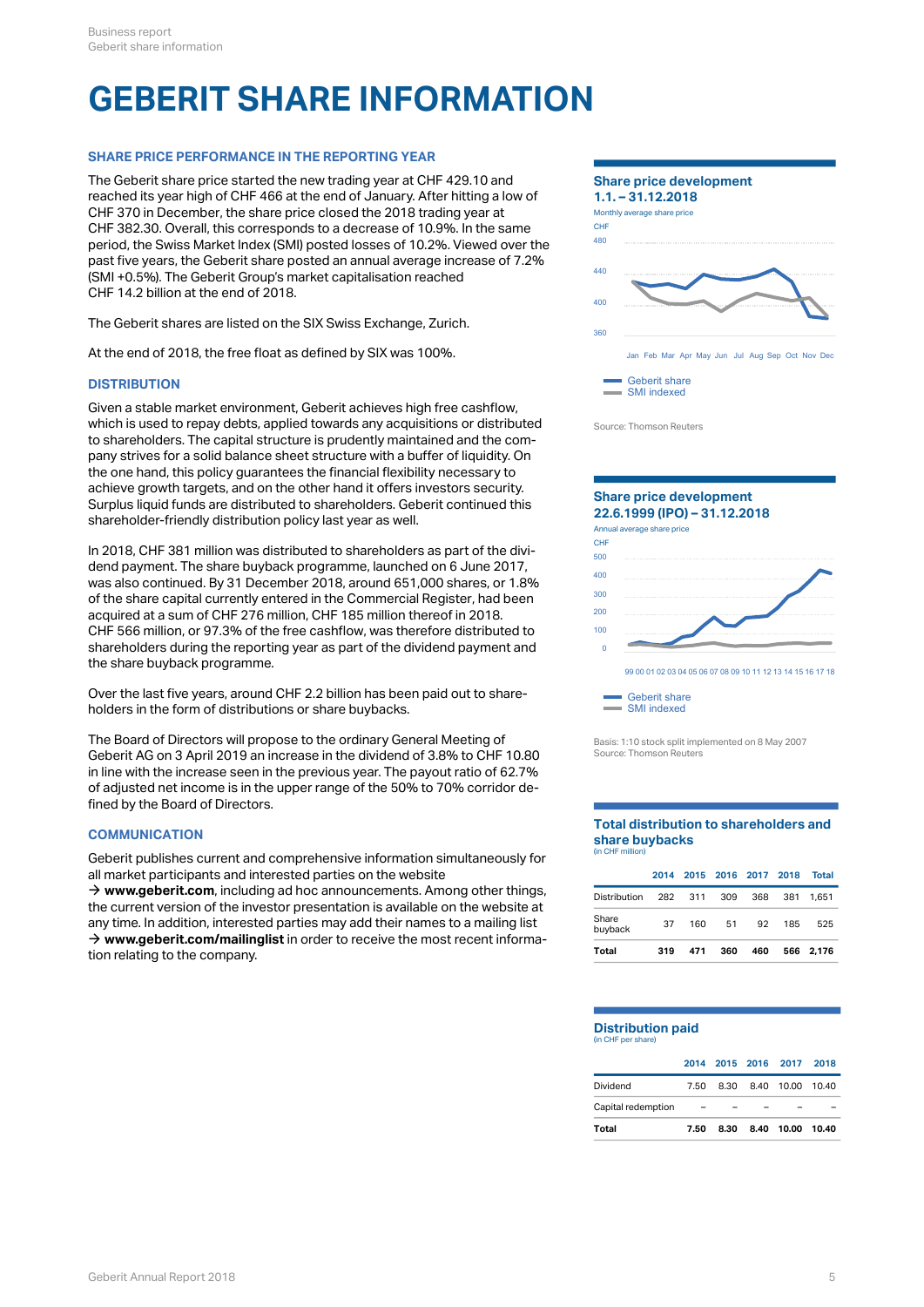CEO Christian Buhl, CFO Roland Iff and the Head Corporate Communications & Investor Relations Roman Sidler are in charge of communication with shareholders, the capital market and the general public. Contact details can be found on the website in the relevant sections. Information relating to Geberit is provided in the form of regular media information, media and analysts' conferences, as well as financial presentations.

Contact may be established at any time at → [corporate.communications@geberit.com](mailto: corporate.communications@geberit.com) and the control of the control of the control of the control of the control of the control of the control of the control of the control of the control of the control of the control o

Comprehensive share information can be found at **→ [www.geberit.com > investors > share information](http://www.geberit.com/investors/share-information/share-price/)** 

#### **Major data relating to the Geberit share**

|                                                 | 31.12.2018         |
|-------------------------------------------------|--------------------|
| Registered shareholders                         | 37,427             |
| Capital stock (CHF)                             | 3,704,142.70       |
| Number of registered shares of<br>CHF 0.10 each | 37,041,427         |
| Registered shares                               | 21,226,515         |
| Treasury shares                                 | 999,182            |
| Stock exchange                                  | SIX Swiss Exchange |
| Swiss securities identification<br>number       | 3017040            |
| <b>ISIN</b> code                                | CH0030170408       |
| <b>Telekurs</b>                                 | <b>GEBN</b>        |
| <b>Thomson Reuters</b>                          | GEBN.S             |
| Bloomberg                                       | <b>GEBN.VX</b>     |

### **Key figures**

#### $(in$  CHF pe

|                           | 2017  | 2018  |
|---------------------------|-------|-------|
| Net income <sup>1</sup>   | 16.43 | 17.21 |
| Net cashflow              | 17.41 | 20.53 |
| Equity                    | 49.95 | 47.94 |
| Distribution <sup>2</sup> | 10.40 | 10.80 |

<sup>1</sup> Adjusted for costs in connection with the Sanitec

acquisition and integration

 $2^2$  Subject to approval of the General Meeting 2019

#### **Time schedule**

|                              | 2019   |
|------------------------------|--------|
| General Meeting              | 3 Apr  |
| Dividend payment             | 9 Apr  |
| Interim report first quarter | 2 May  |
| Half-year report             | 15 Aug |
| Interim report third quarter | 31 Oct |
|                              |        |

|                              | 2020   |
|------------------------------|--------|
| First information 2019       | 16 Jan |
| Results full year 2019       | 10 Mar |
| <b>General Meeting</b>       | 1 Apr  |
| Dividend payment             | 7 Apr  |
| Interim report first quarter | 30 Apr |
| Half-year report             | 18 Aug |
| Interim report third quarter | 29 Oct |

(Subject to minor changes)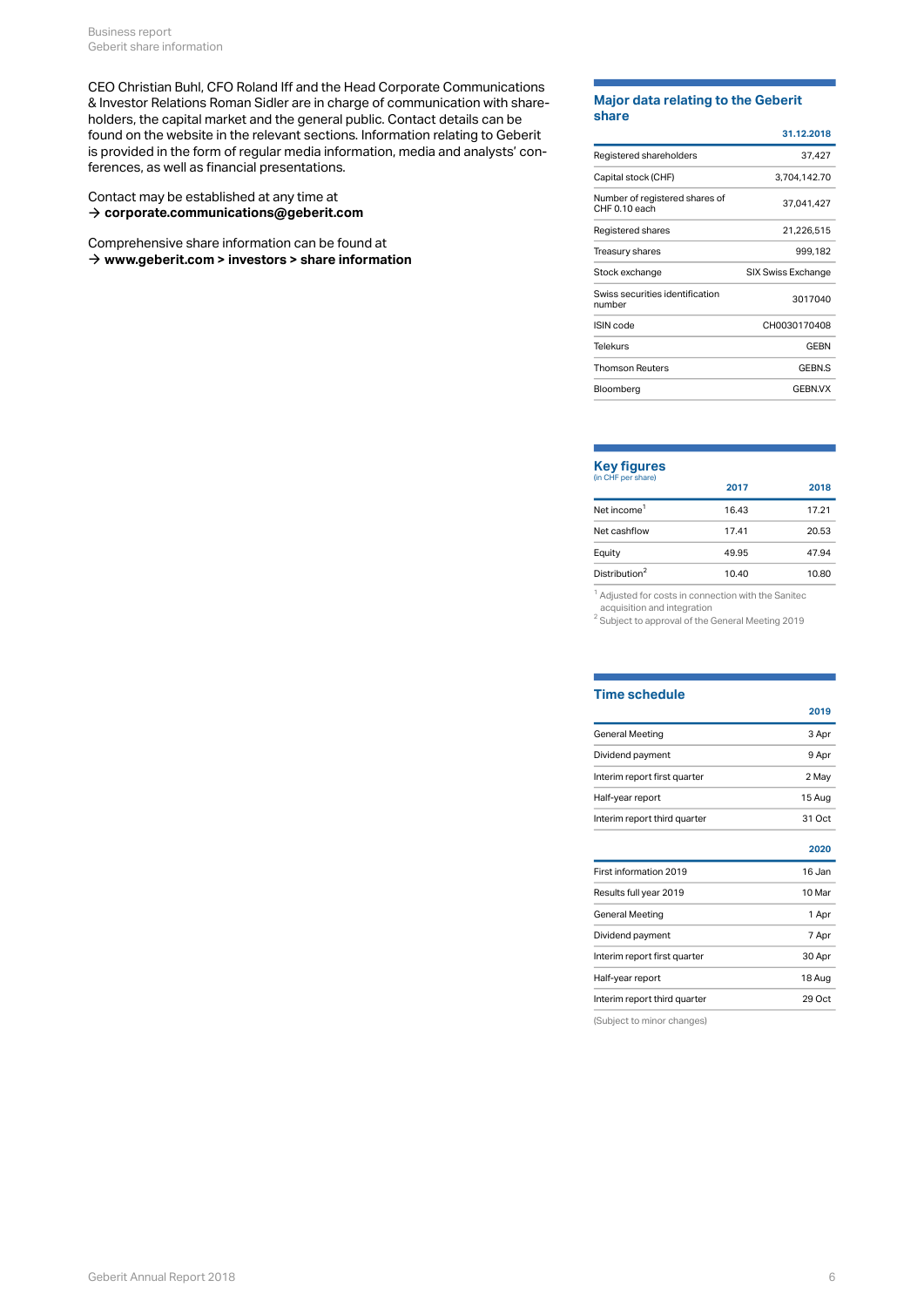# **MANAGEMENT STRUCTURE**

1 January 2019

### **Board of Directors**

**Chairman Vice Chairman** Albert M. Baehny Hartmut Reuter

| <b>CEO Division</b>                                     | <b>Sales Europe</b>                                          | <b>Sales</b><br><b>International</b>                  | <b>Marketing</b><br>& Brands                                | <b>Operations</b>                                     | <b>Product</b><br><b>Management &amp;</b><br><b>Innovation</b> | <b>Finance</b>                                                 |
|---------------------------------------------------------|--------------------------------------------------------------|-------------------------------------------------------|-------------------------------------------------------------|-------------------------------------------------------|----------------------------------------------------------------|----------------------------------------------------------------|
| <b>Chief Executive</b><br>Officer<br>Christian Buhl     | <b>Member</b><br><b>Executive Board</b><br>Karl Spachmann    | Member<br><b>Executive Board</b><br>Ronald van Triest | Member<br><b>Executive Board</b><br>Martin Baumüller        | Member<br><b>Executive Board</b><br>Martin Ziegler    | Member<br><b>Executive Board</b><br>Egon Renfordt-<br>Sasse    | <b>Member</b><br><b>Executive Board</b><br>Roland Iff          |
| Human<br>Resources                                      | Germany<br>Clemens Rapp                                      | <b>North America</b><br>Andreas Nowak                 | <b>Digital</b><br>Dirk Wilhelm                              | Purchasing<br>Adriaan ´t Gilde                        | Quality<br>Andreas Lange                                       | <b>Controlling</b><br>Andreas Jäger                            |
| Roland Held<br><b>Communications / Hanspeter Tinner</b> | <b>Switzerland</b>                                           | <b>Far East / Pacific</b><br>James Mao                | Installation and<br><b>Flushing</b>                         | Logistics<br>Gerd Hailfinger                          | Technology /<br>Innovation                                     | <b>Treasury</b><br><b>Thomas Wenger</b>                        |
| Investor<br>Relations<br>Roman Sidler                   | <b>Nordic Countries</b><br>Lars Risager                      | Middle East /<br>Africa<br>Ronald van Triest          | Systems /<br><b>Bathroom</b><br>Systems                     | <b>Production</b><br>Plants P & M*<br>Robert          | Felix Klaiber<br><b>Accredited Test</b><br>Laboratory          | Information<br><b>Technology</b><br>Johan Engvall              |
| Strategic<br>Planning                                   | Italy<br>Giorgio Castiglioni                                 |                                                       | Severin Daniels<br><b>Piping Systems</b>                    | Lernbecher                                            | Markus Tanner                                                  | <b>Taxes</b>                                                   |
| Cyril Stutz<br>Environment /                            | <b>The Netherlands</b><br>Menno Portengen                    |                                                       | Renato Di Rubbo<br>Marketing                                | <b>Production</b><br>Plants C & M**<br>Martin Ziegler | <b>Products</b><br><b>Installation and</b><br><b>Flushing</b>  | Jürgen Haas<br><b>Legal Services</b><br><b>Albrecht Riebel</b> |
| <b>Sustainability</b><br>Roland Högger                  | <b>Belgium</b><br><b>Thierry Geers</b>                       |                                                       | <b>Operations</b><br>Daniela Koch                           | <b>Production</b><br>Plants CER***                    | <b>Systems</b><br>Egon Renfordt-<br>Sasse                      | <b>Internal Audit</b>                                          |
| Shower Toilet<br>Margit Harsch                          | Austria /<br>Hungary /<br>Romania<br>Stephan                 |                                                       | Pricing<br>Frank Heuser<br><b>Master Data</b><br>Management | Simon Imhof                                           | <b>Products Piping</b><br><b>Systems</b><br>Arnd Gildemeister  | <b>Martin Reiner</b>                                           |
|                                                         | Wabnegger<br><b>France</b>                                   |                                                       | Jürgen Lay<br><b>Technical Docu-</b>                        |                                                       | <b>Products</b><br><b>Bathroom</b><br>Systems                  |                                                                |
|                                                         | <b>Yves Danielou</b><br><b>United Kingdom</b><br>Mark Larden |                                                       | mentation<br><b>Werner Trefzer</b>                          |                                                       | Jörn Ikels                                                     |                                                                |
|                                                         | Poland<br>Przemyslaw<br>Powalacz                             |                                                       |                                                             |                                                       |                                                                |                                                                |
|                                                         | <b>Ukraine</b><br>Oleksiy Rakov                              |                                                       |                                                             |                                                       |                                                                |                                                                |
|                                                         | <b>Czech Republic /</b><br>Slovakia<br>Vladimir Sedlacko     |                                                       |                                                             |                                                       |                                                                |                                                                |
|                                                         | <b>Adriatic Region</b><br>Miran Medved                       |                                                       |                                                             |                                                       |                                                                |                                                                |
|                                                         | <b>Iberian Peninsula</b><br>David Mayolas                    |                                                       |                                                             |                                                       |                                                                |                                                                |
|                                                         | Russia<br>Irina Buralkina                                    |                                                       |                                                             |                                                       |                                                                |                                                                |

**Key Account Management** Michael Albrecht

**Business Development / OEM / Industry** Tobias Beck

\* P & M: Plastics and Metal<br>\*\* C & M: Composite and Metal<br>\*\*\* CER: Ceramics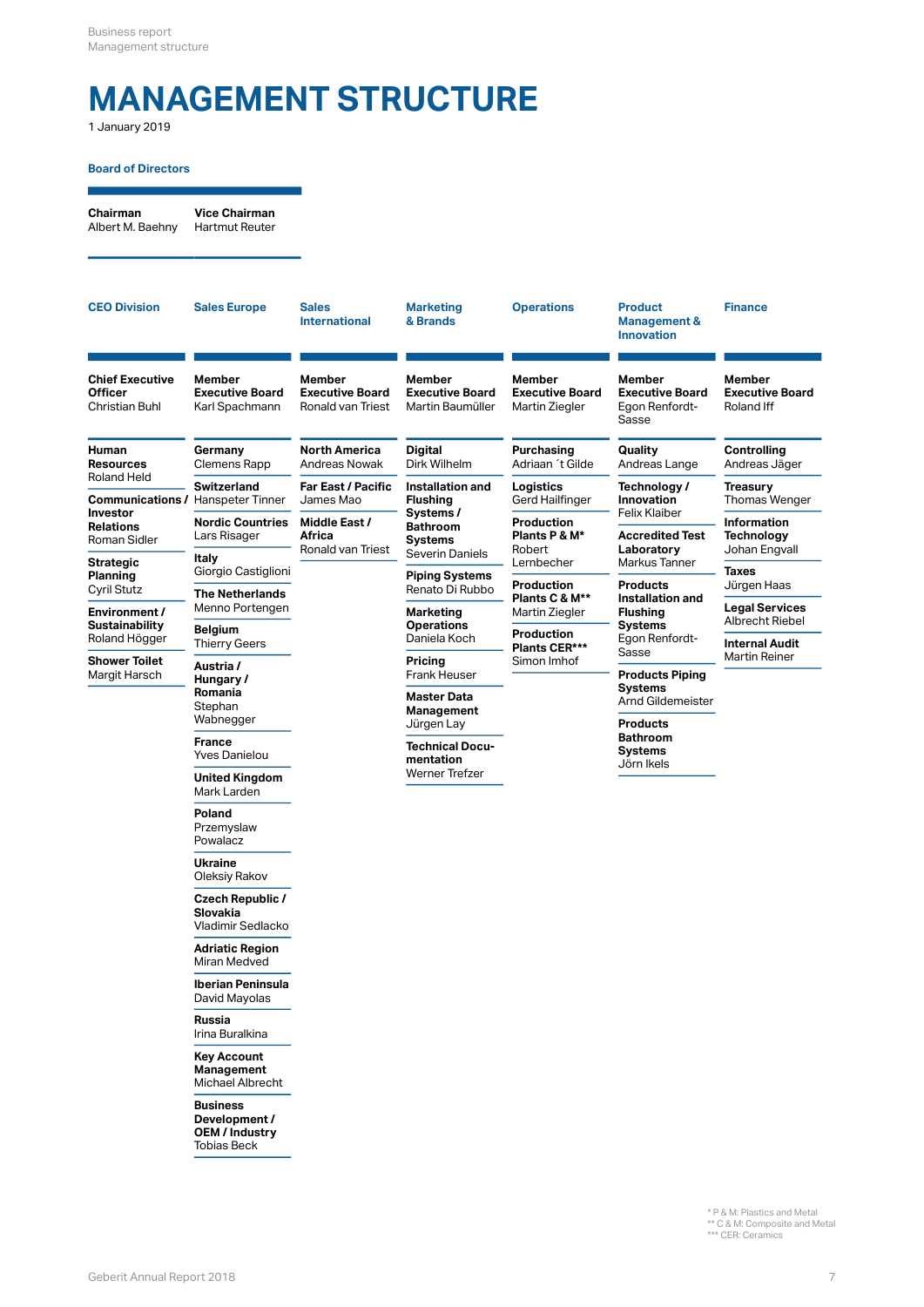

BUSINESS REPORT

# **BUSINESS AND FINANCIAL REVIEW** 2018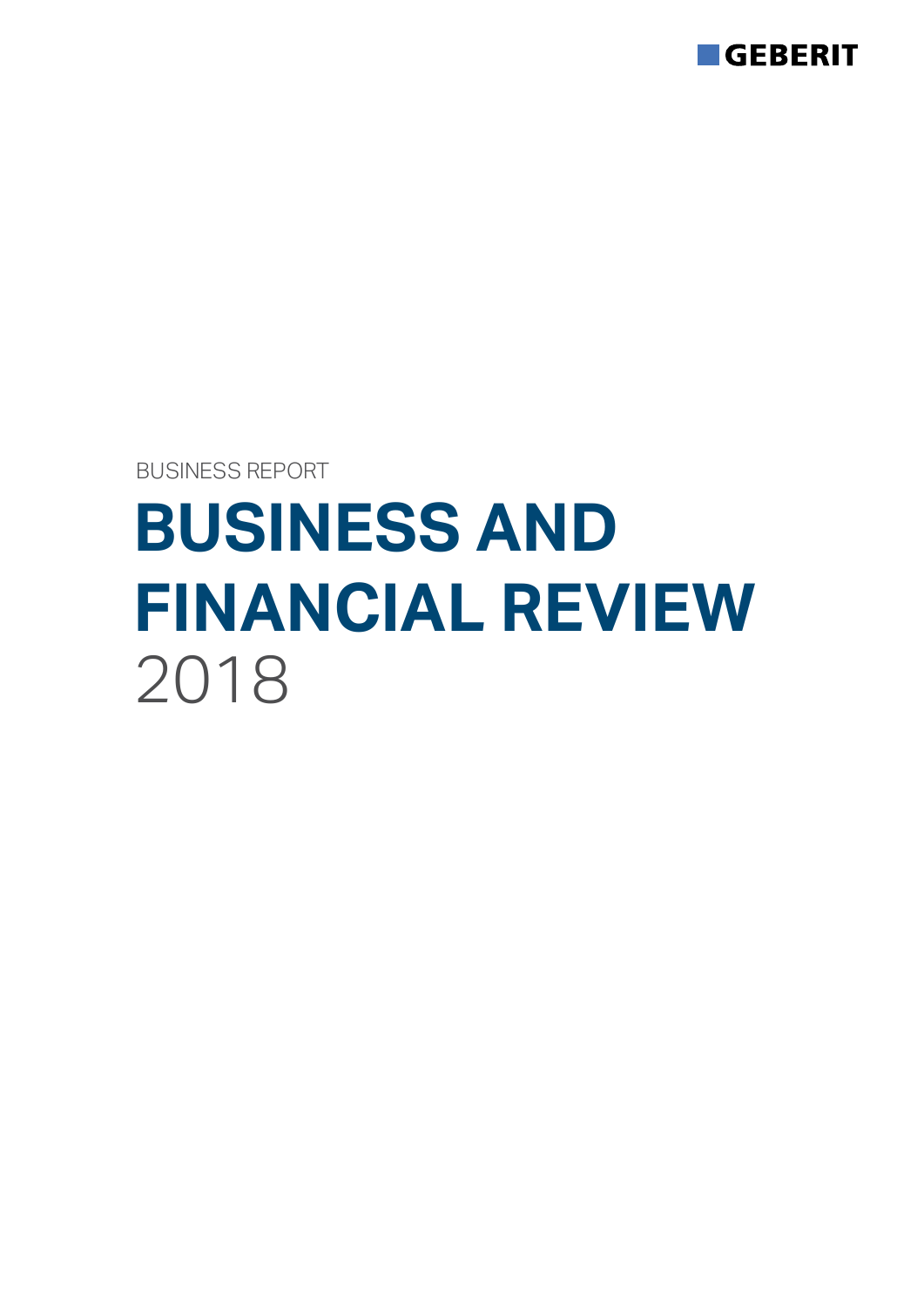## **STRATEGY**

With its innovative solutions in the field of sanitary products, Geberit aims to achieve sustained improvement in the quality of people's lives. Its proven, focused strategy for doing so is based on the four pillars "Focus on sanitary products", "Commitment to innovation and design", "Selective geographic expansion" and "Continuous optimisation of business processes".



- 1. Focus on sanitary products: Geberit concentrates on sanitary and piping systems for transporting water in buildings, as well as bathroom ceramics and furniture. In these areas, Geberit has comprehensive know-how and supplies high-quality, integrated and water-saving sanitary technology as well as attractive design.
- 2. Commitment to innovation and design: continuously optimising and extending the product range is crucial for future success. Innovative strength is founded on research in areas such as hydraulics, statics, fire protection, hygiene and acoustics, as well as process and materials technology. The insights gained are systematically applied in the development of products and systems for the benefit of customers. Here, the aspects of design are constantly growing in importance.
- 3. Selective geographic expansion: an important factor in long-term success is stronger growth in the markets in which Geberit products or technology are still under-represented. Outside Europe, Geberit concentrates on the most promising markets. These include North America, China, Southeast Asia, Australia, the Gulf Region, South Africa and India. With the exception of North America and Australia, the company mainly engages in project business in these markets. The company always adheres strictly to the existing high standards in terms of quality and profitability.
- 4. Continuous optimisation of business processes: efficient processes will help to establish a leading and competitive cost structure on a long-term basis. Process optimisation will be partly achieved through Group-wide projects and partly through employees identifying improvement potential in their day-today work, thus making a major contribution toward positive development.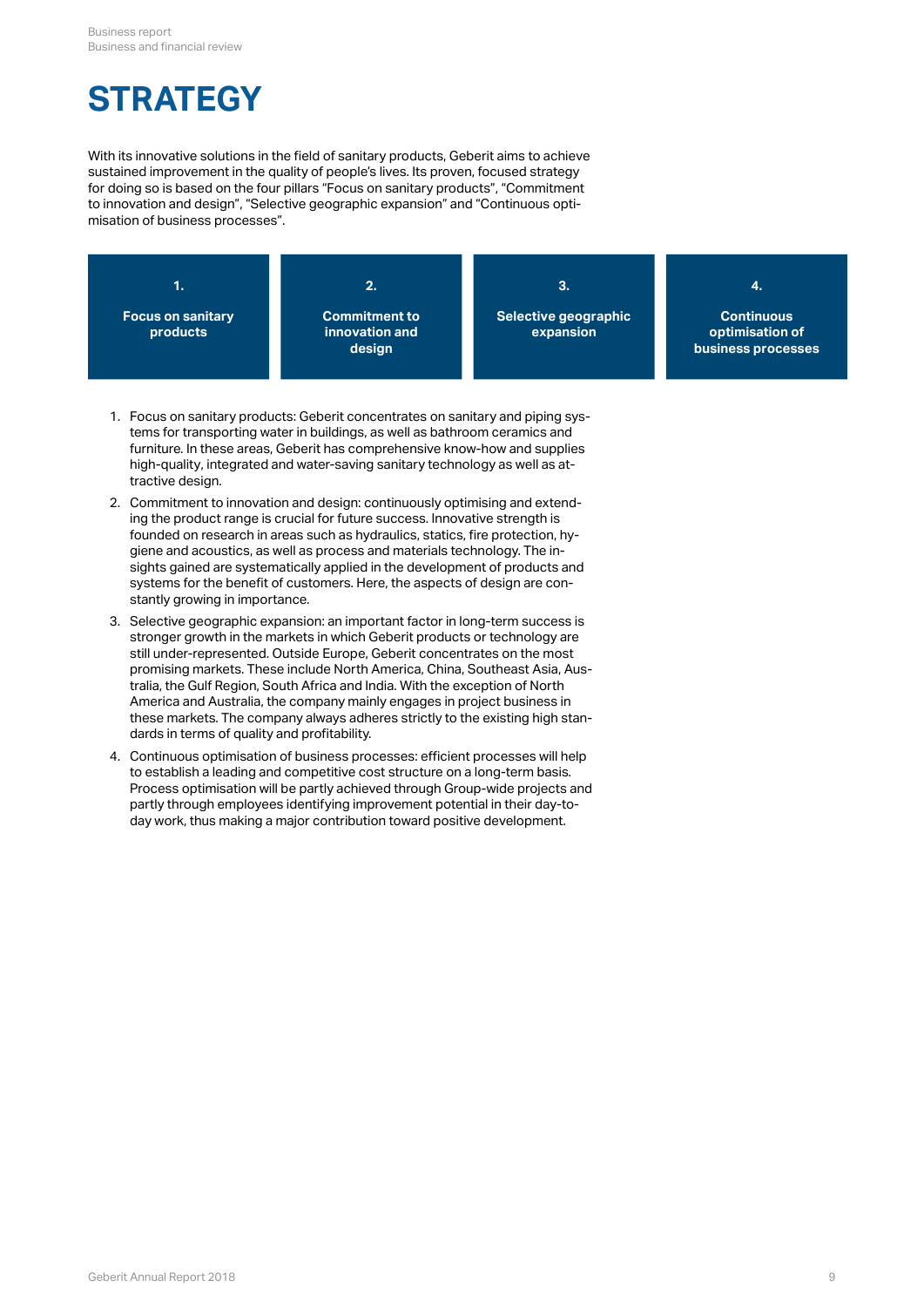# **STRATEGIC SUCCESS FACTORS**

The success of the Geberit Group is based on a series of success factors. The most important are:

- a clear, long-term strategy
- the focus on sanitary products
- $\text{-}$  solid, sustainable  $\rightarrow$  [growth and earnings drivers](#page-10-0)
- a strong competitive position
- an innovative product range, developed in accordance with customer needs
- a proven, customer-focused business model
- $\rightarrow$  a  $\rightarrow$  **sustainability-oriented** business management philosophy
- a stable management team
- a lean, functional organisation with clear responsibilities
- a result- and customer-oriented, partnership-based and down-to-earth corporate culture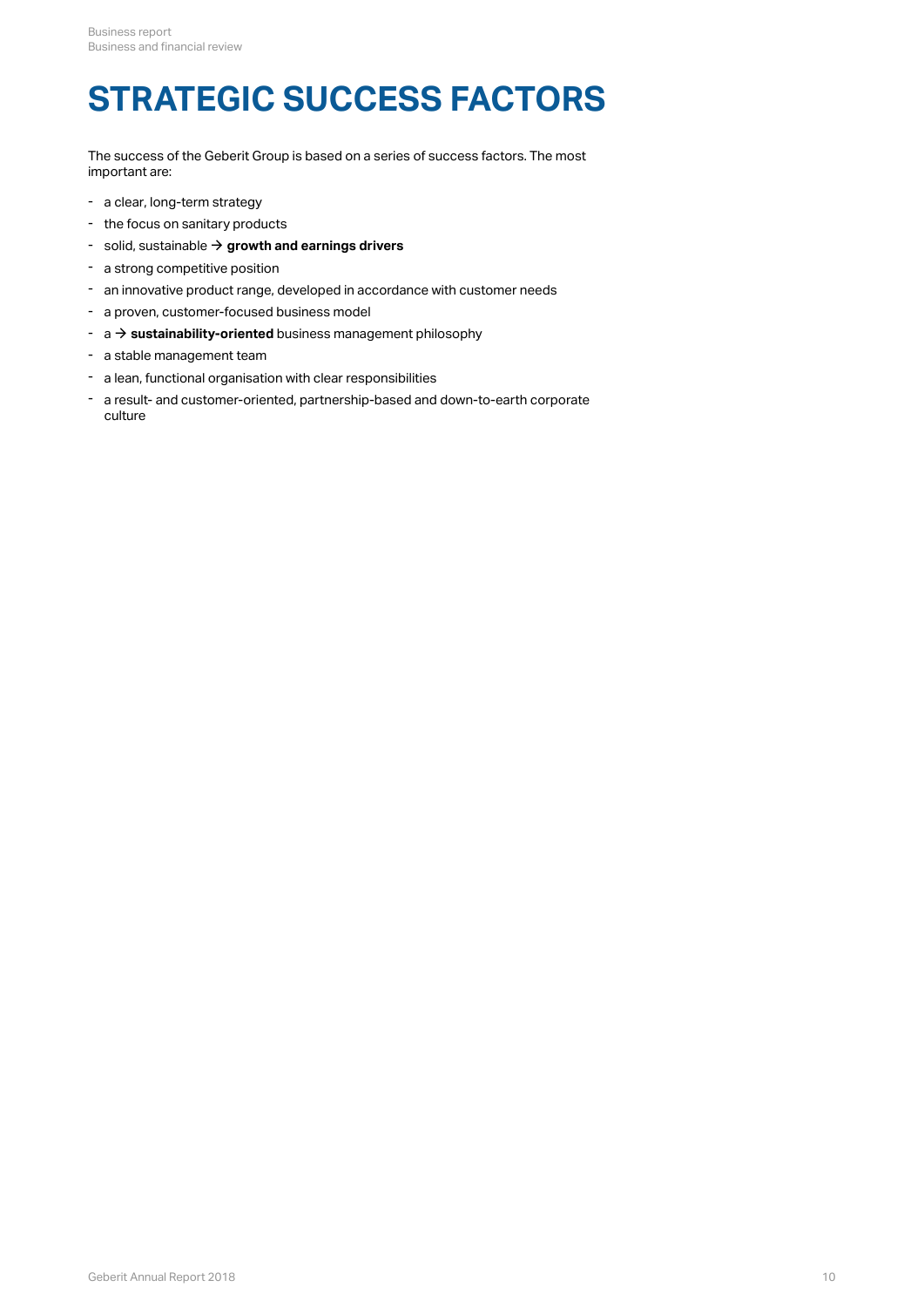### <span id="page-10-0"></span>**MEDIUM-TERM GOALS**

Geberit has set itself the goal of establishing new standards for sanitary products, continually developing these standards and thereby gaining market shares. Among other things, this approach yields sales growth that outstrips the industry average. Basically, Geberit is aiming to achieve its sales targets while at the same time maintaining its industry leadership in terms of profitability and the ability to generate high cashflows.

The growth in sales in local currencies, after adjustments for acquisitions, is expected to be between 4 and 6 percent in the medium term as an average over one economic cycle, and an operating cashflow (EBITDA) margin of between 28 and 30 percent is expected to be achieved. A third quantitative target has also been set – return on invested capital (ROIC) – which is expected to reach 25 percent in the medium term.

To achieve the Geberit Group's expected growth and be prepared for upcoming major projects, greater investments are currently being made in property, plant and equipment – around CHF 180 million in 2019; in the medium term it will be around 5% of sales.

Further growth through acquisitions has not been ruled out. However, any potential acquisition will have to satisfy strict strategic and financial criteria.

The following growth and earnings drivers are crucial to achieving the ambitious medium-term goals:

- 1. **"Push-Pull" sales model**, which concentrates on the key decision-makers in the sanitary industry (wholesalers, plumbers and sanitary engineers, architects, general contractors, investors, showroom operators)
- 2. **Technology penetration**, which involves replacing outdated technologies with new, more innovative sanitary products and systems
- 3. **Value strategy**, to increase the proportion of higher-added-value products – particularly in markets in which Geberit products already have a high degree of market penetration
- 4. **Geberit AquaClean initiative**, to further expand the shower toilet category in Europe as well as Geberit's market position in this category
- 5. **Innovation leadership** in the sanitary industry in order to set new standards
- 6. **Continuous process and cost optimisation**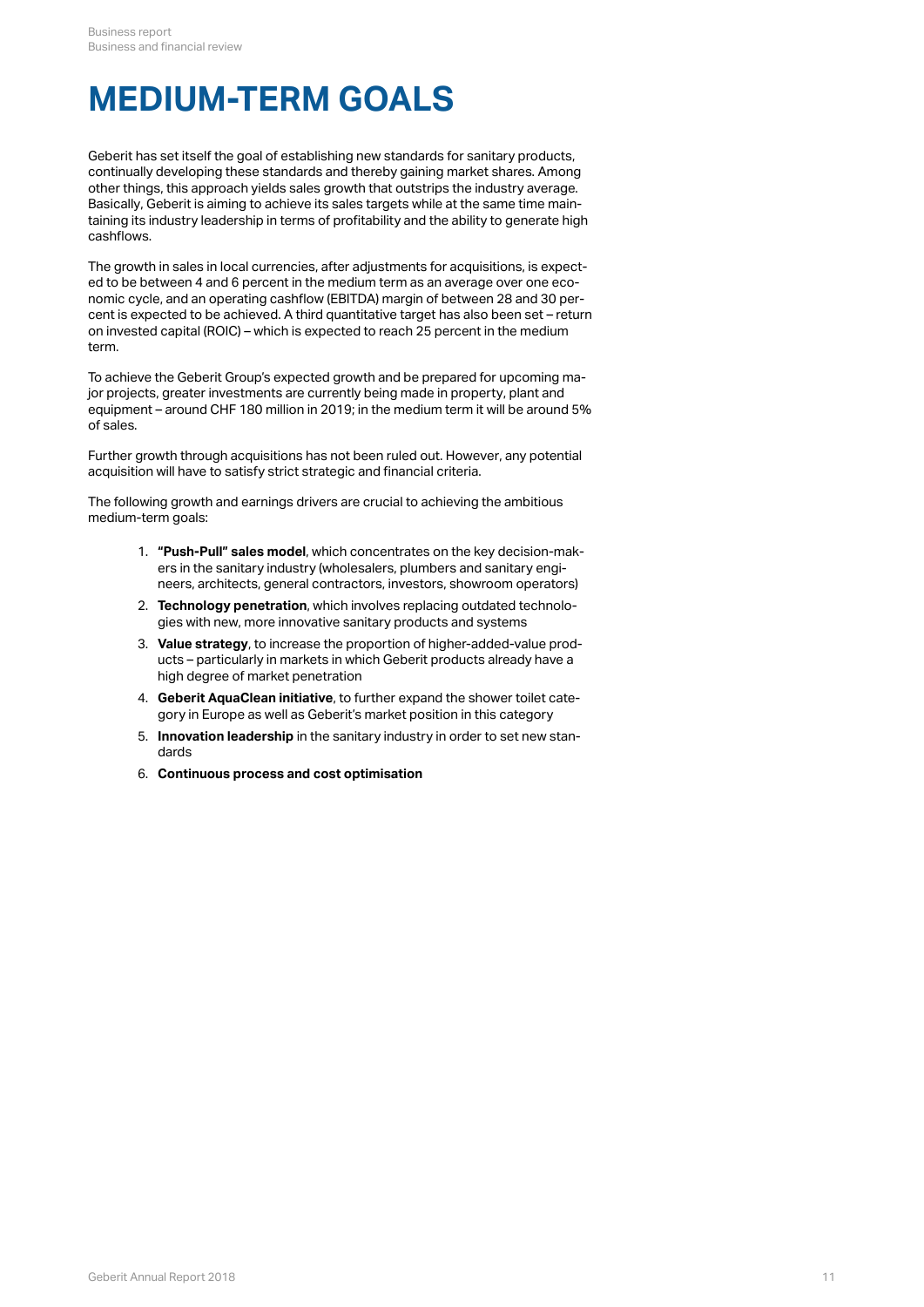## **VALUE-ORIENTED MANAGEMENT**

Value orientation aspects are considered in all areas of the company.

The remuneration model for Group management as a whole (220 employees) involves a remuneration portion that is dependent on the company's performance and which is calculated on the basis of four equally weighted key figures – including the value-oriented key figure "return on invested capital" (ROIC). In addition to the salary, there is an annual option plan for the Group Executive Board and other management members. Allotments under the option plan are also linked to a target figure for return on invested capital. Details can be found in the  $\rightarrow$  **[Remuneration Report](#page-63-0)**.

Investments in property, plant and equipment are approved only if strict criteria are met. In this context, it is imperative that an investment return be achieved that exceeds the cost of capital plus a premium.

In the interests of value-oriented management, important investment projects are tracked over the long term following project completion, and the achievement of objectives is evaluated annually by the Group Executive Board.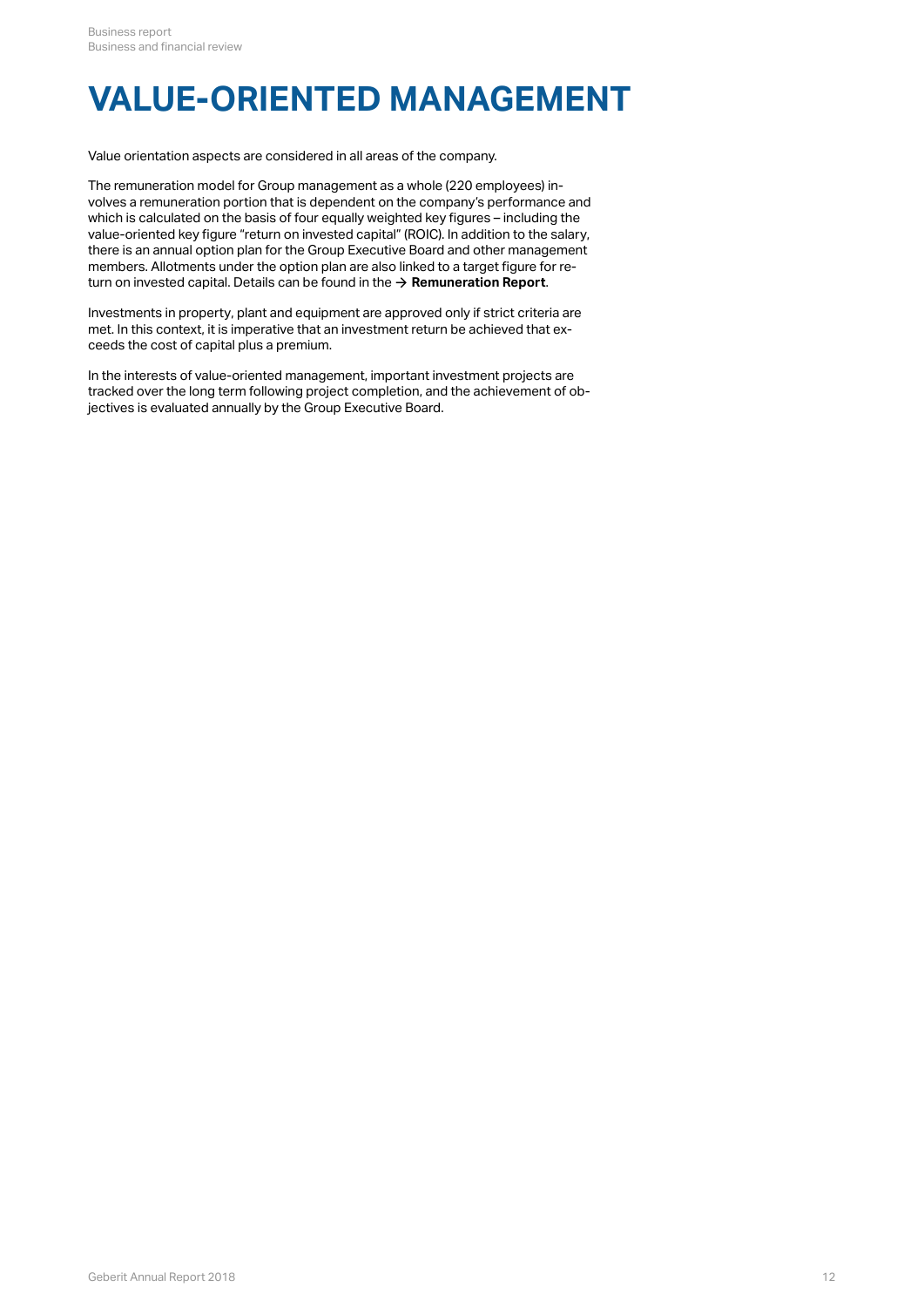# <span id="page-12-0"></span>**RISK MANAGEMENT**

For information on risk management, see also **[Corporate Governance, 3.7 Infor-](#page-46-0)**[\\$](#page-46-0) **[mation and control instruments vis-à-vis the Group Executive Board, third para](#page-46-0)[graph](#page-46-0)**.

As part of the process of risk identification, risk analysis and risk management, the following risks have been rated as significant for the Geberit Group:

### **PERFORMANCE OF THE EUROPEAN BUILDING CONSTRUCTION INDUSTRY**

Renovations, which are less cyclical, account for a significant share of total sales. Consequently, the Geberit Group is well protected against fluctuations in construction activity. Given that modern sanitary technology still has relatively low levels of penetration in many markets, there is also a considerable degree of long-term potential for sales growth – regardless of the economic climate.

#### **AVAILABILITY OF RAW MATERIALS**

Professional, institutionalised purchase processes and systematic dual sourcing help to ensure that raw materials are available.

### **CHANGES IN THE COMPETITIVE ENVIRONMENT**

Innovative products as well as the comprehensive range of products in place since the integration of the ceramics business ensure that the Geberit Group is able to maintain its leading market position. The company's partnership with the craft sector and its constructive collaboration with wholesalers also play a key role as part of the three-stage sales model.

### **INFORMATION TECHNOLOGY**

The Geberit Group is continually working to improve the security of its IT infrastructure. This includes taking defensive measures against cyberthreats as well as detecting and dealing with any cyberattacks efficiently. Extensive measures have been established in the interests of business continuity.

In the reporting year, the company's IT systems underwent a comprehensive and detailed security check involving the input of an external specialist. This check confirmed that the company's IT systems have an adequate level of security.

#### **COMPLIANCE WITH LAWS**

The Geberit Group is exposed to various legal risks that arise from normal business activity. Comprehensive  $\bm{\rightarrow}$  **compliance processes** are in place for the purpose of preventing violations of the law or regulations.

### <span id="page-12-1"></span>**MANAGEMENT OF CURRENCY RISKS**

In general, the effects of currency fluctuations are warded off as far as possible with an efficient natural hedging strategy. This entails making sure that costs in the various currency areas are incurred in the same proportion in which sales are generated. As a consequence of the natural hedging strategy, currency fluctuations have no significant impact on operating margins. Gains and losses result mainly from the translation of local results into Swiss francs (translation effects). In terms of a sensitivity analysis, the following changes can be assumed if the Swiss franc should be 10% weaker or stronger than all other currencies:

| - Sales:  | $+/-9%$                                 |
|-----------|-----------------------------------------|
| - EBITDA: | $+1 - 9%$                               |
|           | - EBITDA margin: +/-0 percentage points |

For more information on the management of currency risks, see also the **[Financial](http://annualreport.geberit.com/reports/geberit/annual/2018/gb/English/20405004/4_-risk-assessment-and-management.html)** [\\$](http://annualreport.geberit.com/reports/geberit/annual/2018/gb/English/20405004/4_-risk-assessment-and-management.html) **[Statements of the Geberit Group, Notes to the Consolidated Financial State](http://annualreport.geberit.com/reports/geberit/annual/2018/gb/English/20405004/4_-risk-assessment-and-management.html)[ments, 4. Risk Assessment and Management, Management of Currency Risks](http://annualreport.geberit.com/reports/geberit/annual/2018/gb/English/20405004/4_-risk-assessment-and-management.html)** and the → **[Financial Statements of the Geberit Group, Notes to the Consolidated Fi](http://annualreport.geberit.com/reports/geberit/annual/2018/gb/English/20405004/4_-risk-assessment-and-management.html)[nancial Statements, 15. Derivative Financial Instruments](http://annualreport.geberit.com/reports/geberit/annual/2018/gb/English/20405004/4_-risk-assessment-and-management.html)**.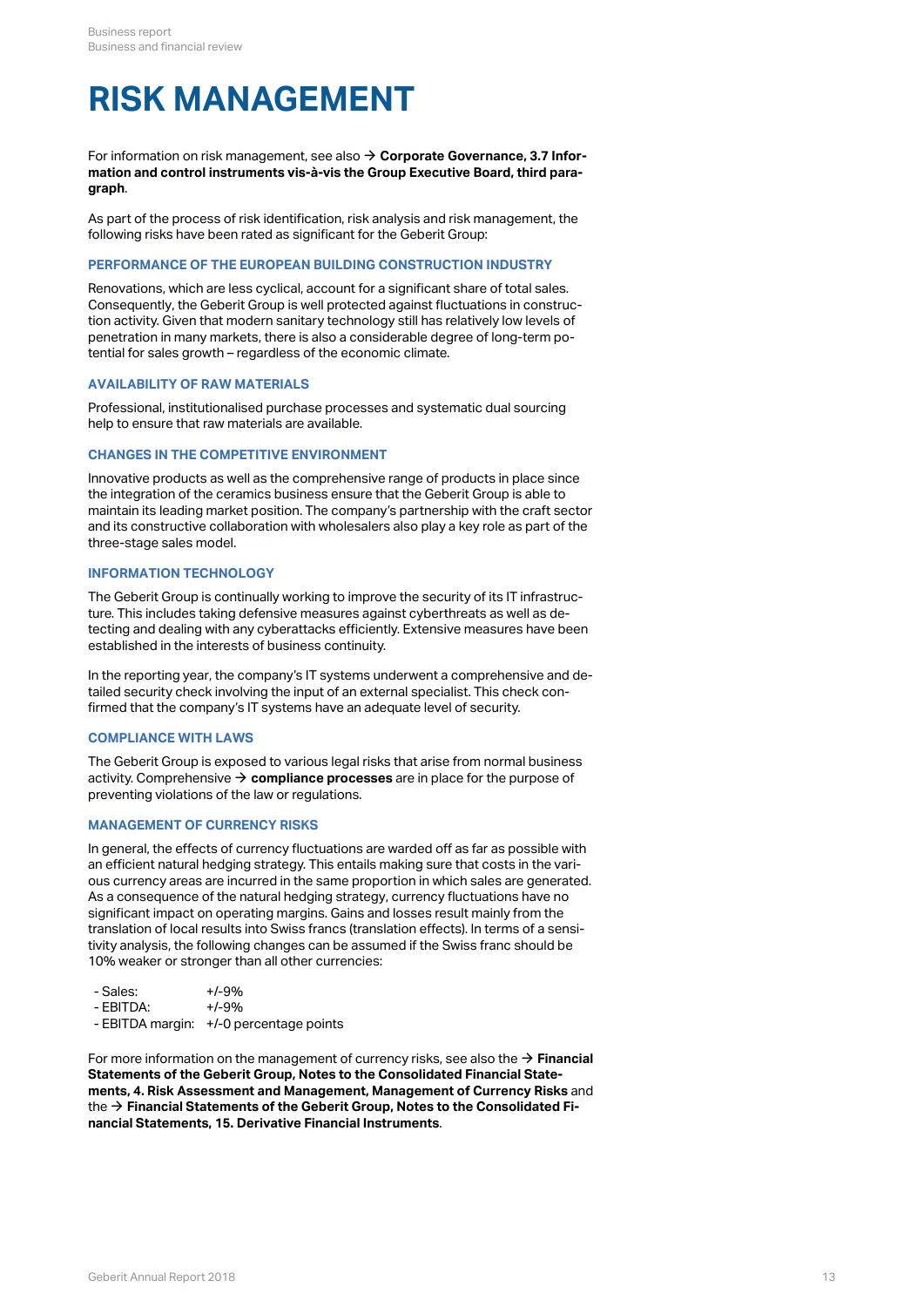# **MARKET ENVIRONMENT**

### **STABLE BUSINESS CLIMATE**

As in previous years, the construction industry in 2018 was shaped by developments that varied by region. In the year-on-year comparison, the market environment was characterised by slightly lower growth.

In November 2018, Euroconstruct forecasted an increase in building construction for **Europe** in 2018 of +2.3% – identical to the estimate from mid-2018. A comparison with older forecasts confirms the stable outlook: at the end of 2017, Euroconstruct also expected building construction to increase by +2.3% in 2018. At +3.8%, new construction reported much stronger growth in 2018 than renovations (+1.0%). However, the volume for new buildings still lagged a long way behind the record highs of 2007/2008 in 2018. In contrast, renovation volumes were almost on a par again with the level seen at that time – or even slightly above in the case of residential construction. At +2.8%, residential construction was the growth driver for building construction in 2018. According to Euroconstruct, the following countries that are important to Geberit in terms of sales did well in 2018: the Netherlands (+6.1%), France (+2.6%), Austria (+2.4%), Italy (+1.6%), Germany (+1.4%) and Switzerland (+1.0%). However, growth weakened overall compared to 2017.

Of the total European construction volume of EUR 1,563 billion in 2018, 80% was generated by building construction. The ratio of residential to non-residential building construction remained the same at around 60 to 40 percent. In spite of stronger growth, new construction as a share of total building construction continued to lag behind the renovation business in 2018.

In the **US**, gross domestic product (GDP) rose by +2.9%, and the economy grew faster than in 2017 (+2.3%). Investments in building construction increased by +3.9% according to figures as of end of November, 2018 for the U.S construction industry as published by the U.S. Department of Commerce, United States Census Bureau. Within building construction, investments in non-residential construction increased by +3.8%, which was more than in the previous year (+1.2%). This development was supported by the hotel and office buildings sectors. The healthcare/hospitals and schools/universities segments, which are important for Geberit, developed with +2.6% slightly stronger compared to the previous year (+2.0%). Residential construction in the reporting year performed better than in the previous year; however, the number of building permits for new private residential units only increased by +2.8% after the previous year's performance of +6.2%.

In the **Far East/Pacific** region, economic growth amounted to +4.6% – slightly down on the previous year (+4.8%) but significantly higher than global economic growth (+3.0%). At 53%, more than half of the global growth once again originated from the Far East/Pacific region, where all relevant  $\frac{2}{3}$ economies enjoyed positive growth. As in previous years, China contributed around 60% to the growth of this region. The Chinese residential construction sector continued to grow moderately in both tier one and tier two cities (aforementioned figures covering the world economy and the performance of the Far East/Pacific were published in the October 2018 edition of the IMF World Economic Outlook).

**Construction output and Geberit sales in Europe 2014–2018** (Index: 2013 = 100) 2014 2015 2016 2017 2018 95 100 105 110 115 120 125 Geberit sales, currency-adjusted and organic in Europe Total building construction Building construction – renovation Building construction – new

Source: 86th Euroconstruct conference in Paris (FR), November 2018, and 85th Euroconstruct conference in Helsinki (FI), June 2018





Residential – new (21%)

4 Non-residential – renovation (15%)

5 Civil engineering (21%)

Source: 86th Euroconstruct conference in Paris (FR), November 2018

<sup>2</sup> Residential – renovation (26%) 3 Non-residential – new (17%)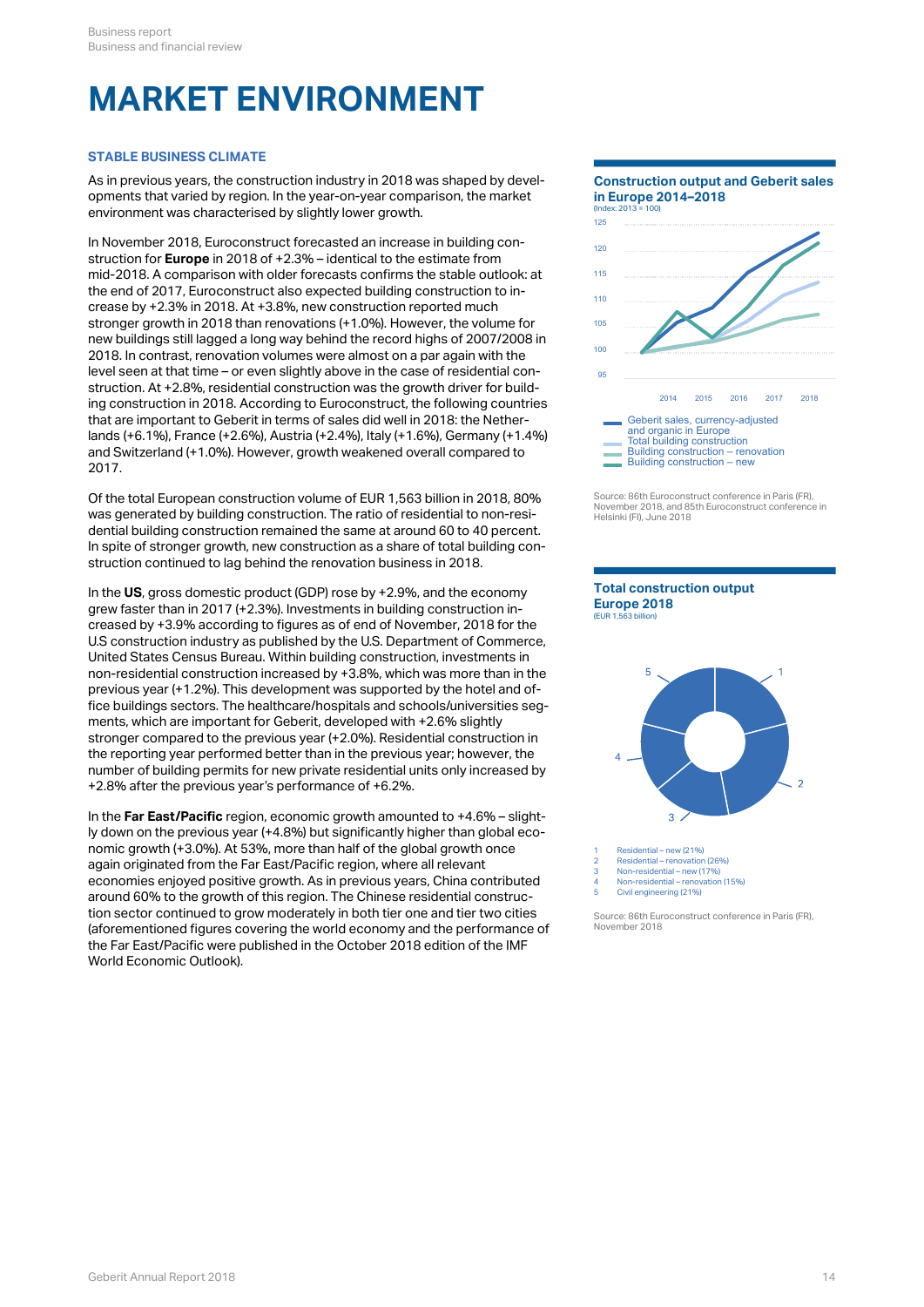## **SALES**

### **SOLID SALES DEVELOPMENT**

Consolidated sales in 2018 increased by 5.9% to CHF 3,081 million. Total growth comprised growth in local currencies of +3.1% and a foreign currency effect of +2.8%. Geberit was able to gain further market shares, particularly in those European countries in which Geberit technology is still underrepresented.

The currency gains contained in sales amounted to CHF 83 million. In 2018, 63% of sales were generated in euros, 9% in Swiss francs, 5% in US dollars, 4% in British pounds and 19% in other currencies.

The following changes in sales in the markets and product areas are currency-adjusted.

### **DIFFERENT PERFORMANCES IN THE MARKETS**

In 2018 as a whole, sales in **Europe** rose by 2.8%. The Iberian Peninsula (+9.5%) and Central/Eastern Europe (+9.0%) made strong gains, with the Benelux Countries (+4.6%), Germany (+3.1%), Italy (+2.7%), Austria (+1.8%), France (+1.6%) and Switzerland (+1.5%) also recording increases. However, sales were down in the United Kingdom/Ireland (-1.7%) and in the Nordic Countries (-1.9%). Double-digit sales growth was posted in the **Far East/Pacific** region (+13.9%). **America** (+3.5%) and **Middle East/Africa** (+1.4%) also recorded sales growth.

### **STRONGEST GROWTH IN INSTALLATION AND FLUSHING SYSTEMS**

Sales for the **Installation and Flushing Systems** product area amounted to CHF 1,133 million, corresponding to growth of 4.9%. Two factors drove this above-average increase. Firstly, Installation and Flushing Systems saw accelerated growth in the European expansion markets as a result of synergies from the integration of the ceramics business. Secondly, Geberit was also able to gain market shares in Central European markets through the sale of higher-added-value products.

Sales for the **Piping Systems** product area increased by 4.3% to CHF 928 million. The launch of various innovative products within the Building  $\frac{1}{2}$ Drainage Systems product line in recent years made a major contribution to  $\frac{2}{3}$ this growth, as did the solid performance of the Supply Systems product line.

The **Bathroom Systems** product area posted sales of CHF 1,020 million, remaining around the previous year's performance  $(+0.1\%)$ . The shower toilet business continued to perform strongly. A poor market environment in the the state of the state of the state of the state of the state of the state of the state of the state of the state of the state of the state of the st Nordic Countries – a very important market for this area – and the closure of two ceramics plants in France had a negative impact in this product area.

**Sales development 2009–2018**



#### **Sales by markets/regions 2018**



Germany (30%)

- 2 Nordic Countries (10%) 3 Central/Eastern Europe (10%)
- Switzerland (9%)
- 5 Benelux (8%)<br>6 Italy (7%) 6 Italy (7%)
	- France (6%)
	- Austria (6%) 9 United Kingdom/Ireland (4%)
- 10 Iberian Peninsula (1%) 11 America (3%)
- 12 Far East/Pacific (3%)
- 1 ar Eastri achie (5 %)<br>Middle East/Africa (3%)

#### **Sales by product areas 2018**

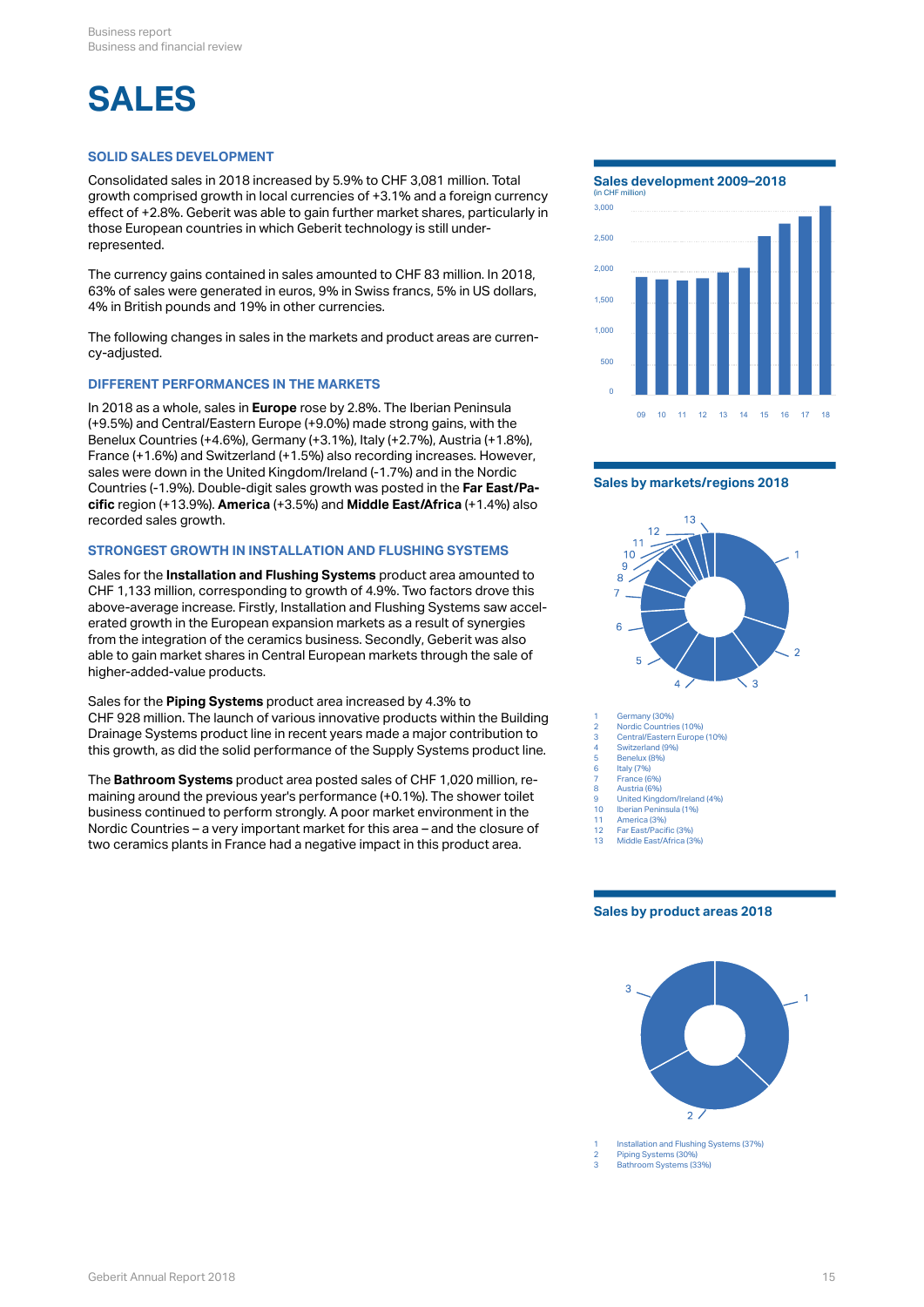## **RESULTS**

### **PROFITABILITY STILL AT A HIGH LEVEL**

In comparison with previous years, the operating cashflow (EBITDA) was no longer impacted in 2018 by one-off costs related to the Sanitec acquisition. Adjusted figures are only shown for operating profit and net income, as well as for earnings per share. These adjusted figures are shown for the last time in the reporting year.

The operating cashflow (EBITDA) rose by 5.7% to CHF 868 million, its highest ever level in Geberit's history. As in the previous year, the EBITDA margin came to 28.2%. The increased year-on-year operating results were above all attributable to higher sales volumes, price increases, positive effects of the closure of two plants in France in the previous year as well as to continuous efficiency improvements, while higher raw material prices as well as tariff-related increases in personnel expenses had a negative impact. In terms of the operating margins, currency fluctuations only had a marginally negative impact due to the natural hedging.

The adjusted operating profit (adj. EBIT) rose by 5.4% to CHF 744 million, and the adjusted EBIT margin reached 24.2% (previous year 24.3%). Adjusted net income rose by 3.7% to CHF 626 million, which led to an adjusted return on sales of 20.3% (previous year 20.8%). The below-average growth when compared with the operating results was due to a negative development of the financial result as a consequence of negative foreign currency effects, which could only be compensated in part through a lower tax rate. The adjusted earnings per share were up by 4.7% to CHF 17.21 (previous year CHF 16.43).

### **OPERATING EXPENSES UNDER CONTROL**

The cost of materials increased by 7.6% to CHF 893 million, representing a higher share of sales at 29.0%, compared to 28.5% in the previous year. The higher cost of materials was driven by rises in the first three quarters in the price of industrial metals on the one hand and plastics on the other. Personnel expenses fell by 0.4% to CHF 744 million, which equates to 24.2% of sales (previous year 25.7%). This slight decrease in absolute terms was due to positive effects from the costs incurred in the previous year connected to the closure of two ceramics plants in France, and also to synergies and efficiency-improving measures. These factors were partly offset by tariff-related salary increases as well as the higher personnel expenses needed for handling greater volumes, see also **[Business and financial review, employ-](#page-19-0)**[\\$](#page-19-0) **[ees](#page-19-0)**. Depreciation came to CHF 105 million, which was around the previous year's figure. The adjusted amortisation of intangible assets rose to CHF 19 million (previous year CHF 10 million) due to amortisation related to the ceramics brands that are being discontinued in 2019 and 2020. Other operating expenses increased by 2.8% to CHF 576 million.

The net financial result came to CHF -20 million, which was below the previous year's performance (CHF -9 million). Tax expenses grew from CHF 85 million to CHF 90 million. This resulted in a tax rate of 13.1% (previous year 13.9%).

#### **ACQUISITION AND INTEGRATION COSTS NOW ONLY HAVING A MARGI-NALLY NEGATIVE IMPACT ON THE INCOME STATEMENT**

One-off costs arising from the Sanitec acquisition/integration amounted to  $\frac{14}{15} = \frac{16}{16} = \frac{17}{16}$ CHF 36 million as regards EBIT and CHF 29 million as regards net income. These costs are reported here for the last time and are well below the level of previous years. The non-adjusted figures were CHF 708 million for EBIT, CHF 597 million for net income, and CHF 16.40 for earnings per share.

### **SIGNIFICANT INCREASE IN FREE CASHFLOW**

The higher operating cashflow, lower investments in net working capital compared to the previous year, and lower cash tax payments had a positive impact on cashflow. However, the payments during the reporting year in relation to the closure of two ceramics plants in France in the previous year had a negative effect. With investments in property, plant and equipment remaining at the previous year's level, free cashflow increased by 22.2% to CHF 582 million (see also **[Financial Statements of the Geberit Group,](http://annualreport.geberit.com/reports/geberit/annual/2018/gb/English/20405028/28_-cashflow-figures.html)** [\\$](http://annualreport.geberit.com/reports/geberit/annual/2018/gb/English/20405028/28_-cashflow-figures.html)

### **EBIT, EBITDA, Net income, Earnings per share (EPS)**



<sup>\*</sup> Adjusted for costs in connection with the Sanitec acquisition and integration (EBITDA 2018 not adjusted)

#### **EUR/CHF exchange rates 2017/2018**



Jan Feb Mar Apr May Jun Jul Aug Sep Oct Nov Dec



#### **Raw material price development 2014-2018**

(Market price; index: December 2013 = 100)



<sup>1</sup> Source: Kunststoff Information Verlagsgesellschaft mbH<br><sup>2</sup> Source: London Metal Exchange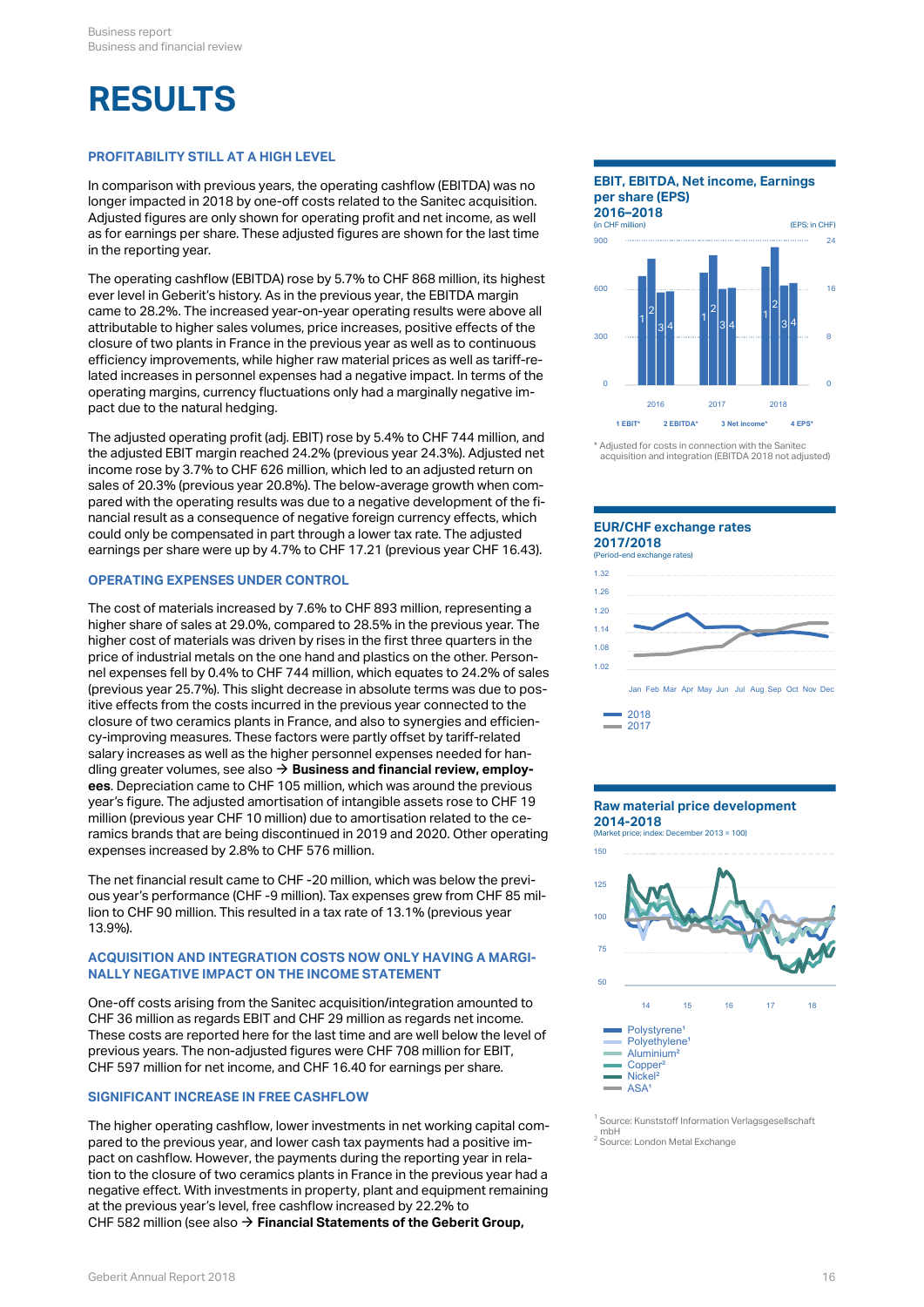#### **[Notes to the Consolidated Financial Statements, 28. Cashflow figures](http://annualreport.geberit.com/reports/geberit/annual/2018/gb/English/20405028/28_-cashflow-figures.html)**).

CHF 566 million, or 97.3% of the free cashflow, was distributed to shareholders during the reporting year as part of the dividend payment and the share buyback programme.

### **Acquisition and integration related costs**

| ______           |  |
|------------------|--|
| (in CHF million) |  |

|                                 | 2017 | 2018 |
|---------------------------------|------|------|
| Integration costs               | 49   | 0    |
| Total cost on EBITDA level      | 49   | O    |
| Depreciation and amortisation   | 35   | 36   |
| <b>Total cost on EBIT level</b> | 84   | 36   |
| Tax effect                      | -7   | -7   |
| Total cost on net income level  | 77   | 29   |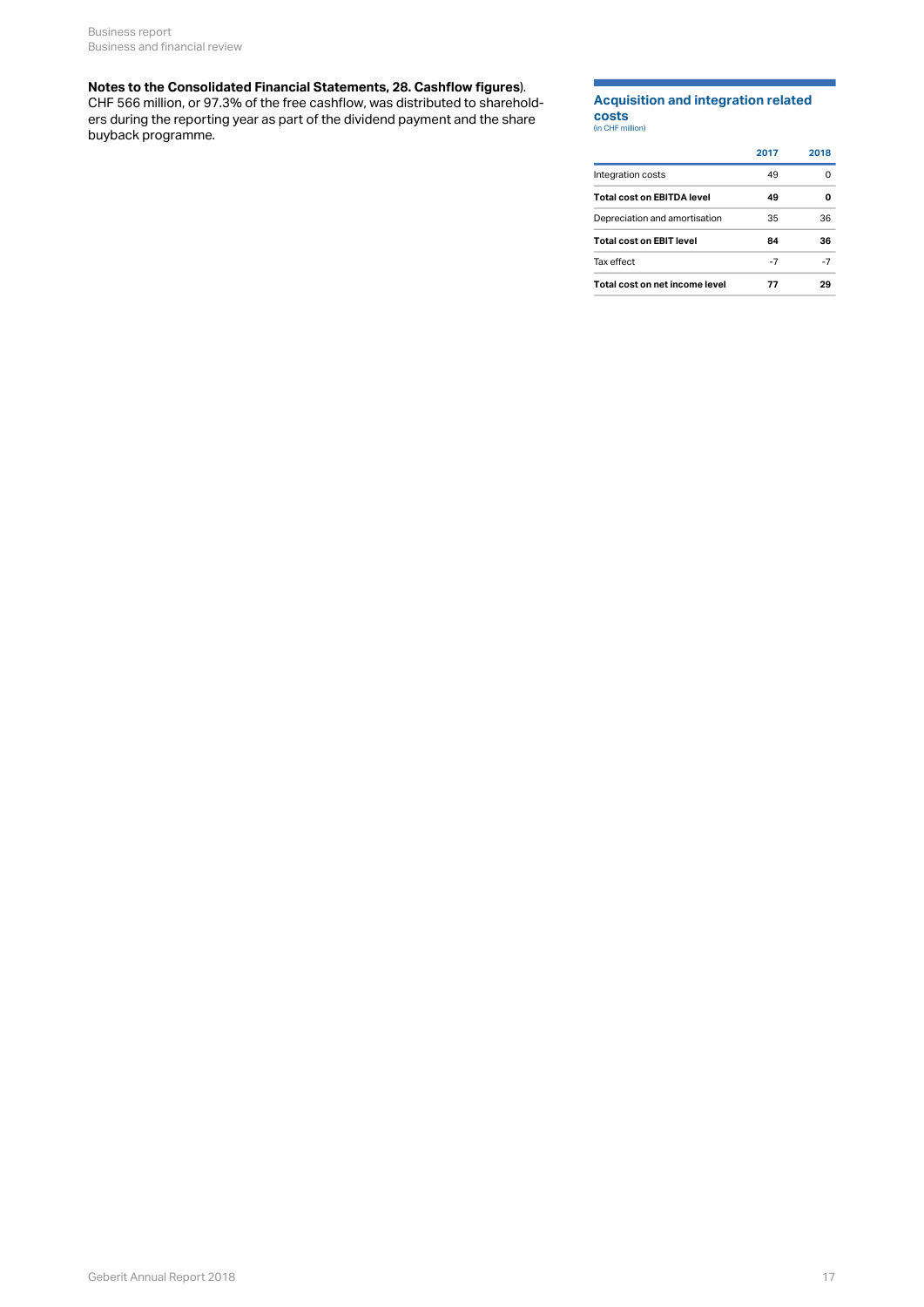## **FINANCIAL STRUCTURE**

### **SOUND FINANCIAL FOUNDATION**

Once again, the strong free cashflow allowed the attractive dividend policy and the share buyback programme to be continued while also maintaining the very healthy financial foundation of the Group.

Total assets fell from CHF 3,743 million to CHF 3,502 million. Liquid funds decreased from CHF 413 million to CHF 282 million. In addition, the Group had access to undrawn operating credit lines for the operating business of CHF 384 million. Debts were reduced to CHF 837 million (previous year CHF 895 million). Overall, this resulted in an increase in net debt of CHF 73 million to CHF 555 million at the end of 2018.

Net working capital increased by CHF 33 million year-on-year to CHF 206 million. Property, plant and equipment increased from CHF 813 million to CHF 829 million, while goodwill and intangible assets fell from CHF 1,749 million to CHF 1,652 million as a result of amortisation as well as currency effects.

The ratio of net debt to equity (gearing) increased from 26.3% in the previous year to 31.8%. The equity ratio reached a very solid 49.8% (previous year 49.1%). Based on average equity, the adjusted return on equity (ROE) was 34.5% (previous year 35.2%); the non-adjusted value of this ratio was 32.9% (previous year 30.7%). Average invested operating capital, comprising net working capital, property, plant and equipment, and goodwill and intangible assets amounted to CHF 2,823 million at the end of 2018 (previous year CHF 2,696 million). The adjusted return on invested capital (ROIC) rose to 22.6% (previous year 22.4%); the non-adjusted value of this ratio was 21.6% (previous year 19.5%). For details on the non-adjusted gearing, ROE and ROIC calculations, please refer to the  $\rightarrow$  **[Financial Statements of the Geberit Group,](http://annualreport.geberit.com/reports/geberit/annual/2018/gb/English/20405005/5_-management-of-capital.html) [Notes to the Consolidated Financial Statements, 5. Management of Capi](http://annualreport.geberit.com/reports/geberit/annual/2018/gb/English/20405005/5_-management-of-capital.html)[tal](http://annualreport.geberit.com/reports/geberit/annual/2018/gb/English/20405005/5_-management-of-capital.html)**.

The Geberit Group held 999,182 treasury shares on 31 December 2018, which equals 2.7% of the shares entered in the Commercial Register. Of these, 650,801 (1.8% of the shares entered in the Commercial Register) originate from the ongoing share buyback programme, while the remaining 348,381 are mostly earmarked for participation plans. The total number of shares entered in the Commercial Register stands at 37,041,427 shares.

The aforementioned share buyback programme began on 6 June 2017. As part of this programme, shares to the value of up to CHF 450 million are to be repurchased, less withholding tax, over a maximum period of three years. The shares will be repurchased via a separate trading line on the SIX Swiss Exchange for the purpose of a capital reduction. By 31 December 2018, 650,801 shares had been acquired at a sum of CHF 276 million. The average purchase price per share was CHF 424.80. During the reporting year, 445,551 shares were acquired as part of the programme at a sum of CHF 185 million.

### **Debt**

|  |  | (in CHF million: as of 31 December) |
|--|--|-------------------------------------|
|  |  |                                     |

|                    | 2016 | 2017 | 2018 |
|--------------------|------|------|------|
| Long-<br>term debt | 967  | 891  | 683  |
| Total debt         | 971  | 895  | 837  |
| Liquid<br>funds    | 510  | 413  | 282  |
| Net debt           | 461  | 482  | 555  |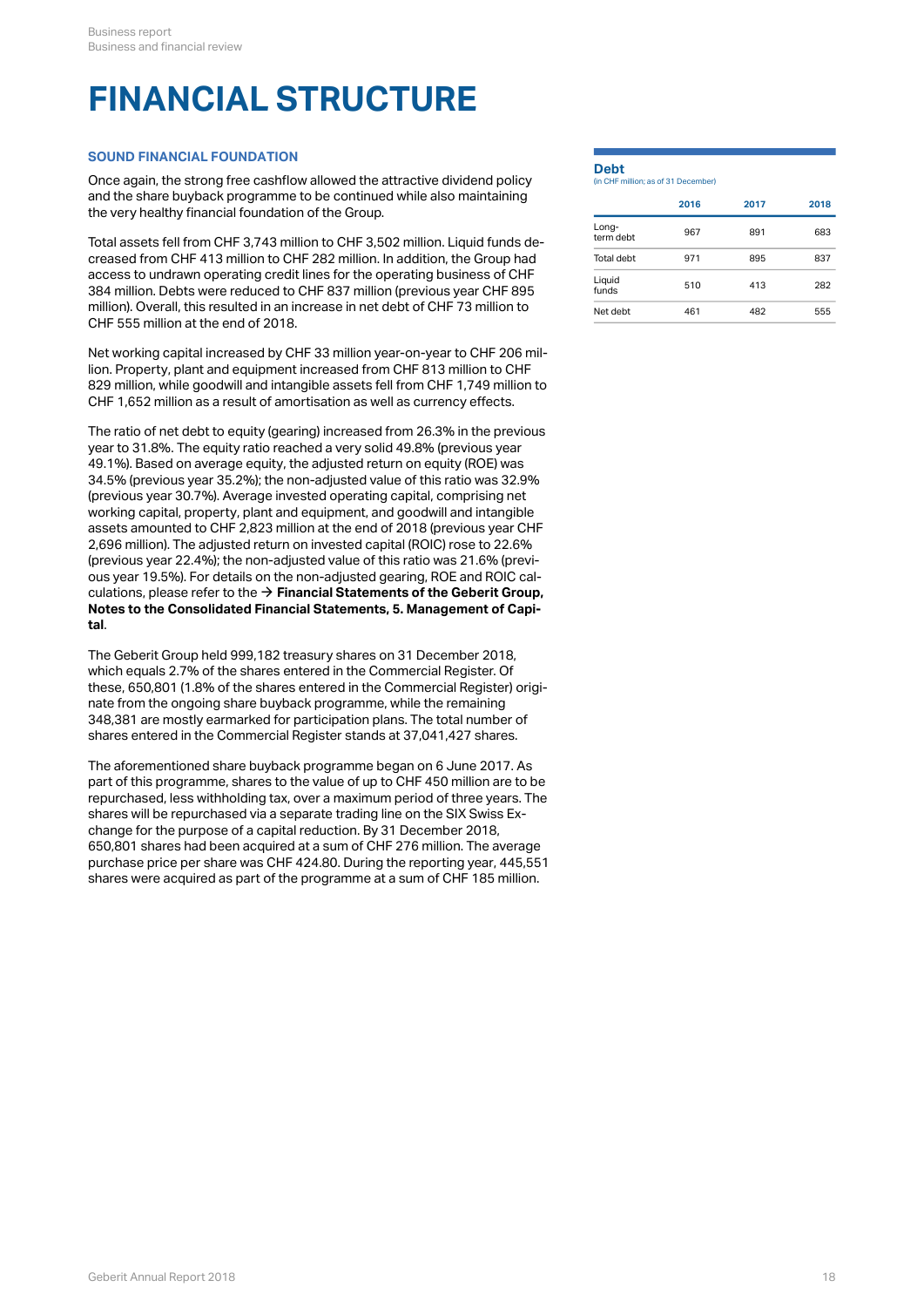### <span id="page-18-0"></span>**INVESTMENTS**

### **HIGHER INVESTMENTS**

In 2018, investments in property, plant and equipment and intangible assets amounted to CHF 162 million – CHF 3 million or 1.9% more than in the previous year. As a percentage of sales, the investment ratio was 5.3% (previous year 5.5%). All larger investment projects were carried out as planned.

The bulk of investments went toward building conversions and new building projects, machinery, and the procurement of tools and moulds for new products. The biggest individual undertakings were conversion and new-build projects – including capacity expansions – at the sites in **[Langenfeld \(DE\)](http://annualreport.geberit.com/reports/geberit/annual/2018/gb/English/0/home.html?anchor=Langenfeld#Langenfeld)**, [\\$](http://annualreport.geberit.com/reports/geberit/annual/2018/gb/English/0/home.html?anchor=Langenfeld#Langenfeld) → **[Pfullendorf \(DE\)](http://annualreport.geberit.com/reports/geberit/annual/2018/gb/English/0/home.html?anchor=Pfullendorf#Pfullendorf)**, Ozorków (PL) and Slavuta (UA). Additionally, investments were made in important development projects and the optimisation of production processes.

In 2018, 45% of total investments, or CHF 73 million, went towards expanding capacity, 31% or CHF 50 million was invested in the modernisation of property, plant and equipment, 13% or CHF 21 million was used for rationalisation measures relating to property, plant and equipment, while 11% or CHF 18 million was used to acquire tools and equipment for new product developments.

#### **Expenditures for property, plant and equipment and intangible assets** (in CHF million)

|                  | 2014 | 2015 | 2016 | 2017 | 2018 |
|------------------|------|------|------|------|------|
|                  |      |      |      |      |      |
|                  | 105  | 147  | 139  | 159  | 162  |
| In % of<br>sales | 5.0  | 5.7  | 5.0  | 5.5  | 5.3  |

#### **Investments by purpose 2018**



1 Capacity expansion (45%)<br>2 Modernisation (31%)

2 Modernisation (31%) 3 Rationalisation (13%)

4 New products (11%)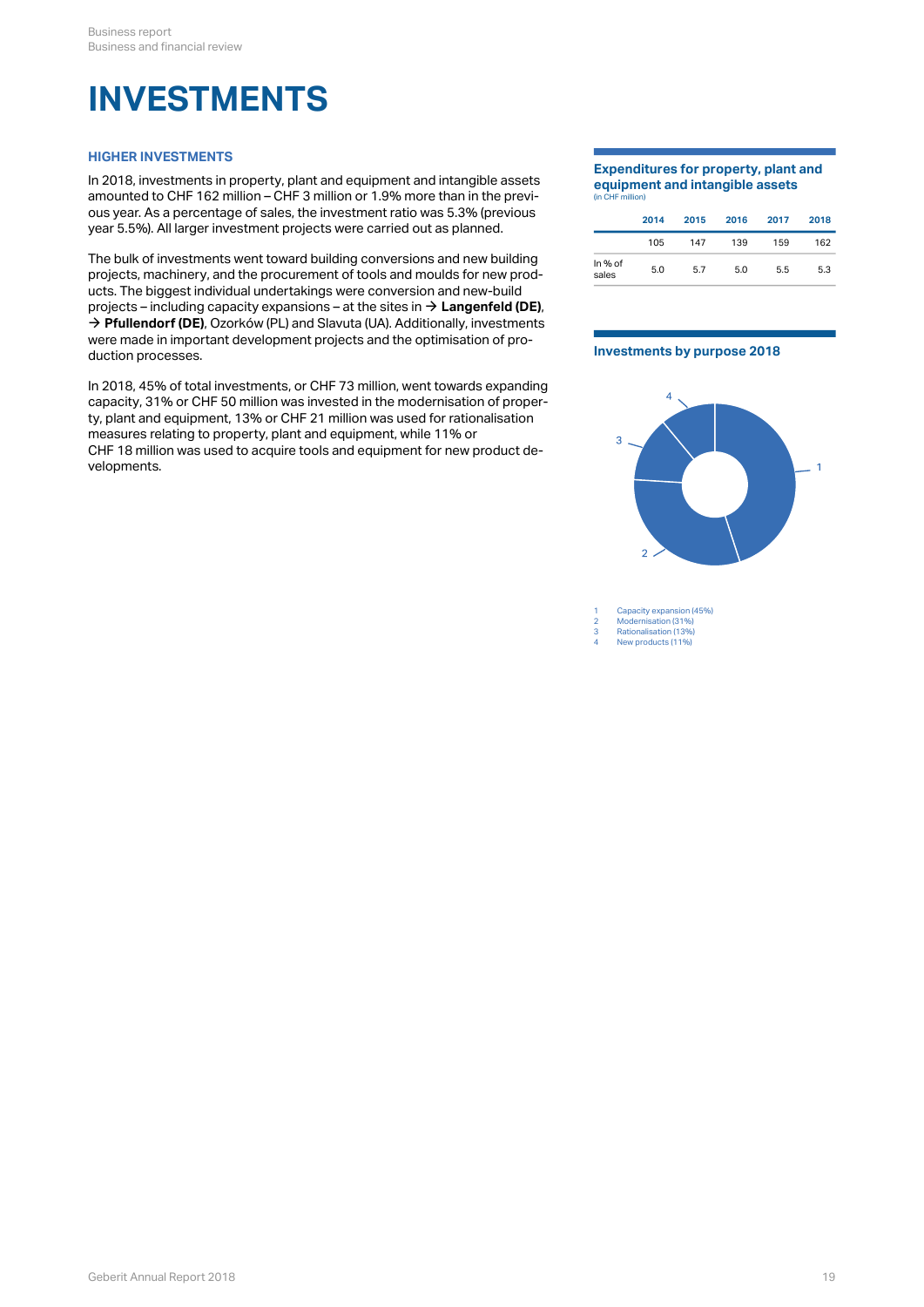### <span id="page-19-0"></span>**EMPLOYEES**

### **NUMBER OF EMPLOYEES DOWN SLIGHTLY**

At the end of 2018, the Geberit Group employed 11,630 staff worldwide, which is 79 employees or 0.7% less than in the previous year. The drop is due to a reduction in production. In addition to synergies and efficiency-improving measures, the main reason for this was the termination of individual employment relationships – which mostly took place in the final quarter of 2018 – as part of the closure of two ceramics plants in France in the previous year. However, this drop was mitigated by specific initiatives at various sales companies.

Based on the average headcount of 11,803, sales per employee amounted to TCHF 261, or 5.2% more than in the previous year.

Broken down by business process, staff numbers were as follows: marketing and sales employed 25% of the staff members. 61% worked in production. Additionally 8% of the employees worked in administration, and 4% in research and development. The share of apprentices was 2%.

### **CONTINUED DIGITALISATION OF THE EMPLOYER BRAND**

Committed, well-skilled employees are a key prerequisite to the company's future success. With this in mind, efforts continued in 2018 to position Geberit on the job market as a progressive employer with an open corporate culture and international development opportunities at the interface between craft, engineering and sales. The new appearance of the company's employer brand was implemented in job advertisements in print and, above all, digital media. In general, focus is switching more to digital media, with the use of videos and other footage playing an increasingly prominent role. For example, the company launched a new video during the reporting year to promote apprenticeships. Other videos for target groups in the sales and engineering sectors are to follow. In addition, Geberit intensified its campus recruitment activities in 2018 by appearing at fairs and increased its digital presence, working here in close collaboration with a number of renowned universities.

In 2018, personnel expenses amounted to CHF 744 million. Once again, the employees were also able to participate in share participation plans at attractive conditions, see **[Financial Statements of the Geberit Group, 17. Par-](http://annualreport.geberit.com/reports/geberit/annual/2018/gb/English/20405017/17_-participation-plans.html)**[\\$](http://annualreport.geberit.com/reports/geberit/annual/2018/gb/English/20405017/17_-participation-plans.html) **[ticipation Plans](http://annualreport.geberit.com/reports/geberit/annual/2018/gb/English/20405017/17_-participation-plans.html)** and  $\rightarrow$  **[Remuneration Report](#page-73-0)**. Equal opportunities and the same salaries for women and men are embedded in the corporate philosophy. The proportion of female employees at the end of 2018 was 24% (previous year 23%), and for senior management this figure was 9% (previous year 8%). The six-member Board of Directors has one female member.

### **INCREASED FOCUS ON EDUCATION AND FURTHER TRAINING**

Geberit employed 247 apprentices at the end of 2018 (previous year 235). The transfer rate to a permanent employment relationship was 89% (previous year 83%). All apprentices should essentially have the opportunity to work at several sites during their training. Experience abroad and the transfer of know-how are an advantage for both employees and the company. Apprentices have the option of working abroad for a period of six months on completion of their apprenticeship.

A two-stage Potentials Management Programme aims to identify talents throughout the company and support them along their path to middle or senior management. The issues investigated in project work as part of the programme are geared towards strategic tasks of relevance to Geberit and provide the decision-makers involved with concrete bases for action. During the reporting year, part of the programme was further developed and carried out for the first time in collaboration with the University of St. Gallen (CH). The Potentials programme is intended to help fill at least half of all vacant managerial positions with internal candidates. In 2018, this was achieved for 57% of all Group management vacancies (previous year 76%).

#### **Employees by countries** (as of 31 December)

|             | 2017   | <b>Share</b><br>in % | 2018   | <b>Share</b><br>in % |
|-------------|--------|----------------------|--------|----------------------|
| Germany     | 3,329  | 28                   | 3,282  | 28                   |
| Poland      | 1,603  | 14                   | 1,655  | 14                   |
| Switzerland | 1,362  | 12                   | 1,395  | 12                   |
| Ukraine     | 638    | 5                    | 660    | 6                    |
| Austria     | 551    | 5                    | 557    | 5                    |
| China       | 565    | 5                    | 530    | 5                    |
| Italy       | 509    | 4                    | 520    | 4                    |
| France      | 539    | 5                    | 431    | $\overline{4}$       |
| Others      | 2,613  | 22                   | 2,600  | 22                   |
| Total       | 11,709 | 100                  | 11,630 | 100                  |

### **Employees by business processes 2018**

(as of 31 December)



Production (61%) Marketing and Sales (25%)

Administration (8%)

4 Research and Development (4%) 5 Apprentices (2%)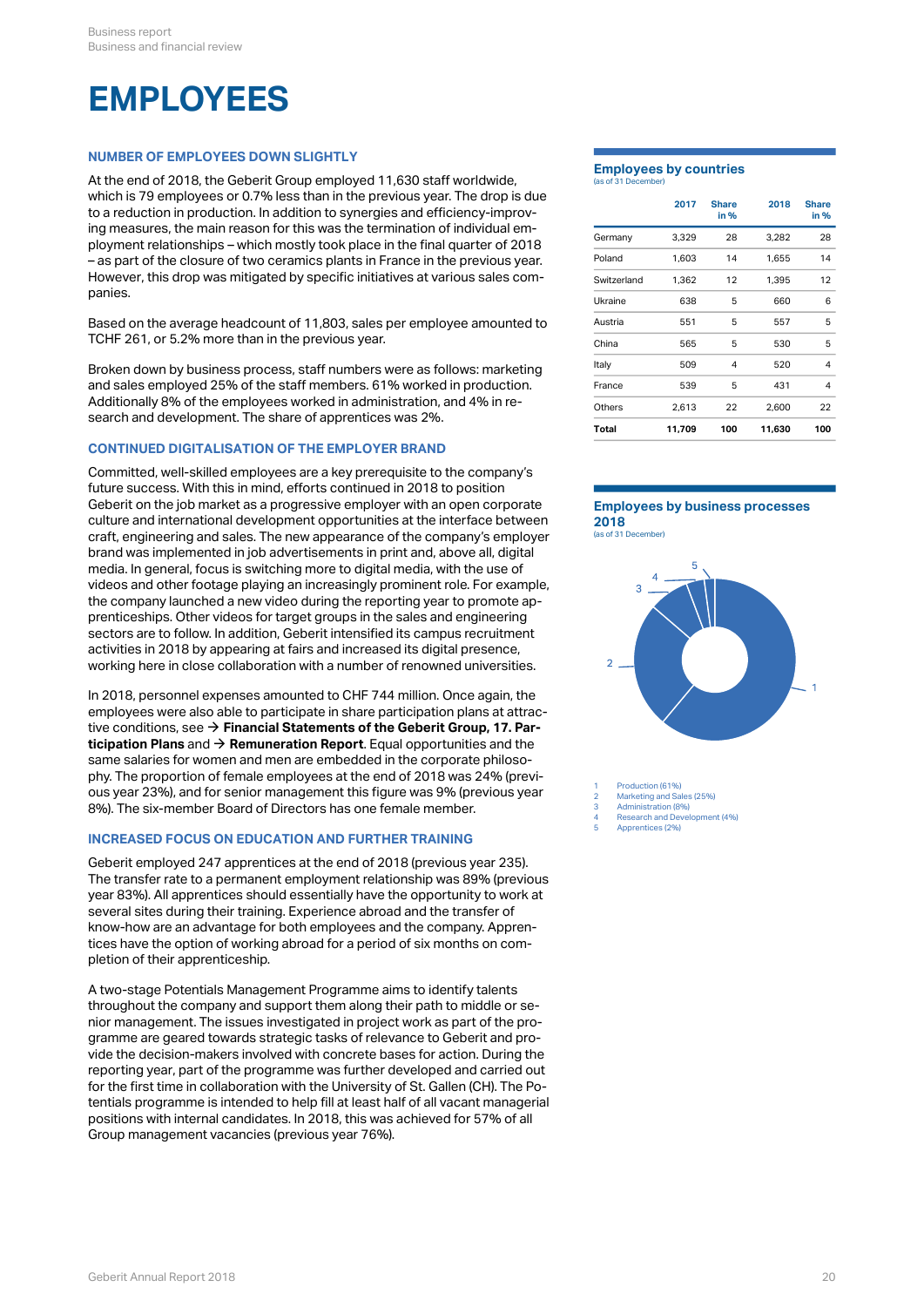In 2018, the ceramics plants in Germany, Poland and Ukraine saw the implementation of an initiative aimed at improving leadership skills at various hierarchical levels. This initiative was planned at Group level, adapted to local requirements and put into practice in multi-day workshops involving local coaches.

During the reporting year, a programme targeting the development of managerial staff was implemented within the sales organisations in the European countries. The aim of these courses was to strengthen the leadership skills of regional sales managers on one hand and, on the other, to standardise the role of these managers in order to drive the sales entity as a whole.

### **TRANSPARENT APPRAISAL**

A standard Performance assessment, Development and Compensation (PDC) process has been in place since 2012. PDC is about reinforcing the performance culture, increasing transparency, and recognising and promoting talent more effectively in order to make the organisation future-proof. Except for the employees who work directly in production at the plants, all employees have been incorporated into the PDC process. In 2018, the competence model on which the appraisal process is based was revised and restructured in the interests of user friendliness.

### **PROMOTING THE CORPORATE CULTURE**

Geberit aims to act as a role model for ethically unimpeachable, environmentally friendly and socially responsible operations. The  $\rightarrow$   $\mathsf{Compass}$  $\mathsf{Compass}$  $\mathsf{Compass}$ , which formulates the identity of Geberit ("What we do, what motivates us, what is responsible for our success, how we work together"), and the  $\rightarrow$  **[Code of Con](http://annualreport.geberit.com/geberit/annual/2018/gb/layout/../English/pdf/geberit_code_of_conduct.pdf)[duct](http://annualreport.geberit.com/geberit/annual/2018/gb/layout/../English/pdf/geberit_code_of_conduct.pdf)** for employees serve as the applicable guidelines. During the reporting year, work began on digitalising both these important employee tools so that new and existing employees can access them in the form of an e-learning course in future.

In connection with the integration of various ceramics brands under the Geberit brand umbrella – which is scheduled to begin in 2019 – a total of 42 moderated workshops took place in spring 2018, involving around 6,100 employees. Apart from presenting information about the new brand world, these events provided participants with an entertaining insight into the company's values as well as an opportunity to discuss these values together.

### **PRIORITISING OCCUPATIONAL HEALTH AND SAFETY**

Occupational health and safety continues to have highest priority within the Geberit Group. Using 2015 as the reference year, the aim is to halve the number of accidents by 2025. By then, the AFR (Accident Frequency Rate) is also to be reduced to a value of 5.5 (accidents per million working hours) and the ASR (Accident Severity Rate) to 90 (number of days lost per million working hours). In 2018, the accident frequency went down to 9.7 (previous year 10.3), a decline of 5.8%. The accident severity decreased by 10.9% to 181.5 in the same period (previous year 203.8).

29 of the 30 production plants are certified in accordance with OHSAS 18001. The Geberit Safety System (GSS) defines occupational health and safety principles as well as processes that are applicable throughout the Group. All production plants and the logistics centre have a safety manager. Since the beginning of 2017, a "Geberit Safety Team" has also been playing an active role in addressing the issue of occupational health and safety. In terms of occupational safety, special attention is paid to changes in behaviour, as the majority of occupational accidents and time lost are still attributable to carelessness.

To promote the health of every individual, employees at a total of 13 production and sales sites can participate in a vitality programme consisting of sports and preventive healthcare. At the sites in Rapperswil-Jona (CH), Pfullendorf (DE), Pottenbrunn (AT), Ruše (SI), Kolo and Wloclawek (both PL) – which account for around 40% of Geberit employees – a comprehensive occupational healthcare management is established.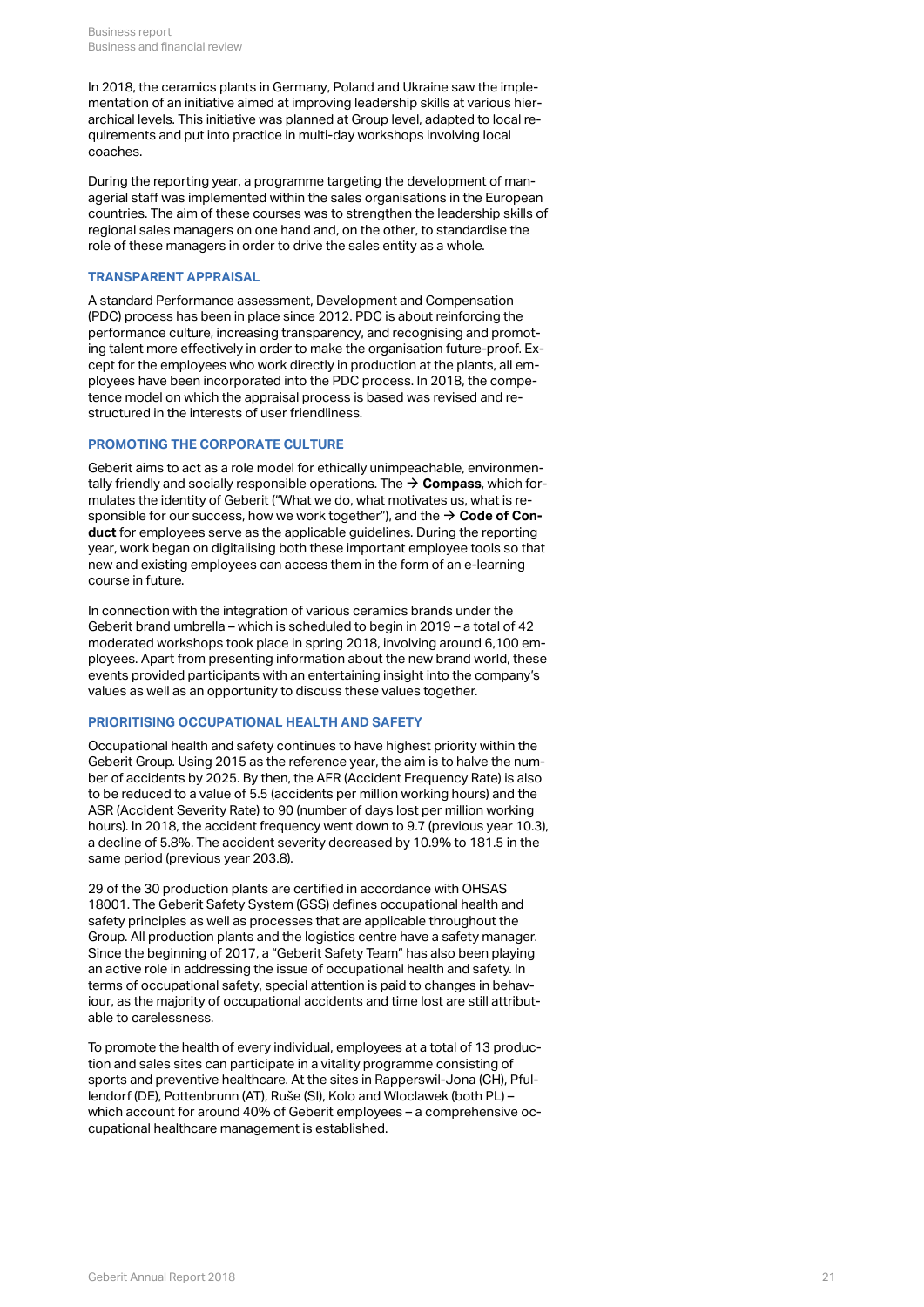### **CUSTOMERS**

### **STRONG PARTNERSHIP WITH WHOLESALERS**

Through its own sales team, Geberit assists its wholesale partners in their activities by offering them comprehensive printed and electronic marketing materials as well as efficient order and delivery processes, which are becoming increasingly common in electronic form. This is to ensure that Geberit products are as widely available on the market as possible and that new products are well marketed. The aim is to work with wholesalers to ensure that the craft sector as well as end users receive professional support.

### **A RELIABLE PARTNER WITHIN THE SANITARY INDUSTRY**

A significant share of the company's varied marketing activities is targeted at plumbers and sanitary engineers. This especially applies to the ongoing, personalised and frequently project-related support given to installation companies and engineering offices by Geberit sales representatives in the form of  $\bm{\rightarrow}$  **[digital tools](#page-22-0)**, technical documentation, catalogues, brochures, magazines, and a range of training courses unrivalled within the industry.

### **DESIGN MEETS FUNCTION – MORE THAN JUST WORDS**

As part of the integration of the ceramics business, dialogue with showroom operators – who belong to the wholesale sector in many countries – took on greater importance. The individual countries each have a dedicated sales team for this target group. There was also increased contact with architects and interior designers. With the "Design Meets Function" credo, Geberit wants to emphasise that it offers products in front of the wall that have both a timeless design and clever functions.

As the sponsor of an exhibition dedicated to the design pioneer Victor Papanek at the prestigious Vitra Design Museum, Geberit invited some 700 architects, interior designers and other market partners to Weil am Rhein (DE) at the end of 2018 and beginning of 2019. These partners not only gained a new insight into Papanek's ideas, but were also able to view a range of innovative Geberit bathroom solutions.

### **WIDE RANGE OF TRAINING AVAILABLE AND ATTENDED**

During the reporting year, around 35,000 professionals were provided with training on Geberit products, tools and software tools at 29 Geberit information centres in Europe and overseas. New showrooms were set up for this purpose at numerous locations, such as Barcelona (ES), Gaeta (IT), Zagreb (HR) and Shanghai (CN). Furthermore, plumbers, architects and sanitary engineers were supported via webinars on fire protection and sound insulation, drinking water hygiene and other issues. Around 90,000 additional customers also became more familiar with Geberit know-how and products at external training events, many of which were organised in cooperation with local wholesale partners.

### **SIMPLIFYING THE BRAND PORTFOLIO**

2019 will be an important milestone of the new brand strategy to be implemented. In key markets such as Germany, Switzerland and Austria, ceramic products and bathroom series will only be offered under the Geberit brand in future, while established brands such as Keramag will be discontinued. A number of other markets or brands respectively, will implement these changes in 2020. During the reporting year, Geberit prepared carefully for this streamlining of the brand portfolio. After all, this is a step that affects almost all areas of the company – including production, logistics, product data, marketing, and the sales organisations. Customers – particularly wholesalers and numerous showroom operators – were also informed of these measures in advance.

### **ONE BILLION METAL PIPE FITTINGS**

In spring 2018, the billionth metal pipe fitting left the production plant in Langenfeld (DE). A high-profile international campaign helped to mark this milestone, also attracting a wide response on social media. The successful "Geberit On Tour" campaign was repeated for the eighth time in the reporting year. Specially fitted-out mobile showrooms visited local and regional wholesalers, offering plumbers the opportunity to assess Geberit innovations and solutions directly on site.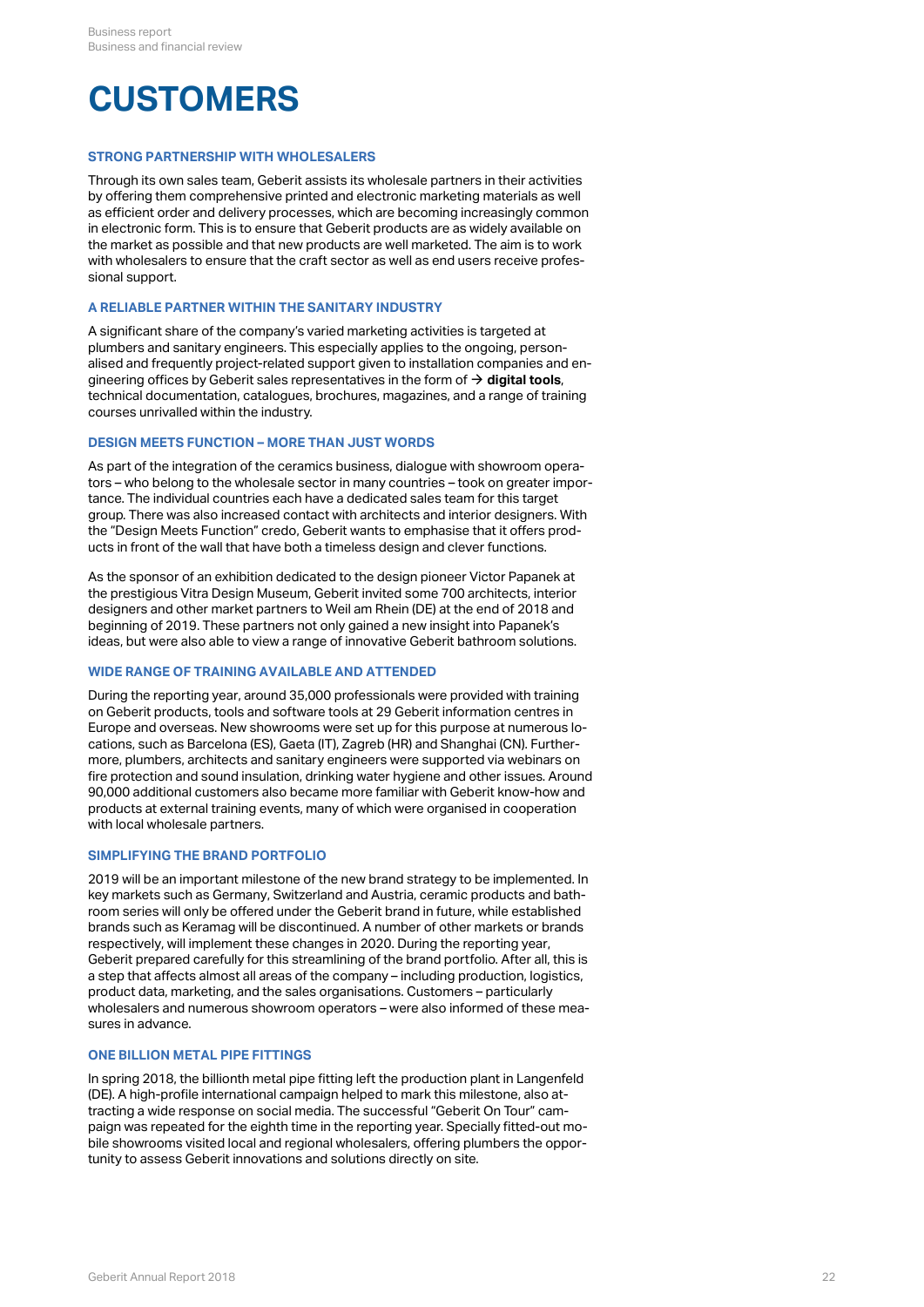### **STRONG TRADE FAIR PRESENCE CONTINUES**

In 2018, numerous trade fairs were once again used as platforms to foster and enlarge the network of contacts in the market and to demonstrate Geberit's innovative strength. The trade fair concept, which had already proven its worth in the preceding years, ensured a high-end presentation of ceramic appliances and bathroom furniture in addition to the regular, more technical product range. Consequently, Geberit not only optimised the exhibition space that was needed, but also improved the scope for cross-selling. During the reporting year, Geberit showcased its current product range at events such as Swissbau in Basel (CH), SHK in Essen (DE), IHK in Nuremberg (DE), Finbuild in Helsinki (FI), Nordbygg in Stockholm (SE), Kitchen & Bath China in Shanghai (CN), and MosBuild in Moscow (RU). Architects and designers were specifically targeted at the Salone del Mobile and Mostra Convegno during Design Week in Milan (IT).

### **NEW ADVERTISING CAMPAIGN FOR SHOWER TOILETS**

To support further growth of Geberit AquaClean shower toilets, Geberit launched a new advertising campaign in 15 European markets, putting emphasis on the advantages that this product offers. In the advertisements, people of different ages and backgrounds sit on an artist's impression of a shower toilet and sum up in one concise sentence why they no longer want to do without "that freshly showered feeling".

As in previous years, the AquaClean truck went on a major tour again in 2018, this time to Germany, Poland, Belgium, the Netherlands, France, Denmark, Sweden and Norway. Under the motto "My first time", the mobile showroom and test unit offered interested parties the opportunity to try out an AquaClean shower toilet at their leisure and assess the various models.

Geberit also gave end users in other markets numerous opportunities to try out a shower toilet for themselves. Mobile AquaClean WC lounges were made available to the public at selected major events such as concerts and sporting events. In Switzerland and Germany, Geberit went one step further by offering potential customers the chance to try out a shower toilet at home for free. In most cases, the interested parties wanted to keep their installed Geberit AquaClean beyond the agreed trial period.

The international sales initiative for mid-range and high-end hotels also made encouraging progress. More hotel projects were acquired in the reporting year, including **[Hotel TwentySeven in Amsterdam \(NL\)](http://annualreport.geberit.com/geberit/annual/2018/gb/layout/../English/pdf/View_2019_EN_TwentySeven_Amsterdam.pdf)** and **[Hotel Lutetia in Paris \(FR\)](http://annualreport.geberit.com/geberit/annual/2018/gb/layout/../English/pdf/View_2019_EN_Lutetia_Paris.pdf)**. [\\$](http://annualreport.geberit.com/geberit/annual/2018/gb/layout/../English/pdf/View_2019_EN_TwentySeven_Amsterdam.pdf) [\\$](http://annualreport.geberit.com/geberit/annual/2018/gb/layout/../English/pdf/View_2019_EN_Lutetia_Paris.pdf)The number of four- and five-star hotels equipped with AquaClean shower toilets in Europe has now risen to over 400.

### <span id="page-22-0"></span>**CONSISTENT FURTHER DEVELOPMENT OF DIGITAL SOLUTIONS**

Geberit substantially expanded personnel and skills within the Digital team at Group level, with the aim of developing and launching digital tools faster and according to the needs of the respective target groups.

The reporting year saw the launch and further development of various digital tools designed to respond to the needs of end users as effectively as possible. An "inspiration app" for end users, which was already piloted in the previous year, is now in use in Switzerland and France. A 3D planning tool was also developed, providing a creative platform for end users to design their future bathroom. A new CRM system piloted in the United Kingdom allows Geberit to digitally tailor its offer to the requirements of potential end users who are interested in sanitary products.

Geberit set up its online catalogue for craftsmen on a new high-performance platform. Information relating to products and spare parts will now be available from a single source and can be displayed on various devices. Information searches are intuitive, also enabling easy navigation on mobile devices at the construction site.

Building Information Modelling (BIM) is an interdisciplinary planning method for optimising the entire planning and building process. Architects, sanitary engineers and building owners use BIM to share information efficiently. This helps them to avoid planning errors and improve productivity. For a number of years now, Geberit has been providing BIM users with support in the form of product data and calculation modules. During the reporting year, a specialised in-house team of BIM experts that was established in the previous year laid the groundwork for future BIM data processing.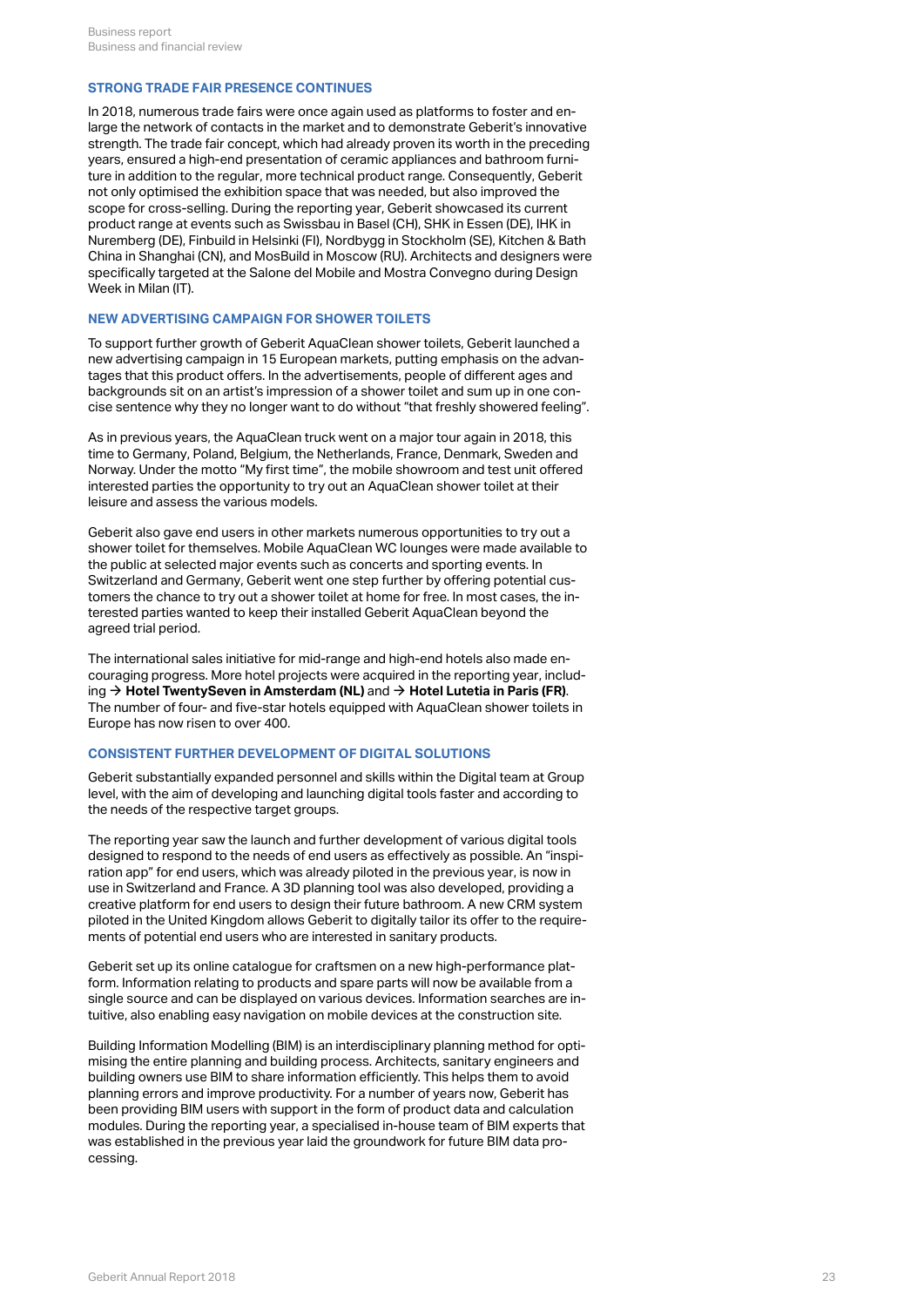### <span id="page-23-1"></span>**INNOVATION**

### **HIGH LEVEL OF INVESTMENT AS THE BASIS FOR FUTURE GROWTH**

Geberit's innovative strength, which is above average for the sector, is founded on its own, wide-ranging research and development (R&D) activities. In the reporting year, a total of CHF 78 million (previous year CHF 78 million) – or 2.5% of sales – was invested in the development and improvement of processes, products and technologies. Additionally, as part of the  $\rightarrow$  **[invest](#page-18-0)[ments in property, plant and equipment and intangible assets](#page-18-0)**, considerable sums were invested in tools and equipment for the production of newly developed products. Over the last financial year, Geberit applied for 46 patents – which is well above the long-term average. This is mainly attributable to the development of  $\rightarrow$  [Geberit ONE](#page-23-0) – a pioneering complete solution Number of new patents for the bathroom. In the last five years, Geberit has applied for a total of 154 patents.  $\rightarrow$  invest-<br>
consider-<br>
n of newly<br>
or 46<br>
attribut-<br>
te solution<br>
Number of new patents<br>
tal of 154

The scientists and engineers at Geberit have the very latest equipment at their disposal for their development projects. For example, they use several highly productive, state-of-the-art 3D printers for making prototypes. In addition, a CT scanner installed during the reporting year allows them to measure all workpieces in a non-destructive, extremely precise manner, and to check these workpieces for any material defects. Compared to conventional measuring techniques, this saves a lot of time.

All product developments go through an established innovation and development process, which ensures that the Group's creative potential and knowhow are used to the optimum extent and that development activities focus on  $2014$   $2015$   $2016$   $2017$ the needs of the market. Customer benefits and a system approach are of central importance here.

### **NEW PRODUCTS FOR SOPHISTICATED MARKETS**

The following key products were newly launched on the market in 2018:

- **The compact shower toilet → [Geberit AquaClean Tuma Classic](http://annualreport.geberit.com/geberit/annual/2018/gb/layout/../English/pdf/GAC-Tuma-Classic_EN.pdf) comple**ments the shower toilet range as a perfect entry-level model. This basic model offers the basic functions of a shower toilet, including WhirlSpray shower technology and a fully automatic descaling programme. It is offered as a complete solution with a rimless WC ceramic appliance or as a - The compact shower toilet  $\rightarrow$  Geberit AquaClean Tuma Classic complements the shower toilet range as a perfect entry-level model. This basic model offers the basic functions of a shower toilet, including WhirlSpray show
- The **energy retaining valve** is mounted on ventilation pipes which protrude from the roofs of many buildings and ensures pressure compensation in the discharge pipes. It opens only when pressure compensation is required. The rest of the time, it keeps the heat within the building and - The **energy retaining valve** is mounted on ventilation pipes w<br>trude from the roofs of many buildings and ensures pressure<br>tion in the discharge pipes. It opens only when pressure com<br>required. The rest of the time, it k
- The manually adjustable **[sanitary flush unit Rapid](http://annualreport.geberit.com/geberit/annual/2018/gb/layout/../English/pdf/HS-Rapid_EN.pdf)** flushes unused water pipes automatically and regularly. This prevents water from stagnating - The manually adjustable  $\rightarrow$  **sanitary flush unit Rapid** flushes unused wa-<br>ter pipes automatically and regularly. This prevents water from stagnating<br>in a pipe over a longer period, which can lead to health risks.
- The **[VariForm washbasin range](http://annualreport.geberit.com/geberit/annual/2018/gb/layout/../English/pdf/VariForm_EN.pdf)** adds a more systematic approach and diversity to the range for public and private washbasin areas. The washbasins stand out due to their generous basin depth and high-quality ceramics. They are available in the four basic shapes round, oval, elliptic and rectangular, with a lay-on, countertop and under-countertop model avail-The  $\rightarrow$  VariForm washbasin range adds a more systematic approach and diversity to the range for public and private washbasin areas. The washbasins stand out due to their generous basin depth and high-quality ceramics. Th

### For more details on new products in 2018, see **[the magazine Facts &](http://annualreport.geberit.com/geberit/annual/2018/gb/layout/../English/pdf/facts_and_figures_2018_EN.pdf)** [\\$](http://annualreport.geberit.com/geberit/annual/2018/gb/layout/../English/pdf/facts_and_figures_2018_EN.pdf) **[Figures 2018](http://annualreport.geberit.com/geberit/annual/2018/gb/layout/../English/pdf/facts_and_figures_2018_EN.pdf)**.

Several new product launches are planned for 2019. These will include the following:

<span id="page-23-0"></span>The shower, washbasin area and toilet – the main areas in the bathroom – have a new common denominator:  $\rightarrow$  [Geberit ONE](http://annualreport.geberit.com/geberit/annual/2018/gb/layout/../English/pdf/Facts_Figures_2019_EN_Geberit_One.pdf). Geberit ONE combines Geberit's know-how in sanitary technology and design expertise, and offers pioneering, fully integrated solutions for the entire bathroom. For end users, this results in more space and flexibility as well as less The shower, washbasin area and toilet – the main areas in the bathroom – have a new common denominator:  $\rightarrow$  Geberit ONE. Geberit ONE combines Geberit's know-how in sanitary technology and design expertise, and offers pio

#### **R&D expenditures**

| 2015 2016 2017<br>2014<br>63<br>56<br>78<br>72<br>In % of sales<br>2.7<br>2.4<br>2.6<br>2.7 | (in CHF million) |  |  |      |
|---------------------------------------------------------------------------------------------|------------------|--|--|------|
|                                                                                             |                  |  |  | 2018 |
|                                                                                             |                  |  |  | 78   |
|                                                                                             |                  |  |  | 2.5  |

### **Number of new patents**

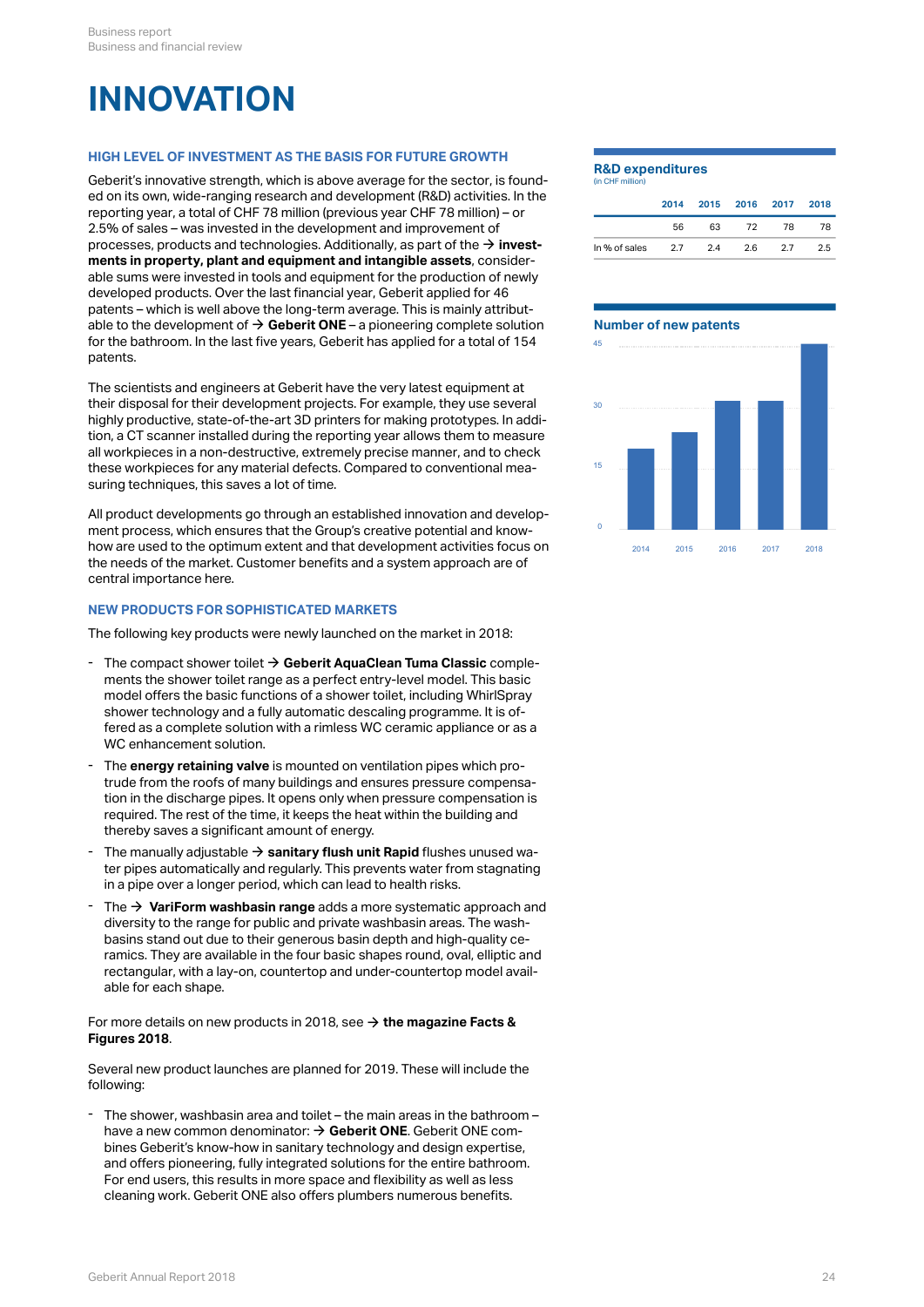- With the launch of  $\rightarrow$  **[SuperTube technology,](http://annualreport.geberit.com/geberit/annual/2018/gb/layout/../English/pdf/Facts_Figures_2019_EN_SuperTube.pdf) Geberit is offering a sophis**ticated alternative to the conventional discharge stack layout in high-rise buildings. Newly developed fittings prevent discharge pipes from filling up completely and generating unwanted suction effects as a result, even when subject to heavy use. This helps to save space as special ventilation pipes are then no longer required. With the launch of  $\rightarrow$  **SuperTube technology**, Geberit is offering a sophisticated alternative to the conventional discharge stack layout in high-rise buildings. Newly developed fittings prevent discharge pipes from fill
- A completely new **[AquaClean Sela shower toilet](http://annualreport.geberit.com/geberit/annual/2018/gb/layout/../English/pdf/Facts_Figures_2019_EN_AquaClean_Sela.pdf)** is to be brought to market six years after its original launch, offering features such as WhirlSpray shower technology, a discreet orientation light, and a newly developed continuous flow heater with an automatic descaling function. Thanks to rimless TurboFlush technology, the flushing of the ceramic ap-- A completely new  $\rightarrow$  **AquaClean Sela shower toilet** is to be brought to market six years after its original launch, offering features such as WhirlSpray shower technology, a discreet orientation light, and a newly deve
- $\;$  The  $\; \Rightarrow$  **Smyle bathroom series,** situated in the middle price segment, has been redesigned and now has an even more filigree and modern look. The design of the washbasins and furniture is coordinated in such a way that individual combinations are possible. Thanks to its square design language, the new wall-hung WC combines perfectly with the washbasins. It is very easy to clean on account of its rimless inner geometry and fully shrouded outer shape.

For more details on new products in 2019, see **[the magazine Facts &](http://annualreport.geberit.com/geberit/annual/2018/gb/layout/../English/pdf/Facts_Figures_2019_EN.pdf)** [\\$](http://annualreport.geberit.com/geberit/annual/2018/gb/layout/../English/pdf/Facts_Figures_2019_EN.pdf)**[Figures 2019](http://annualreport.geberit.com/geberit/annual/2018/gb/layout/../English/pdf/Facts_Figures_2019_EN.pdf)**.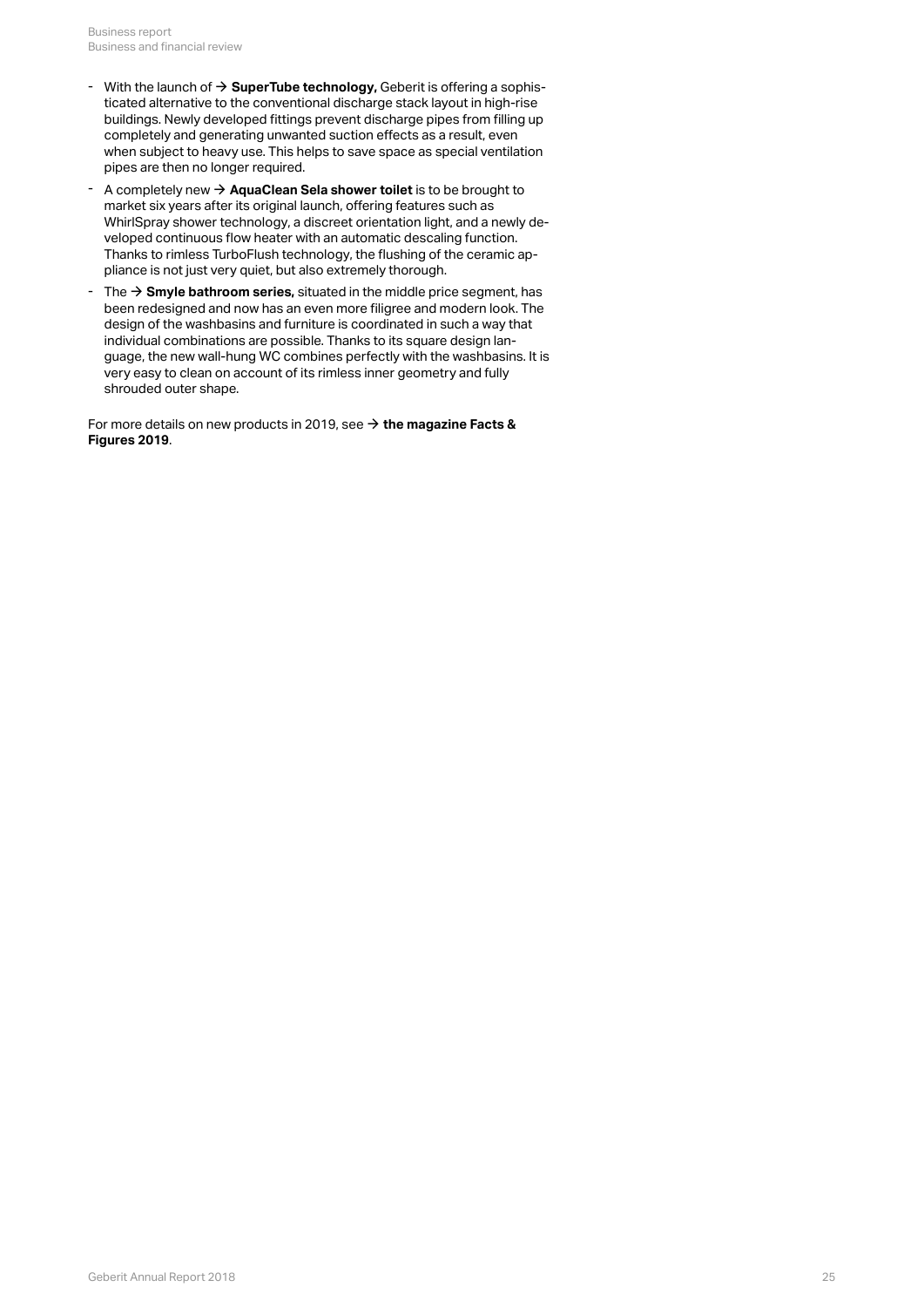### **PRODUCTION**

### **ONE ENTITY WITH MANY PARTS**

The Geberit Group operated 30 plants in the reporting year, 24 of which are located in Europe, three in the US, two in China and one in India. The plants now fall into the following three categories depending on the materials used:

- **Ceramics**
- Plastics & Metal
- Composites & Metal

The plant in Weilheim (DE) was closed at the end of 2018. An amicable solution was found with the plant's 40 employees and the works council.

### **THE "FLOWING" FACTORY**

All Geberit plants display an outstanding capability for renewal. Despite the variety of production technologies used, the approach is determined uniformly – both investments in property, plant and equipment and everyday improvement measures are consistently geared towards the principle of flow production. Maximum efficiency and flexibility targeted in this way, which is reflected in the reliable, timely supply of products to customers and savings in important resources such as working time and materials. The benchmarks of flow production are set out in the Geberit Production System (GPS 2.0). GPS 2.0 is viewed as a guideline for production in which the principles for process optimisation are presented.

Numerous measures pertaining to GPS 2.0 were initiated, promoted or brought to a conclusion in the reporting year. This enabled substantial efficiency gains to be achieved, particularly in the area of ceramics production. Prime examples of this are the ceramics plants in Gaeta (IT) and Limoges (FR),  $\frac{1}{4}$ where productivity was increased significantly. The principles of GPS 2.0 also formed the basis of all investments made in the entire production network. In the reporting year, these comprised in particular the completion of factory buildings in **[Pfullendorf \(DE\)](http://annualreport.geberit.com/reports/geberit/annual/2018/gb/English/0/home.html?anchor=Pfullendorf#Pfullendorf)**, **[Langenfeld \(DE\) and Ozórkow \(PL\)](http://annualreport.geberit.com/reports/geberit/annual/2018/gb/English/0/home.html?anchor=Langenfeld#Langenfeld)**, as [\\$](http://annualreport.geberit.com/reports/geberit/annual/2018/gb/English/0/home.html?anchor=Pfullendorf#Pfullendorf) [\\$](http://annualreport.geberit.com/reports/geberit/annual/2018/gb/English/0/home.html?anchor=Langenfeld#Langenfeld)well as new buildings for logistics and technical product development in Slavuta (UA).

A capability for renewal requires all involved employees to display a willingness to embrace change. The alignment of processes in ceramics production to GPS 2.0 and broad acceptance of this transition was a significant success factor when integrating the ceramics business.

### <span id="page-25-0"></span>**STANDARDISATION OF IT SYSTEMS**

The integration of the former Sanitec plants into the Geberit ERP environment continued in 2018. IT systems and processes are being adjusted to the Group standard in the "OneERP" project. As planned, the project was prepared in the reporting year and implemented successfully on 1 January 2019 at the Scandinavian production sites in Ekenäs (FI), Bromölla and Mörrum (both SE). At the same time, preparations were carried out for converting the German sites in Haldensleben, Wesel and the logistics in Ratingen-Lintorf in a further step.

#### **ENVIRONMENTAL MANAGEMENT IN PRODUCTION**

The integration of the ceramics plants into the production network in 2015 had a considerable impact on Geberit's ecological footprint. Because of the processes involved, the manufacture of ceramic sanitary appliances is very energy-intensive. One example of an important measure in 2018 within the framework of consistent energy management was the retrofitting of three further kilns to the energy-efficient firing technology Enervit. As a result, the ten ceramics plants now have eleven such kilns at their disposal.

The absolute environmental impact of the entire Geberit Group decreased by 4.4%, even though currency-adjusted sales increased by 3.1% in the same period. The environmental impact in relation to currency-adjusted sales (eco-

### **Environmental impact 2009–2018**



<sup>\*</sup> UBPs = Ecopoints in accordance with the Swiss Ecological Scarcity Method (upgraded version 2013)

#### **Distribution environmental impact 2018**



Disposal (2%)

5 Water/waste water (1%)

6 Solvents (1%)

#### **CO emissions 2009–2018 2** (Index: 2008 = 100)

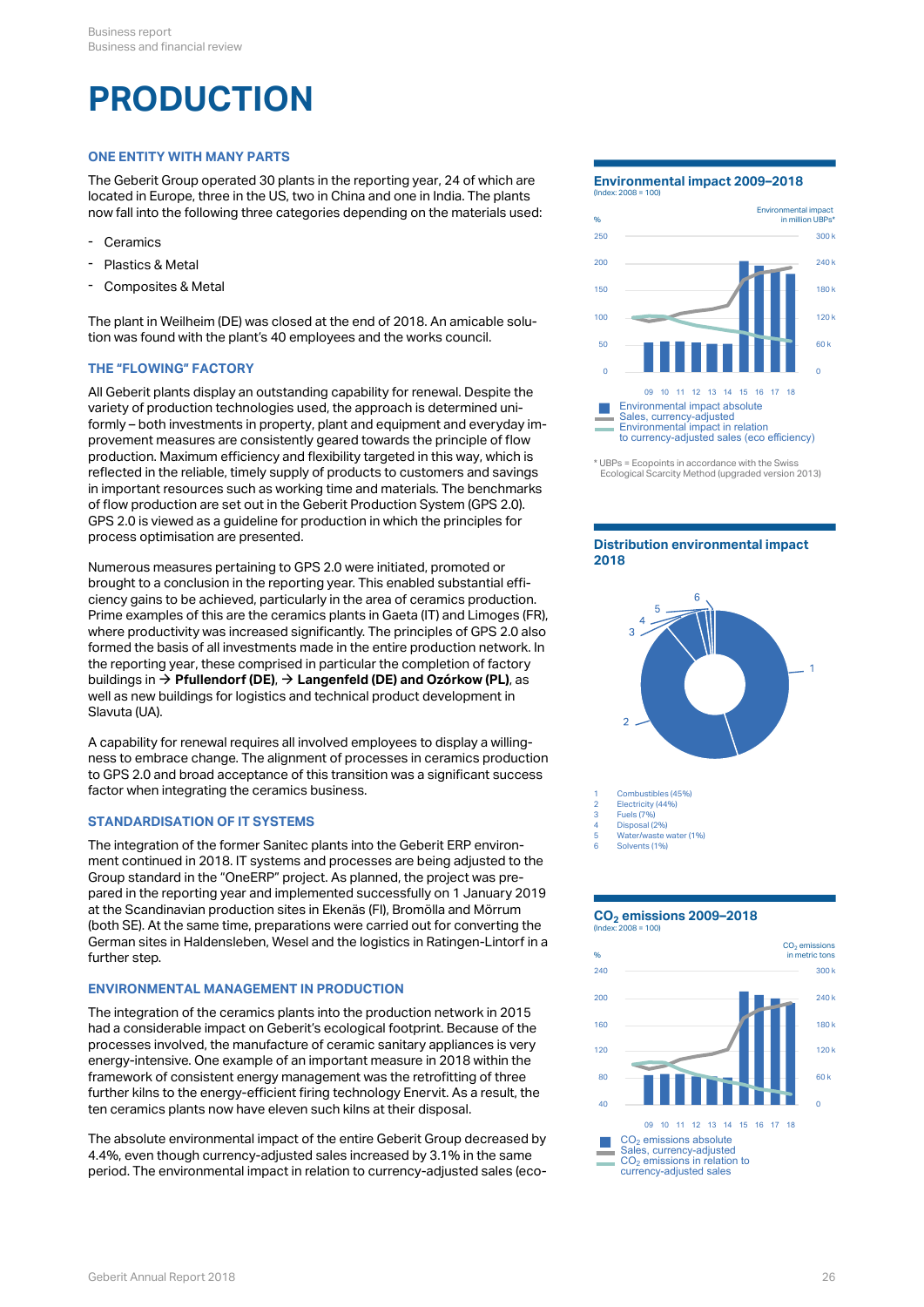efficiency) decreased by 7.3%. As regards the long-term target, which is based on an average annual decrease of 5% per year, Geberit therefore remains on course.

<span id="page-26-0"></span>CO $_2$  emissions were reduced in 2018 by 4.7% to 231,484 tonnes. In relation to currency-adjusted sales, emissions decreased by 7.5%. This enabled the  $\tt targets set out in the long-term  $\Rightarrow$  **CO**<sub>2</sub> **strategy** for reducing  $\Rightarrow$  **CO**<sub>2</sub> **emis-**$  $\tt targets set out in the long-term  $\Rightarrow$  **CO**<sub>2</sub> **strategy** for reducing  $\Rightarrow$  **CO**<sub>2</sub> **emis-**$  $\tt targets set out in the long-term  $\Rightarrow$  **CO**<sub>2</sub> **strategy** for reducing  $\Rightarrow$  **CO**<sub>2</sub> **emis-**$  $\tt targets set out in the long-term  $\Rightarrow$  **CO**<sub>2</sub> **strategy** for reducing  $\Rightarrow$  **CO**<sub>2</sub> **emis-**$  $\tt targets set out in the long-term  $\Rightarrow$  **CO**<sub>2</sub> **strategy** for reducing  $\Rightarrow$  **CO**<sub>2</sub> **emis**$ **[sions](#page-26-0)** to be met. In addition to relative targets, this strategy also includes long-term absolute targets. A three-pillar model is used for implementing the CO $_{\rm 2}$  strategy. The first pillar is about savings in energy consumption. The second pillar relates to increasing efficiency and the third pillar comprises the selective purchasing of high-quality, renewable energy. The detailed  $\rightarrow$  [CO](http://annualreport.geberit.com/reports/geberit/annual/2018/gb/English/306090/9_-planet.html?anchor=GRI305#GRI305)<sub>2</sub> **[balance sheet](http://annualreport.geberit.com/reports/geberit/annual/2018/gb/English/306090/9_-planet.html?anchor=GRI305#GRI305)** and all measures taken to reduce CO<sub>2</sub> emissions are also disclosed in detail as part of the company's participation in the Carbon Disclosure Project (CDP).  $\rightarrow$  CO<sub>[2](http://annualreport.geberit.com/reports/geberit/annual/2018/gb/English/306090/9_-planet.html?anchor=GRI305#GRI305)</sub>

Geberit aims to further reinforce its position as industry leader in the area of sustainability. Eco-efficiency and relative CO $_2$  emissions are to be improved by 5% per year (see also **→ [Sustainability Strategy 2019-2021](http://annualreport.geberit.com/reports/geberit/annual/2018/gb/English/3040/sustainability-strategy-2019---2021.html)**). One of the main instruments that helps achieve this goal is the integrated Geberit management system, which unites the themes of quality, environment, health and occupational safety as well as energy. By the end of 2019, all ceramics plants are to be integrated into this system. At the end of the reporting year, all 30 production plants were already certified to ISO 14001 and 29 to OHSAS 18001. Certification according to ISO 50001 (energy management) is taking place for selected sites.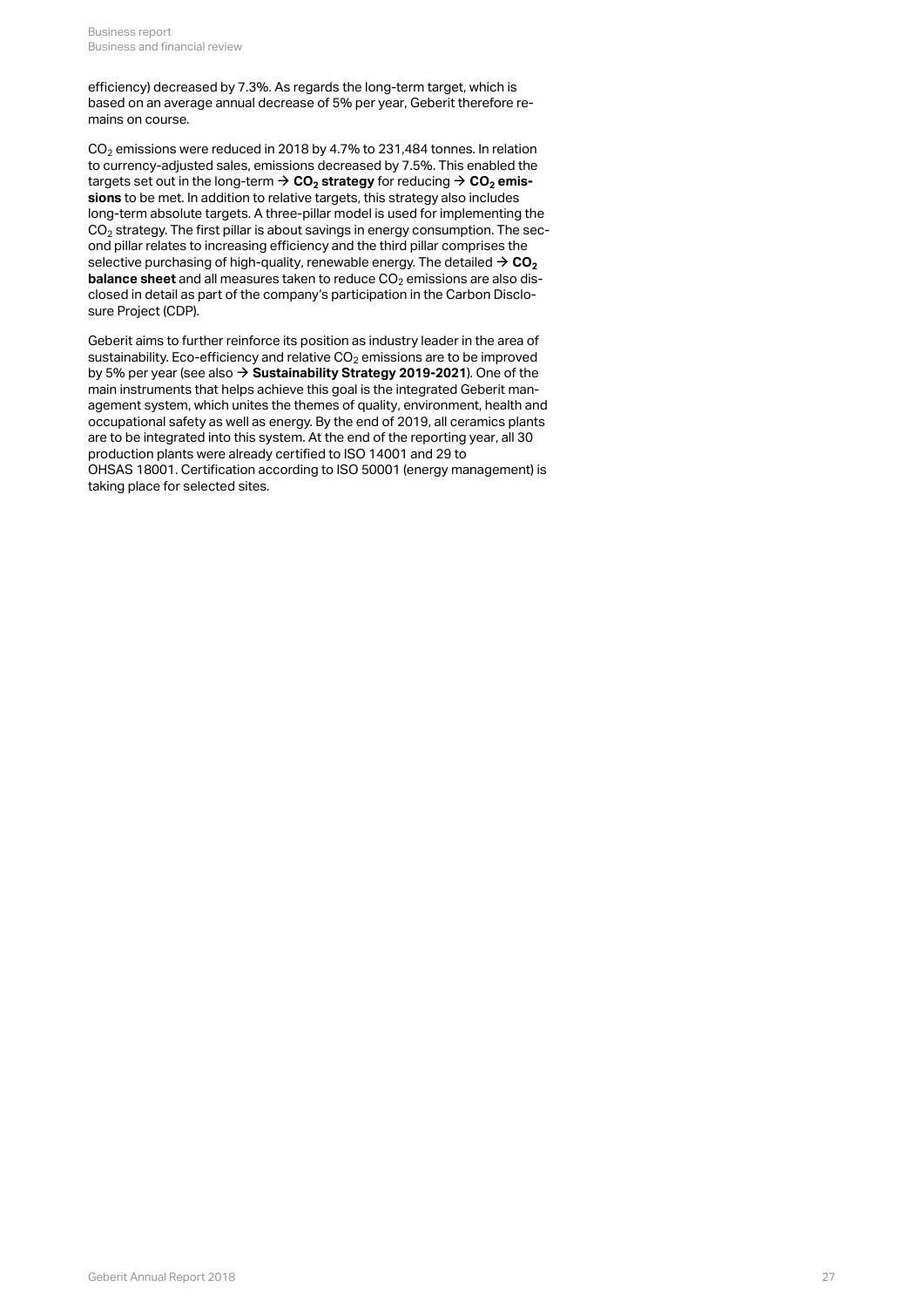# **LOGISTICS AND PROCUREMENT**

### **HARMONISATION OF IT SYSTEMS IN CERAMICS LOGISTICS**

At the end of 2018, Group logistics comprised the central logistics centre for sanitary and piping systems in Pfullendorf (DE) as well as a decentralised network of 13 European distribution sites for the ceramics business.

The integration of the ceramics business into Group logistics was largely completed in 2018. For this purpose, the Geberit Logistics Operation System (GLOS) was established at all ceramics plants. GLOS is the standard system for logistics and is used to continuously improve business processes. It aims to bring about a sustained increase in competitiveness.

In connection with the  $\rightarrow$  [OneERP project](#page-25-0), the storage management system SAP EWM has already been successfully launched at the Pfullendorf site and in Poland. The preparatory work then followed in the reporting year for implementation at the production plants in Bromölla and Mörrum (both SE) and Ekenäs (FI). Commissioning took place as planned on 1 January 2019.

### **CENTRAL ORDER PROCESSING FROM PFULLENDORF**

The logistics centre in Pfullendorf (DE) is the global hub for products from Geberit's Sanitary Systems and Piping Systems areas. The expanded logistics centre was commissioned in the first quarter of 2017. The associated relocation of distribution of the Mapress piping range from the production plant in Langenfeld (DE) to Pfullendorf was successfully completed in 2018. Since the expanded logistics centre was commissioned, the logistics processes have stabilised at a high level. Fine-tuning of the technical facilities and processes has brought about a further increase in both productivity and quality. The targets set out in the project planning for operation of the expanded logistics centre have been met in all areas.

### **USING TRANSPORT MANAGEMENT SYNERGIES**

Great importance is attached to central transport management as the interface between suppliers, production plants, wholesalers and transport service providers in order to enable cost- and resource-optimised transport solutions. Customers generally receive orders of sanitary technology products in a single truck delivery. This not only reduces the number of empty kilometres, it also increases truck capacity utilisation and reduces CO<sub>2</sub> emissions (see also  $\bm{\rightarrow}$  **[Strategy Green Logistics](http://annualreport.geberit.com/reports/geberit/annual/2018/gb/English/3040/sustainability-strategy-2019---2021.html?anchor=S60#S60)**). Geberit's key transport service providers are required to report regularly on reductions in energy consumption and emissions. In the reporting year, the implementation of Geberit processes and standards also continued in relation to transport service providers for ceramic products and bathroom furniture.

### **CODE OF CONDUCT FOR SUPPLIERS**

Structured like a network, the Corporate Purchasing department is responsible worldwide (except in the USA) for procuring raw materials, semi-finished and finished products, commercial products, and services. Besides minimising risks of downtime as well as costs, the primary purpose of comprehensive supplier management is to safeguard supplies.

All business partners and suppliers are obligated to comply with  $\rightarrow$  **[comprehensive](http://annualreport.geberit.com/reports/geberit/annual/2018/gb/English/30609520/10_2-operations.html?anchor=MANAGEMENTAPPROACH#MANAGEMENTAPPROACH) [standards](http://annualreport.geberit.com/reports/geberit/annual/2018/gb/English/30609520/10_2-operations.html?anchor=MANAGEMENTAPPROACH#MANAGEMENTAPPROACH)**. This applies to quality, socially responsible and healthy working conditions, environmental protection and the commitment to fair business practices. The basis for cooperation is the  $\bm{\rightarrow}$  **[Code of Conduct for Suppliers](http://annualreport.geberit.com/geberit/annual/2018/gb/layout/../English/pdf/supplier_code_of_conduct.pdf)**. This Code is aligned with the principles of the United Nations Global Compact and is available in 15 languages. By the end of the reporting year, 1,470 suppliers had signed the Code. This represents over 90% of the Geberit Group's purchasing volume.

Corporate Purchasing and Sustainability jointly ensure that these standards are upheld by conducting regular audits. The number of audits made and their content are selected with the help of a risk matrix. The goal of these audits is to check compliance with the respective national legislation and regulations in the areas of environmental protection and occupational health and safety. The audits are carried out by an independent third-party company. Appropriate measures are initiated where required. During the reporting year, five supplier audits on EHS (Environment, Health and Safety) were carried out in the area of procurement.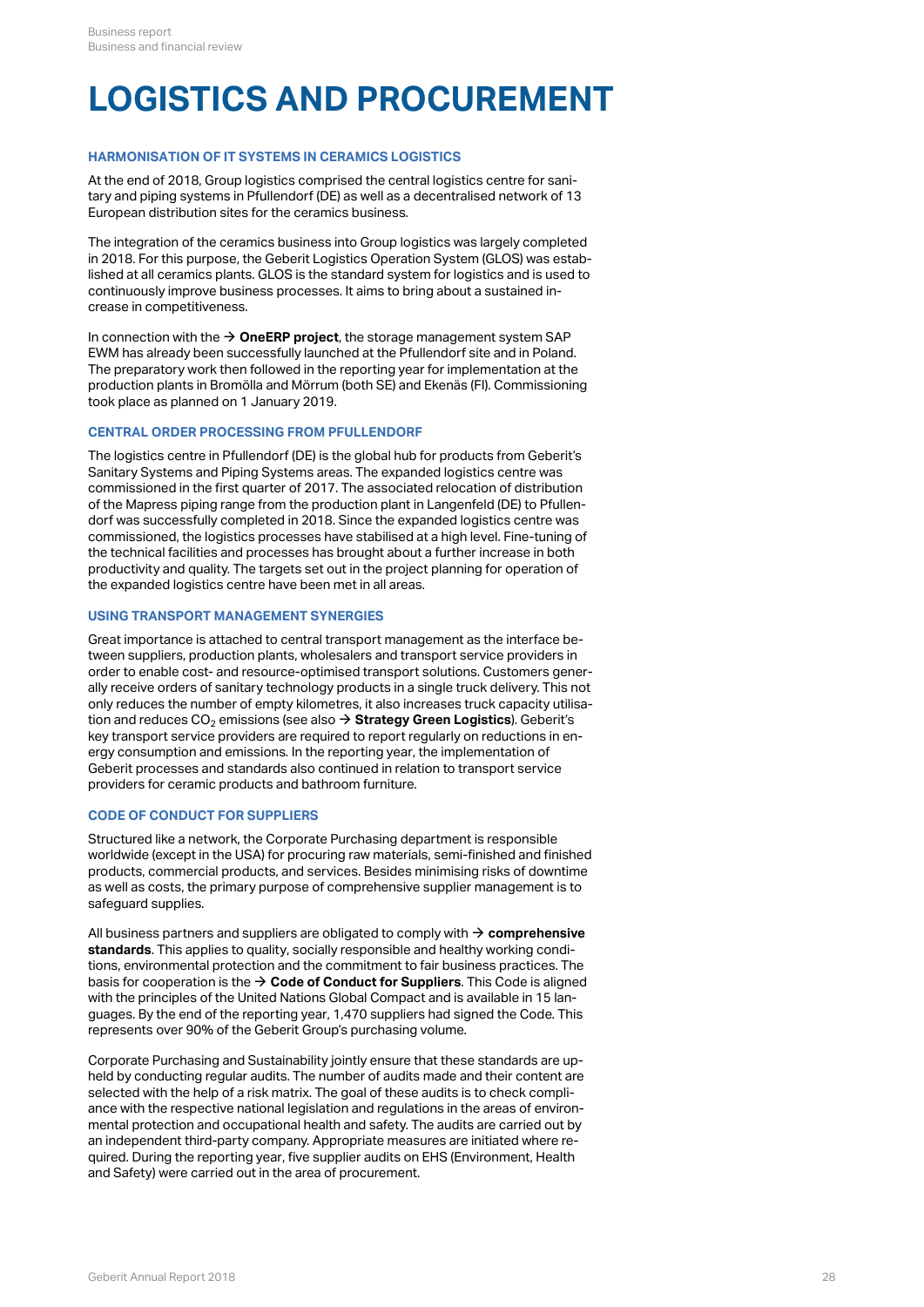### **SUPPLIER INTEGRITY LINE**

Launched in 2017, the "Supplier Integrity Line" has now become established. The service allows suppliers to anonymously report any violations of the guidelines set out in the Code of Conduct for Suppliers by Geberit employees and by competitors. The free hotline is operated by an independent service company and is available in a total of eleven languages. Violations can also be reported online at any time via an external URL. No violations of the guidelines set out in the Code of Conduct for Suppliers were reported in 2018.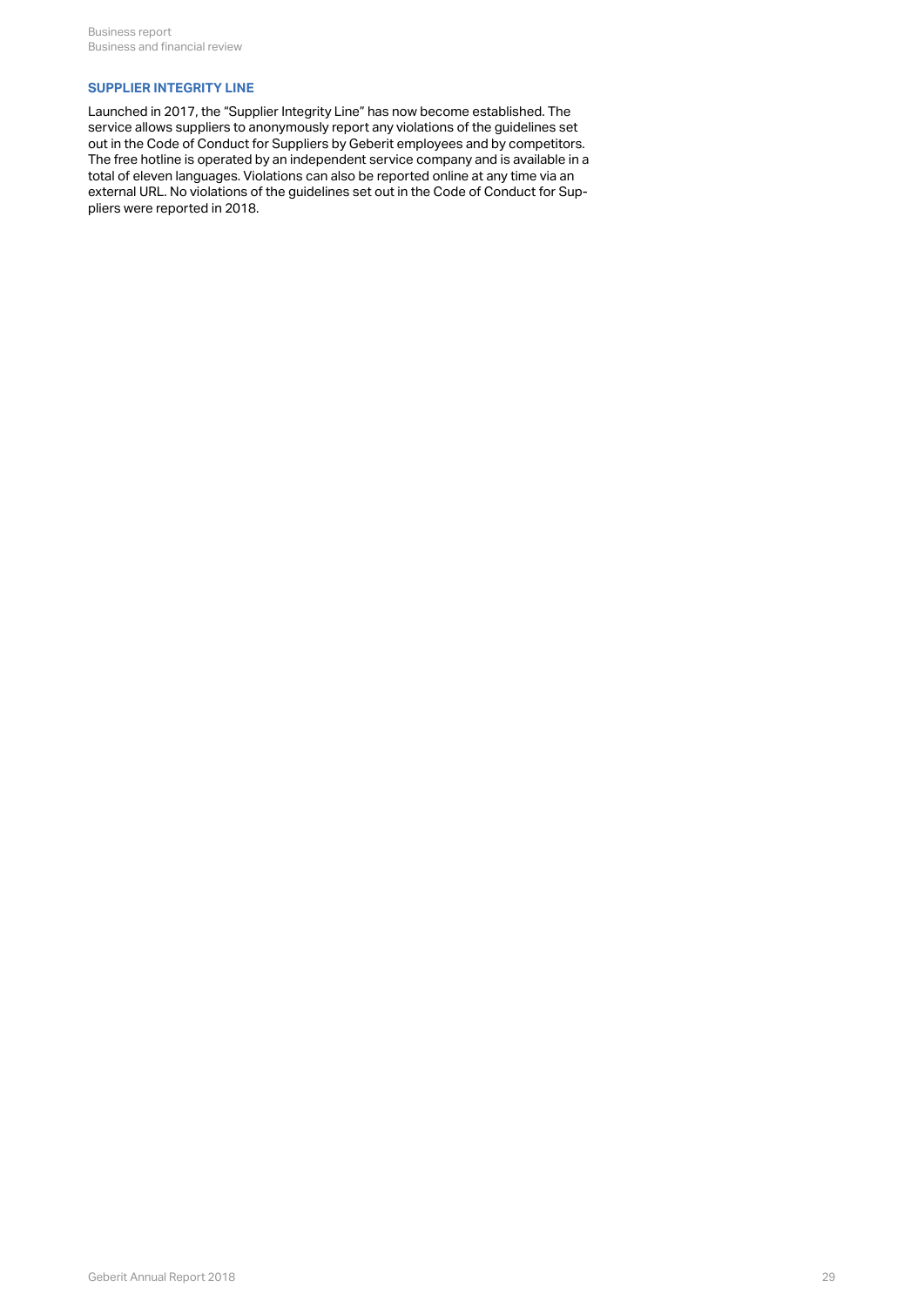## **SUSTAINABILITY**

### **PURSUING GLOBAL TARGETS**

Approved by the United Nations in 2015, the Sustainable Development Goals comprise 17 specific targets and indicators which countries are required to implement by 2030. The business world plays a pivotal role in implementing these targets and indicators. The goal calling for equitable access to clean drinking water and basic sanitation for all people worldwide is of the utmost importance to Geberit. The company also focuses on the goal of "Sustainable Cities and Communities". With its sanitary technology, Geberit makes an important contribution towards developing robust infrastructures and promoting sustainable industrialisation.

Sparing, careful use of water as a valuable resource is one of Geberit's core areas of focus. A Geberit value chain analysis in the form of a water footprint shows that nearly 100% of water consumption is attributable to the product usage phase.

### **WATER FOOTPRINT THROUGHOUT THE VALUE CHAIN IN 2018**

### **PROVISION OF RAW MATERIALS**



### **DIGITALISATION WITH GREEN BUILDING IN MIND**

Green building is becoming ever more important. More and more buildings are being constructed in accordance with sustainability standards such as LEED, DGNB, Minergie or BREEAM. Consequently, there is demand among investors, project developers, owners and tenants for system providers with comprehensive know-how and high transparency regarding their products. Geberit meets this demand with watersaving, energy-saving, low-noise and durable products on the one hand, and the promotion of digitalisation with regard to environmental product information on the other.

### **CONTRIBUTION TO THE CIRCULAR ECONOMY**

The purpose of the circular economy is to minimise the use of resources and materials and close material cycles. Geberit sets great store by developing and marketing products with a long service life, offering guaranteed spare parts availability of 25 years whenever possible and ensuring the backwards compatibility of new products in order to increase product longevity. The aim of production is to establish closed cycles to the greatest possible extent. The ceramics plants seek to close internal material cycles and recycle waste externally. High-quality plastics are used at the plastics processing plants and the share of regranulate is constantly increased.

### **LONG-TERM VALUE ADDED**

For decades, sustainability has been part of Geberit's corporate culture. The binding  $\rightarrow$  **[Sustainability strategy](http://annualreport.geberit.com/reports/geberit/annual/2018/gb/English/3040/sustainability-strategy-2019---2021.html)** – which is closely linked to the company's values and core areas of focus as well as the → [Sustainable Development Goals](http://annualreport.geberit.com/geberit/annual/2018/gb/layout/../English/pdf/SDG_Reporting_2018_en.pdf) of the United Nations – ensures that the objectives are measurable and that a significant contribution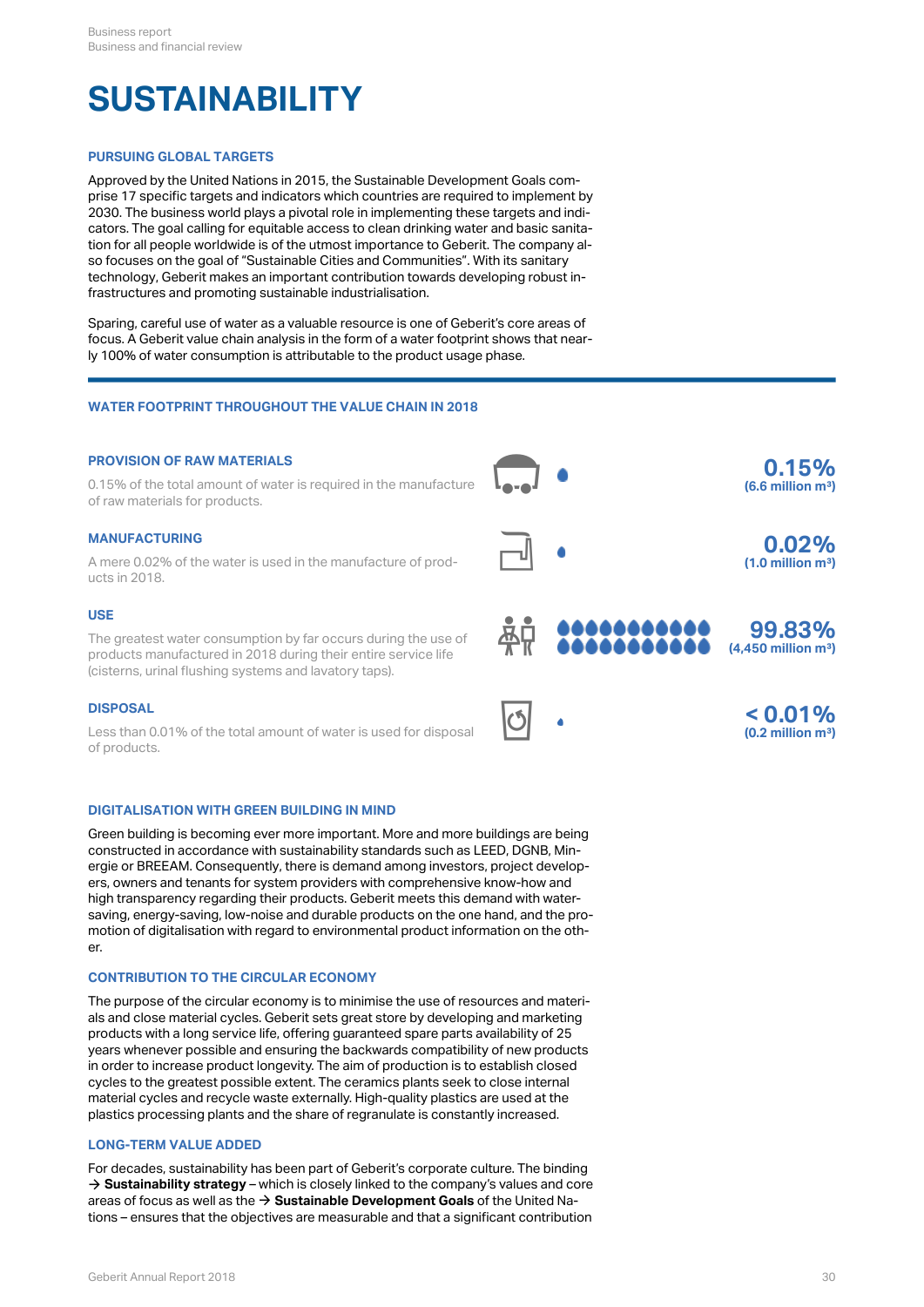to the success of the company is thus guaranteed. A total of twelve sustainability modules form the basis of this strategy. Among these are occupational health and safety, social responsibility, energy and CO $_2$  reduction, eco-design, green procurement and green logistics.

Since 2007, a sustainability performance review of the Geberit Group has been prepared annually in accordance with the guidelines of the Global Reporting Initiative (GRI). In 2018, this was carried out for the first time according to the new GRI Standards. The information disclosed within the scope of this report has been compiled in accordance with the "Comprehensive" option contained in the GRI Standards. The sustainability reporting has been subjected to and has successfully completed the GRI Materiality Disclosures Service, see **[GRI label and formal GRI Content Index](http://annualreport.geberit.com/geberit/annual/2018/gb/layout/../English/pdf/gri_content_index_2018.pdf)**. [\\$](http://annualreport.geberit.com/geberit/annual/2018/gb/layout/../English/pdf/gri_content_index_2018.pdf) All aspects of the GRI Standards can be found in the  $\rightarrow$  **[Sustainability Performance](http://annualreport.geberit.com/reports/geberit/annual/2018/gb/English/3060/sustainability-performance-report.html) Report** for 2018. The  $\rightarrow$  **materiality analysis** reviewed by an  $\rightarrow$  **[external stakehold](http://annualreport.geberit.com/geberit/annual/2018/gb/layout/../English/pdf/stakeholder_panel_2018.pdf)[er panel](http://annualreport.geberit.com/geberit/annual/2018/gb/layout/../English/pdf/stakeholder_panel_2018.pdf)** in the reporting year as well as the sustainability strategy have been further developed.

Since 2008, Geberit has been a member of the United Nations (UN) Global Compact – a global agreement between businesses and the UN designed to make globalisation more socially responsible and environmentally friendly. A **[Communication on](http://annualreport.geberit.com/geberit/annual/2018/gb/layout/../English/pdf/cop_ungc_2017_en.pdf)** [\\$](http://annualreport.geberit.com/geberit/annual/2018/gb/layout/../English/pdf/cop_ungc_2017_en.pdf) **[Progress](http://annualreport.geberit.com/geberit/annual/2018/gb/layout/../English/pdf/cop_ungc_2017_en.pdf)** regarding measures in the areas of human rights, labour practices, environmental protection and anti-corruption is submitted annually. Geberit is also a member of the local network of the UN Global Compact. The  $\rightarrow$  **[Code of Conduct](http://annualreport.geberit.com/geberit/annual/2018/gb/layout/../English/pdf/geberit_code_of_conduct_en.pdf) [for Employees](http://annualreport.geberit.com/geberit/annual/2018/gb/layout/../English/pdf/geberit_code_of_conduct_en.pdf)** and the  $\rightarrow$  [Code of Conduct for Suppliers](http://annualreport.geberit.com/geberit/annual/2018/gb/layout/../English/pdf/supplier_code_of_conduct.pdf) further incorporate the topic of sustainability. Continuously improved **[compliance processes](#page-31-0)** ensure [\\$](#page-31-0) compliance with guidelines and directives. In addition, a system for the control and management of all risks involved in entrepreneurial activities is in place throughout the Group. For more information, see  $\rightarrow$  **[Risk management](#page-12-0)**.

The activities in terms of sustainable business management are rewarded by the capital market. Geberit is strongly represented in the sustainability stock indices and sustainability funds segment. For example, the share is a component of the STOXX Europe Sustainability Index and the FTSE4Good 100 Index Series. Renowned sustainability funds also hold the shares in their portfolios. Geberit wants to continue to play a pivotal role in the "Sustainability" and "Water" investment segments.

### **HOLISTIC VIEW OF DEVELOPMENT PROCESSES**

Sustainability is an integral part of the technology and innovation processes at Geberit. This is why the eco-design approach has been consistently applied since 2007 as part of the Group's innovation and development process. All environmental aspects are examined, from the selection of raw materials right through to disposal. Every new product must be better than its predecessor from an ecological perspective. An example of this is the  $\rightarrow$  **[energy retaining valve](#page-23-1)**, which closes the openings of sanitary ventilation pipes – which are usually built into the roof – without causing any loss of function. Measurements by the Lucerne University of Applied Sciences and Arts have revealed that the heat loss via the ventilation pipe can be reduced by 98% using this valve. This is equivalent to an annual quantity of around 50 litres of heating oil.

The environmental product declarations (EPD) in accordance with the European standard EN 15804 are an important decision-making aid in the building process and can also be used directly for green building standards such as LEED. EPDs present relevant, comparable and verified information about a product's environmental performance in a transparent manner. A total of four EPDs for discharge pipes were newly compiled in the reporting year.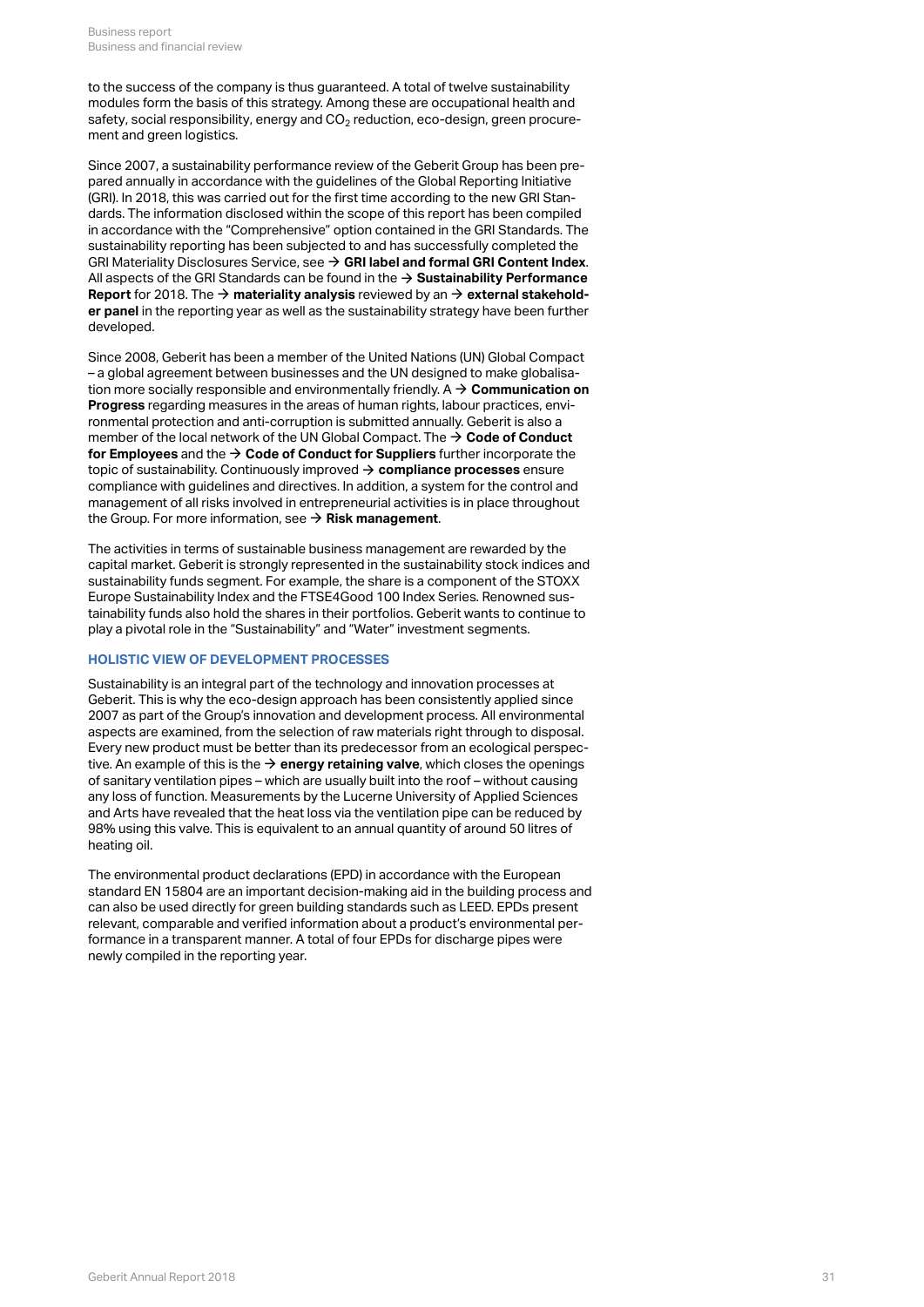# <span id="page-31-0"></span>**COMPLIANCE**

### **FOCUS ON DATA PROTECTION**

So far, the key focus of compliance was on the topics of antitrust legislation, corruption, product liability, environment/occupational safety and fundamental employee rights. The introduction of the GDPR in the EU on 25 May 2018 heralded a significant tightening of the legal requirements placed on the data protection concepts of companies. Comprehensive measures for implementation of the GDPR were carried out in the reporting year under the leadership of the Group's legal department. An external data protection officer was appointed for the entire Group, who has already conducted initial audits at the companies in Switzerland, Austria, Poland, the Benelux Countries, the UK and Sweden. In-house data protection coordinators have been appointed and trained at all Geberit companies. In addition, all processes have been documented in which personal data is processed. Furthermore, a Data Protection Guideline has been passed that in turn serves as the basis for privacy policies for various applications such as websites or mobile apps. Finally, technical and organisational measures concerning compliance with data protection regulations and a concept for reporting data breaches have been drawn up.

### **PRODUCT LIABILITY: NOZZLE CLEANER DAMAGE CASE**

The older shower toilet models Geberit AquaClean 8000plus and Geberit Balena 8000 were liable to develop a leakage if a certain nozzle cleaner was used over a prolonged period. In the worst case, this could have led to a smouldering fire. Three such cases of smouldering fires occurred in 2017 that caused only material damage. Comprehensive measures were implemented in 2018 to rule out this risk for all other owners of the corresponding shower toilet models. Sales of the nozzle cleaner that caused the problem were discontinued immediately. In addition, appropriate market information was promptly drawn up and sent to all wholesalers, plumbers and, to the extent known, potentially affected end users. Owing to the large number of devices concerned, not only the local Geberit companies and their service providers but also external service providers had to be called on for the required service assignments. The assignments were largely concluded by the end of 2018. Apart from the aforementioned incidents, there were no further damage cases.

### **LEGAL ADVICE AND REPORTING**

Regular antitrust legislation audits were carried out in the Adriatic sales region as well as in Finland, Norway and Switzerland as part of the ordinary internal audit, but did not reveal any significant breaches. Furthermore, the Group's legal department dealt with the usual enquiries from Geberit markets concerning the permissibility of marketing and sales campaigns.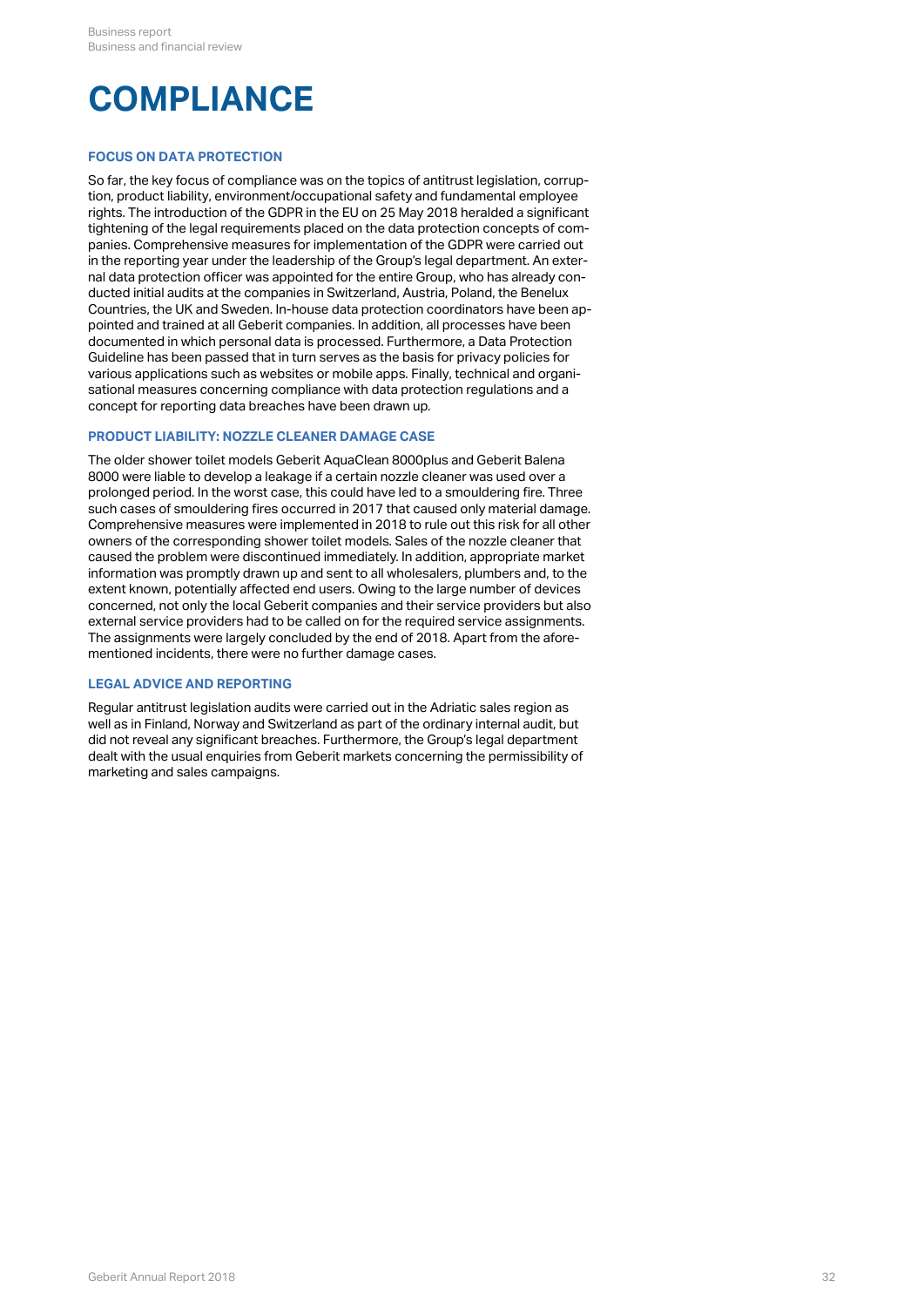# **SOCIAL RESPONSIBILITY**

### **SOCIAL PROJECTS RELATED TO THE CORE BUSINESS**

Innovative sanitary technology continuously improves the quality of people's lives. This mission is at the heart of Geberit's social responsibility. The guideline for Geberit employees, the  $\rightarrow$  [Compass](http://annualreport.geberit.com/geberit/annual/2018/gb/layout/../English/pdf/geberit_compass.pdf), sets out and explains this.

Besides improving quality of life through innovative sanitary products, Geberit takes its social responsibilities seriously – which is why it has undertaken social projects involving its own apprentices since 2008. The projects exhibit a relationship to the topic of water and to the company's core competencies. Apart from being involved in the projects on site, the young people who take part acquire new intercultural, linguistic and professional competencies. These social projects make a tangible contribution to the Sustainable Development Goals of the United Nations, which include giving all humans access to clean drinking water and basic sanitation by 2030.

In 2018, the  $\rightarrow$  **[apprentices travelled to Morocco](http://annualreport.geberit.com/reports/geberit/annual/2018/gb/English/40/a-look-back-thats-worthwhile_-_br_the-world-of-geberit-in-2018_.html?anchor=2409#2409)**. During the first step, the local Geberit office in close cooperation with a local non-governmental organisation (NGO) identified several schools in the Marrakesh region where the toilets were in a desolate condition. The sanitary facilities of these schools were then replaced over a two-week period in October 2018.

### **GLOBALLY ENGAGED**

Geberit continued its partnership with the Swiss development organisation Helvetas with a series of initiatives and supported the new Helvetas campaign with a substantial sum of money. Sanitary expertise adapted to the local conditions was passed on in a knowledge transfer project that took two Geberit employees to Mozambique and another two to Nepal in autumn 2018. The "Change of Perspective" project was also implemented again, as two Swiss plumbers travelled to Nepal in November 2018, working there for a week with two Nepalese colleagues. These projects are set to continue in 2019. A major donation was also made to support Helvetas-run water projects around the world.

The Geberit Group's activities in the area of social responsibility are rounded off by a multitude of other initiatives and fundraising campaigns at a local level. As a basic principle, all social projects and the use of funds are regularly checked by Geberit employees in the respective country or in partnership with NGOs, including after completion of the projects in question. For an overview of donations and financial contributions, see  $\bm{\rightarrow}$  **[Investments in infrastructure and services primarily for](http://annualreport.geberit.com/reports/geberit/annual/2018/gb/English/30608020/8_2-society.html?anchor=GRI203#GRI203) [public benefit](http://annualreport.geberit.com/reports/geberit/annual/2018/gb/English/30608020/8_2-society.html?anchor=GRI203#GRI203)**. All donations are neutral from a party political point of view. No donations were made to parties or politicians. As a rule, no political statements are made, and no political lobbying is carried out. This is ensured globally as part of the annual audit of the Code of Conduct.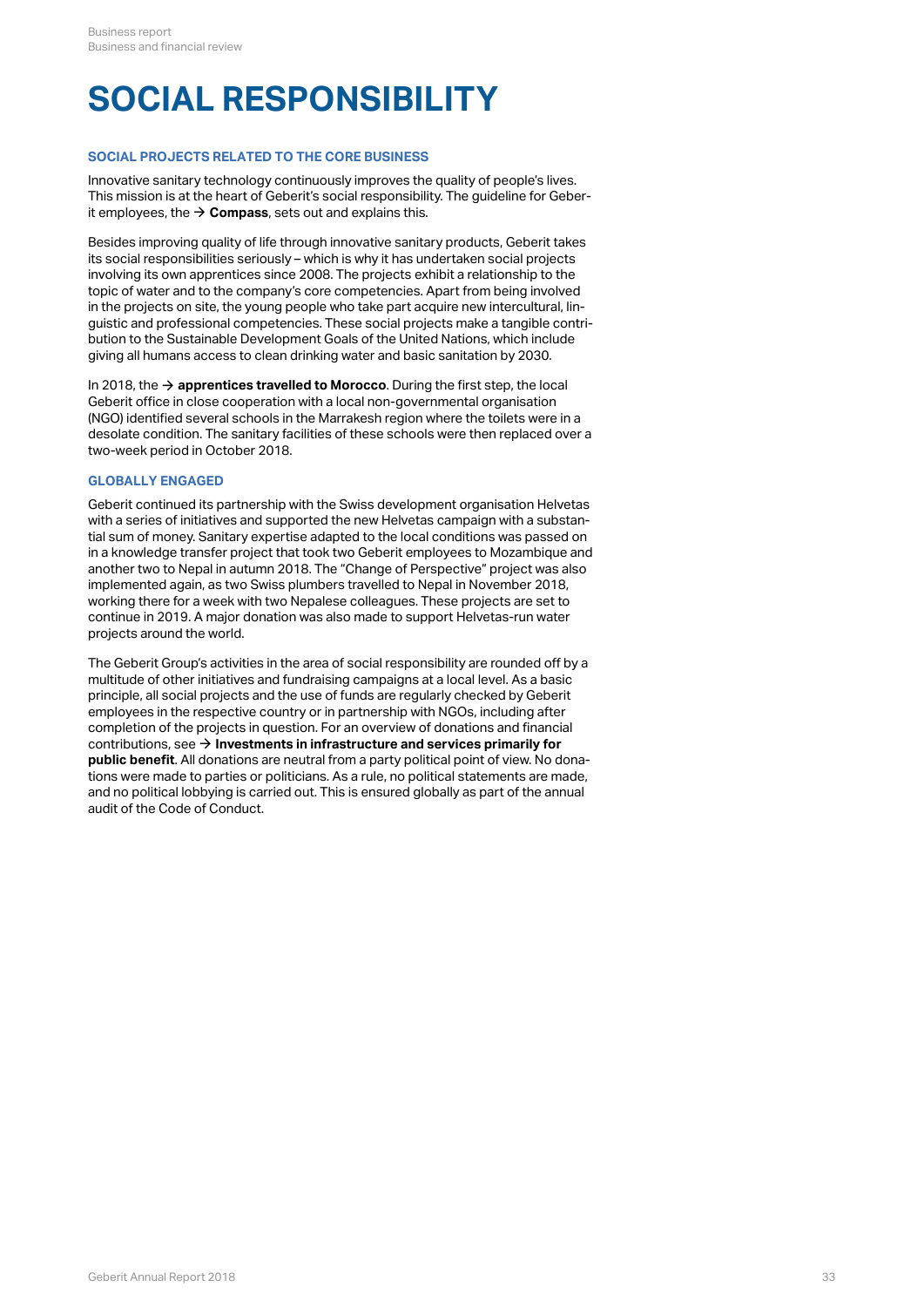### **CHANGES IN GROUP STRUCTURE**

There were no significant changes to the legal structure of the Geberit Group (see also  $\rightarrow$  [Financial Statements of the Geberit Group, Notes to the Consolidated Fi](http://annualreport.geberit.com/reports/geberit/annual/2018/gb/English/20405002/2_-changes-in-group-structure.html)**[nancial Statements, 2. Changes in Group structure](http://annualreport.geberit.com/reports/geberit/annual/2018/gb/English/20405002/2_-changes-in-group-structure.html)** and **[33. Group companies](http://annualreport.geberit.com/reports/geberit/annual/2018/gb/English/20405033/33_-group-companies-as-at-31-december-2018.html)** so → Financial Statements of the Geberit Group, Notes to the Consolidate<br>nancial Statements, 2. Changes in Group structure and → 33. Group comp<br>[as of 31 December 2018\)](http://annualreport.geberit.com/reports/geberit/annual/2018/gb/English/20405033/33_-group-companies-as-at-31-december-2018.html).  $\rightarrow$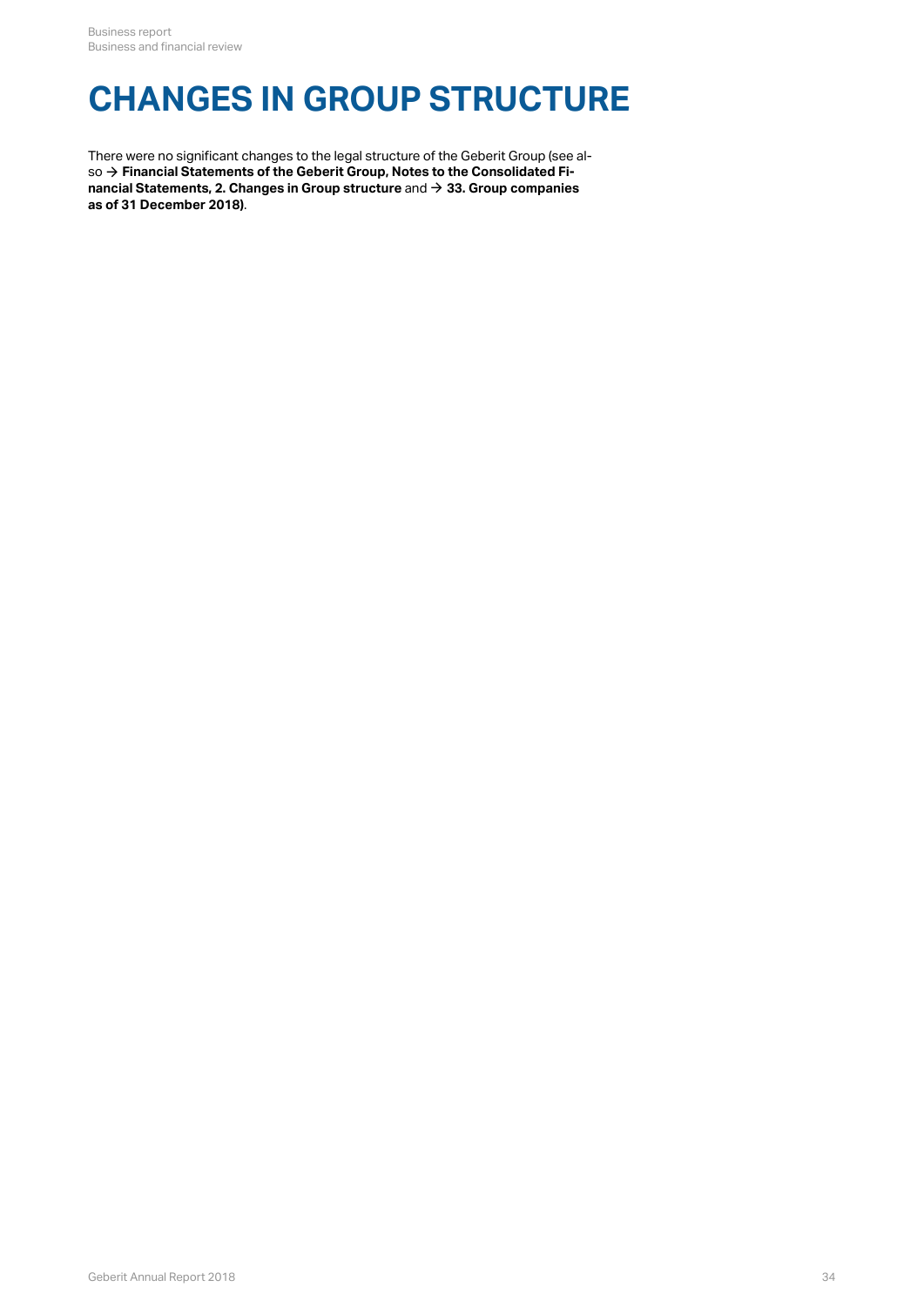# **OUTLOOK**

### **SLOWER GROWTH IN THE CONSTRUCTION INDUSTRY**

2019 will be challenging due to a general increase in volatility and the slowdown of construction activity in individual markets. However, the individual regions and sectors will perform differently. The assessment of construction activity in **Europe** remains positive as a whole. Despite healthy demand, growth potential in Germany is likely to remain limited due to capacity constraints of installers. A favourable market environment is emerging in Austria and the Benelux Countries, although with weaker growth momentum. A stagnating market environment is expected in France. The construction industry in Switzerland is set to decline slightly. In the Nordic Countries, the situation for the individual countries is expected to be mixed, with the market predicted to stagnate in the best case. The Eastern European markets are also predicted to perform differently, with a positive environment expected in Poland, for example. Italy is assessed more cautiously due to political circumstances, while a downward trend is foreseeable in the United Kingdom as a result of the uncertainty in relation to Brexit. In **North America**, a moderate recovery is predicted in the institutional construction industry – which is important to Geberit's business in the USA – along with a decrease in residential construction. In the **Far East/Pacific** region, the Chinese residential construction sector should continue to perform positively; the construction industry in Australia is expected to decline, while the situation in India is viewed positively. In the **Middle East/Africa** region, the outlook for the Gulf States is considered uncertain and the construction market in South Africa is stagnating.

Fluctuations in the Swiss franc compared to other important currencies used by the Geberit Group will continue to affect sales and earnings. Gains and losses result mainly from the translation of local results into Swiss francs (translation effects). Currency fluctuations generally have no significant impact on operating margins due to natural currency hedging. Natural currency hedging entails making sure that costs in the various currency areas are incurred in the same proportion in which sales are generated. With regard to the impact of foreign currency effects, please refer to the information and the sensitivity analysis in the  $\bm{\rightarrow}$  **[Management of currency risks](#page-12-1)** section. Uncertainties related to raw material markets have increased and make an outlook difficult. After a declining environment in the first quarter of 2019, raw material prices are expected to increase again in the second quarter.

### **GEBERIT**

The objective is to perform strongly across the entire product range and in all markets and, as in previous years, to gain market shares. There will be concerted marketing of the new products that have been introduced in recent years. Markets in which Geberit products or technologies are still under-represented will be intensely cultivated, and the shower toilet business will be expanded further. In line with the Geberit strategy, these measures shall be accompanied by efforts to continuously optimise business processes and high margins shall be continued to be achieved in 2019. A focus will be placed on implementing the digitalisation strategy.

The Board of Directors and the Group Executive Board are convinced that the company is very well equipped for the upcoming opportunities and challenges. The opportunities offered as a result of combining technical know-how in sanitary technology "behind the wall" and design expertise "in front of the wall" will continue to be firmly seized. Experienced and highly motivated employees, a number of promising products that have been launched in recent years and product ideas for the more distant future, a lean and market-oriented organisation, an established cooperation based on trust with the market partners in both commerce and trade, and the Group's continued solid financial foundation are vital to its future success.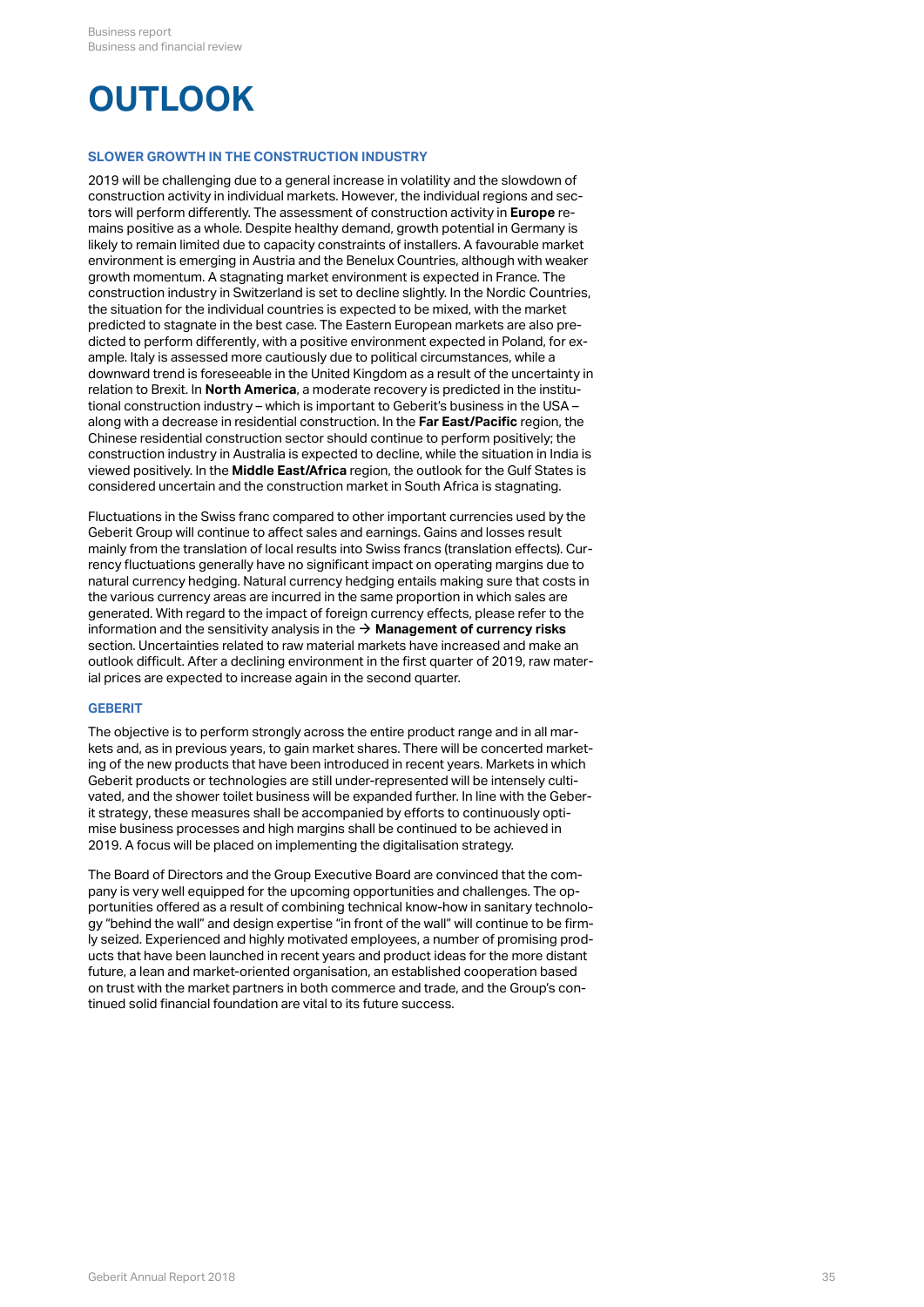

BUSINESS REPORT

# **CORPORATE GOVERNANCE** 2018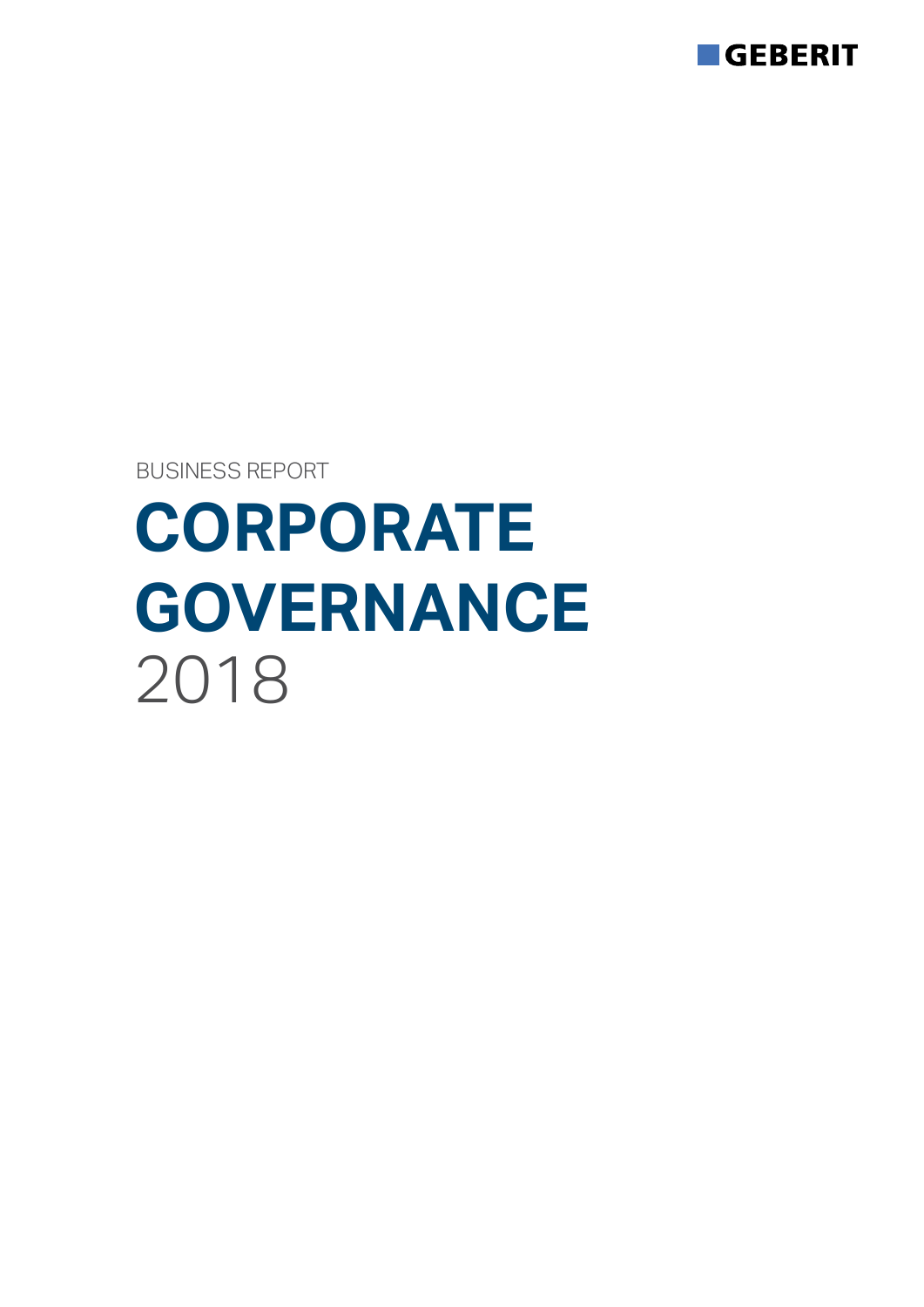### **1. GROUP STRUCTURE AND SHAREHOLDERS**

#### **1.1 GROUP STRUCTURE**

The operational Group structure is shown in the diagram  $\rightarrow$  **[Annual Report 2018,](#page-6-0) [Business Report, Management structure, p. 7.](#page-6-0)**

Geberit AG, the parent company of the Geberit Group, has its headquarters in Rapperswil-Jona (CH). For the place of listing, market capitalisation, Swiss securities identification number and ISIN code, please refer to **[Annual Report 2018, Busi-](#page-4-0)**[\\$](#page-4-0) **[ness Report, Geberit share information, p. 5.](#page-4-0)**

The Group's consolidated subsidiaries are listed in the **[Annual Report 2018, Fi-](http://annualreport.geberit.com/reports/geberit/annual/2018/gb/English/20405033/33_-group-companies-as-at-31-december-2018.html)**[\\$](http://annualreport.geberit.com/reports/geberit/annual/2018/gb/English/20405033/33_-group-companies-as-at-31-december-2018.html) **[nancials, Consolidated Financial Statements Geberit Group, Notes to the Consol](http://annualreport.geberit.com/reports/geberit/annual/2018/gb/English/20405033/33_-group-companies-as-at-31-december-2018.html)[idated Financial Statements, Note 33,](http://annualreport.geberit.com/reports/geberit/annual/2018/gb/English/20405033/33_-group-companies-as-at-31-december-2018.html)** stating the company name and head office, share capital and equity interest held by the Group companies. Except for Geberit AG, the scope of consolidation does not include any listed companies.

#### **1.2 SIGNIFICANT SHAREHOLDERS**

The significant shareholders within the meaning of Art. 663c of the Swiss Code of Obligations (Schweizerisches Obligationenrecht, OR) and Art. 120 Para. 1 of the Financial Market Infrastructure Act (Finanzmarktinfrastrukturgesetz, FinfraG) were entered in the company's share register on 31 December 2018 as holding more than 3% of the voting rights or share capital recorded in the Commercial Register, or held more than 3% of the voting rights or share capital recorded in the Commercial Register on 31 December 2018.

Disclosure notifications reported to Geberit during 2018 and published by Geberit via the electronic publishing platform of SIX Swiss Exchange can be viewed at **[www.six-exchange-regulation.com/en/home/publications/](https://www.six-exchange-regulation.com/en/home/publications/significant-shareholders.html)** [\\$](https://www.six-exchange-regulation.com/en/home/publications/significant-shareholders.html) **[significant-shareholders.html](https://www.six-exchange-regulation.com/en/home/publications/significant-shareholders.html)**.

#### **1.3 CROSS-SHAREHOLDINGS**

In terms of equity interests or voting rights, the Geberit Group has no cross-shareholdings with any other companies that exceed a threshold of 5%.

#### **1.4 IMPORTANT CHANGES TO THE ARTICLES OF INCORPORATION**

No amendments to the Articles of Incorporation were made in the 2017 and 2018 financial years. In the 2016 financial year, the Articles of Incorporation were amended due to the capital reduction agreed on 6 April 2016 (see **→ [Annual Report 2018,](#page-37-0) [Business Report, Corporate Governance, 2. Capital structure, 2.4 Shares and par](#page-37-0)[ticipation certificates, p. 38](#page-37-0)**).

The current Articles of Incorporation can be viewed online at  $\rightarrow$   $www.geberit.com/$ **[investors/downloads/publications](https://www.geberit.com/investors/downloads/publications/)**.

#### **Significant shareholders<sup>\*</sup><br>(is of 31 December 2019)** (as of 31 December 2018) **\***

| BlackRock Inc., New York, USA         | 4.98 |
|---------------------------------------|------|
| Marathon Asset Management, London, UK | 3.02 |

in %

\* In accordance with the corresponding reports to the SIX Swiss Exchange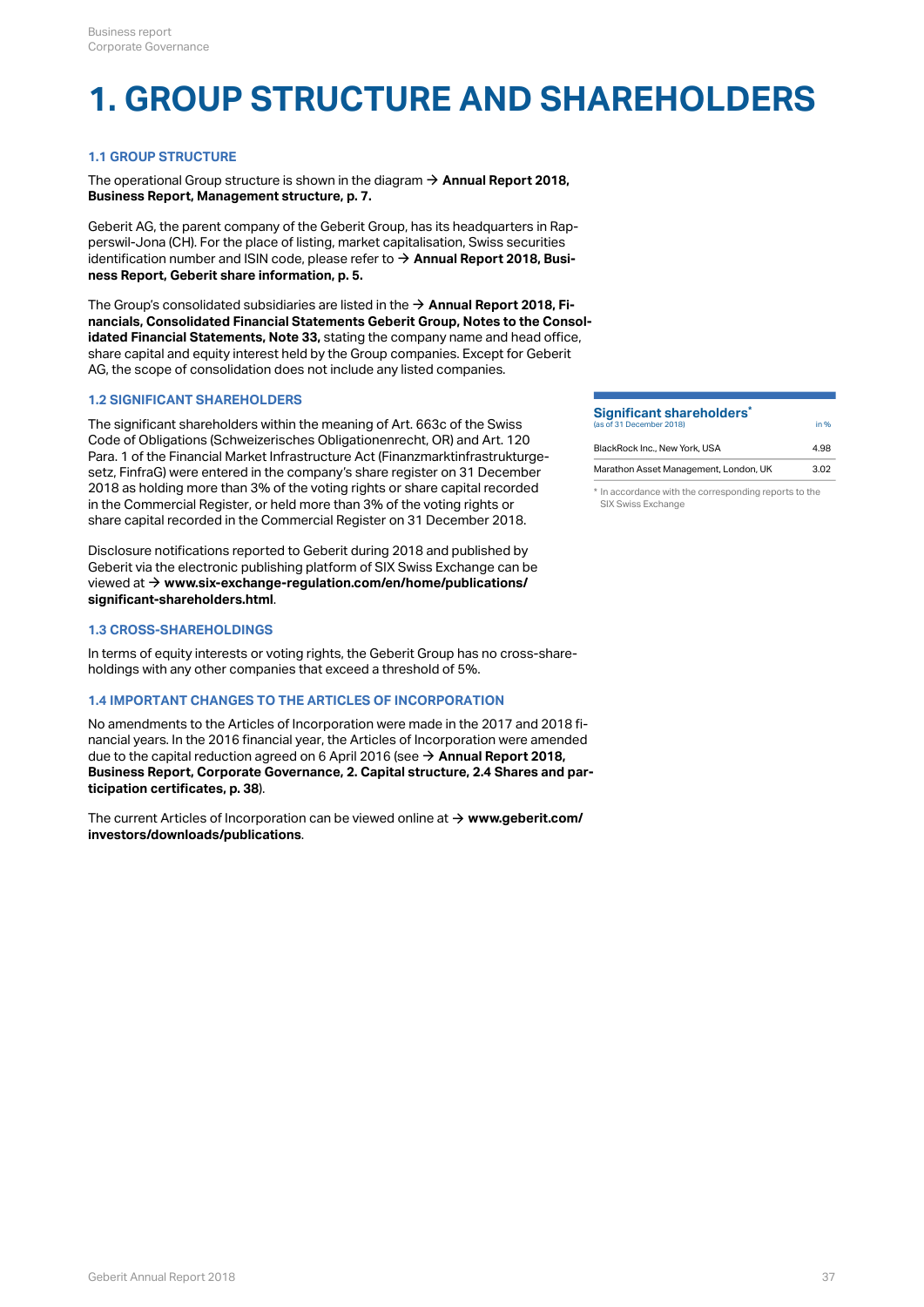## **2. CAPITAL STRUCTURE**

#### **2.1 CAPITAL**

Amount of ordinary, authorised and conditional capital of the company as of 31 December 2018:

| Ordinary capital:    | CHF 3.704.142.70 |  |
|----------------------|------------------|--|
| Conditional capital: | -                |  |
| Authorised capital:  | -                |  |

#### **2.2 AUTHORISED AND CONDITIONAL CAPITAL DETAILS**

As of 31 December 2018, the Geberit Group had no conditional or authorised capital.

#### **2.3 CHANGES IN CAPITAL**

For Geberit AG's changes in capital, see table.

For further details on changes in capital, reference is made to the Geberit Group's Consolidated Financial Statements in the Financial Report of this Annual Report 2018 (**→ Annual Report 2018, Financials, Consolidated Finan-** Retained 394 505 483 505 483 **[cial Statements Geberit Group, Consolidated Statements of Changes in](http://annualreport.geberit.com/reports/geberit/annual/2018/gb/English/204030/consolidated-statements-of-comprehensive-income-and-changes-in-equity.html) [Equity](http://annualreport.geberit.com/reports/geberit/annual/2018/gb/English/204030/consolidated-statements-of-comprehensive-income-and-changes-in-equity.html)**) including the Notes to the Consolidated Financial Statements ( **[An](http://annualreport.geberit.com/reports/geberit/annual/2018/gb/English/20405021/21_-capital-stock-and-treasury-shares.html)[nual Report 2018, Financials, Consolidated Financial Statements Geberit](http://annualreport.geberit.com/reports/geberit/annual/2018/gb/English/20405021/21_-capital-stock-and-treasury-shares.html) [Group, Notes to the Consolidated Financial Statements, Note 21](http://annualreport.geberit.com/reports/geberit/annual/2018/gb/English/20405021/21_-capital-stock-and-treasury-shares.html)** ), to the information in the **[Annual Report 2018, Financials, Financial Statements](http://annualreport.geberit.com/reports/geberit/annual/2018/gb/English/2050/financial-statements-geberit-ag.html)** [\\$](http://annualreport.geberit.com/reports/geberit/annual/2018/gb/English/2050/financial-statements-geberit-ag.html) **[Geberit AG,](http://annualreport.geberit.com/reports/geberit/annual/2018/gb/English/2050/financial-statements-geberit-ag.html)** as well as to the 2016 figures in the 2017 Annual Report (Consolidated Financial Statements Geberit Group: **[Annual Report 2017, Finan-](https://annualreport.geberit.com/reports/geberit/annual/2017/gb/English/204030.html#table-1003)**[\\$](https://annualreport.geberit.com/reports/geberit/annual/2017/gb/English/204030.html#table-1003) **[cials, Consolidated Financial Statements Geberit Group, Consolidated](https://annualreport.geberit.com/reports/geberit/annual/2017/gb/English/204030.html#table-1003) [Statements of Changes in Equity](https://annualreport.geberit.com/reports/geberit/annual/2017/gb/English/204030.html#table-1003)** and **[Annual Report 2017, Financials,](https://annualreport.geberit.com/reports/geberit/annual/2017/gb/English/20405021/21_-capital-stock-and-treasury-shares.html)** [\\$](https://annualreport.geberit.com/reports/geberit/annual/2017/gb/English/20405021/21_-capital-stock-and-treasury-shares.html) **[Consolidated Financial Statements Geberit Group, Notes to the Consoli](https://annualreport.geberit.com/reports/geberit/annual/2017/gb/English/20405021/21_-capital-stock-and-treasury-shares.html)[dated Financial Statements, Note 21](https://annualreport.geberit.com/reports/geberit/annual/2017/gb/English/20405021/21_-capital-stock-and-treasury-shares.html) [Annual Report 2017, Financials, Fi-](https://annualreport.geberit.com/reports/geberit/annual/2017/gb/English/2050.html)**[\\$](https://annualreport.geberit.com/reports/geberit/annual/2017/gb/English/2050.html) **[nancial Statements Geberit AG](https://annualreport.geberit.com/reports/geberit/annual/2017/gb/English/2050.html)**).  $\rightarrow$  An-

The changes in capital in 2016 are attributable to the cancellation of 757,000 shares as part of the share buyback programme announced in March 2014. This capital reduction was entered in the Commercial Register on 20 June 2016. In June 2017, the company announced a new share buyback programme that is due to last until 5 June 2020. The repurchased shares are to be cancelled via capital reduction.

#### <span id="page-37-0"></span>**2.4 SHARES AND PARTICIPATION CERTIFICATES**

The share capital of Geberit AG is fully paid in and amounts to CHF 3,704,142.70. It is divided into 37,041,427 registered shares with a par value of CHF 0.10 each. The entire share capital of Geberit AG, amounting to CHF 3,704,142.70, is listed on the SIX Swiss Exchange.

With the exception of the treasury shares held by the company, each share registered with voting rights in the share register of the company carries one vote at the General Meeting and each share (whether or not it is entered in the share register) carries a dividend entitlement. All dividends that have not been collected within five years of their due date are forfeited to the company in accordance with Art. 25 of the company's **[Articles of Incorporation](https://annualreport.geberit.com/geberit/annual/2018/gb/layout/../English/pdf/articles_of_incorporation_geberit_ag.pdf)** and [\\$](https://annualreport.geberit.com/geberit/annual/2018/gb/layout/../English/pdf/articles_of_incorporation_geberit_ag.pdf) allocated to the general reserve. As of 31 December 2018, the company held 999,182 treasury shares.

No participation certificates of the Geberit Group are outstanding.

The current Articles of Incorporation can be viewed online at **[www.geberit.com/investors/downloads/publications](https://www.geberit.com/investors/downloads/publications/)**. [\\$](https://www.geberit.com/investors/downloads/publications/)

#### **2.5 PROFIT-SHARING CERTIFICATES**

No profit-sharing certificates of the Geberit Group are outstanding.

|               | 31.12.2016  | 31.12.2017  | 31.12.2018  |
|---------------|-------------|-------------|-------------|
|               | <b>MCHF</b> | <b>MCHF</b> | <b>MCHF</b> |
| Share capital | 4           | 4           | 4           |
| Reserves      | 617         | 637         | 757         |
| Retained      | 394         | 505         | 483         |
|               |             |             |             |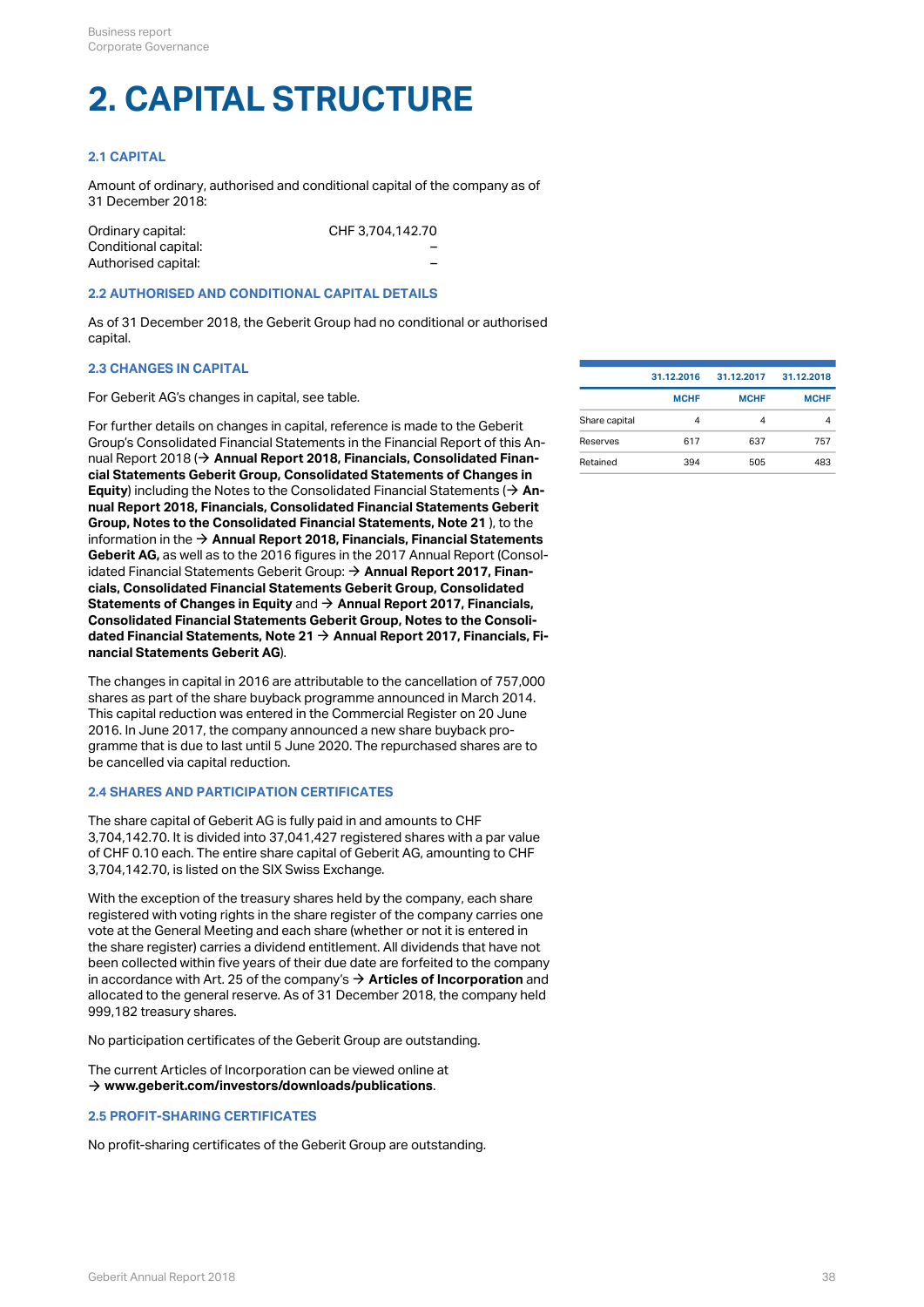#### <span id="page-38-0"></span>**2.6 LIMITATIONS ON TRANSFERABILITY AND NOMINEE REGISTRATIONS**

Upon request and presentation of evidence of the transfer, acquirers of shares are registered as shareholders with voting rights in the share register if they explicitly declare to hold the shares in their own name and for their own account. Art. 5 of the **[Articles of Incorporation](https://annualreport.geberit.com/geberit/annual/2018/gb/layout/../English/pdf/articles_of_incorporation_geberit_ag.pdf)** stipulates that the Board [\\$](https://annualreport.geberit.com/geberit/annual/2018/gb/layout/../English/pdf/articles_of_incorporation_geberit_ag.pdf) of Directors may register nominees as shareholders with voting rights in the share register up to a maximum of 3% of the share capital. The Board of Directors may register nominees as shareholders with voting rights in excess of such registration limitation, provided the nominees disclose detailed information and shareholdings of the persons for which they hold 0.5% or more of the share capital.

The Board of Directors has the power to delete entries in the share register retroactively as of the date of entry if the registration has been made on the basis of false information. It may give the concerned shareholder the opportunity to comment in advance. In any case, the shareholder concerned is informed without delay about the deletion.

Furthermore, the **[Articles of Incorporation](https://annualreport.geberit.com/geberit/annual/2018/gb/layout/../English/pdf/articles_of_incorporation_geberit_ag.pdf)** do not contain any restrictions [\\$](https://annualreport.geberit.com/geberit/annual/2018/gb/layout/../English/pdf/articles_of_incorporation_geberit_ag.pdf) in terms of registration or voting rights.

In the reporting year 2018, there were two registrations in the share register of shares with voting rights held by nominees. In both instances, the nominee requested the registration of shares in excess of the 3% registration limitation. The Board of Directors approved this because the nominees in question met the requirements in the Articles of Incorporation that would enable such an exemption.

As of 31 December 2018, two nominees were registered in the share register of Geberit AG with voting rights of more than 3% of the total outstanding share capital:

- Chase Nominee Ltd.: 6.47%
- Nortrust Nominees Ltd.: 3.12%

The Board of Directors did not have to delete any entries in the share register retroactively as of the date of entry in the 2018 reporting year.

According to Art. 11 of the → **[Articles of Incorporation,](https://annualreport.geberit.com/geberit/annual/2018/gb/layout/../English/pdf/articles_of_incorporation_geberit_ag.pdf)** amendments to the provisions regarding the restriction of the transferability of registered shares require a resolution of the general meeting passed by at least two-thirds of the votes represented. For the procedure and the conditions for cancelling the restriction of the transferability, see **[Annual Report 2018, Business](#page-51-0)** [\\$](#page-51-0) **[Report, Corporate Governance, 6. Participatory Rights of Shareholders,](#page-51-0) [p. 52](#page-51-0)** .

The current Articles of Incorporation can be viewed online at **[www.geberit.com/investors/ downloads/publications](https://www.geberit.com/investors/downloads/publications/)**. [\\$](https://www.geberit.com/investors/downloads/publications/)

#### **2.7 CONVERTIBLE BONDS AND WARRANTS/OPTIONS**

No convertible bonds are outstanding.

No options were issued to any external parties. As regards options issued to employees of the Geberit Group, reference is made to the  $\rightarrow$  **[Annual Report](#page-73-0) [2018, Business Report, Remuneration Report, 8. Summary of share and](#page-73-0) [option plans 2018,](#page-73-0) [p. 74](#page-73-0)** and → [Annual Report 2018, Financials, Consoli](http://annualreport.geberit.com/reports/geberit/annual/2018/gb/English/20405017/17_-participation-plans.html)**[dated Financial Statements Geberit Group, Notes to the Consolidated Fi](http://annualreport.geberit.com/reports/geberit/annual/2018/gb/English/20405017/17_-participation-plans.html)[nancial Statements, Note 17](http://annualreport.geberit.com/reports/geberit/annual/2018/gb/English/20405017/17_-participation-plans.html)** in the Consolidated Financial Statements of the Geberit Group.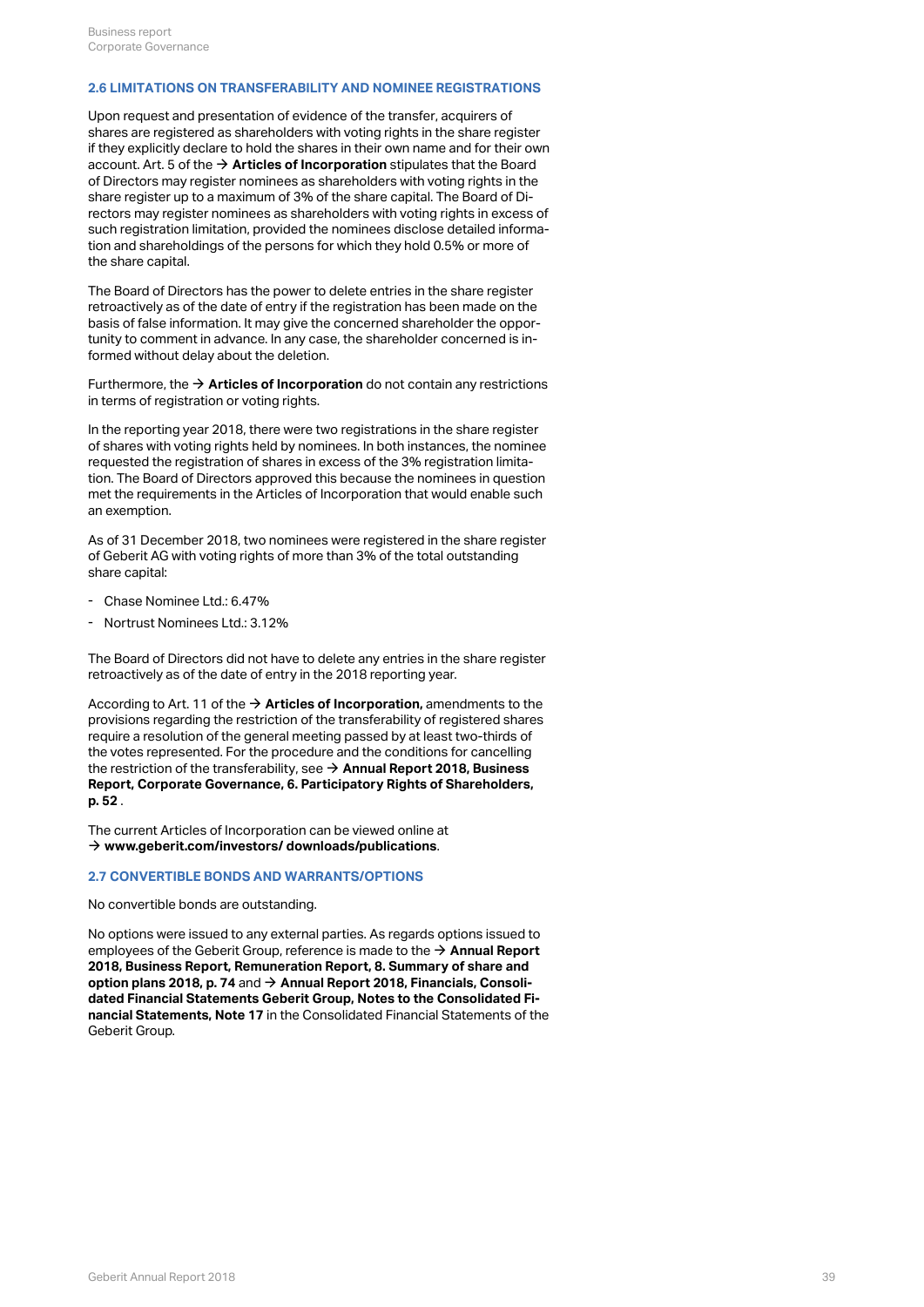### **3. BOARD OF DIRECTORS**

#### **3.1/3.2 MEMBERS OF THE BOARD OF DIRECTORS**

At the end of 2018, the Board of Directors was composed of six non-executive, independent members. The composition of the Board of Directors should reflect strategic requirements, the company's targets, geographical presence and corporate culture. The Board of Directors should be diverse in every respect, i.e. in terms of gender, nationality, geographical/regional experience and business experience.

#### **Albert M. Baehny (1952)**

- **Non-executive, independent Chairman of the Board of Directors since 2015 (Executive Chairman of the Board of Directors from 2011 to 2014), member of the Board of Directors since 2011**
- **Swiss citizen**
- **Chairman of the Board of Directors Lonza Group AG, Basel (CH); Member of the Board of Directors Investis, Crans-Montana (CH)**

Albert M. Baehny graduated with a degree in biology from the University of Fribourg (CH). In 1979, he started his career in the research department of Serono-Hypolab. His further career comprised various marketing, sales, strategic planning and global management positions with Dow Chemicals Europe (1981–1993), Ciba-Geigy/Ciba SC (1994–2000), Vantico (2000–2001) and Wacker Chemie (2001–2002). For more than 20 years, Albert M. Baehny gathered relevant knowledge and expertise with global business responsibility. Before joining Geberit, he was Senior Vice President of Wacker Specialties. At Geberit he was Head of Group Division Marketing and Sales Europe from 2003 to 2004. From 2005 until the end of 2014, Albert M. Baehny was Chief Executive Officer (CEO) of the Geberit Group. He has been Chairman of the Board of Directors since 2011.

Albert M. Baehny was not a member of any Management Board of a Geberit Group company in the three years preceding the reporting period. Apart from his Board of Directors' mandate, he does not have any significant business relations with the Geberit Group.



#### **Felix R. Ehrat (1957)**

- **Non-executive, independent member of the Board of Directors since 2013**
- **Swiss citizen**
- **Chairman of the Board of Directors Globalance Bank AG, Zurich (CH); Member of the Board of Directors Hyos Invest Holding AG, Zurich (CH); Member of the Board of Trustees Avenir Suisse, Zurich (CH); Member of the Advisory Committee RepRisk AG, Zurich (CH); Group General Counsel and Member of the Executive Committee Novartis, Basel (CH), from 2011 to 2018**

Felix R. Ehrat received his doctorate of law from the University of Zurich (CH) in 1990, where he previously also received his law degree in 1982. He was admitted to practice as a lawyer in Switzerland in 1985. In 1986, he completed an LL.M. at the Mc-George School of Law in Sacramento (US). He has also completed a number of management training courses, including at Harvard University in Boston (US). From October 2011 to June 2018, he was Group General Counsel of Novartis and, since 1 January 2012, has been a member of the Executive Committee of the Novartis Group, a company in which he has held a number of other executive positions (e.g. Compliance, Country Management). Felix R. Ehrat is a leading practitioner of corporate, banking and mergers and acquisitions law, as well as an expert in corporate governance and arbitration. He started his career as an Associate with Bär & Karrer in Zurich (CH) in 1987, became Partner in 1992 and advanced to Senior Partner (2003– 2011) and Executive Chairman of the Board of Directors (2007–2011) of the firm. During his career to date, Felix R. Ehrat was a chairman and member of various Boards of Directors at listed and non-listed companies, including a chairman and member of various respective audit committees. Furthermore, he has held posts in major business organisations, e.g. member of the board at economiesuisse (2013– 2015) and Chairman of SwissHoldings (2015–2017). He is a lecturer at the University of St. Gallen (CH).

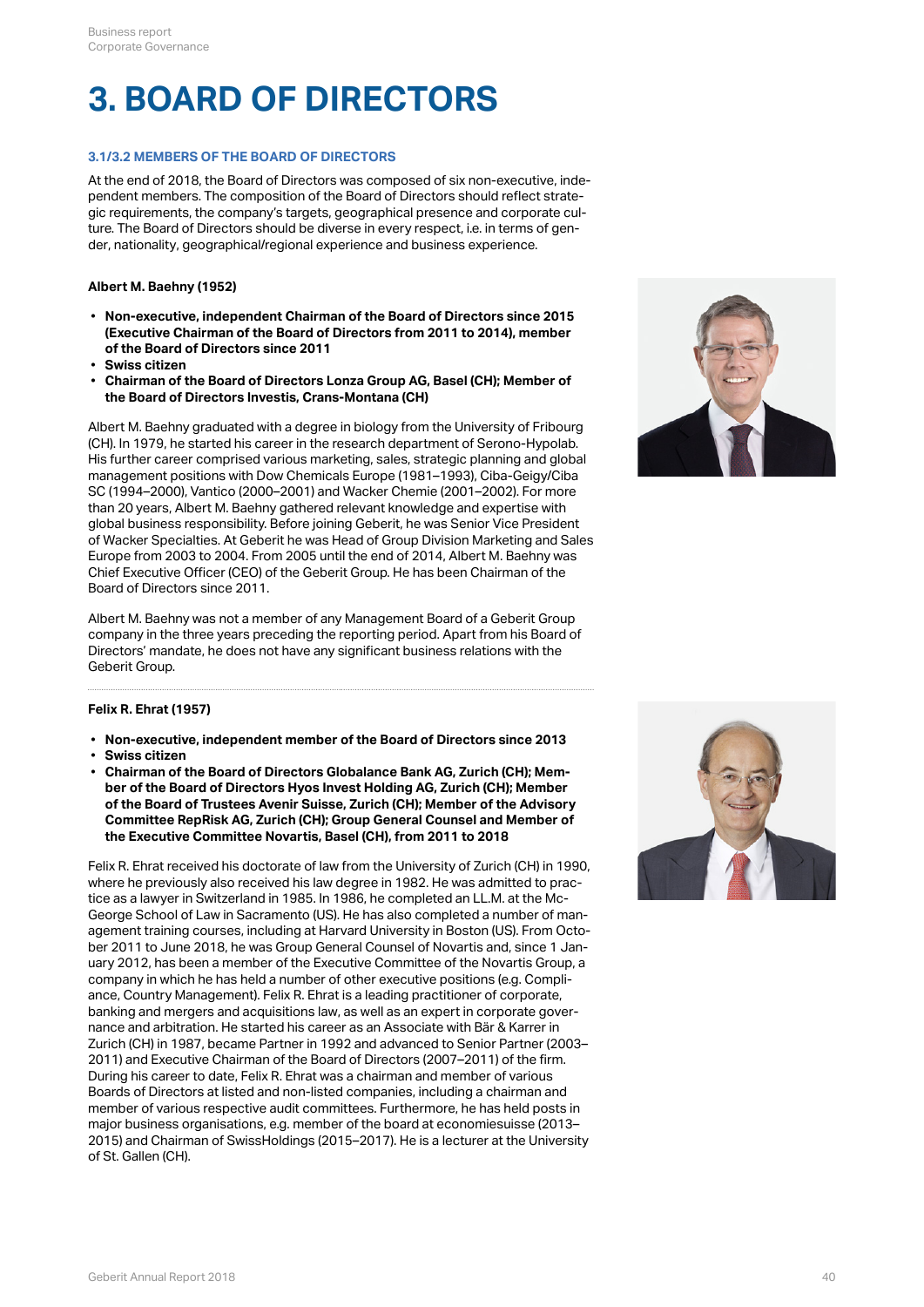Felix R. Ehrat was not a member of any Management Board of a Geberit Group company in the three years preceding the reporting period. Apart from his Board of Directors' mandate, he does not have any significant business relations with the Geberit Group.

#### **Thomas M. Hübner (1958)**

- **Non-executive, independent member of the Board of Directors since 2015**
- **Swiss citizen**
- **Member of the Board of Directors and Lead Director B&M European Value Retail S.A., Luxembourg (LU); Member of the Board of Directors bpost NV, Brussels (BE)**

Thomas M. Hübner completed a Master's degree in International Restaurant & Hospitality Management at the Hotel Management School in Zurich (CH) in 1982. In 1996, he received an Executive MBA from the University of St. Gallen (CH). Thomas M. Hübner was Chief Operating Officer at McDonald's in Switzerland from 1988 to 1990, and was responsible for the Czech Republic and Slovakia from 1990 to 1995. He held the role of CEO at Prodega AG (CH) from 1996 to 2000. At Metro Cash & Carry International GmbH (DE), he was Chief Operating Officer for Eastern Europe and Russia from 2000 to 2002, and CEO from 2002 to 2008. From 2008 to 2011, he was both Chairman of the Board of Directors of Citrus International (CH) and Vice Chairman of the Board of Directors of Contract Farming India (CH). From 2011 to 2013, Thomas M. Hübner was Executive Director Europe & International Partnerships and a member of the Group Executive Board at Carrefour SA (FR). Furthermore, for three years up to 2014 he was Co-Chairman of ECR (Efficient Consumer Response) Europe, the most important European retail and manufacturer association.

Thomas M. Hübner was not a member of any Management Board of a Geberit Group company in the three years preceding the reporting period. Apart from his Board of Directors' mandate, he does not have any significant business relations with the Geberit Group.



#### **Hartmut Reuter (1957)**

- **Vice Chairman of the Board of Directors since April 2016; non-executive, independent member of the Board of Directors since 2008**
- **German citizen**
- **Member of the Shareholders Committee and Supervisory Board Vaillant GmbH, Remscheid (DE); Chairman of the Advisory Board GBT-Bücolit GmbH, Marl (DE); Member of the Board of Directors Wilkhahn GmbH + Co KG, Bad Münder (DE)**

After graduating (Master's in Industrial Engineering; majoring in Controlling and Finance) from Technical University Darmstadt (DE), Hartmut Reuter joined the Bosch Group in Stuttgart (DE) as a Business Management Trainee in 1981. During more than 15 years with Bosch, he occupied various finance and management positions in various industrial business units, until finally becoming Director in the planning and controlling division at Bosch headquarters. From 1997 to 2009, Hartmut Reuter was a member of the Group Executive Board of the Rieter Group in Winterthur (CH). During his first five years, he started as Head of Controlling, then he became the Head of the Corporate Center, responsible for all financial and strategic functions. From 2002, he was CEO of the Rieter Group. Since 2009, he has worked as a freelance management consultant and has held positions in various supervisory boards.

Hartmut Reuter was not a member of any Management Board of a Geberit Group company in the three years preceding the reporting period. Apart from his Board of Directors' mandate, he does not have any significant business relations with the Geberit Group.

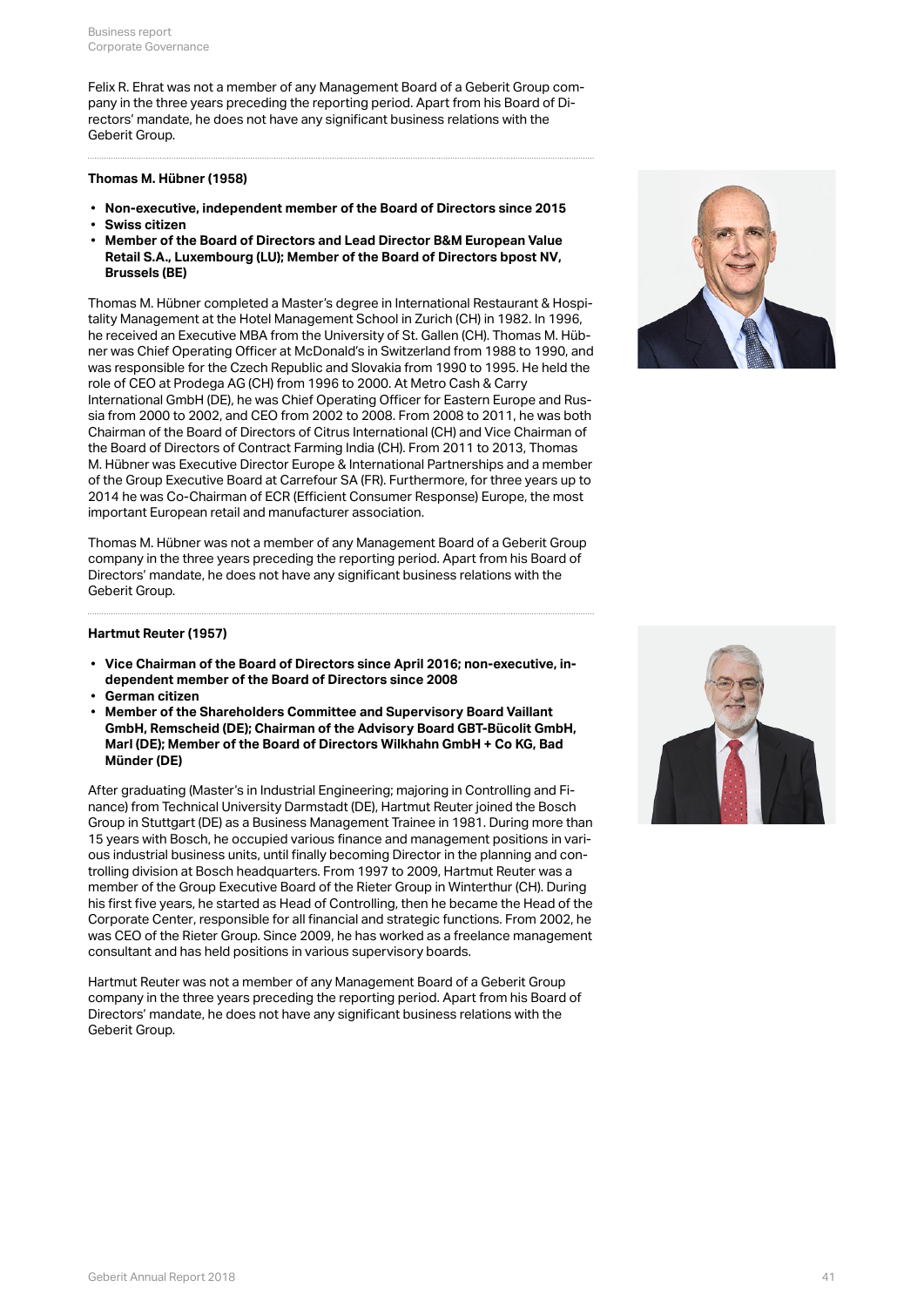#### **Jørgen Tang-Jensen (1956)**

- **Non-executive, independent member of the Board of Directors since 2012**
- **Danish citizen**
- **Member of the Board of Directors Coloplast A/S (DK); Chairman of the Board of Directors Danish Green Investment Fund (DK); Member of the Board of Directors Rockwool International A/S (DK); Member of the Board of Directors VKR Holding A/S (DK); Member of the Board of Directors Maj Invest Holding A/S (DK)**

Jørgen Tang-Jensen holds an MSc in Economics & Business Administration from the Business School in Aarhus (DK). He has also completed a number of management training courses at the IMD in Lausanne (CH) and at Stanford University (US). Jørgen Tang-Jensen was CEO of the Danish building materials manufacturer VELUX A/S from 2001 to 2018. After completing his studies, Jørgen Tang-Jensen joined the VELUX Group in 1981 and worked in various executive positions in the main VELUX sales and production companies until being appointed CEO in 2001. As a managing director, he was responsible for the respective national companies in Denmark from 1989 to 1991, France from 1991 to 1992, the United States in 1996 and Germany from 1999 to 2000.

Jørgen Tang-Jensen was not a member of any Management Board of a Geberit Group company in the three years preceding the reporting period. Apart from his Board of Directors' mandate, he does not have any significant business relations with the Geberit Group.

#### **Eunice Zehnder-Lai (1967)**

- **Non-executive, independent member of the Board of Directors since 2017**
- **Citizen of Switzerland and Hong Kong**
- **Member of the Board of Directors DKSH Holding AG, Zurich (CH); Member of the Board of Trustees Asia Society Switzerland Foundation, Zurich (CH)**

Eunice Zehnder-Lai holds a Master of Business Administration from Harvard Business School (US) and a Bachelor of Arts from Harvard University (US). From 2014 until the end of November 2018, she was CEO of IPM Institut für Persönlichkeitsorientiertes Management, a firm headquartered in Pfäffikon (CH) that offers solutions aimed at enhancing the efficiency of organisations with customers, teams and employees in companies. Before joining IPM, she spent almost 20 years working in the finance industry for LGT Capital Partners, Goldman Sachs and Merrill Lynch in New York, London, Hong Kong and Switzerland. She worked in asset management, private wealth management and corporate finance, as well as for Procter & Gamble in marketing and brand management.

Eunice Zehnder-Lai was not a member of any Management Board of a Geberit Group company in the three years preceding the reporting period. Apart from her Board of Directors' mandate, she does not have any significant business relations with the Geberit Group.

#### **3.3 REGULATIONS IN THE ARTICLES OF INCORPORATION CONCERNING THE NUMBER OF PERMISSIBLE ACTIVITIES IN ACCORDANCE WITH ART. 12 PARA. 1 CLAUSE 1 OAEC**

Members of the Board of Directors may hold up to five mandates in profit-oriented legal entities and up to five mandates in non-profit-oriented legal entities or charitable legal entities outside the Geberit Group.

Mandates of a member of the Board of Directors in legal entities which are controlled by the company, or which control the company as well as mandates held by such member in their capacity as a member of the Board of Directors of the company, or held by order and on behalf of the company or legal entities controlled by it, shall not count as mandates in legal entities outside the Geberit Group.

Mandates of a member of the Board of Directors of the company in legal entities outside the Geberit Group which are under common control, as well as mandates held by such member in their capacity as a member of the supreme governing body or of the group management of a legal entity outside the Geberit Group or held by order and on behalf of such legal entity or legal entities controlled by it, shall be deemed one mandate outside the Geberit Group.



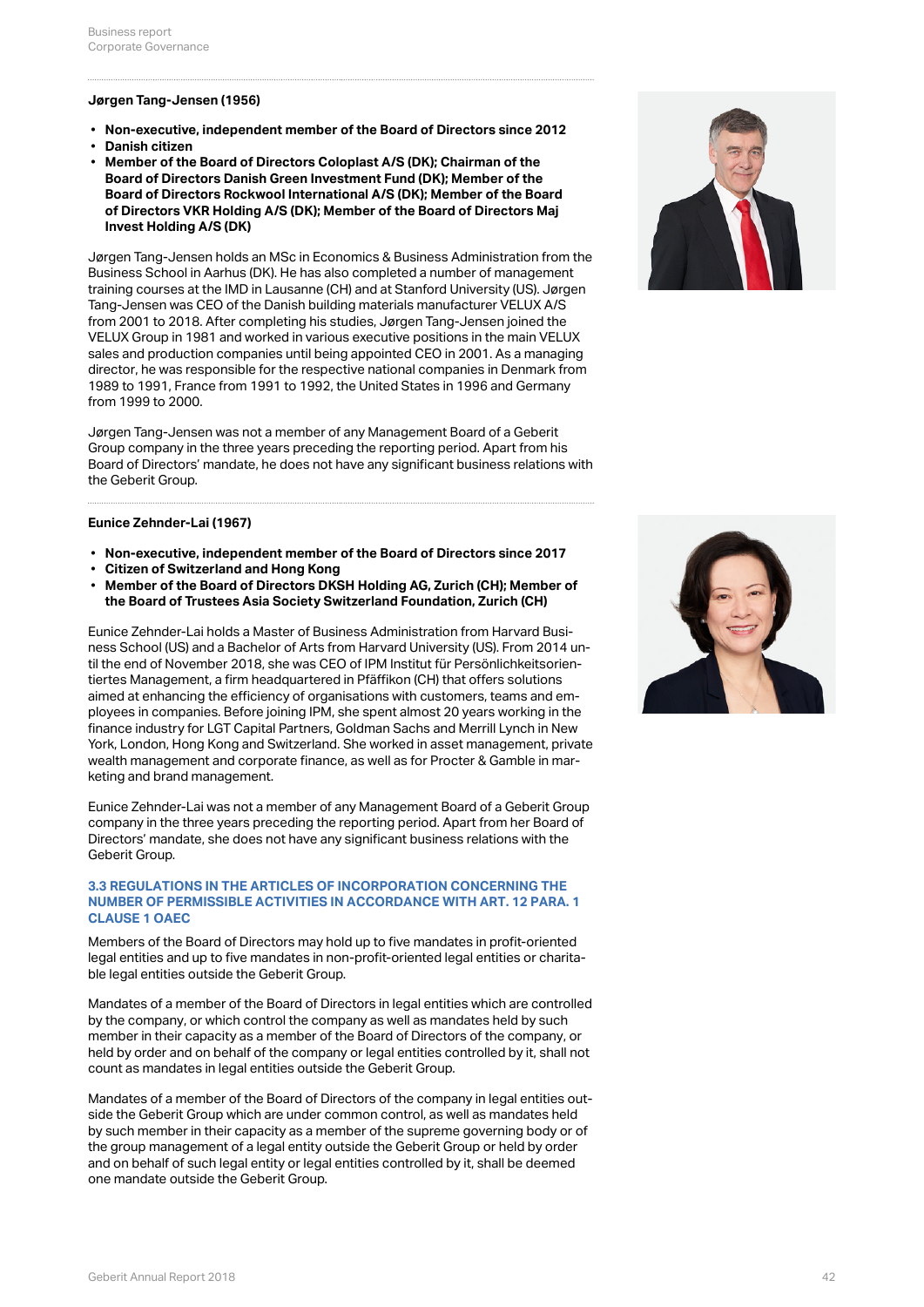Mandates held by a member of the Board of Directors in their main activity as a member of the group management of a legal entity outside the Geberit Group or held by order and on behalf of such legal entity or legal entities controlled by it, shall not count as mandates within the meaning of this provision.

Mandates in the sense of Art. 24 of the **[Articles of Incorporation](https://annualreport.geberit.com/geberit/annual/2018/gb/layout/../English/pdf/articles_of_incorporation_geberit_ag.pdf)** are mandates in [\\$](https://annualreport.geberit.com/geberit/annual/2018/gb/layout/../English/pdf/articles_of_incorporation_geberit_ag.pdf) supreme governing bodies or in an advisory board of legal entities that are required to be recorded in the Commercial Register or in a corresponding foreign register.

The current Articles of Incorporation can be viewed online at **[www.geberit.com/](https://www.geberit.com/investors/downloads/publications/)** [\\$](https://www.geberit.com/investors/downloads/publications/) **[investors/downloads/publications](https://www.geberit.com/investors/downloads/publications/)**.

#### **3.4 ELECTIONS AND TERMS OF OFFICE**

The term of office for a member of the Board of Directors is one year and ends at the closing of the following ordinary General Meeting. Members of the Board of Directors are elected on an individual basis. Re-election is possible.

In addition to the members of the Board of Directors, the Chairman of the Board of Directors is also elected by the General Meeting. The term of office for the Chairman of the Board of Directors is also one year and ends at the closing of the following ordinary General Meeting. Re-election is possible. If the position of Chairman of the Board of Directors is vacant, the Board of Directors is to appoint a new Chairman of the Board of Directors from among its members for the remaining term of office.

The members of the Nomination and Compensation Committee are elected annually and on an individual basis by the General Meeting. Only members of the Board of Directors are eligible. Their term of office ends at the closing of the following ordinary General Meeting. Re-election is possible.

The members of the Board of Directors, Chairman of the Board of Directors and members of the Committees retire from their positions at the next ordinary General Meeting following their 70th birthday.

Hartmut Reuter (Chairman), Jørgen Tang-Jensen and Eunice Zehnder-Lai were reelected to the Nomination and Compensation Committee at the ordinary General Meeting on 5 April 2018. The constitution subsequent to the ordinary General Meeting 2018 resulted in the following composition of the Audit Committee: Felix R. Ehrat (Chairman), Thomas M. Hübner, Hartmut Reuter. Hartmut Reuter continues to hold the office of Vice Chairman of the Board of Directors.

Jørgen Tang-Jensen will not be standing for re-election at the ordinary General Meeting in 2019. Within the context of succession planning, the Geberit AG Board of Directors will nominate Bernadette Koch as a new member of the Board of Directors. The Chairman of the Board of Directors and all remaining members of the Board of Directors will be standing for re-election for a further year. Bernadette Koch will also replace Thomas M. Hübner on the Audit Committee. Thomas M. Hübner will be nominated to become a new member of the Nomination and Compensation Committee at the General Meeting 2019. The composition of the committees and holder of the office of Vice Chairman are also to remain unchanged.

#### **3.5 INTERNAL ORGANISATIONAL STRUCTURE**

The organisation of the Board of Directors is governed by law, the company's **[Ar](https://annualreport.geberit.com/geberit/annual/2018/gb/layout/../English/pdf/articles_of_incorporation_geberit_ag.pdf)[ticles of Incorporation \(www.geberit.com/investors/downloads/publications\)](https://annualreport.geberit.com/geberit/annual/2018/gb/layout/../English/pdf/articles_of_incorporation_geberit_ag.pdf)** and the → [Organisational Regulations of the Board of Directors of Geberit AG](https://annualreport.geberit.com/geberit/annual/2018/gb/layout/../English/pdf/organizational_regulations_BoD.pdf) **[\(www.geberit.com/investors/downloads/publications\)](https://annualreport.geberit.com/geberit/annual/2018/gb/layout/../English/pdf/organizational_regulations_BoD.pdf)** (see also → [Annual Report](#page-45-0) **[2018, Business Report, Corporate Governance, 3. Board of Directors, 3.6 Defini](#page-45-0)[tion of areas of responsibility, p. 46](#page-45-0)**).  $\rightarrow$  Ar-

As a result of the entry into force of the OaEC on 1 January 2014 and the amendments made to the **[Articles of Incorporation](https://annualreport.geberit.com/geberit/annual/2018/gb/layout/../English/pdf/articles_of_incorporation_geberit_ag.pdf)** in this respect, the Chairman of the [\\$](https://annualreport.geberit.com/geberit/annual/2018/gb/layout/../English/pdf/articles_of_incorporation_geberit_ag.pdf)Board of Directors and the members of the Nomination and Compensation Committee are each to be elected annually and on an individual basis by the General Meeting. After each ordinary General Meeting, the Board of Directors elects the Vice Chairman from among its members, as well as the Chairman of the Nomination and Compensation Committee and the Chairman and the members of the Audit Committee.

The Board of Directors meets whenever business so requires, but at least four times a year generally for a day each (2018: nine meetings or telephone conferences). Each meeting or telephone conference that took place in 2018 lasted four hours on average. Meetings shall be chaired by the Chairman or, in the event of his incapacity, by the Vice Chairman. The Board of Directors shall appoint a Secretary, who need not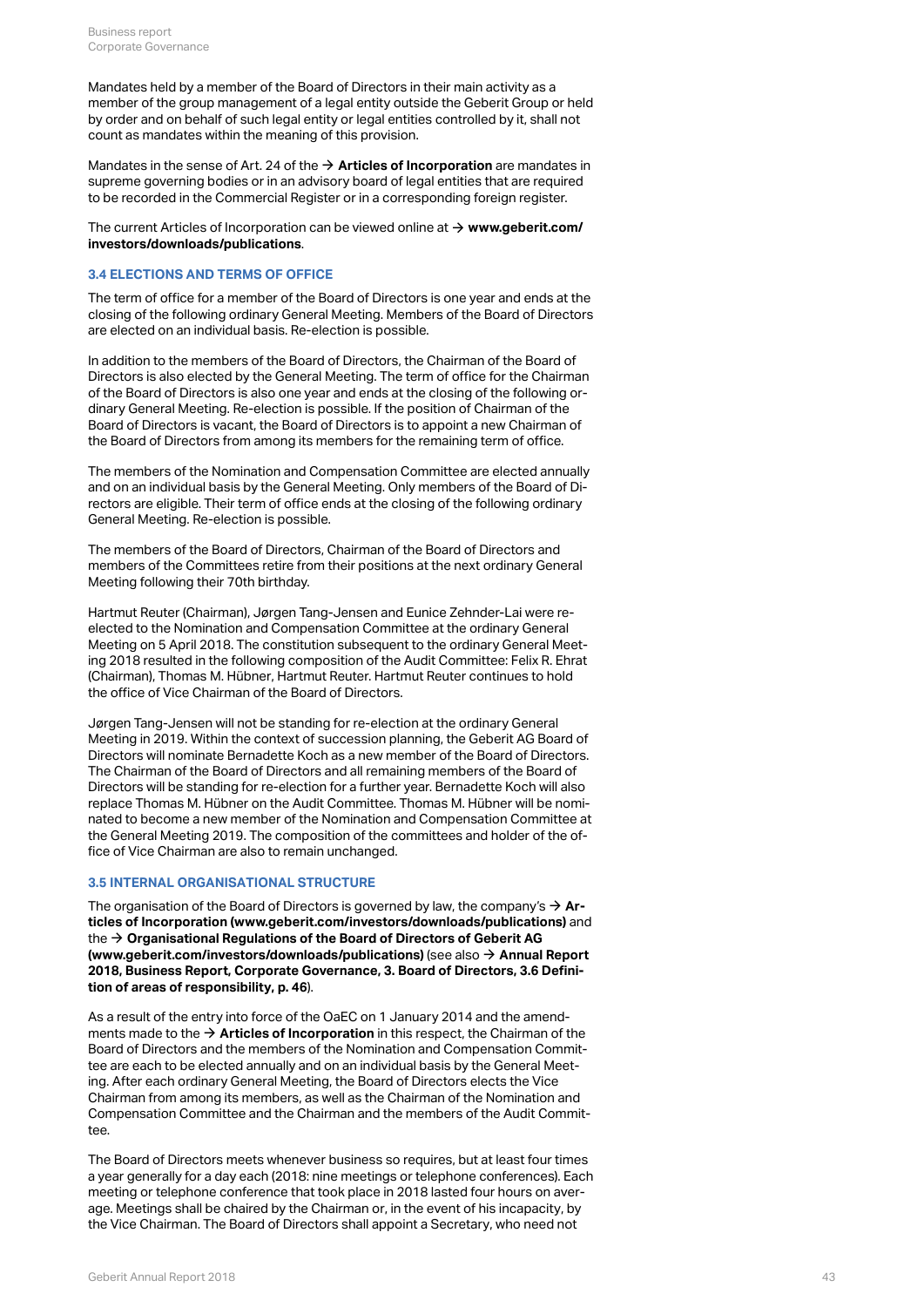be a member of the Board of Directors. The Chairman of the Board of Directors may invite members of the Group Executive Board to attend meetings of the Board of Directors. During the reporting year, one or more members of the Group Executive Board took part in the nine meetings, with one particular meeting involving the participation of external consultants.

The Board of Directors shall be quorate if a majority of its members are present. Attendance can also be effected via telephone or electronic media. Resolutions are passed with the majority of votes cast. In the event of a tie, the Chairman shall have the casting vote.

The regular meetings of the Board of Directors and committees are scheduled early, so that as a rule all members participate in person or via telephone.

The participation rate for meetings of the Board of Directors in 2018 was 98%.

|                       |              |   |              | 7 Mar 12 Mar 4 Apr 4/5 Jul 13 Aug 30 Aug 31 Aug 26 Oct 6 Dec |              |              |   |    |              |
|-----------------------|--------------|---|--------------|--------------------------------------------------------------|--------------|--------------|---|----|--------------|
| Albert M. Baehny      | X            | X | $\times$     | X                                                            | X            | X            | X | X  | X            |
| Felix R. Ehrat        | X            | X | $\mathsf{X}$ | $\mathsf{X}$                                                 | $\mathsf{X}$ | $\mathsf{X}$ | X | X  | $\mathsf{X}$ |
| Thomas M. Hübner      | X            |   | $- X$        | X                                                            | $\mathsf{X}$ | X.           | X | X  | $\mathsf{X}$ |
| <b>Hartmut Reuter</b> | $\times$     | X | $\mathsf{X}$ | $\mathsf{X}$                                                 | $\mathsf{X}$ | $\mathsf{X}$ | X | X  | $\mathsf{X}$ |
| Jørgen Tang-Jensen    | $\mathsf{X}$ |   | $X$ X        | $\mathsf{X}$                                                 | $\mathsf{X}$ | $\mathsf{X}$ | X | X  | $\mathsf{X}$ |
| Eunice Zehnder-Lai    | X            | X | X            | $\mathsf{X}$                                                 | $\mathsf{X}$ | X.           | X | X. | $\mathsf{X}$ |
|                       |              |   |              |                                                              |              |              |   |    |              |

The Board of Directors has formed two committees composed exclusively of nonexecutive and independent Board members:

#### **NOMINATION AND COMPENSATION COMMITTEE (NCC)**

The compensation and nomination tasks and responsibilities are combined in this Committee.

The Nomination and Compensation Committee consists of three independent, nonexecutive members of the Board of Directors. The members of the Nomination and Compensation Committee are elected individually and annually by the ordinary General Meeting. The Chairman of the Nomination and Compensation Committee is appointed by the Board of Directors. If the Nomination and Compensation Committee is not complete, the Board of Directors is to appoint members to fill the corresponding position(s) for the remaining term of office. The Nomination and Compensation Committee shall be quorate if a majority of its members are present. Resolutions are passed with the majority of votes cast. In the event of a tie, the Chairman shall have the casting vote.

The members of the Nomination and Compensation Committee as of 31 December 2018 were Hartmut Reuter (Chairman), Jørgen Tang-Jensen and Eunice Zehnder-Lai. The committee meets at least three times a year generally for a half day each (2018: four meetings). Each meeting or telephone conference that took place in 2018 lasted three hours on average.

The participation rate for meetings in 2018 was 100%.

|                       | 23 Feb | 30 Aug | <b>26 Oct</b> | 6 Dec |
|-----------------------|--------|--------|---------------|-------|
| <b>Hartmut Reuter</b> |        |        |               |       |
| Jørgen Tang-Jensen    |        |        |               |       |
| Eunice Zehnder-Lai    |        |        |               |       |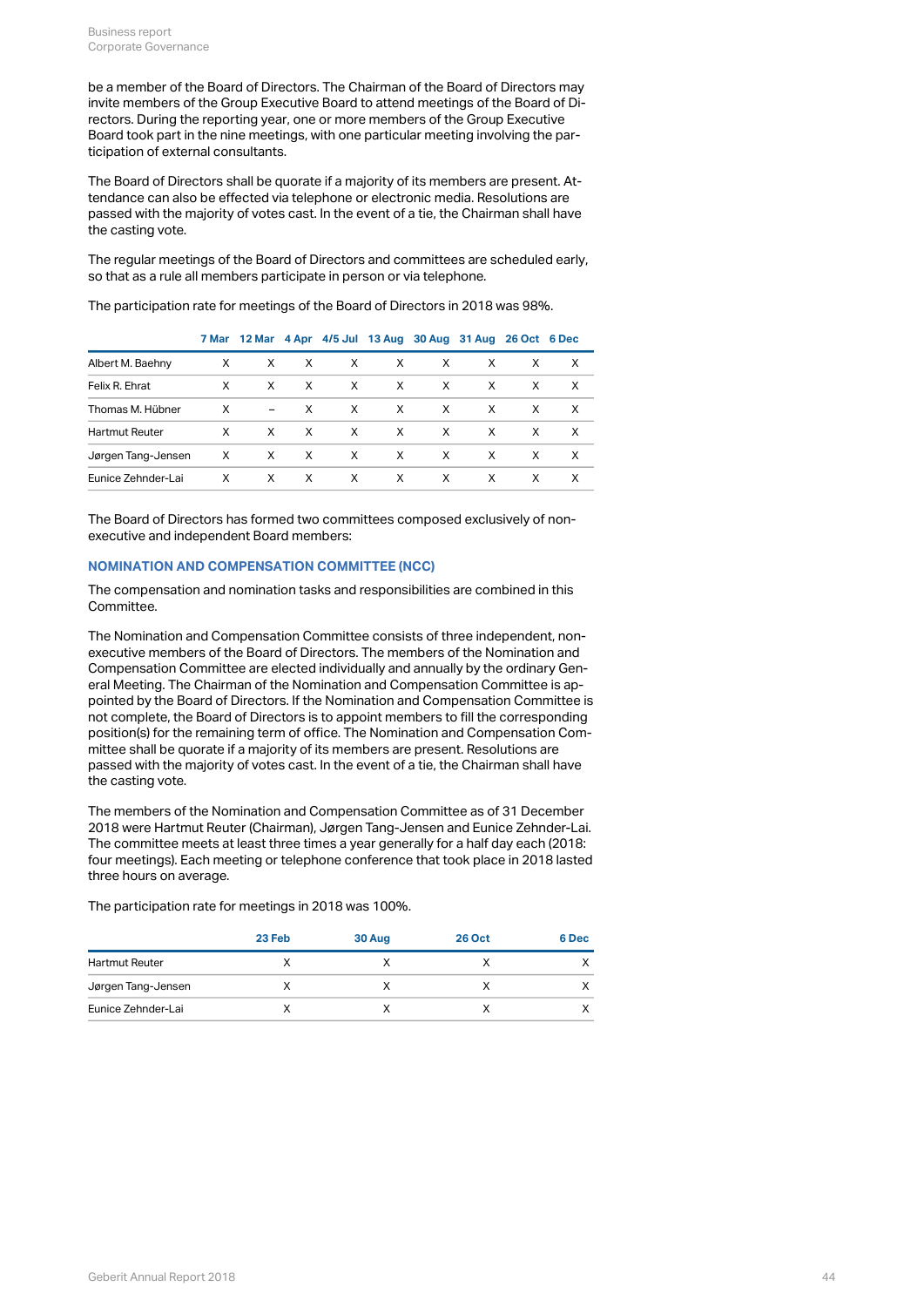The Nomination and Compensation Committee supports the Board of Directors in fulfilling its duties specified by law and the  $\rightarrow$  **[Articles of Incorporation](https://annualreport.geberit.com/geberit/annual/2018/gb/layout/../English/pdf/articles_of_incorporation_geberit_ag.pdf) [\(www.geberit.com/investors/downloads/publications\)](https://annualreport.geberit.com/geberit/annual/2018/gb/layout/../English/pdf/articles_of_incorporation_geberit_ag.pdf)** in the area of the compensation and personnel policy of the Geberit Group. The powers and duties of the Nomination and Compensation Committee are based on the following principles:

- 1. Preparation and periodical review of the Geberit Group's compensation policy and principles and personnel policy, performance criteria related to compensation and periodical review of their implementation, as well as submission of the respective proposals and recommendations to the Board of Directors.
- 2. Preparation of all relevant decisions of the Board of Directors in relation to the nomination and compensation of the members of the Board of Directors and of the Group Executive Board, as well as submission of the respective proposals and recommendations to the Board of Directors.

The overall responsibility for the duties and competencies assigned to the Nomination and Compensation Committee remains with the Board of Directors.

The Board of Directors may delegate further powers and duties to the Nomination and Compensation Committee in respect of nomination, compensation and related matters.

The organisation, detailed responsibilities, functioning and reporting of the Nomination and Compensation Committee are stipulated in the **[Organisational Regula-](https://annualreport.geberit.com/geberit/annual/2018/gb/layout/../English/pdf/organizational_regulations_NCC.pdf)**[\\$](https://annualreport.geberit.com/geberit/annual/2018/gb/layout/../English/pdf/organizational_regulations_NCC.pdf) **[tions for the Nomination and Compensation Committee \(NCC\)](https://annualreport.geberit.com/geberit/annual/2018/gb/layout/../English/pdf/organizational_regulations_NCC.pdf) [\(www.geberit.com/investors/downloads/publications\)](https://annualreport.geberit.com/geberit/annual/2018/gb/layout/../English/pdf/organizational_regulations_NCC.pdf)** of the Board of Directors of

Geberit AG.

#### <span id="page-44-0"></span>**AUDIT COMMITTEE (AC)**

The Audit Committee consists of three independent, non-executive members of the Board of Directors. They are appointed annually by the Board of Directors. The Board of Directors appoints a member of the Audit Committee as Chairman. The Audit Committee shall be quorate if a majority of its members are present. Resolutions are passed with the majority of votes cast. The CEO and CFO as well as the internal and external auditors attend the meetings if necessary. Furthermore, the committee is entitled to hold meetings exclusively with representatives of the external as well as the internal auditors. The Audit Committee has direct access to the internal auditors and can obtain all the information it requires within the Geberit Group and consult the responsible employees.

As of 31 December 2018, the Audit Committee was composed of Felix R. Ehrat (Chairman), Thomas M. Hübner and Hartmut Reuter. It meets at least twice a year, generally for a half day each (2018: five meetings). Each meeting or telephone conference that took place in 2018 lasted four hours on average.

The participation rate for meetings in 2018 was 93%.

|                       | 23 Feb | 2 May                    | 7 Aug | 30 Aug | 5 Dec |
|-----------------------|--------|--------------------------|-------|--------|-------|
| Felix R. Ehrat        | X      | v                        | х     |        |       |
| Thomas M. Hübner      | х      | $\overline{\phantom{a}}$ | X     |        |       |
| <b>Hartmut Reuter</b> | Х      | x                        | X     |        |       |

The Audit Committee supports the Board of Directors in fulfilling its duties specified by law, in particular in the areas of financial control (supervision of the internal and external auditors and monitoring of financial reporting) and ultimate supervision of the persons entrusted with the management (internal control system). The Audit Committee determines the scope and planning of the internal audit and coordinates them with those of the external audit. For every meeting, the internal and external auditors provide a comprehensive report on all audits carried out and the measures to be implemented. The Audit Committee monitors the implementation of the conclusions of the audit. An independent auditor also checked the working methods of the internal audit during the reporting year. It gave the internal audit the highest possible rating ("generally conforms") based on international internal audit standards. In addition, the Audit Committee assesses the functionality of the internal control system, including risk management (see also **[Annual Report 2018, Business Report, Cor-](#page-46-0)**[\\$](#page-46-0)**[porate Governance, 3. Board of Directors, 3.7 Information and control instru](#page-46-0)[ments vis-à-vis the Group Executive Board, p. 47](#page-46-0)**). The Audit Committee supports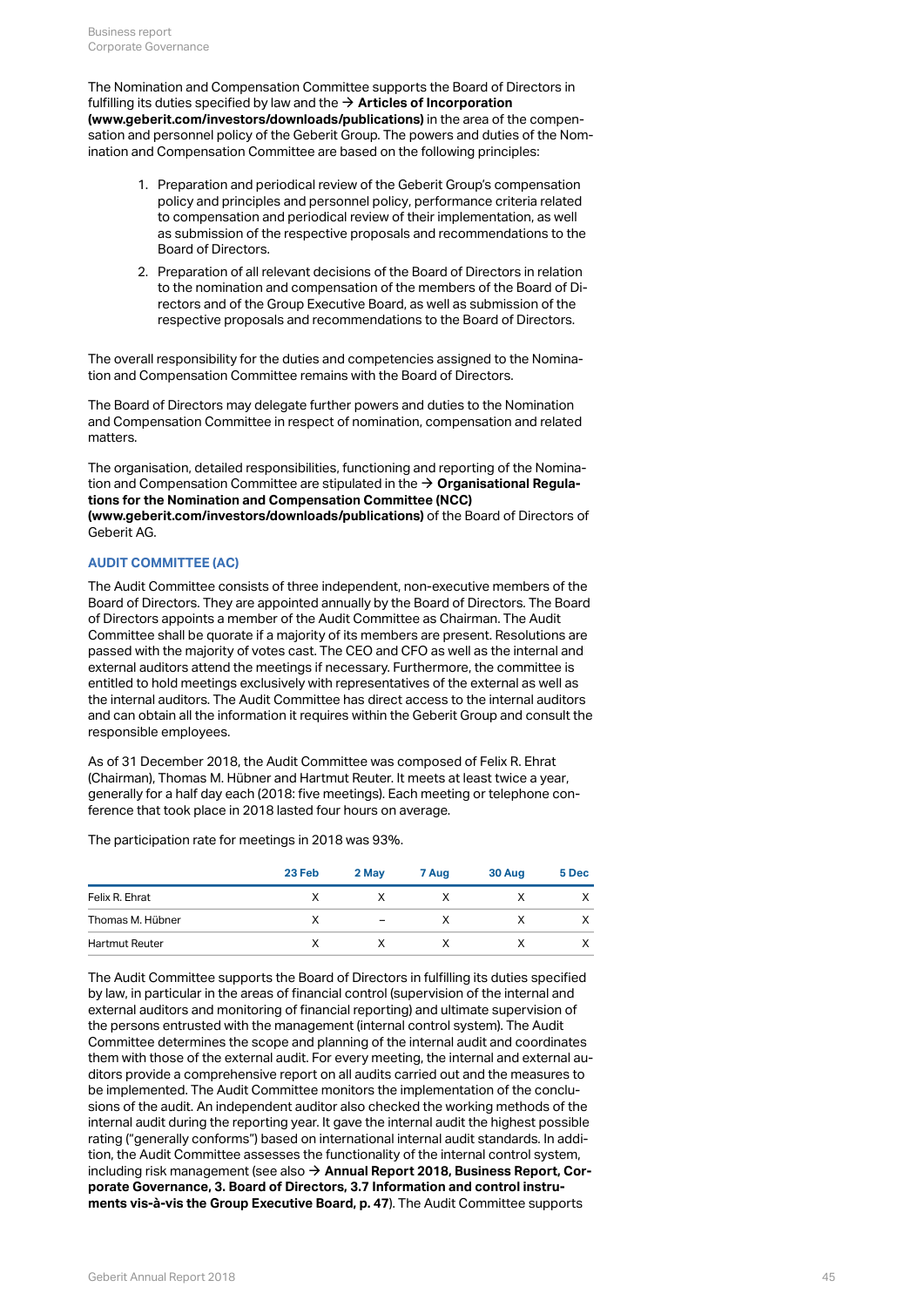the Board of Directors with corporate governance and compliance issues, monitors the relevant corporate governance and compliance aspects and develops them further. The overall responsibility for the duties and competencies assigned to the Audit Committee remains with the Board of Directors.

The organisation, detailed responsibilities, functioning and reporting of the Audit Committee are set out in the  $\rightarrow$   $\,$  [Organisational Regulations for the Audit Commit](https://annualreport.geberit.com/geberit/annual/2018/gb/layout/../English/pdf/organizational_regulations_BoD.pdf)**[tee \(www.geberit.com/investors/downloads/publications\)](https://annualreport.geberit.com/geberit/annual/2018/gb/layout/../English/pdf/organizational_regulations_BoD.pdf)** of the Board of Directors of Geberit AG.

The current Articles of Incorporation as well as the Organisational Regulations of the Board of Directors of Geberit AG (including the Allocation of Powers and Duties), the Nomination and Compensation Committee and the Audit Committee can be viewed online at **[www.geberit.com/investors/downloads/publications](https://www.geberit.com/investors/downloads/publications/)**. [\\$](https://www.geberit.com/investors/downloads/publications/)

#### <span id="page-45-0"></span>**3.6 DEFINITION OF AREAS OF RESPONSIBILITY**

Pursuant to Swiss Corporate Law and Art. 17 of the **→ [Articles of Incorporation](https://annualreport.geberit.com/geberit/annual/2018/gb/layout/../English/pdf/articles_of_incorporation_geberit_ag.pdf) [\(www.geberit.com/investors/downloads/publications\)](https://annualreport.geberit.com/geberit/annual/2018/gb/layout/../English/pdf/articles_of_incorporation_geberit_ag.pdf)** at Geberit AG, the Board of Directors has the following non-transferable and irrevocable responsibilities:

- The ultimate management of the Company and the giving of the necessary directives
- The establishment of the organisation
- The structuring of the accounting system and the financial controls, as well as the financial planning
- The appointment and removal of the persons entrusted with the management and the representation
- The ultimate supervision of the persons entrusted with the management, in particular in view of compliance with the law,  $\rightarrow$  **[Articles of Incorporation](https://annualreport.geberit.com/geberit/annual/2018/gb/layout/../English/pdf/articles_of_incorporation_geberit_ag.pdf)**, regulations and directives
- The preparation of the annual report and of the remuneration report as well as the preparation of the General Meeting and the implementation of its resolutions
- The notification of the judge in case of overindebtedness

The Board of Directors determines the strategic objectives and the general resources for achieving these, and decides on major business transactions. Further areas of responsibility of the Board of Directors are set out in the  $\bm{\rightarrow}$   $\bm{\textsf{Organisational}}$  $\bm{\textsf{Organisational}}$  $\bm{\textsf{Organisational}}$ **[Regulations of the Board of Directors of Geberit AG \(www.geberit.com/investors/](https://annualreport.geberit.com/geberit/annual/2018/gb/layout/../English/pdf/organizational_regulations_BoD.pdf) [downloads/publications/\)](https://annualreport.geberit.com/geberit/annual/2018/gb/layout/../English/pdf/organizational_regulations_BoD.pdf)** and the **[Supplement to the Organisational Regula-](https://annualreport.geberit.com/geberit/annual/2018/gb/layout/../English/pdf/supplement_BoD.pdf)**[\\$](https://annualreport.geberit.com/geberit/annual/2018/gb/layout/../English/pdf/supplement_BoD.pdf) **[tions \(https://annualreport2018.geberit.com/geberit/annual/2018/gb/English/](https://annualreport.geberit.com/geberit/annual/2018/gb/layout/../English/pdf/supplement_BoD.pdf) [pdf/supplement\\_BoD.pdf\)](https://annualreport.geberit.com/geberit/annual/2018/gb/layout/../English/pdf/supplement_BoD.pdf)**.

To the extent legally permissible and in accordance with its **[Organisational Regu-](https://annualreport.geberit.com/geberit/annual/2018/gb/layout/../English/pdf/organizational_regulations_BoD.pdf)**[\\$](https://annualreport.geberit.com/geberit/annual/2018/gb/layout/../English/pdf/organizational_regulations_BoD.pdf) **[lations of the Board of Directors of Geberit AG](https://annualreport.geberit.com/geberit/annual/2018/gb/layout/../English/pdf/organizational_regulations_BoD.pdf)**, the Board of Directors has assigned the operational management to the Chief Executive Officer (CEO). The individual duties assigned to the CEO are governed in particular by the  $\rightarrow$  **[Supplement](https://annualreport.geberit.com/geberit/annual/2018/gb/layout/../English/pdf/supplement_BoD.pdf) [to the Organisational Regulations](https://annualreport.geberit.com/geberit/annual/2018/gb/layout/../English/pdf/supplement_BoD.pdf)**. The CEO is authorised to further delegate powers to individual members of the Group Executive Board and/or to other executives of the Geberit Group.

As of the end of 2018, the Group Executive Board is composed of the Chief Executive Officer and six other members. The members of the Group Executive Board are appointed by the Board of Directors based on the proposal of the Nomination and Compensation Committee.

The  $\rightarrow$  [Articles of Incorporation](https://annualreport.geberit.com/geberit/annual/2018/gb/layout/../English/pdf/articles_of_incorporation_geberit_ag.pdf) and/or the  $\rightarrow$  [Organisational Regulations of the](https://annualreport.geberit.com/geberit/annual/2018/gb/layout/../English/pdf/organizational_regulations_BoD.pdf) **[Board of Directors of Geberit AG](https://annualreport.geberit.com/geberit/annual/2018/gb/layout/../English/pdf/organizational_regulations_BoD.pdf)** regulate the duties and powers of the Board of Directors as a governing body, the Chairman and the committees. The Organisational Regulations also define the rights and duties of the Group Executive Board, which are set forth in more detail in the Internal Regulations for the Group Executive Board. The  $\bm{\rightarrow}$  **[Supplement to the Organisational Regulations](http://annualreport.geberit.com/geberit/annual/2018/gb/layout/../English/pdf/supplement_BoD.pdf)** contains a detailed list of the decision-making powers and Group management duties.

The current **[Articles of Incorporation](http://annualreport.geberit.com/geberit/annual/2018/gb/layout/../English/pdf/articles_of_incorporation_geberit_ag.pdf)** as well as the **[Organisational Regula-](http://annualreport.geberit.com/geberit/annual/2018/gb/layout/../English/pdf/organizational_regulations_BoD.pdf)**[\\$](http://annualreport.geberit.com/geberit/annual/2018/gb/layout/../English/pdf/articles_of_incorporation_geberit_ag.pdf) [\\$](http://annualreport.geberit.com/geberit/annual/2018/gb/layout/../English/pdf/organizational_regulations_BoD.pdf) **[tions of the Board of Directors of Geberit AG](http://annualreport.geberit.com/geberit/annual/2018/gb/layout/../English/pdf/organizational_regulations_BoD.pdf)**, the **[Nomination and Compensa-](http://annualreport.geberit.com/geberit/annual/2018/gb/layout/../English/pdf/orgreglement-2014-ncc-en.pdf)**[\\$](http://annualreport.geberit.com/geberit/annual/2018/gb/layout/../English/pdf/orgreglement-2014-ncc-en.pdf)  $\bm{\mathsf{t}}$  ion  $\bm{\mathsf{Committee}}$  (NCC) and the  $\bm{\rightarrow}$   $\bm{\mathsf{A}}$ udit  $\bm{\mathsf{Committee}}$  can be viewed at **[www.geberit.com/investors/downloads/publications](http://www.geberit.com/investors/downloads/publications/)**. [\\$](http://www.geberit.com/investors/downloads/publications/)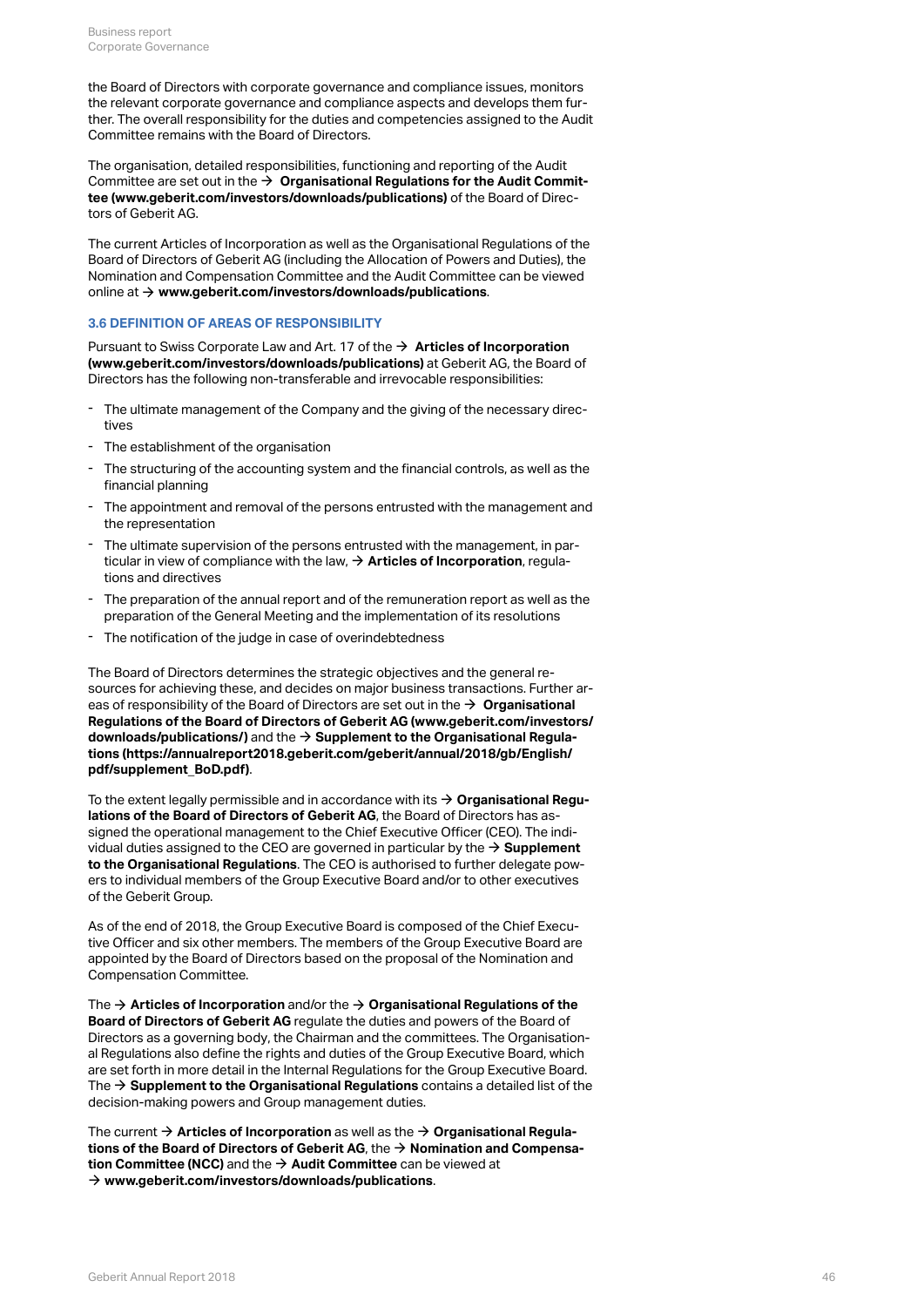#### <span id="page-46-0"></span>**3.7 INFORMATION AND CONTROL INSTRUMENTS VIS-À-VIS THE GROUP EXE-CUTIVE BOARD**

At every meeting, the members of the Group Executive Board inform the Board of Directors of current business developments and major business transactions of the Group or Group companies. Between meetings, the Board of Directors is comprehensively informed in writing about current business developments and the company's financial situation on a monthly basis. Essentially, this report contains key statements on the Group and market development, information and key figures on the Group sales and profit development (in January, April, July and October, it contains statements only on sales development and not on profit development), statements on sales development in the individual product lines and countries or regions as well as an analysis on the share price development. The more extensive quarterly report additionally contains the expectations of the operational management on the development of results until the end of the financial year, information on the development of the workforce and liquidity and on the investments made, the composition of the shareholders as well as market expectations in regard to the business development.

Furthermore, the Chairman of the Board of Directors and the Chief Executive Officer are in contact at regular intervals with respect to all major issues of corporate policy. Each member of the Board of Directors may individually demand information with respect to all matters of the Group or Group companies.

Based on the  $\bm{\rightarrow}$  **[Organisational Regulations of the Board of Directors of Geberit](http://annualreport.geberit.com/geberit/annual/2018/gb/layout/../English/pdf/organizational_regulations_BoD.pdf) [AG \(www.geberit.com/investors/downloads/publications\)](http://annualreport.geberit.com/geberit/annual/2018/gb/layout/../English/pdf/organizational_regulations_BoD.pdf)** and the  $\rightarrow$  **[Organisa](http://annualreport.geberit.com/geberit/annual/2018/gb/layout/../English/pdf/orgreglement-2014-ac-en.pdf)[tional Regulations for the Audit Committee \(www.geberit.com/investors/down](http://annualreport.geberit.com/geberit/annual/2018/gb/layout/../English/pdf/orgreglement-2014-ac-en.pdf)[loads/publications\)](http://annualreport.geberit.com/geberit/annual/2018/gb/layout/../English/pdf/orgreglement-2014-ac-en.pdf)** of the Board of Directors, the Audit Committee has implemented a comprehensive system for monitoring and controlling the risks associated with the business activities. This process includes risk identification, analysis, control and reporting. Operationally, the Group Executive Board is responsible for controlling risk management. In addition, responsible persons are designated in the company for significant individual risks. These responsible parties decide on specific actions for risk mitigation and monitor their implementation. Every other year, the Internal Audit department issues a risk report for the attention of the Board of Directors. Significant risks are also constantly discussed in the meetings of the Group Executive Board and Board of Directors, which take place on a regular basis (see **[Annual Re-](#page-12-0)**[\\$](#page-12-0) **[port 2018, Business Report, Business and financial review, Strategy and goals,](#page-12-0) [Risk management, p. 13](#page-12-0)**). For information on the management of financial risks, refer to → [Annual Report 2018, Financials, Consolidated Financial Statements Geberit](http://annualreport.geberit.com/reports/geberit/annual/2018/gb/English/20405004/4_-risk-assessment-and-management.html) **[Group, Notes to the Consolidated Financial Statements, Note 4](http://annualreport.geberit.com/reports/geberit/annual/2018/gb/English/20405004/4_-risk-assessment-and-management.html)**. In addition, the Internal Audit department reports to the Audit Committee at every meeting on completed audits and on the status of the implementation of findings and optimisation proposals of previous audits.

The **[Organisational Regulations of the Board of Directors of Geberit AG,](http://annualreport.geberit.com/geberit/annual/2018/gb/layout/../English/pdf/organizational_regulations_BoD.pdf)** the [\\$](http://annualreport.geberit.com/geberit/annual/2018/gb/layout/../English/pdf/organizational_regulations_BoD.pdf)  $\rightarrow$  [Organisational Regulations of the Nomination and Compensation Committee](http://annualreport.geberit.com/geberit/annual/2018/gb/layout/../English/pdf/organizational_regulations_NCC.pdf) and the **[Organisational Regulations of the Audit Committee](http://annualreport.geberit.com/geberit/annual/2018/gb/layout/../English/pdf/organizational_regulations_AC.pdf)** can be viewed on-[\\$](http://annualreport.geberit.com/geberit/annual/2018/gb/layout/../English/pdf/organizational_regulations_AC.pdf) line at → [www.geberit.com/investors/downloads/publications](http://www.geberit.com/investors/downloads/publications/).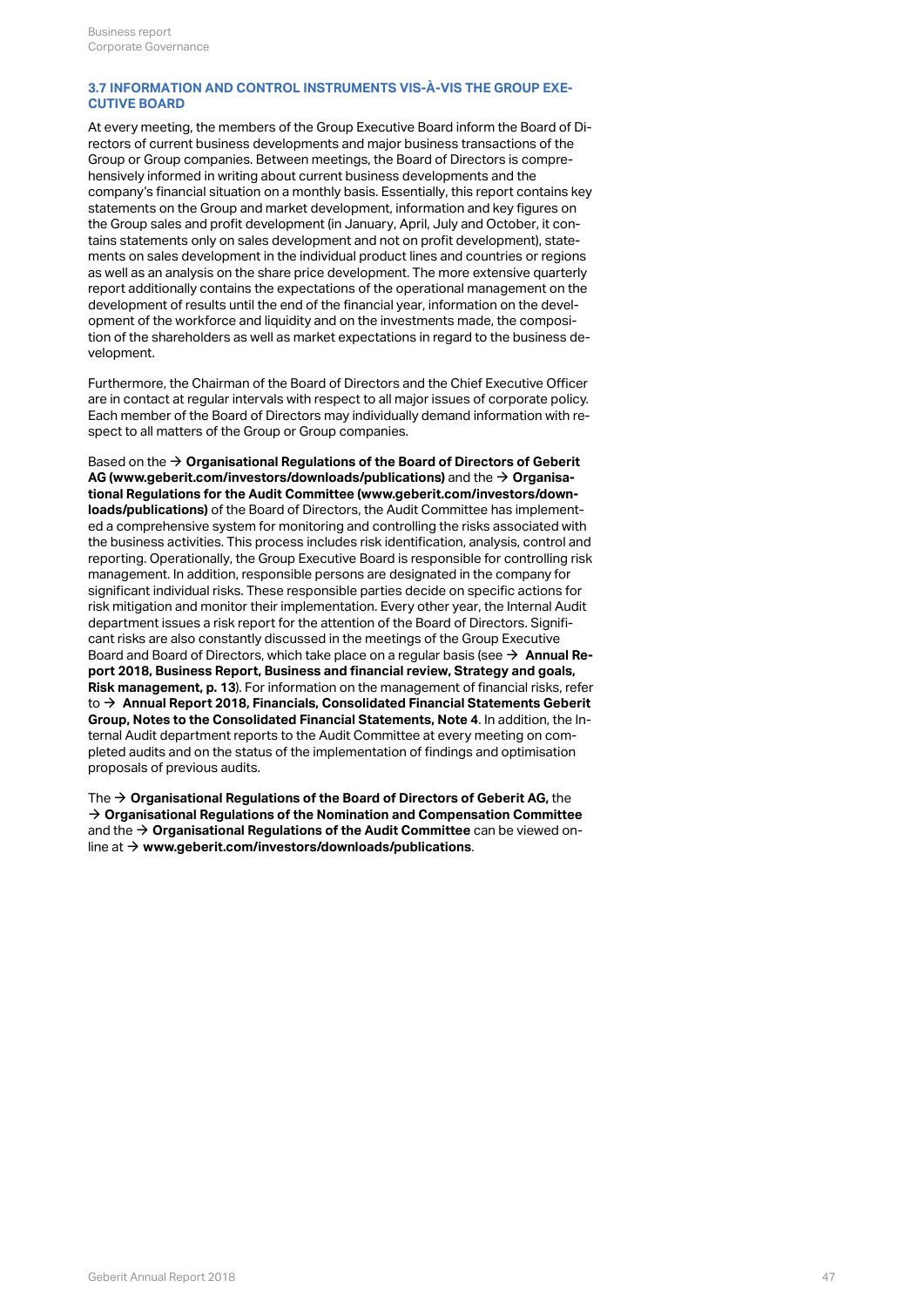### **4. GROUP EXECUTIVE BOARD**

#### **4.1/4.2 MEMBERS OF THE GROUP EXECUTIVE BOARD**

At the end of 2018, the Group Executive Board was composed of seven members.

#### **Christian Buhl (1973)**

- **Chairman of the Group Executive Board (CEO) since 2015**
- **Member of the Group Executive Board since 2015**
- **With Geberit since 2009**
- **Swiss citizen**

Christian Buhl studied physics (Dipl. Phys. ETH) at the Swiss Federal Institute of Technology (ETH) in Zurich (CH) before undertaking his doctorate (Dr. oec. HSG) in the area of financial market research at the University of St. Gallen (CH). From 2000 to 2003, he worked as a teaching and research assistant at the Swiss Institute of Banking and Finance in St. Gallen (CH) and in research and teaching at the Centre for Economic Research at the University of Basel (CH). From 2004 to 2008, Christian Buhl worked at McKinsey & Company, Zurich (CH), where he undertook projects for various Swiss and international industrial companies, supporting them in the areas of strategy, M&A, marketing and organisation. He joined Geberit in 2009, initially as Head Strategic Planning, before taking over responsibility for the Geberit AquaClean shower toilet business. From 2012 to the end of 2014, Christian Buhl was Managing Director of the German sales company – the most important sales unit within the Geberit Group. He has been the Chief Executive Officer (CEO) of the Geberit Group since 2015; see also **[Annual Report 2018, Business Report, Management](#page-6-0)** [\\$](#page-6-0) **[structure, p. 7](#page-6-0)**.



#### **Roland Iff (1961)**

- **Member of the Group Executive Board since 2005**
- **With Geberit since 1993**
- **Head of Group Division Finance (CFO)**
- **Swiss citizen**
- **Vice Chairman of the Board of Directors VZ Holding AG, Zurich (CH)**

Roland Iff studied economics at the University of St. Gallen (CH) and graduated with the degree of lic. oec. (major: accounting and finance) in 1986. He started his professional career in 1987 as internal auditor with the American Mead Corporation in Zurich (CH) and at the company's headquarters in Dayton (US). Subsequently he worked on different market development projects in Brussels (BE) before he was appointed Chief Financial Officer of Mead's Italian subsidiary in Milan (IT) in 1990. In 1993, Roland Iff joined Geberit as Head of Corporate Development. In 1995, he became Head of Group Controlling. Beginning in October 1997, he served as Head of Group Treasury. Roland Iff has been Head of Group Division Finance (CFO) of the Geberit Group since 2005; see also  $\rightarrow$  [Annual Report 2018, Business Report, Man](#page-6-0)**[agement structure, p. 7](#page-6-0)**.



#### **Martin Baumüller (1977)**

- **Member of the Group Executive Board since 2016**
- **With Geberit since 2011**
- **Head of Group Division Marketing & Brands**
- **Swiss citizen**

Martin Baumüller completed his Master's degree in International Management at the University of St. Gallen (CH) and an MBA at Nanyang Technological University in Singapore (SG) in 2001. In 2005, he received his doctorate from the University of Bern (CH) with his dissertation on "Managing Cultural Diversity". He began his career as a freelance consultant for strategy and market expansion projects from 2001 to 2003. From 2005 to 2010 he worked for McKinsey & Company in Zurich (CH), first on various projects for pharmaceutical, chemical and transportation clients and later as Engagement Manager responsible for global projects in various industries and as a member of the Strategy & Corporate Finance team. He joined Geberit as Head Strategic Planning in 2011. From 2012 to 2016 he was responsible as Head of Geberit AquaClean for the management and development of the entire shower toilet

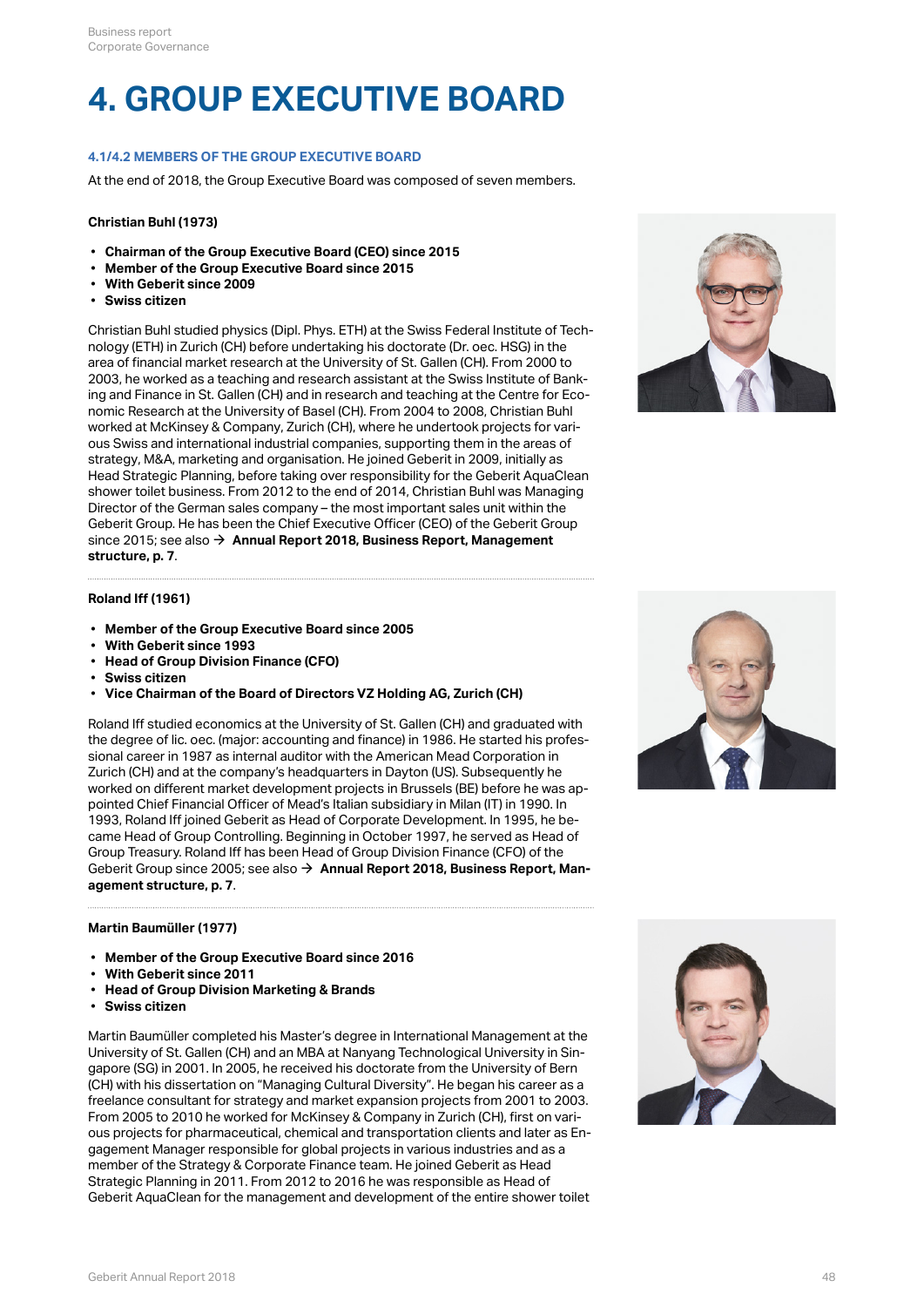business of the Geberit Group. He has been Head of Group Division Marketing & Brands since 2016; see also **[Annual Report 2018, Business Report, Manage-](#page-6-0)**[\\$](#page-6-0) **[ment structure, p. 7](#page-6-0)**.

#### **Egon Renfordt-Sasse (1957)**

- **Member of the Group Executive Board since 2015**
- **With Geberit since 1997**
- **Head of Group Division Product Management & Innovation**
- **German citizen**

Egon Renfordt-Sasse completed his mechanical engineering studies at RWTH Aachen University (DE) in 1986. He began his career at Battenfeld-Fischer in Troisdorf (DE), where he held several positions until 1997, the last of which as manager of the Technical Parts profit centre. In 1997, he joined the Geberit Group as product manager responsible for the Installation Systems product line. From 2001 to 2003, he was responsible for Sales Engineering – among other things – at Geberit's German sales company. He then became Head of Products Sanitary Systems at the Group, a position he held until 2012. Since then, he has been Head of Group Marketing. From 2015 to 2016 he was Head of Group Division Marketing & Brands. He has been Head of Group Division Product Management & Innovation since 2016; see al-so → [Annual Report 2018, Business Report, Management structure, p. 7](#page-6-0).



#### **Karl Spachmann (1958)**

- **Member of the Group Executive Board since 2011**
- **With Geberit since 1997**
- **Head of Group Division Sales Europe**
- **German citizen**

Karl Spachmann graduated in business and organisational studies at the University of the German Armed Forces in Munich (DE). He began his career with the German Armed Forces in 1983 where he served as radar commanding officer and press officer until 1990. In 1990, he joined Adolf Würth GmbH & Co. KG in Künzelsau (DE), initially as Assistant to the Managing Director of Sales and later as Regional Sales Manager for North Rhine-Westphalia. In 1995, he moved to Friedrich Grohe AG in Hemer (DE) to work as responsible Sales Manager for Germany. Since 1997, he has been responsible for the German sales company of the Geberit Group, initially as Managing Director focusing on field service, and since 2000 as Chairman of the Management Board. Karl Spachmann has been Head of Group Division Sales Europe since 2011; see also **[Annual Report 2018, Business Report, Management structure,](#page-6-0)** [\\$](#page-6-0) **[p. 7](#page-6-0)**.

#### **Ronald van Triest (1969)**

- **Member of the Group Executive Board since 2015**
- **With Geberit since 2015**
- **Head of Group Division Sales International**
- **Dutch citizen**

Ronald van Triest completed his Master's degree in Management and Organisation at the University of Groningen (NL) in 1996. He started his career at Royal Philips, where he held various roles until 2006. These were initially in the areas of marketing and sales, before a second phase where he took on wide-ranging responsibilities in the areas of product management, M&A and executive management. He operated predominantly from Singapore and Hong Kong. From 2007 to 2009, he was General Manager Sales at China Electronics Corporation in Shenzhen (CN), where he was responsible for sales, marketing, service and logistics and managed staff in China, Singapore, Russia and Turkey. From 2010 to 2015, he worked for Ellipz Lighting in Singapore. As CEO and Managing Director, he was responsible for setting up and developing the Asian business. Among other things, he established a joint venture in Beijing, set up the local production, R&D and sales and created sales channels in Southeast Asia and the Middle East, as well as a joint venture in India. Since 2015, Ronald van Triest has been Head of Group Division Sales International of the Geberit Group; see also → [Annual Report 2018, Business Report, Management structure, p. 7](#page-6-0).

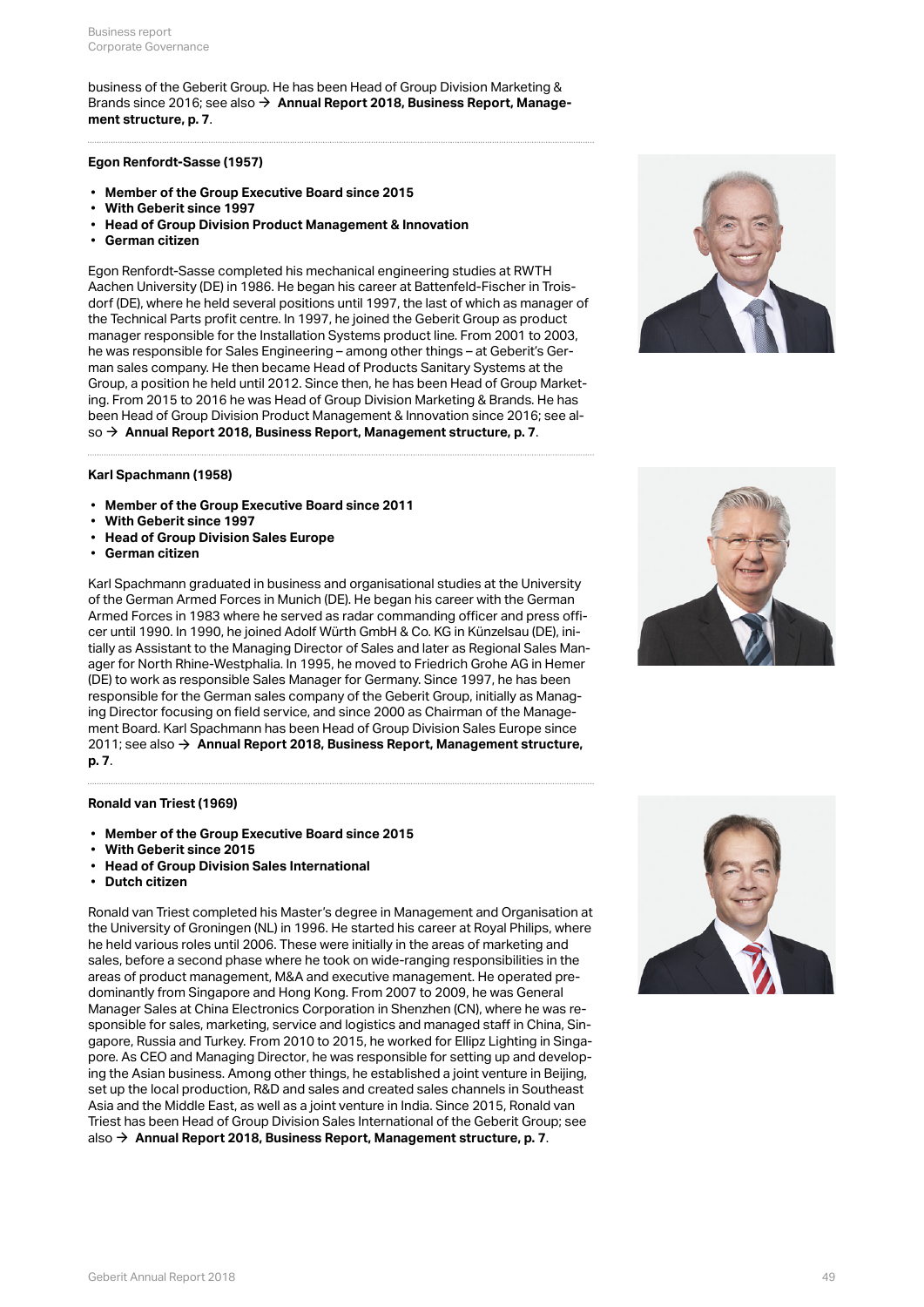#### **Martin Ziegler (1969)**

- **Member of the Group Executive Board since 2018**
- **With Geberit since 1995**
- **Head of Group Division Operations**
- **Swiss citizen**
- **Member of the Board of Directors Piancabo SA, Agarone (CH)**

Martin Ziegler completed his master's degree in Industrial Engineering at ETH Zurich (CH) in 1994. Following his time as an assistant at ETH, he joined the Geberit Group in 1995. He initially worked for Geberit as a project manager in a German production plant before later becoming Head of Quality for the Group and working as Managing Director of the piping production plant in Givisiez (CH). From 2003, he headed up the Piping Systems product area at Group level for ten years – with the exception of one year where he worked in Shanghai (CN) as Head of Operations and Product Manager for the Asia/Pacific region. Since 2012, he has been responsible for the Group's 13 EFA (Extrusion, Forming, Assembly) production plants. Since 1 January 2018, he has been Head of Group Division Operations; see also **→ [Annual Report 2018, Business](#page-6-0) [Report, Management structure, p. 7](#page-6-0)**.

#### **4.3 REGULATIONS IN THE ARTICLES OF INCORPORATION CONCERNING THE NUMBER OF PERMISSIBLE ACTIVITIES IN ACCORDANCE WITH ART. 12 PARA. 1 CLAUSE 1 OAEC**

Members of the Group Executive Board may hold up to two mandates in profit-oriented legal entities and up to four mandates in non-profit-oriented legal entities or charitable legal entities outside the Geberit Group.

Mandates of a member of the Group Executive Board in legal entities which are controlled by the company, or which control the company as well as mandates held by such member in their capacity as a member of the Group Executive Board of the company, or held by order and on behalf of the company or legal entities controlled by it, shall not count as mandates in legal entities outside the Geberit Group.

Mandates of a member of the Group Executive Board of the company in legal entities outside the Geberit Group which are under common control, as well as mandates held by such member in their capacity as a member of the supreme governing body or of the group management of a legal entity outside the Geberit Group or held by order and on behalf of such legal entity or legal entities controlled by it, shall be deemed one mandate outside the Geberit Group.

The acceptance of mandates from members of the Group Executive Board in legal entities outside the Geberit Group must be approved in advance by the Board of Directors or, if delegated to it, the Nomination and Compensation Committee.

Mandates in the sense of Art. 24 of the **[Articles of Incorporation](https://annualreport.geberit.com/geberit/annual/2018/gb/layout/../English/pdf/articles_of_incorporation_geberit_ag.pdf)** of Geberit AG [\\$](https://annualreport.geberit.com/geberit/annual/2018/gb/layout/../English/pdf/articles_of_incorporation_geberit_ag.pdf) are mandates in supreme governing bodies or in an advisory board of legal entities that are required to be recorded in the Commercial Register or in a corresponding foreign register.

The current Articles of Incorporation can be viewed online at  $\rightarrow$   $www.geberit.com/$ **[investors/downloads/publications](http://www.geberit.com/investors/downloads/publications/)**.

#### **4.4 MANAGEMENT CONTRACTS**

The Group has not entered into any management contracts with companies (or natural persons) outside the Geberit Group.

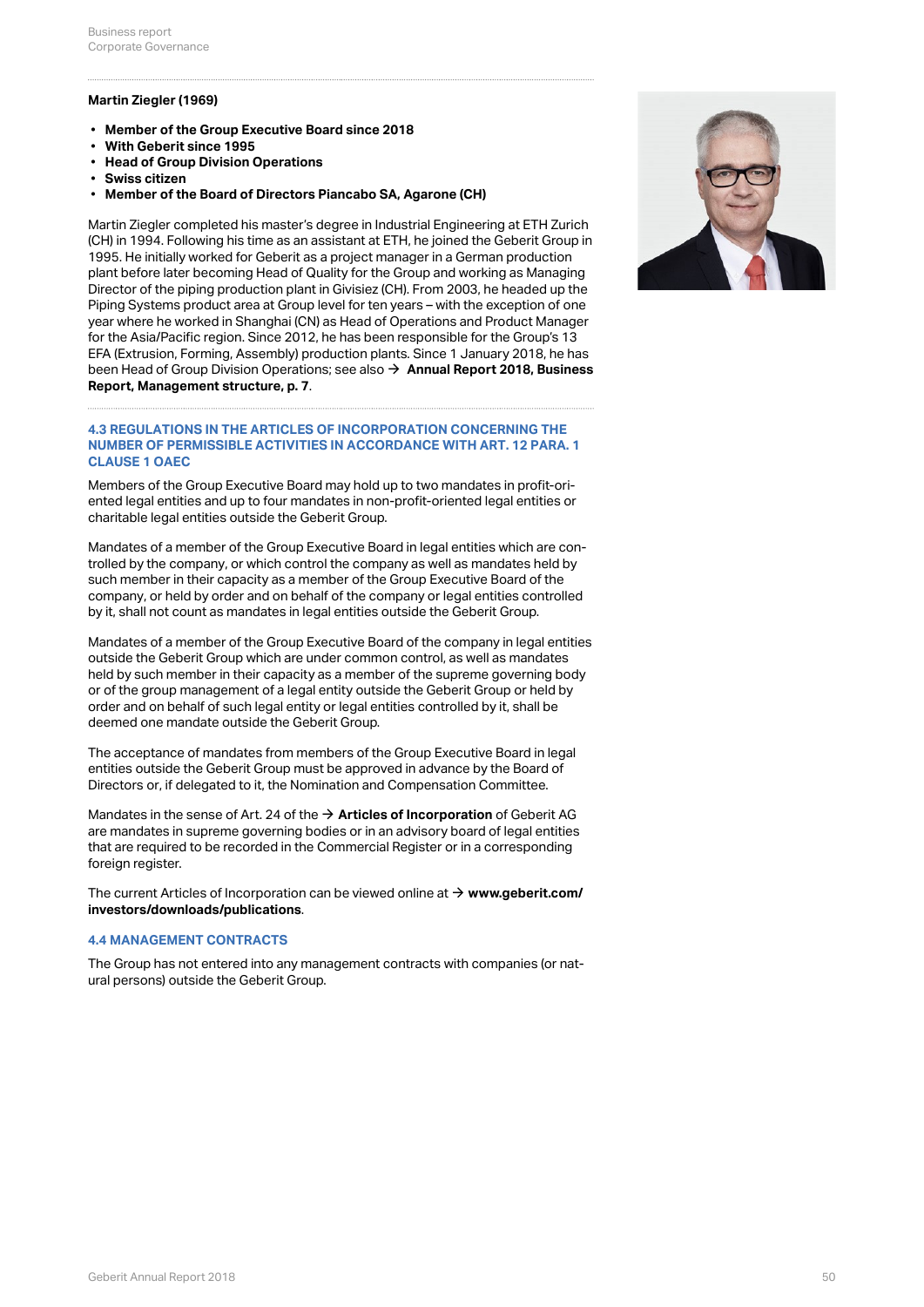### **5. COMPENSATIONS, SHARE-HOLDINGS AND LOANS**

See **[Annual Report 2018, Business Report, Remuneration Report, p. 57](#page-56-0)**. The [\\$](#page-56-0) Remuneration Report is also available at **[www.geberit.com/investors/corporate-](https://www.geberit.com/investors/corporate-governance/remuneration-report/)**[\\$](https://www.geberit.com/investors/corporate-governance/remuneration-report/) **[governance/remuneration-report](https://www.geberit.com/investors/corporate-governance/remuneration-report/)**.

Art. 21 of the **[Articles of Incorporation \(www.geberit.com/investors/down-](https://annualreport.geberit.com/geberit/annual/2018/gb/layout/../English/pdf/articles_of_incorporation_geberit_ag.pdf)**[\\$](https://annualreport.geberit.com/geberit/annual/2018/gb/layout/../English/pdf/articles_of_incorporation_geberit_ag.pdf) **[loads/publications/\)](https://annualreport.geberit.com/geberit/annual/2018/gb/layout/../English/pdf/articles_of_incorporation_geberit_ag.pdf)** contains the relevant regulations relating to the principles of performance-based remunerations as well as remunerations in the form of shares, option rights and similar instruments. Art. 22 f. of the  $\rightarrow$  **[Articles of Incorporation](https://annualreport.geberit.com/geberit/annual/2018/gb/layout/../English/pdf/articles_of_incorporation_geberit_ag.pdf)** includes provisions regarding approval at the General Meeting of the maximum aggregate remunerations for the members of the Board of Directors and the Group Executive Board, as well as regarding the additional amount for the Group Executive Board. According to Art. 26 of the **[Articles of Incorporation](https://annualreport.geberit.com/geberit/annual/2018/gb/layout/../English/pdf/articles_of_incorporation_geberit_ag.pdf)**, no loans or credits shall be [\\$](https://annualreport.geberit.com/geberit/annual/2018/gb/layout/../English/pdf/articles_of_incorporation_geberit_ag.pdf)granted to members of the Board of Directors or the Group Executive Board.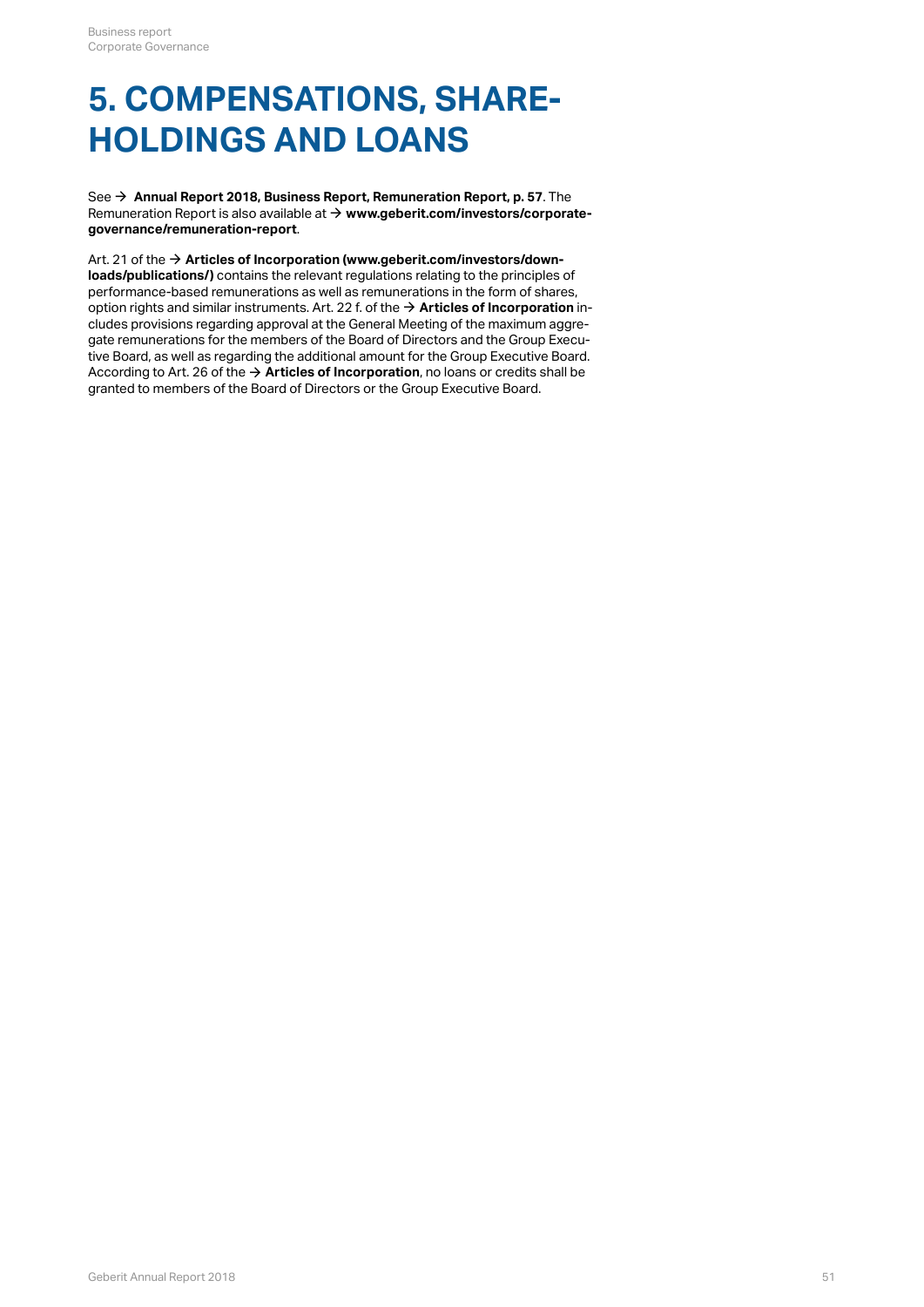### <span id="page-51-0"></span>**6. PARTICIPATORY RIGHTS OF SHAREHOLDERS**

#### **6.1 VOTING RIGHTS RESTRICTIONS AND REPRESENTATION**

The voting right may be exercised only if the shareholder is recorded as a voting shareholder in the share register of Geberit AG. Treasury shares held by the company do not entitle the holder to vote.

According to Art. 11 of the **[Articles of Incorporation](http://annualreport.geberit.com/geberit/annual/2018/gb/layout/../English/pdf/articles_of_incorporation_geberit_ag.pdf)**, resolutions may also be [\\$](http://annualreport.geberit.com/geberit/annual/2018/gb/layout/../English/pdf/articles_of_incorporation_geberit_ag.pdf) passed and elections carried out at General Meetings by electronic means at the instruction of the Chairman.

Shareholders can be represented at the General Meeting only by their legal representative, another voting shareholder or the independent proxy in accordance with Art. 10 of the company's **[Articles of Incorporation](http://annualreport.geberit.com/geberit/annual/2018/gb/layout/../English/pdf/articles_of_incorporation_geberit_ag.pdf)**. The company recognises only [\\$](http://annualreport.geberit.com/geberit/annual/2018/gb/layout/../English/pdf/articles_of_incorporation_geberit_ag.pdf) one representative per share.

Company shareholders have the option of using the Sherpany platform → [\(www.sherpany.com\)](https://www.sherpany.com/en/) to appoint their independent proxy for every General Meeting. A description of the method for registering and voting via the Sherpany platform is sent to all shareholders recorded in the share register.

The Board of Directors determines the requirements concerning powers of attorney and instructions in accordance with the legal provisions and can issue regulations to this effect.

For limitations on transferability and nominee registrations, see  $\rightarrow \,$  **[Annual Report](#page-38-0) [2018, Business Report, Corporate Governance, 2. Capital structure, 2.6 Limita](#page-38-0)[tions on transferability and nominee registrations, p. 39](#page-38-0)**.

Art. 10 f. of the → **[Articles of Incorporation](http://annualreport.geberit.com/geberit/annual/2018/gb/layout/../English/pdf/articles_of_incorporation_geberit_ag.pdf)** contains provisions regarding voting rights, proxy and independent proxy. The current Articles of Incorporation can be viewed online at **[www.geberit.com/investors/downloads/publications](https://www.geberit.com/investors/downloads/publications/)**. [\\$](https://www.geberit.com/investors/downloads/publications/)

#### **6.2 QUORUMS REQUIRED BY THE ARTICLES OF INCORPORATION**

The company's **[Articles of Incorporation](http://annualreport.geberit.com/geberit/annual/2018/gb/layout/../English/pdf/articles_of_incorporation_geberit_ag.pdf)** do not stipulate any resolutions of the [\\$](http://annualreport.geberit.com/geberit/annual/2018/gb/layout/../English/pdf/articles_of_incorporation_geberit_ag.pdf) General Meeting that can be passed only by a larger majority than that envisaged by law.

The current Articles of Incorporation can be viewed online at  $\rightarrow$   $www.geberit.com/$ **[investors/downloads/publications](https://www.geberit.com/investors/downloads/publications/)**.

#### **6.3/6.4 CONVOCATION OF THE GENERAL MEETING OF SHAREHOLDERS/ AGENDA**

The General Meeting is convened by the Board of Directors at the latest 20 days before the date of the meeting. No resolutions may be passed on any subject not announced in this context. Applications to convene an extraordinary General Meeting or for the performance of a special audit are exempt from this rule and may be made by any shareholder during a General Meeting without prior announcement. Shareholders representing shares with a par value of CHF 4,000 may demand inclusion of items on the agenda. Such requests must be made at least 45 days before the General Meeting in writing by stating the items of the agenda and the motions.

Furthermore, outside a General Meeting, one or more shareholders representing together at least 3% of the share capital may jointly request that an extraordinary General Meeting is called. This is made in writing by indicating the agenda items and the motion, and in the case of elections the names of the proposed candidates.

#### **6.5 INSCRIPTIONS INTO THE SHARE REGISTER**

In the invitation to the General Meeting, the Board of Directors will announce the cutoff date for inscription into the share register that is authoritative with respect to the right to participate and vote.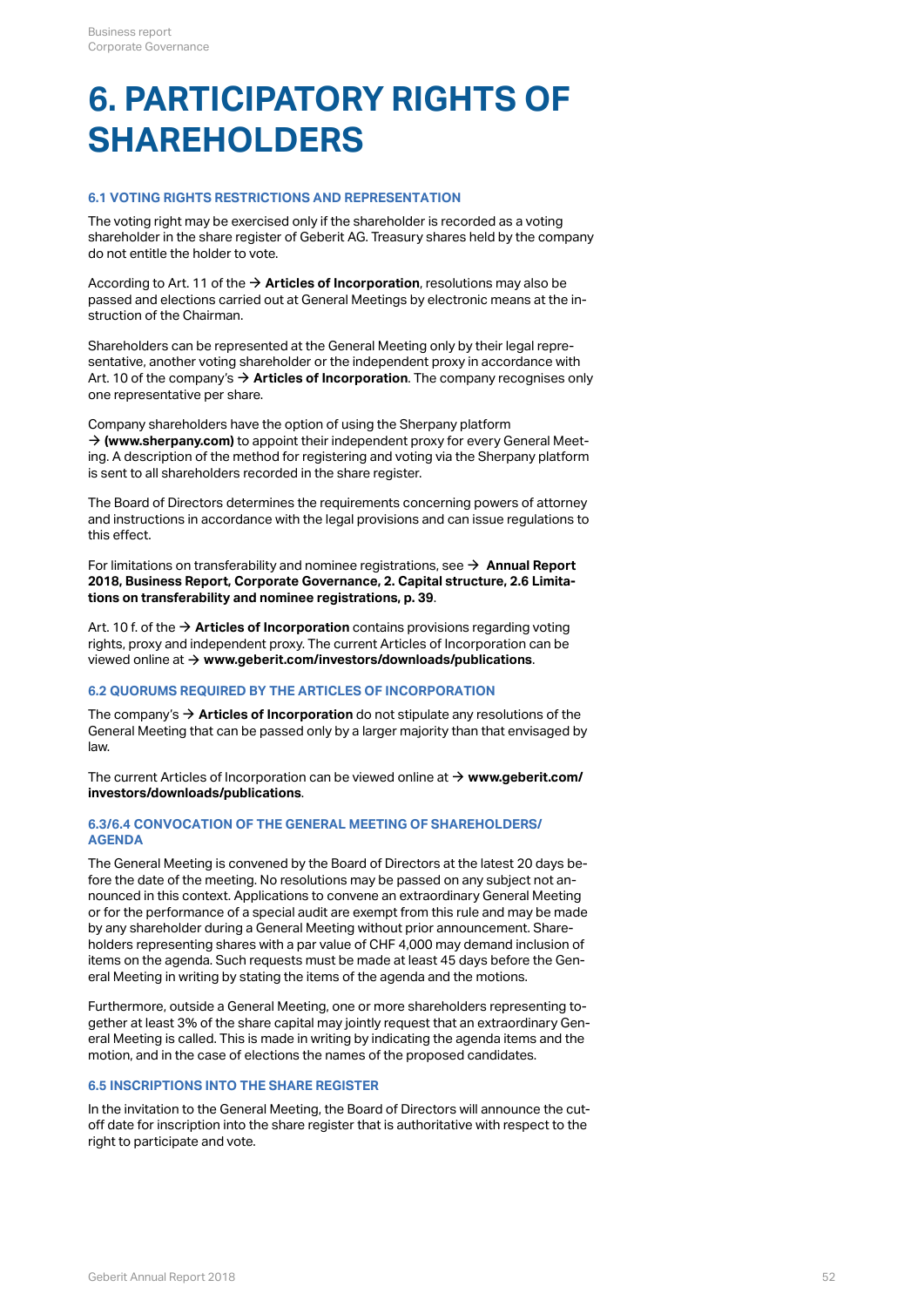### **7. CHANGES OF CONTROL AND DEFENCE MEASURES**

### **7.1 OBLIGATION TO MAKE AN OFFER**

There are no regulations in the Articles of Incorporation with respect to opting-up or opting-out.

The current Articles of Incorporation can be viewed online at **→ [www.geberit.com/](https://www.geberit.com/investors/downloads/publications/) [investors/downloads/publications](https://www.geberit.com/investors/downloads/publications/)**.

#### **7.2 CHANGE OF CONTROL CLAUSES**

For agreements and plans in the event of a change of control, see  $\rightarrow$  <code>[Annual Report](#page-63-0)</code> **[2018, Business Report, Remuneration Report, 5. Remuneration architecture,](#page-63-0)** The current Articles of Incorporation can be viewed online at  $\rightarrow$  **www.geberit.com/**<br>**investors/downloads/publications**.<br>7.2 CHANGE OF CONTROL CLAUSES<br>For agreements and plans in the event of a change of control, see  $\rightarrow$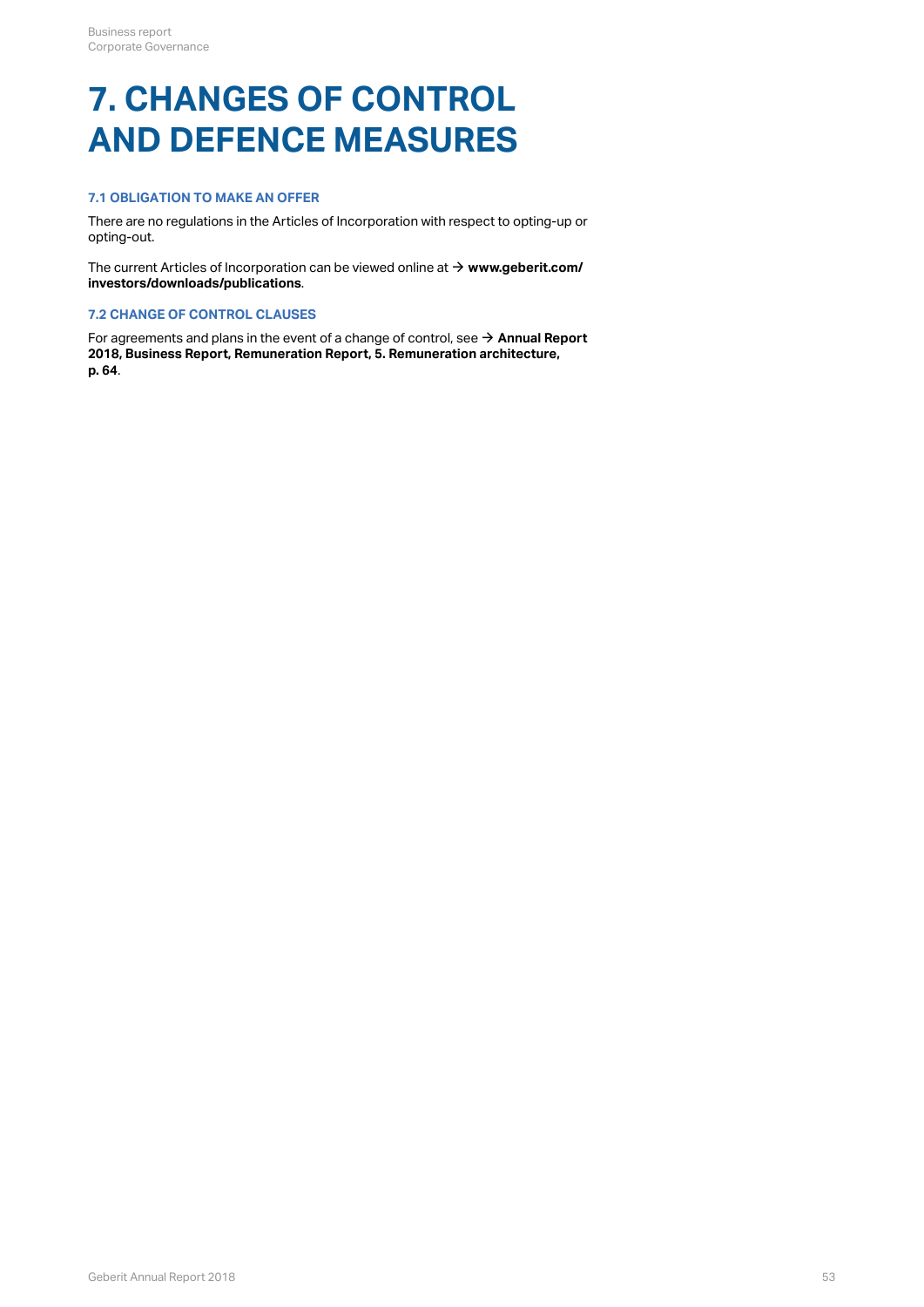### **8. AUDITORS**

#### **8.1 DURATION OF THE MANDATE AND TERM OF OFFICE OF THE LEAD AUDITOR**

PricewaterhouseCoopers AG, Zurich, has been the auditor of the Geberit Group since 1997 and of Geberit AG since its foundation in 1999. Lead auditor Beat Inauen has been in charge of the auditing mandate since 2015. The lead auditor is rotated every seven years.

#### **8.2 AUDITING FEES**

In 2018, PricewaterhouseCoopers invoiced the Geberit Group TCHF 1,766 for services in connection with the audit of the financial statements of Group companies as well as the Consolidated Financial Statements of the Geberit Group.

#### **8.3 ADDITIONAL FEES**

For additional services, PricewaterhouseCoopers invoiced TCHF 530 relating to tax consultancy and support as well as TCHF 32 for other services. Therefore, the nonaudit fees amount to 32% of the audit fees.

#### **8.4 INFORMATION TOOLS OF THE EXTERNAL AUDITORS**

Before every meeting, the external auditor informs the Audit Committee in writing about relevant auditing activities and other important facts and figures related to the company. Representatives of the external and internal auditors attend the meetings of the Audit Committee for specific agenda items, and to comment on their activities and answer questions. The external auditors attended three meetings of the Audit Committee in the reporting year 2018.

The Audit Committee of the Board of Directors makes an annual assessment of the performance, fees and independence of the auditors, and supports the Board of Directors in the nomination of the auditor for the attention of the ordinary General Meeting. The Audit Committee uses the following criteria to assess the performance and fees of the auditors: technical and operational expertise; independence and objectivity; adequate use of resources; focus on areas that involve significant risk for Geberit; willingness to challenge and re-evaluate; ability to provide effective, practical recommendations; open and effective communication and coordination with the Audit Committee, the internal auditors and the Group Executive Board. Every year, the Audit Committee determines the scope and planning of the internal audit, coordinates them with those of the external audit and discusses the audit results with the external and internal auditors. For more details on the Audit Committee, see → **[An](#page-44-0)[nual Report 2018, Business Report, Corporate Governance, 3. Board of Directors,](#page-44-0)** external and internal auditors. For more details on the Audit Committee, see → **An-**<br>**nual Report 2018, Business Report, Corporate Governance, 3. Board of Directors**<br>3.5 Internal organisational structure, Audit Committee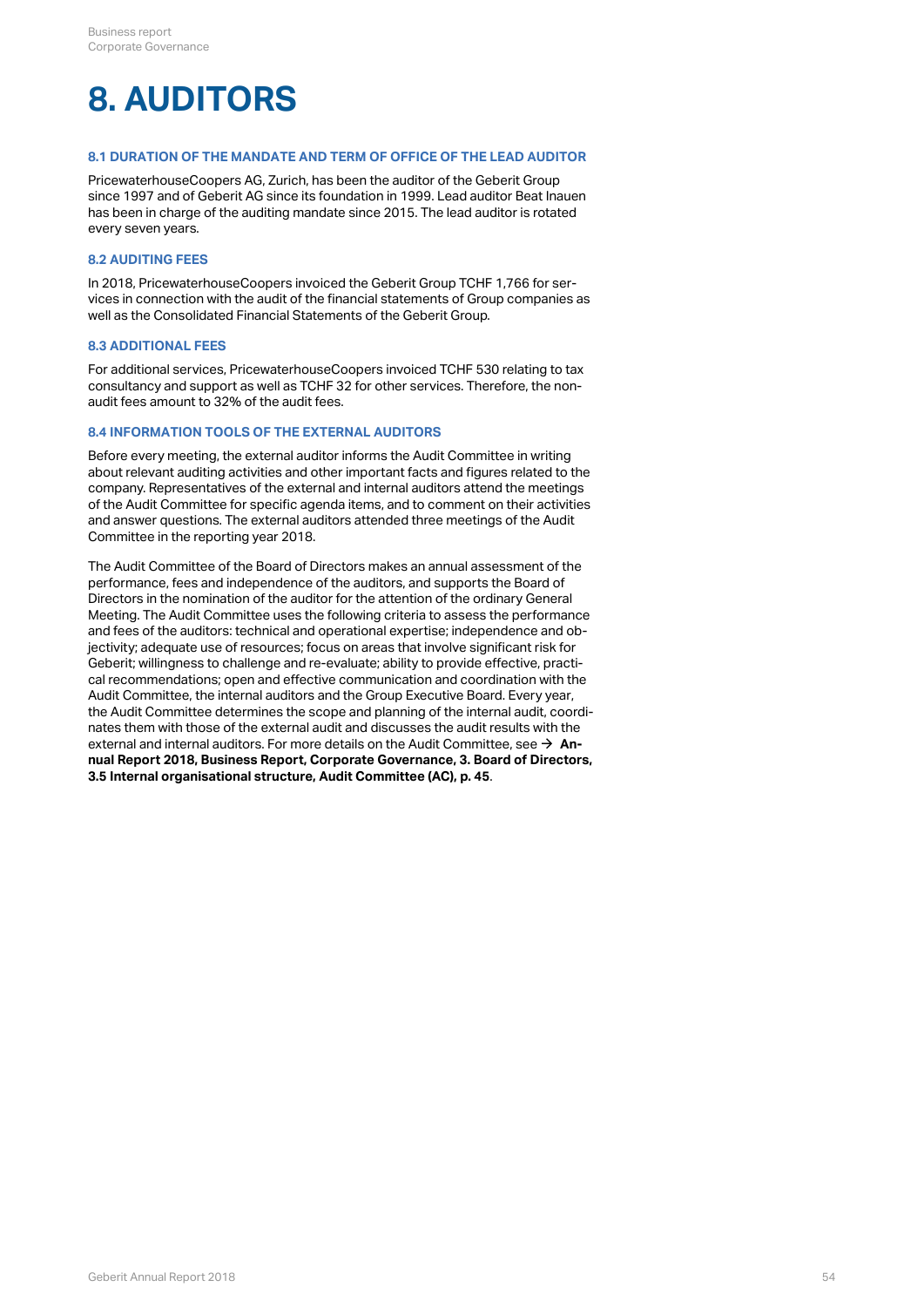### **9. INFORMATION POLICY**

Geberit maintains open and regular communication with its shareholders, the capital market and the general public, with the CEO, CFO and the Head Corporate Communications & Investor Relations as direct contacts.

Printed summary annual reports as well as half-year reports are sent to shareholders. A comprehensive online version of the annual report, including an integrated sustainability report, is available on the website at **[www.geberit.com/annualre-](http://annualreport.geberit.com/reports/geberit/annual/2018/gb/English/0/home.html)**[\\$](http://annualreport.geberit.com/reports/geberit/annual/2018/gb/English/0/home.html) **[port](http://annualreport.geberit.com/reports/geberit/annual/2018/gb/English/0/home.html)**. Quarterly financial statements are published. Media and analysts' conferences are held at least once a year.

Contact may be established at any time at

**[corporate.communications@geberit.com](mailto:corporate.communications@geberit.com)**. Contact addresses for investors, me-[\\$](mailto:corporate.communications@geberit.com) dia representatives and the interested public can be found on the website at  $\rightarrow$  **[www.geberit.com/contact/contacts](https://www.geberit.com/contact/contacts/)** under the appropriate chapters.

Interested parties may add their names to a mailing list available at → [www.geberit.com/mailinglist](https://www.geberit.com/mailinglist) in order to receive ad hoc announcements or further information relating to the company. All published media releases of the Geberit Group from recent years can be downloaded at **[www.geberit.com/media](https://www.geberit.com/media/)**. [\\$](https://www.geberit.com/media/)

Official publications of Geberit AG shall be made in the Swiss Official Commercial Gazette (SOCG). Notices to shareholders shall be made by official publications or may also be made in writing to the addresses of the shareholders recorded in the share register.

For further details on the Geberit Group's information policy, including a time schedule (containing General Meeting dates, publication dates for quarterly and half-year reports, and dividend payment dates), please refer to **[Annual Report 2018, Busi-](#page-4-1)**[\\$](#page-4-1) **[ness Report, Geberit share information, Communication, p. 5](#page-4-1)**.

Headquarters: Geberit AG Schachenstrasse 77 8645 Jona  $\rightarrow$  [www.geberit.com](https://www.geberit.com)  $\rightarrow$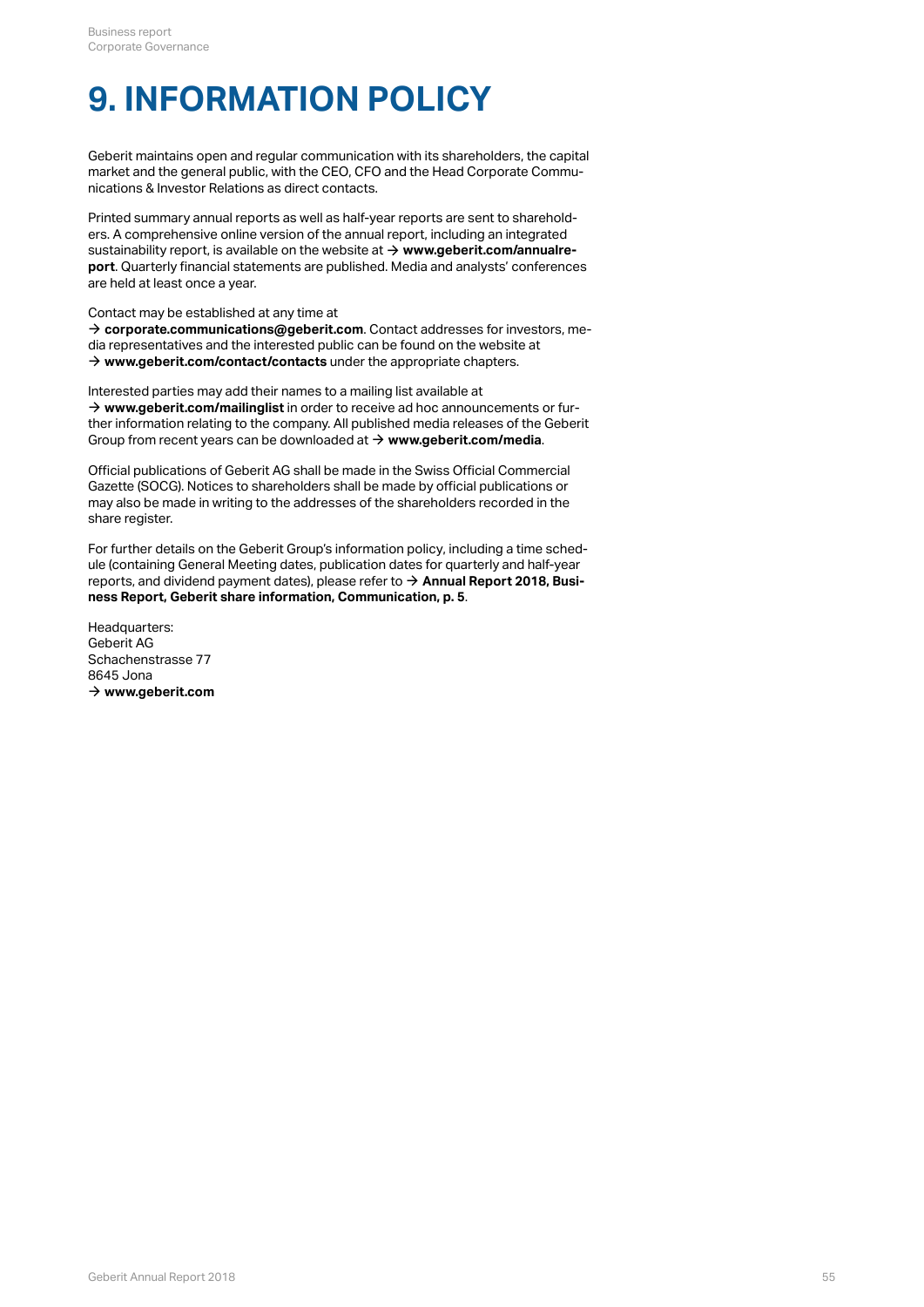

BUSINESS REPORT

# **REMUNERATION REPORT** 2018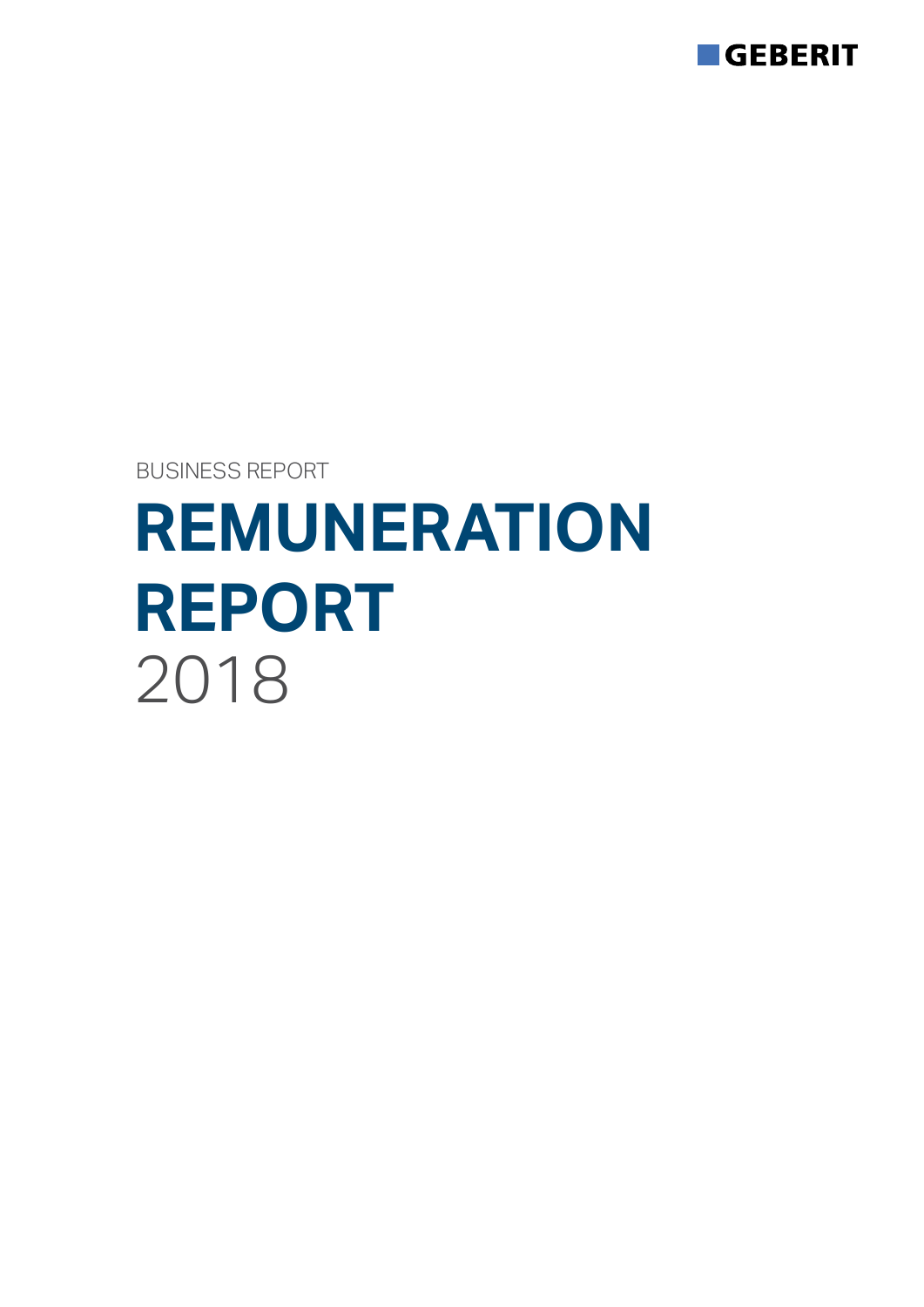### <span id="page-56-0"></span>**1. INTRODUCTION**

The Remuneration Report provides an overview of Geberit's remuneration principles and programmes, as well as information about the determination method for the remuneration. It also includes the remuneration of the members of the Board of Directors and of the Group Executive Board for the business year 2018. The report provides the relevant information to be considered by the shareholders when making their decision regarding the votes on the remuneration of the Board of Directors and the Group Executive Board submitted to the 2019 General Meeting for approval.

The report is written in accordance with the provisions of the Ordinance against Excessive Compensation in Listed Stock Corporations (Ordinance), the standards related to information on Corporate Governance issued by the SIX Swiss Exchange, as well as the principles of the Swiss Code of Best Practice for Corporate Governance of economiesuisse.

The report is structured as follows:

- 1. Introduction
- 2. Foreword by the Chairman of the Nomination and Compensation Committee
- 3. Remuneration at a glance
- 4. Determination of remuneration
- 5. Remuneration architecture
- 6. Board of Directors: remuneration and share ownership in 2018
- 7. Group Executive Board: remuneration and share/option ownership in 2018
- 8. Summary of share and option plans 2018
- 9. Summary of shares and options held by employees and management as of 31 December 2018
- 10. Report of the statutory auditor

For additional information on business development in 2018 see also **→ [Business](#page-8-0)**<br>**[and financial review](#page-8-0)**.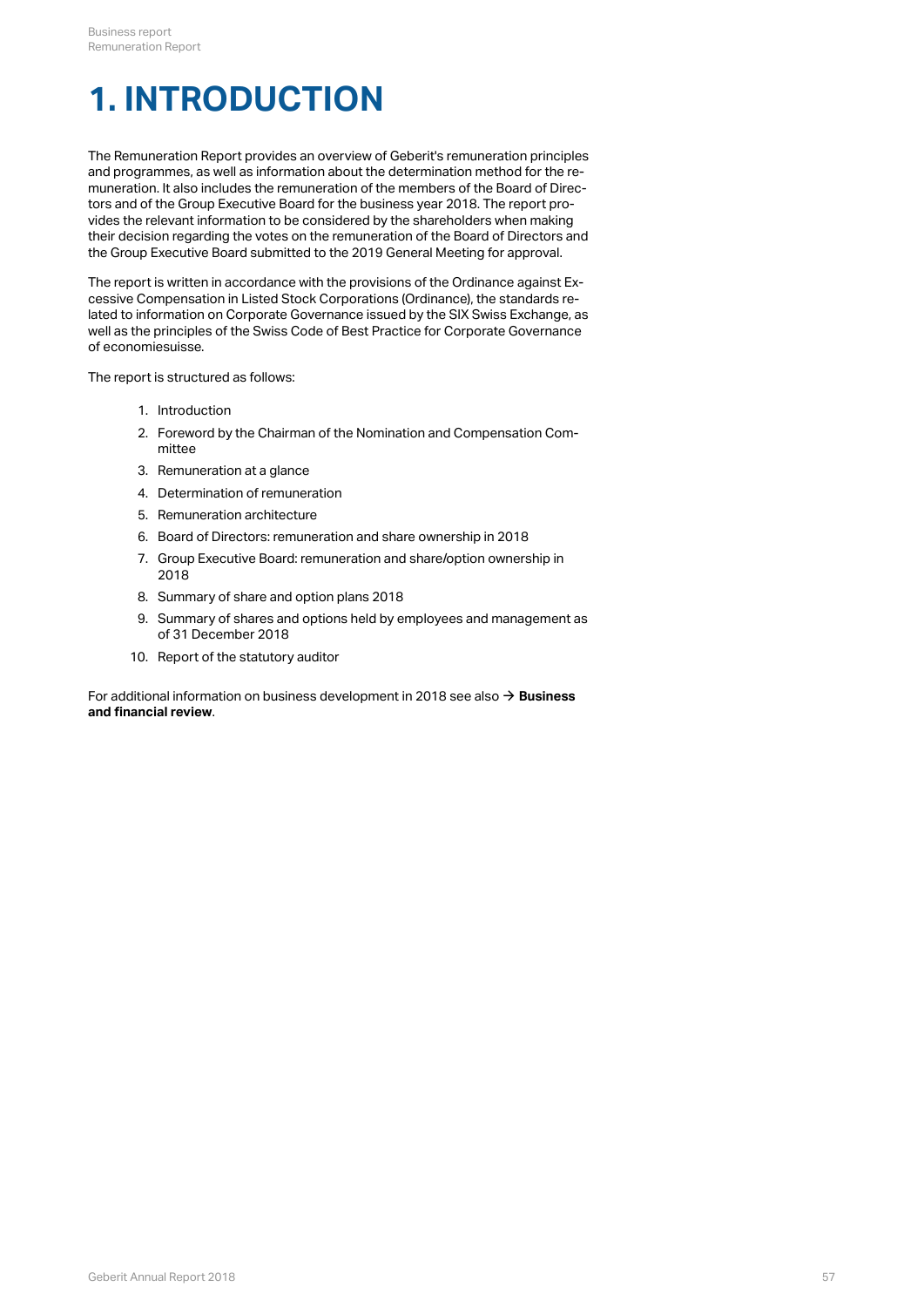### **2. FOREWORD BY THE CHAIRMAN OF THE NOMINATION & COMPENSATION COMMITTEE**

#### Dear shareholders,

On behalf of the Nomination and Compensation Committee (NCC), I am pleased to present the 2018 Remuneration Report.

In 2018, the market environment was characterised by increased volatility and a declining growth momentum in certain markets. The solid sales growth and high profitability mean we can look back on a good financial year. The increased year-on-year operating results were above all attributable to higher sales volumes, price increases, positive effects of the closure of two plants in France in the previous year as well as to continuous efficiency improvements, while higher raw material prices as well as tariff-related increases in personnel expenses had a negative impact. The Remuneration Report summarises how these results impacted the variable remuneration made to the members of the Group Executive Board under the different remuneration components.

During the reporting year, the NCC performed a thorough review of the compensation programmes applicable to the Group Executive Board in order to ensure their alignment with the business strategy and with the long-term interests of our shareholders. As a result of this analysis, the NCC concluded that the main characteristics of the compensation system are fit for purpose. Nevertheless, the long-term incentive plan needs simplification and harmonisation. Therefore, the following changes will be implemented in the business year 2019:

- All options granted under the long-term incentive plan and under the management share purchase plan will be subject to a three-year cliff vesting and a maturi-- All options granted under the lo<br>ment share purchase plan will b<br>ty of nine years.
- Clawback and malus provisions will be introduced in the long-term incentive.

Otherwise, the NCC performed its regular activities throughout the year such as the performance goal setting at the beginning of the year and the performance assessment at year end, the determination of the compensation of the members of the Board of Directors and of the Group Executive Board, as well as the preparation of the Remuneration Report and of the say-on-pay vote for the General Meeting. You will find further information on our activities and on Geberit's compensation system and governance on the following pages.

At the 2019 General Meeting, we will request your approval of the total remuneration amount to be awarded to the Board of Directors for the period until the following General Meeting, and the maximum aggregate remuneration awarded to the Executive Board for the 2020 business year. Additionally, you will have the opportunity to express your opinion on this Remuneration Report in a consultative vote. You will see in the report that the remuneration awarded to the Board of Directors for the compensation period ending with the 2019 General Meeting and the remuneration awarded to the Group Executive Board in 2018 are within the limits approved at the 2018 General Meeting and 2017 General Meeting respectively.

Looking ahead, we will continue to assess and review our compensation programmes to ensure that they are still fulfilling their purpose in the evolving context in which the company operates. We will pursue an open and regular dialogue with our shareholders as we continue to enhance the compensation system. We are confident that this report includes all relevant information and that our remuneration system rewards performance in a balanced and sustainable manner and aligns well with shareholders' interests.

Yours sincerely,

Hartmut Reuter Chairman of the Nomination & Compensation Committee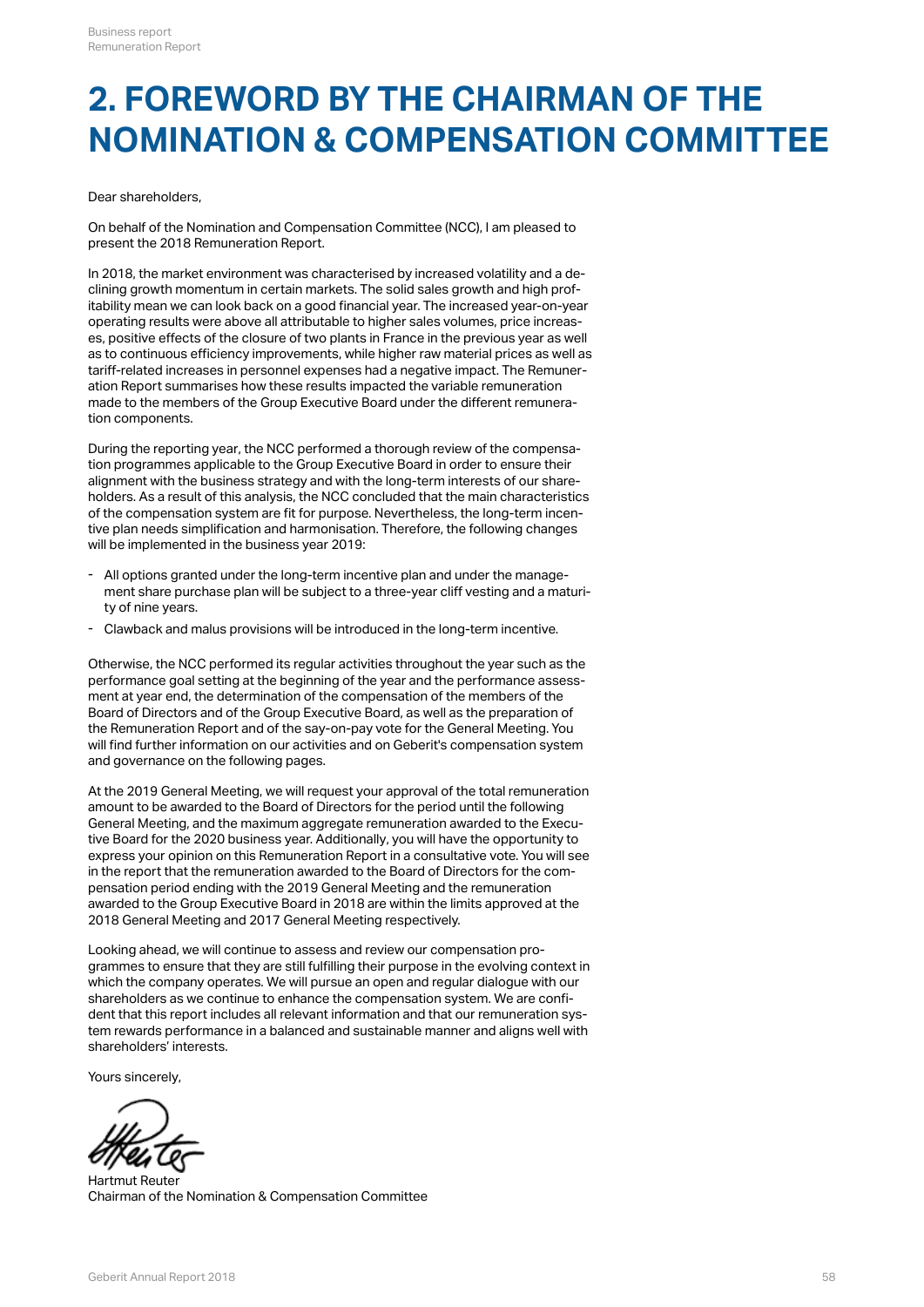### **3. REMUNERATION AT A GLANCE**

#### **BOARD OF DIRECTORS**

#### **SUMMARY OF CURRENT COMPENSATION SYSTEM**

In order to ensure the independence in their supervisory function, members of the Board of Directors receive a fixed remuneration only, in the form of cash and shares, with a blocking period of four years.

| <b>Annual fees</b>                | in CHF  | <b>Delivery</b>                    |
|-----------------------------------|---------|------------------------------------|
| Chairman                          |         | 885,000 Cash and restricted shares |
| Vice Chairman                     | 245,000 | Restricted shares                  |
| Member of the BoD                 | 190.000 | Restricted shares                  |
| Chairman of NCC / Audit Committee | 45,000  | Restricted shares                  |
| Member of NCC / Audit Committee   | 30,000  | <b>Restricted shares</b>           |
| Expense allowance                 | 15,000  | Cash                               |
|                                   |         |                                    |

See **[5. Remuneration architecture, 5.1 Board of Directors](#page-63-0)** [\\$](#page-63-0)

#### **COMPENSATION IN 2018**

The compensation awarded to the Board of Directors for the term of office until the Annual General Meeting 2018 is within the limits approved by the shareholders at the annual general meetings:

| <b>Comparison period</b> | Approved amount (CHF) Effective amount (CHF) |            |
|--------------------------|----------------------------------------------|------------|
| AGM 2017 - AGM 2018      | 2.350.000                                    | 2.279.943  |
| AGM 2018 - AGM 2019      | 2.350.000                                    | 2.277.435* |

\* The compensation period is not yet completed, a definitive assessment will be provided in the compensation report for FY 2019

#### **GROUP EXECUTIVE BOARD**

#### **SUMMARY OF CURRENT COMPENSATION SYSTEM**

The remuneration of the Group Executive Board consists of fixed and variable elements. Base salary and benefits form the fixed remuneration and are based on prevalent market practice. Variable remuneration drives and rewards best-in-class performance based on ambitious targets. It consists of short-term and long-term elements:

| <b>Base salary</b>                                                | Pay for the function                                                                              |                       |
|-------------------------------------------------------------------|---------------------------------------------------------------------------------------------------|-----------------------|
| <b>Benefits</b>                                                   | Cover retirement, death and disability risks, attract<br>and retain                               | Fixed<br>compensation |
| <b>Short-Term Incentive</b>                                       | Drive and reward performance, attract and retain                                                  |                       |
| <b>Share Participation</b><br><b>Programme (MSPP)</b>             | Align with shareholders' interests                                                                | Variable              |
| <b>Long-Term Incentive</b><br>(Share Option Plan/<br><b>MSOP)</b> | Drive and reward long-term performance, align with<br>shareholders' interests, attract and retain | compensation          |

#### See **[5. Remuneration architecture, 5.2 Group Executive Board](#page-63-0)** [\\$](#page-63-0)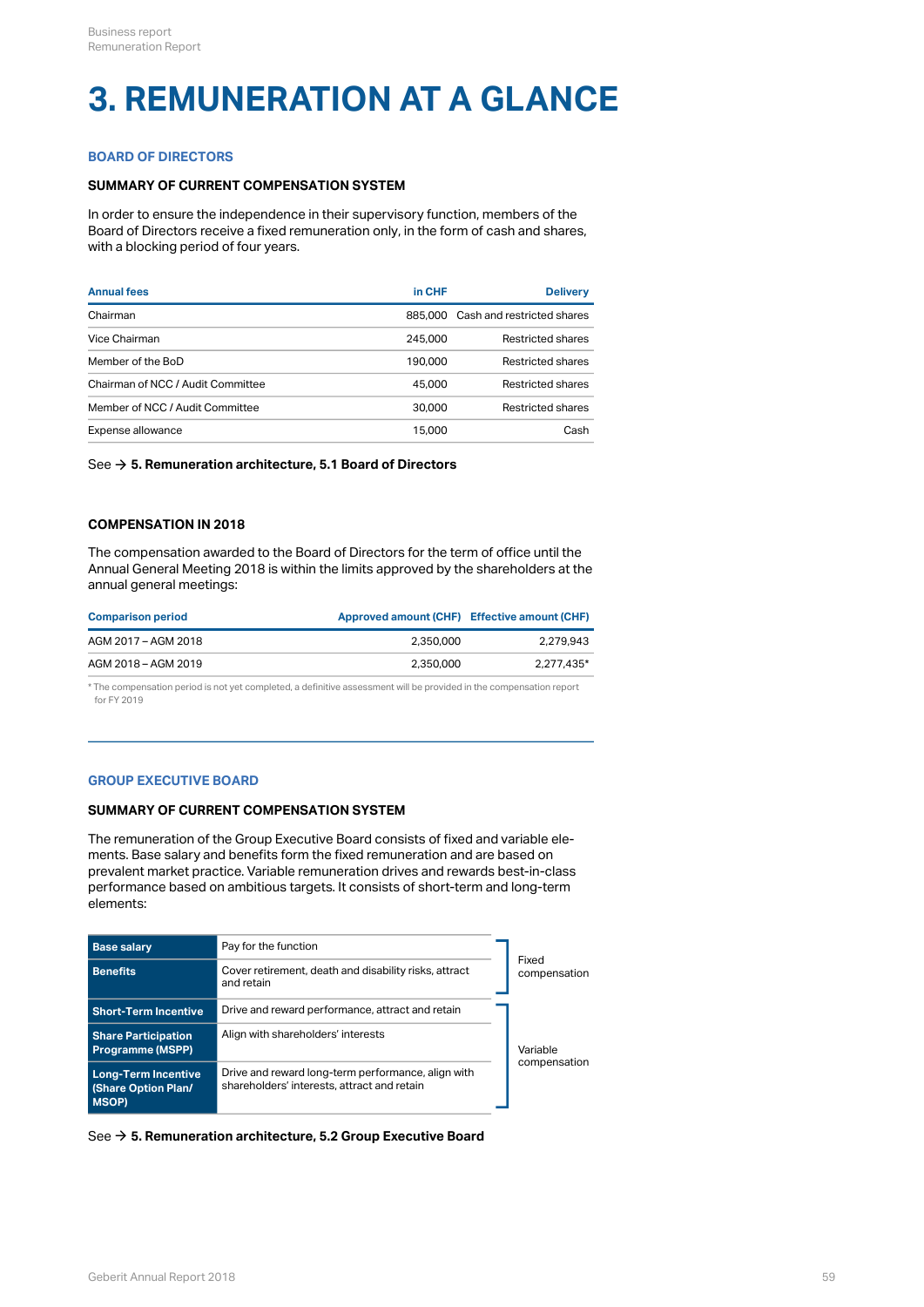#### **COMPENSATION IN 2018**

The compensation awarded to the Group Executive Board in the financial year 2018 is within the limits approved by the shareholders at the annual general meeting:

| <b>Comparison period</b> | Approved amount (CHF) Effective amount (CHF) |           |
|--------------------------|----------------------------------------------|-----------|
| Financial year 2018      | 11,300,000                                   | 8.727.347 |

#### **Performance in the financial year 2018**

The weighted average of all elements used to calculate the variable cash remuneration slightly exceeded the targets.

#### See **[7. Group Executive Board, 7.1 Performance in 2018](#page-70-0)** [\\$](#page-70-0)

#### **Changes from 2019 onwards**

Performance options granted under the long-term incentive and under the management share purchase plan will have a three-year cliff vesting and a maturity of nine years. Claw-back and malus provisions will be introduced in the long-term incentive plan (currently in place in the short-term incentive plan).

See **[Outlook](#page-66-0)** [\\$](#page-66-0)

#### **REMUNERATION PRINCIPLES**

In order to ensure the company's success and to maintain its position as market leader, it is critical to attract, develop and retain the right talent. Geberit's remuneration programmes are designed to support this fundamental objective and are based on the following principles:

- Remuneration is competitive with that of other companies with which Geberit<br>competes for talents.
- Both company performance and individual contributions are recognised and re-<br>warded.
- Remuneration programmes are balanced between rewarding short-term success<br> and long-term value creation.
- Participation plans foster the long-term commitment and mindset of executives<br>and the alignment of their interests to those of the shareholders.
- Executives are protected against risks through appropriate pension and insur-<br>ance programmes.

#### **COMPENSATION GOVERNANCE**

- Authority for decisions related to remuneration is governed by the Articles of In-corporation and the Organisational Regulations of Geberit AG. -
- The prospective maximum aggregate amounts of remuneration of the members of the Board of Directors and of the Group Executive Board are subject to a bind-- The prospective maximum aggregate amounts of remuneration<br>of the Board of Directors and of the Group Executive Board are<br>ing shareholders' vote at the General Meeting.
- The Remuneration Report for the preceding period is subject to a consultative<br>vote.

#### See **[4. Determination of remuneration](#page-60-0)** [\\$](#page-60-0)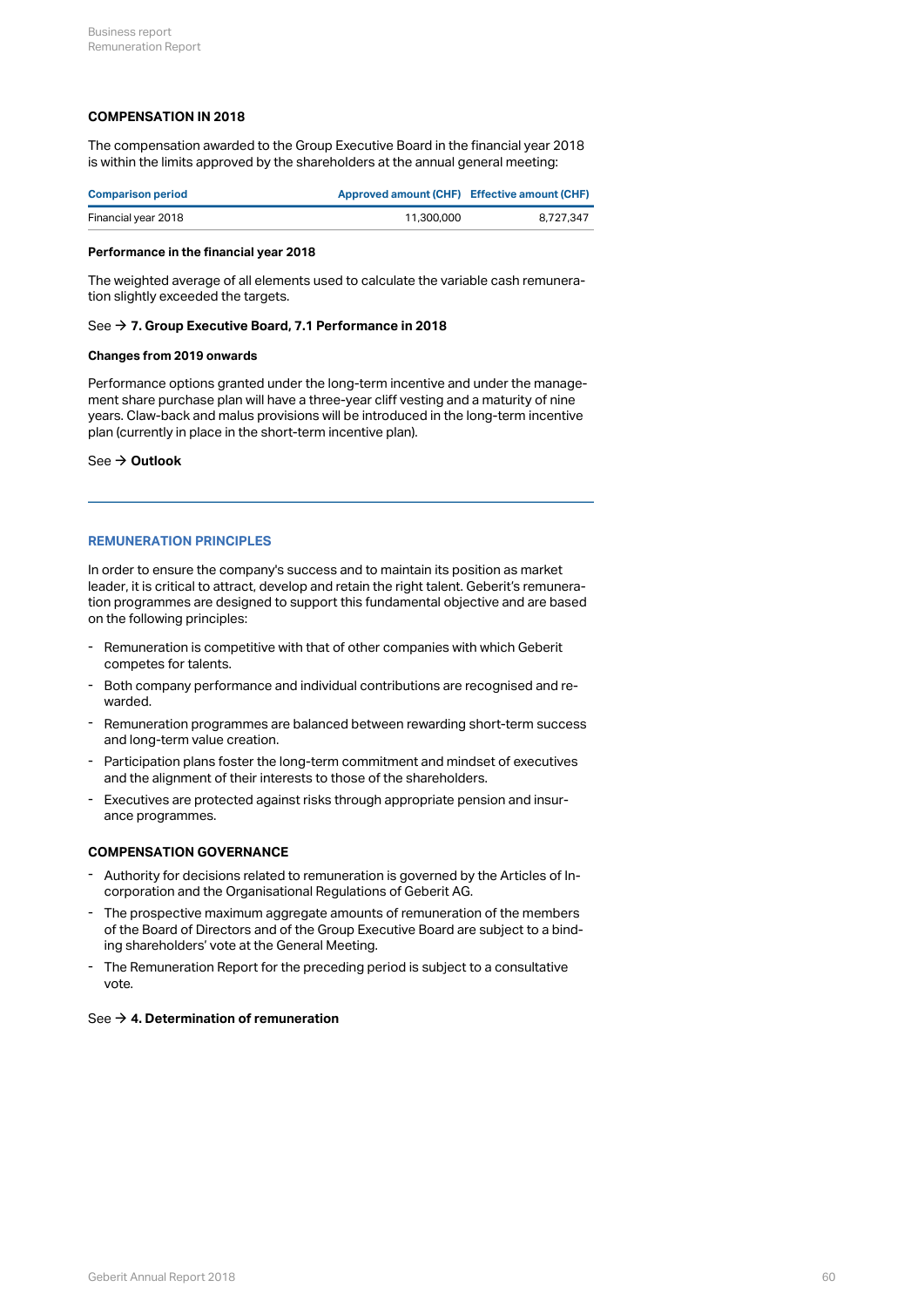### <span id="page-60-0"></span>**4. DETERMINATION OF REMUNERATION**

#### **4.1 NOMINATION AND COMPENSATION COMMITTEE (NCC)**

Pursuant to the Articles of Incorporation and the Organisational Regulations of Geberit AG, the NCC supports the Board of Directors (BoD) in the fulfilment of its duties and responsibilities in the area of remuneration and personnel policy, including:

- Establishment and periodical review of the Group's remuneration policy and principles
- Yearly review of the individual remuneration of the CEO and of the other members<br>of the Group Executive Board (GEB)
- Yearly performance assessment of the CEO and of the other members of the Group Executive Board
- Preparation of the Remuneration Report
- Personnel development of the Group Executive Board
- Succession planning and nomination for positions on the Group Executive Board
- Pre-selection of candidates for election or re-election to the Board of Directors

#### **APPROVAL AND AUTHORITY LEVELS ON REMUNERATION MATTERS:**

| <b>Decision on</b>                                                                                | <b>CEO</b> | <b>NCC</b> | <b>BoD</b> | <b>AGM</b>           |
|---------------------------------------------------------------------------------------------------|------------|------------|------------|----------------------|
| Remuneration policy and quidelines, in line with the provisions of<br>the Articles of Association |            | Proposes   | Approves   |                      |
| Maximum aggregate amount of remuneration for the BoD and for<br>the GEB                           |            | Proposes   | Reviews    | Binding vote         |
| Individual remuneration of members of the BoD                                                     |            | Proposes   | Approves   |                      |
| Individual remuneration of the CEO (including fixed remuneration,<br>$STI1$ . LTI <sup>2</sup> )  |            | Proposes   | Approves   |                      |
| Individual remuneration of the other members of the GEB                                           | Proposes   | Reviews    | Approves   |                      |
| $LTI2$ grant for all other eligible parties                                                       | Proposes   | Reviews    | Approves   |                      |
| <b>Remuneration Report</b>                                                                        |            | Proposes   | Approves   | Consultative<br>vote |

<sup>1</sup> Short-Term Incentive

 $^2$  Long-Term Incentive  $^2$ 

The NCC consists of independent and non-executive members of the Board of Directors only, who are elected annually by the shareholders at the General Meeting. Since the 2018 General Meeting, the NCC has consisted of Hartmut Reuter as Chairman as well as Eunice Zehnder-Lai and Jørgen Tang-Jensen as members.

The NCC meets at least three times per year. In 2018, it held a total of four meetings, including three regular meetings covering, among others, the predefined recurring agenda items illustrated below, as well as an extraordinary meeting for the review of the long-term incentive plan. The participation rate for NCC meetings in 2018 was 100%.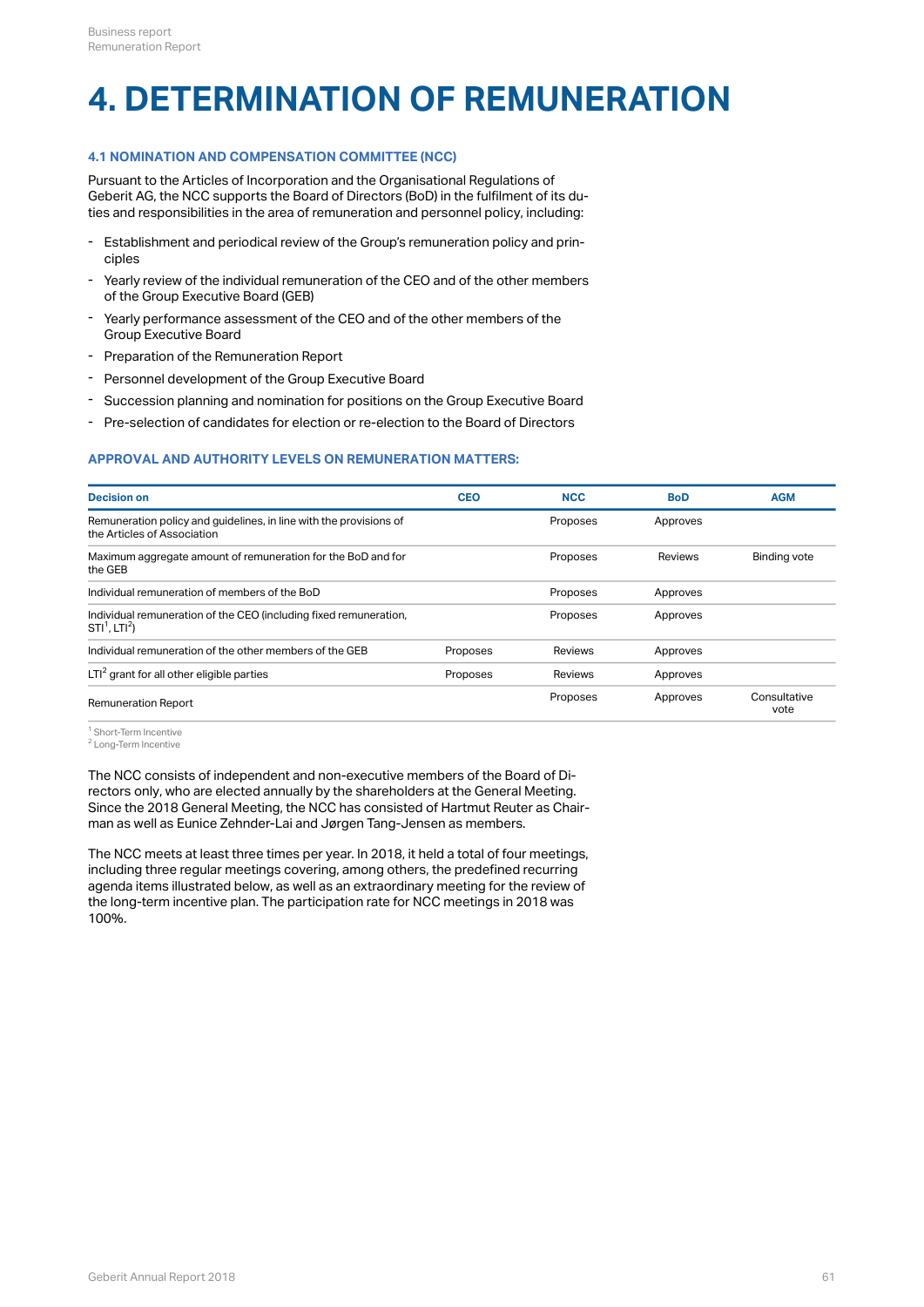|                        | <b>February</b>                                                                                                                | <b>August</b>                                                                                                          | <b>December</b>                                                                                                                                                  |
|------------------------|--------------------------------------------------------------------------------------------------------------------------------|------------------------------------------------------------------------------------------------------------------------|------------------------------------------------------------------------------------------------------------------------------------------------------------------|
| Remuneration<br>policy | Participation programme<br>(STI and LTI programme, review ongoing<br>throughout the year)                                      |                                                                                                                        |                                                                                                                                                                  |
| <b>GEB matters</b>     | Individual performance appraisal (previous year)<br>STI payout (previous year)<br>Vesting of equity awards<br>(previous years) | Benchmarking of GEB<br>remuneration<br>Succession planning for<br><b>GEB</b> positions<br>Talent management<br>session | Target remuneration (following year)<br>Target setting for STI (following year)<br>Option valuation and definition of<br>performance criteria LTI for next grant |
| <b>BoD</b> matters     |                                                                                                                                |                                                                                                                        | BoD remuneration (following year)<br><b>BoD</b> evaluation                                                                                                       |
| Governance             | AGM preparation (maximum<br>amounts of remuneration of GEB and BoD to be<br>submitted to say-on-pay votes)                     | Review of shareholders'<br>and proxy advisors'<br>feedback on the<br><b>Remuneration Report</b><br>Corporate update    | <b>Draft Remuneration Report</b><br>Agenda NCC for following year<br>Target income Head International Audit<br>(following year)                                  |

As a general rule, the Chairman of the Board of Directors, the CEO and the Head of Corporate Human Resources participate in the meetings of the NCC. The Chairman of the NCC may invite other executives as appropriate. However, the Chairman of the Board of Directors and the executives do not take part in the section of the meetings where their own performance and/or remuneration are discussed. At the end of each meeting, a closed session takes place among the members of the NCC only.

After each meeting, the Chairman of the NCC reports to the Board of Directors on its activities and recommendations. The minutes of the NCC meetings are available to the full Board of Directors.

#### **4.2 PROCESS OF DETERMINATION OF REMUNERATION**

#### **BENCHMARKS AND EXTERNAL CONSULTANTS**

Geberit regularly reviews the remuneration of its executives, including that of the members of the Group Executive Board. This includes regular participation, every two to three years, in benchmark studies on comparable functions in other industrial companies. In 2017, a detailed analysis of the remuneration of the CEO and the other members of the Group ExecutiveBoard was carried out by an independent external compensation consulting firm, Willis TowersWatson (CH) as disclosed in last year's Remuneration Report. This consulting firm has no other mandates from Geberit. The study, together with other published data, was used to determine the target remuneration levels of the CEO and other members of the Group Executive Board for the business year 2018. While many different factors (such as the individual role, experience in the role and contribution, company performance and affordability) are considered to determine remuneration levels, the policy of Geberit is to provide a target remuneration that is in principle positioned around the market median.

In 2018, Agnes Blust Consulting (CH) supported the review of the long-term incentive programme. This consulting firm has no other mandates from Geberit.

With regard to the remuneration of the Board of Directors, the remuneration and levels are reviewed periodically by the NCC. Such a review took place in 2015 with a benchmarking analysis provided by Willis Towers Watson, which covered companies of the Swiss Market Index Mid (SMIM).

#### **PERFORMANCE MANAGEMENT**

The actual remuneration effectively paid out in a given year to the Group Executive Board members depends on the corporate results and on the individual performance. The individual performance is assessed through the formal annual performance management process: company and individual performance objectives are approved at the beginning of the business year and achievement against those objectives is assessed after year-end. The performance appraisal is the basis for the determination of the actual remuneration.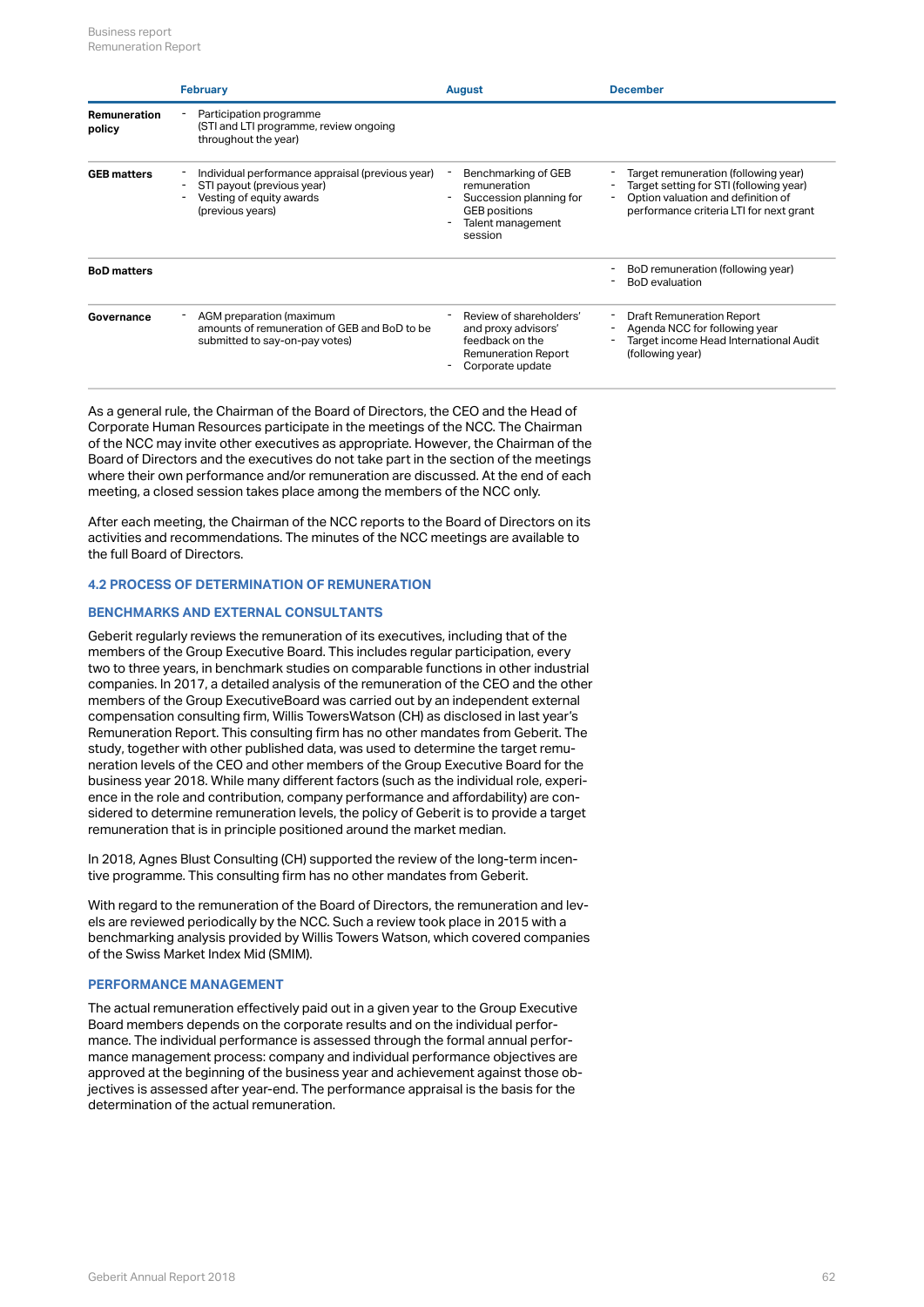**Objective setting (December – January)**

**(July)**

**individual objectives against predefined objectives**

**Mid-year review (December – January)**

**Determination of Mid-year discussion on performance to date performance assessment**

**Final review Determination of compensation (February – March)**

**Self-appraisal and Determination of actual variable compensation**

#### **4.3 SHAREHOLDER INVOLVEMENT**

In the last six years, based on the feedback received from shareholders and shareholder representatives, Geberit has made significant efforts to improve the remuneration disclosure in terms of both transparency and of the level of detail provided about the remuneration principles and programmes. The positive outcome of the consultative votes on the Remuneration Reports since 2013 indicates that shareholders welcome the progress made. Geberit will continue to submit the Remuneration Report to a consultative shareholder vote at the General Meeting, so that shareholders have an opportunity to express their opinion about the remuneration system.

#### **ARTICLES OF INCORPORATION**

As required by the Ordinance, the  $\rightarrow$  **Articles of Incorporation** of Geberit include the following provisions on remuneration:

- Principles applicable to performance-related pay: the members of the Group Executive Board may be paid variable remuneration which may include short- and long-term elements and which is linked to the - Principles applicable to performance-related pay:<br>the members of the Group Executive Board may be paid variable ren<br>which may include short- and long-term elements and which is linke<br>achievement of one or several perform
- Binding votes on maximum aggregate compensation amounts of the Board of Directors and Group Executive Board: shareholders vote prospectively on the maximum aggregate remuneration amount for the Board of Directors until the next ordinary General Meeting and for the maximum aggregate remuneration amount for the Group Executive Board for the following business year. Further, shareholders can express their opinion on the remuneration principles and structure through a consultative vote on the Remuneration Report.
- Additional amount for payments to members of the Group Executive Board appointed after the vote on remuneration at the General Meeting: for the remuneration of members of the Group Executive Board who have been appointed after the approval of the maximum aggregate remuneration amount by the General Meeting, and to the extent that the maximum aggregate remuneration amount as approved does not suffice, an amount of up to 40% of the maximum aggregate remuneration amount approved for the Group Executive Board is available without further approval of the General Meeting.
- Loans, credit facilities and post-employment benefits for members of the Board of Directors and of the Group Executive Board: no loans or credits shall be granted to members of the Board of Directors or the - Loans, credit facilities and post-employ<br>Directors and of the Group Executive Bo<br>no loans or credits shall be granted to n<br>Group Executive Board.

The provisions of the Articles of Incorporation have been kept broad so that the Board of Directors has sufficient flexibility to make any necessary amendments to the remuneration programmes. The remuneration principles currently in place are more restrictive than the provisions of the Articles of Incorporation and are aligned with good practice in corporate governance; for example, the independent members of the Board of Directors are not eligible for any variable remuneration or retirement benefits (see also the **[5. Remuneration architecture, 5.1 Board of Directors](#page-63-0)**). [\\$](#page-63-0)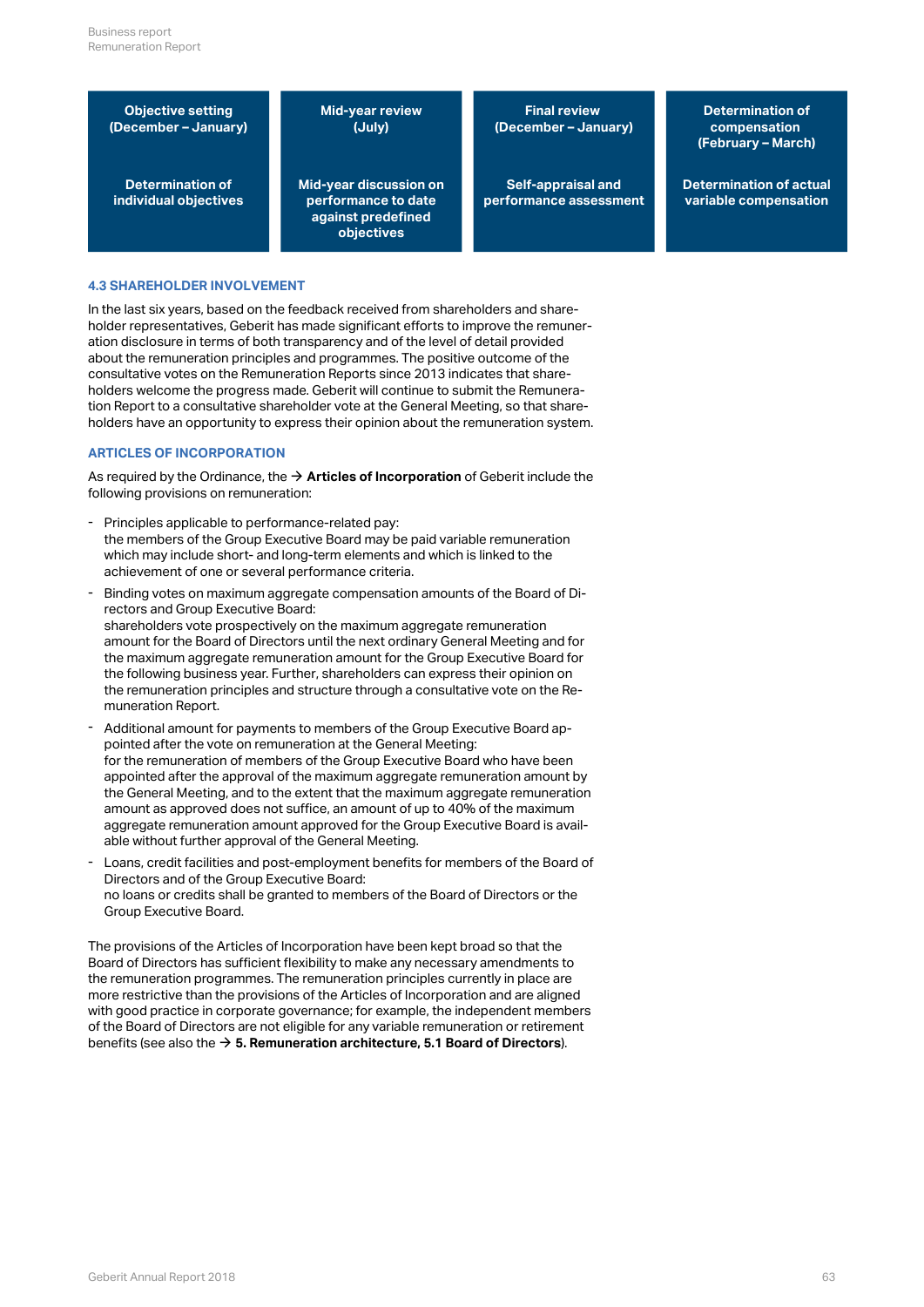### <span id="page-63-0"></span>**5. REMUNERATION ARCHITECTURE**

#### **5.1 BOARD OF DIRECTORS**

The remuneration of the members of the Board of Directors is defined in a regulation adopted by the Board of Directors and consists of an annual fixed retainer and remuneration for committee work. The remuneration is paid in the form of shares subject to a four-year blocking period. In addition, the members of the Board of Directors receive a lump sum to cover their expenses, paid out in cash.

The Chairman of the Board of Directors receives an annual total fixed retainer paid 70% in cash and 30% in restricted shares subject to a four-year blocking period. The Chairman also receives the expense allowance but is not entitled to additional fees for committee attendance.

The compensation amounts have remained unchanged since the last review in 2016 as follows:

| <b>Annual fees</b>                | in CHF  | <b>Delivery</b>            |
|-----------------------------------|---------|----------------------------|
| Chairman                          | 885,000 | Cash and restricted shares |
| Vice Chairman                     | 245,000 | <b>Restricted shares</b>   |
| Member of the BoD                 | 190,000 | <b>Restricted shares</b>   |
| Chairman of NCC / Audit Committee | 45,000  | <b>Restricted shares</b>   |
| Member of NCC / Audit Committee   | 30,000  | Restricted shares          |
| Expense allowance                 | 15,000  | Cash                       |
|                                   |         |                            |

The remuneration is paid out at the end of the term of office and is subject to contributions to social security. The members of the Board of Directors are not covered under the company pension plan.

The shares are subject to an accelerated unblocking in case of death; they remain subject to the regular blocking period in all other instances.

Further information regarding the remuneration amounts for the period from the 2019 General Meeting to the 2020 General Meeting is provided in the invitation to the 2019 General Meeting.

#### **5.2 GROUP EXECUTIVE BOARD**

The remuneration of the Group Executive Board is defined in a regulation adopted by the Board of Directors and consists of the following elements:

- Fixed base salary
- Variable cash remuneration (Short-Term Incentive / STI)
- Long-term equity participation plan (Long-Term Incentive / LTI)
- Additional employee benefits, such as pension benefits and perquisites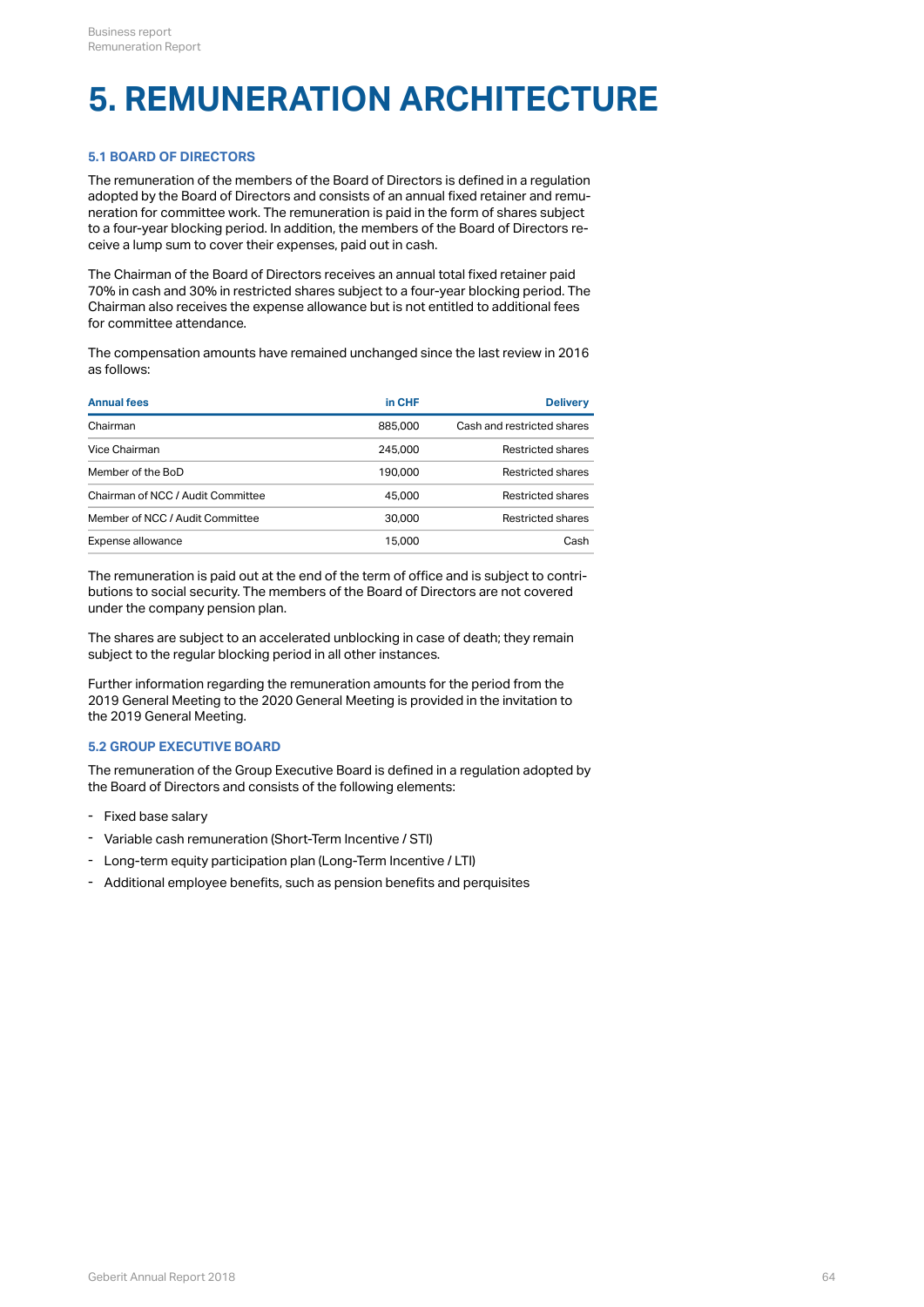|                                | Programme                             | <b>Instrument</b>                                                                           | <b>Purpose</b>                                                                              | Plan/<br><b>Performance</b><br>period                                      | <b>Performance metrics</b><br>in 2018            |
|--------------------------------|---------------------------------------|---------------------------------------------------------------------------------------------|---------------------------------------------------------------------------------------------|----------------------------------------------------------------------------|--------------------------------------------------|
| <b>Base salary</b>             | Annual base salary                    | Monthly cash payments                                                                       | Pay for the function                                                                        |                                                                            |                                                  |
| Short-Term<br><b>Incentive</b> | Short-Term<br>Incentive, STI          | Annual variable cash                                                                        | Drive and reward<br>performance, attract and<br>retain                                      | 1-year<br>performance<br>period                                            | Sales, EBIT, EPS, ROIC,<br>individual objectives |
|                                | Share Participation<br>Programme MSPP | Matching share options in case of<br>an investment of variable cash in<br>restricted shares | Align with shareholders'<br>interests                                                       | Shares:<br>3-year restriction<br>period                                    |                                                  |
|                                |                                       |                                                                                             |                                                                                             | Share options:<br>4-year vesting<br>period (staged),<br>7-year plan period | Share options:<br><b>ROIC</b>                    |
| Long-Term<br><b>Incentive</b>  | Share Option Plan<br><b>MSOP</b>      | Performance share options                                                                   | Drive and reward long-term<br>performance, align with<br>shareholders' interests.<br>retain | 5-year<br>performance<br>period (staged),<br>10-year plan period           | <b>ROIC</b>                                      |
| <b>Benefits</b>                | Pension                               | Swiss pension funds<br>(Gemeinschafts-<br>stiftung, Wohlfahrtsfonds)                        | Cover retirement, death and<br>disability risks                                             |                                                                            |                                                  |
|                                | Perquisites                           | Company car, expense policy                                                                 | Attract and retain                                                                          |                                                                            |                                                  |

#### **BASE SALARY**

The base salary is a fixed remuneration paid in cash on a monthly basis. It is determined on the basis of the scope and responsibilities of the position, the market value of the role and the qualifications and experience of the incumbent. The base salary is reviewed annually based on market salary information, considerations from the perspective of the company's financial affordability and performance, and the evolving experience of the individual in the role.

#### **VARIABLE CASH REMUNERATION / SHORT-TERM INCENTIVE (STI)**

The variable cash remuneration (STI) of the Group Executive Board and approximately 200 additional members of Group management rewards the achievement of annual financial business goals and of individual objectives agreed and evaluated within the annual performance management process.

The base salary and the variable cash remuneration (assuming 100% achievement of all objectives) form the so-called target income. The base salary makes up 70% of the target income and the variable remuneration 30%, out of which 25% is driven by the achievement of business goals and 5% by the achievement of individual objectives.

The financial objectives include equal weightings of sales performance, earnings before interest and taxes (EBIT) and earnings per share (EPS) compared with the previous year as well as the return on invested capital (ROIC). These financial objectives have been chosen because they are key value drivers for Geberit and generally reward for growing the business and gaining market share (top-line contribution), for increasing profitability over-proportionally through strong operating leverage (bottom-line contribution) and for investing the capital efficiently. Every year, on the basis of a recommendation made by the NCC, the Board of Directors determines the expected target level of performance for each financial objective for the following year. In order to strengthen the company's position as market leader and to continuously strive for superior performance, significant improvements against the previous year's achievements are generally required in order to meet the target level of performance, in line with the company's ambitious financial plan. The intention of this demanding target setting is to deliver best-in-class performance and to stay ahead of the market. In addition, a threshold level of performance, below which no variable remuneration is paid out, and a maximum level of performance, above which the variable remuneration is capped, are determined as well. The payout level between the threshold, the target and the maximum is calculated by linear interpolation. The maximum payout for the financial objectives shall not exceed 60% of the target income.

The individual performance component is based on the achievement of individual objectives predefined at the beginning of the year between the CEO and individual members of the Group Executive Board, and for the CEO, between the Board of DiTo find out how the remuneration model works, visit the interactive graphic in the online Annual Report at **[www.geberit.com/annualreport >](http://geschaeftsbericht.geberit.com/reports/geberit/annual/2018/gb/English/1070/home.html) [Business report > Remuneration Re](http://geschaeftsbericht.geberit.com/reports/geberit/annual/2018/gb/English/1070/home.html)**→ www.geberit.com<br>Business re[port](http://geschaeftsbericht.geberit.com/reports/geberit/annual/2018/gb/English/1070/home.html) > R**e**<br>port.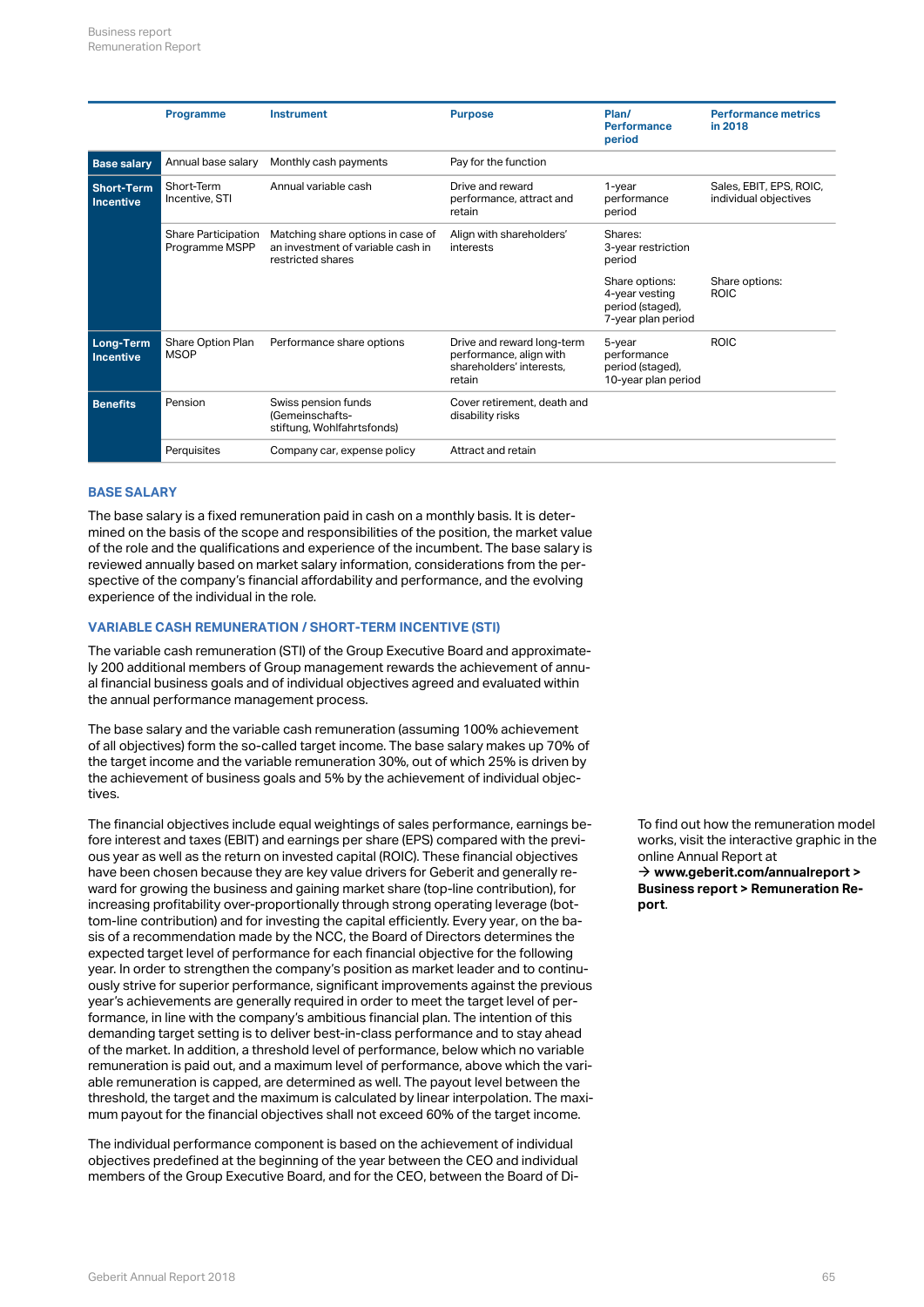rectors and the CEO. The individual objectives are of a more qualitative and strategic nature and may include, for example, objectives related to product and service innovation, entry in new markets, management of strategic projects and leadership.

The maximum payout for the individual objectives shall not exceed 10% of the target income.

As a result, the total variable cash remuneration for members of the Group Executive Board is capped at 70% of the target income, which corresponds to the annual base salary.

Members of the Group Executive Board have the opportunity to invest part or all of their variable cash remuneration in shares of the company through the Management Stock Purchase Plan (MSPP). They may define a fixed number of shares to purchase, or a certain amount or a percentage of their variable cash remuneration to be invested in shares. The shares are blocked for a period of three years. In order to encourage executives to participate in the programme, a free share option is provided for each share purchased through the programme. The options are subject to a performance-based vesting period of four years: a quarter vest one year after the grant, a further quarter two years after the grant, a further quarter three years after the grant, and the remaining quarter four years after the grant. The other features of the options and the performance condition (return on invested capital ROIC) are the same as those applicable to the options granted under the Long-Term Incentive MSOP plan, see section at  $\rightarrow$  <code>[Long-Term Incentive \(LTI\)](#page-65-0)</code>.

In the event of termination of employment, the following provisions apply to MSPP shares and options:

| <b>Termination reason</b>       | <b>Plan rules</b>                                                      |                            |                          |  |  |  |  |  |
|---------------------------------|------------------------------------------------------------------------|----------------------------|--------------------------|--|--|--|--|--|
|                                 | <b>Unvested options</b>                                                | <b>Vested options</b>      | <b>Restricted shares</b> |  |  |  |  |  |
| Death                           | Accelerated full vesting based on effective performance at the date of | Regular exercise           | Immediate                |  |  |  |  |  |
|                                 | termination as determined by the BoD                                   | period                     | unblocking               |  |  |  |  |  |
| <b>Retirement or disability</b> | Full vesting at regular vesting date                                   | Regular exercise<br>period | Immediate<br>unblocking  |  |  |  |  |  |
| Other reasons than death.       | Forfeiture                                                             | 90-day exercise            | Regular blocking         |  |  |  |  |  |
| retirement or disability        |                                                                        | period                     | period                   |  |  |  |  |  |
| Change of control*              | Accelerated full vesting based on effective performance at date of     | Regular exercise           | Immediate                |  |  |  |  |  |
|                                 | termination as determined by the BoD                                   | period                     | unblocking               |  |  |  |  |  |

\* This rule only applies in the situation of "double-trigger" where the employment contract of the participant is terminated as a result of a change of control or liquidation.

#### <span id="page-65-0"></span>**LONG-TERM INCENTIVE (LTI)**

The purpose of the Long-Term Incentive (Management Share Option Plan MSOP) is to ensure long-term value creation for the company, alignment of the interests of executives to those of shareholders and long-term retention of executives. The MSOP was revised with the introduction of a performance-based vesting condition, effective 1 January 2013, and with the extension of the vesting period to five years, effective 1 January 2016.

Every year, the Board of Directors determines the grant of share options. In 2018, the market value of options granted amounts to 60% of the target income for the CEO and to between 40 and 50% for the other members of the Group Executive Board. For some 100 additional participants of the Group management, the market value amounts to 10% of the target income.

The options granted in 2018 are subject to a vesting period staged over five years as follows: one third of the options can be exercised three years after the grant, an additional third can be exercised four years after the grant and the remaining third can be exercised five years after the grant. The options have a term of 10 years (counted from the grant date) after which they expire.

The vesting of share options is subject to the achievement of a performance criterion, the average Return on Invested Operating Capital (ROIC) over the respective vesting period. ROIC expresses how well the company is generating cash relative to the capital it has invested in its business. The Board of Directors determines a target level of performance for which the options will vest in full and a minimum level of performance (threshold), below which there is no vesting at all. Both the threshold and the target are ambitious: they are substantially above the weighted average cost of capital. The payout level between the threshold and the target is determined by linTo find out how the long-term option programme (MSOP) works, visit the interactive graphic in the online Annual Report at  $\rightarrow$  [www.geberit.com/annual](http://geschaeftsbericht.geberit.com/reports/geberit/annual/2018/gb/English/1070/home.html)**[report > Business report > Remunera](http://geschaeftsbericht.geberit.com/reports/geberit/annual/2018/gb/English/1070/home.html)[tion Report](http://geschaeftsbericht.geberit.com/reports/geberit/annual/2018/gb/English/1070/home.html)**.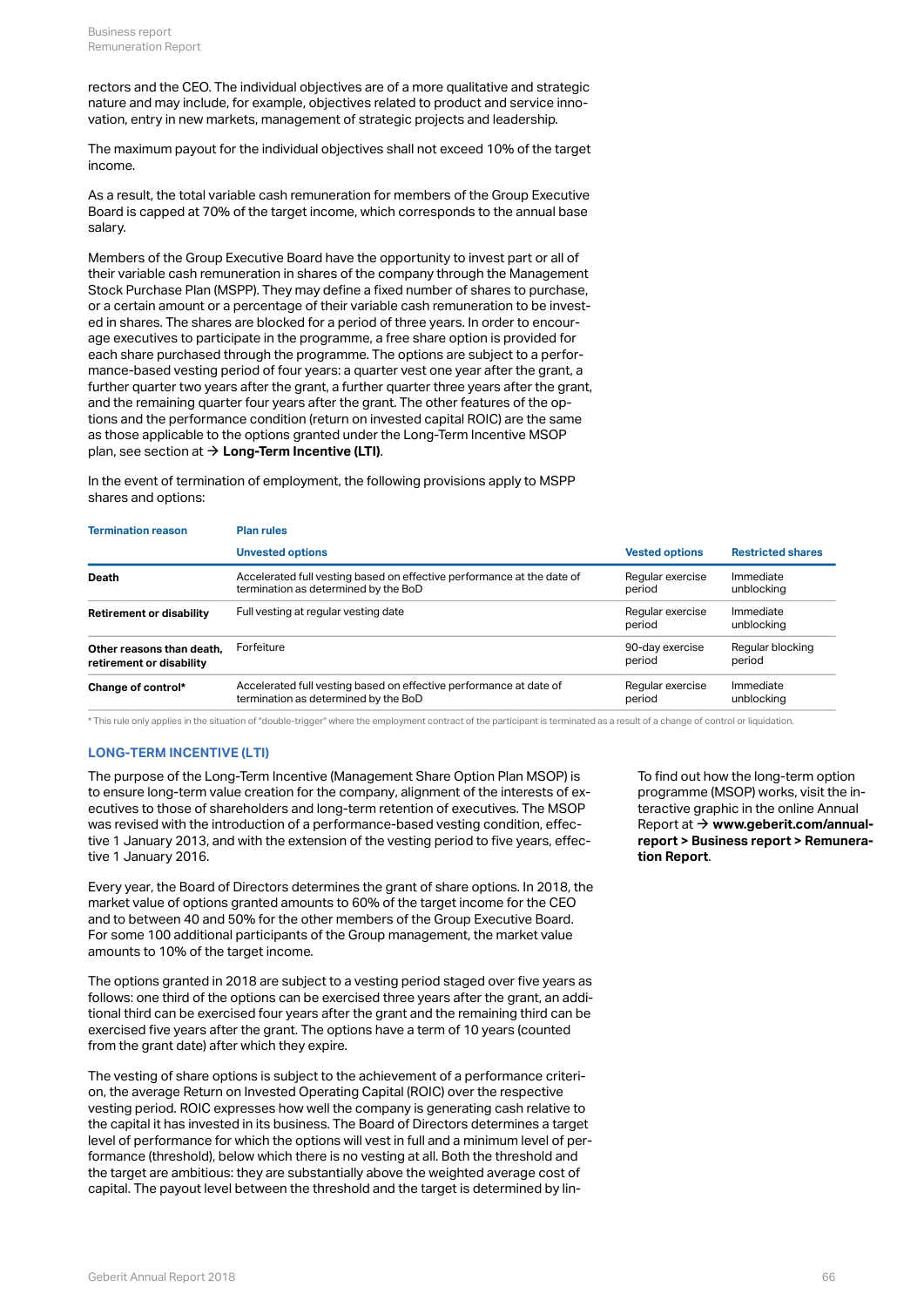ear interpolation. There is no over-achievement in the MSOP. The options can be exercised between the respective vesting date and the expiration date. The exercise price of the options corresponds to the fair market value of the underlying share at the time of grant.

In the event of termination of employment, the following provisions apply to MSOP options:

| <b>Termination reason</b>                                | <b>Plan rules</b>                                                                                                                                                                         |                            |  |  |  |  |  |  |
|----------------------------------------------------------|-------------------------------------------------------------------------------------------------------------------------------------------------------------------------------------------|----------------------------|--|--|--|--|--|--|
|                                                          | <b>Unvested options</b>                                                                                                                                                                   | <b>Vested options</b>      |  |  |  |  |  |  |
| Death                                                    | Accelerated pro-rata vesting on the basis of the number of full months worked during the vesting period<br>based on effective performance at date of termination as determined by the BoD | Regular exercise<br>period |  |  |  |  |  |  |
| <b>Retirement or</b><br>disability                       | Pro-rata vesting (on the basis of the number of full months worked) at regular vesting date                                                                                               | Regular exercise<br>period |  |  |  |  |  |  |
| Other reasons than<br>death, retirement or<br>disability | Forfeiture                                                                                                                                                                                | 90-day exercise<br>period  |  |  |  |  |  |  |
| Change of control*                                       | Accelerated full vesting based on effective performance at date of termination as determined by the<br>BoD                                                                                | Regular exercise<br>period |  |  |  |  |  |  |

\* This rule only applies in the situation of "double-trigger" where the employment contract of the participant is terminated as a result of a change of control or liquidation.

#### **DISCLOSURE OF TARGETS**

Internal financial and individual targets under the STI and the LTI plans are considered commercially sensitive information. Communicating such targets would allow delicate insight into the strategy of Geberit and could as such create a competitive disadvantage for the company. Therefore, the decision was made not to disclose the specifics of those targets at the time of their setting, but to provide a general comment on the performance at the end of the cycle. As a general principle, on a comparable basis, significant improvements against the previous year's achievements are required in order to meet the target level of performance, in line with the company's ambitious financial plan.

#### **BENEFITS**

Members of the Group Executive Board participate in the regular employee pension fund applicable to all employees in Switzerland. The retirement plan consists of a basic plan covering annual earnings up to TCHF 148 per annum, with age-related contribution rates equally shared between the company and the individual, and a supplementary plan in which income in excess of TCHF 148 is insured (including actual variable cash remuneration), up to the maximum amount permitted by law. The company pays for the entire contribution in the supplementary plan.

Furthermore, each member of the Group Executive Board is entitled to a company car and a representation allowance in line with the expense regulations applicable to all members of management in Switzerland and approved by the tax authorities.

#### **EMPLOYMENT TERMS AND CONDITIONS**

All members of the Group Executive Board have permanent employment contracts with notice periods of a maximum of one year. Members of the Group Executive Board are not entitled to any severance payment.

In order to ensure good corporate governance, Geberit has implemented a clawback policy on payments made under the Short-Term Incentive programme, which covers situations where the company is required to restate its accounts due to non-compliance with financial reporting requirements under the securities laws at the time of disclosure. In such cases, the Board of Directors is empowered to recalculate the STI payout, taking into account the restated results, and to seek reimbursement of any STI amount paid in excess of the newly calculated amount. The claw-back clause is applicable for three years after the payment of the respective variable remuneration.

#### <span id="page-66-0"></span>**OUTLOOK: CHANGES TO THE REMUNERATION SYSTEM IN 2019**

The NCC conducted a thorough review of the LTI and concluded the following:

Performance options are still appropriate for Geberit. They have been in place for several years and are well accepted externally and internally, especially because - Performance options are still appropriate for Geberit. They have<br>several years and are well accepted externally and internally, es<br>of the strong linkage to shareholders' interests;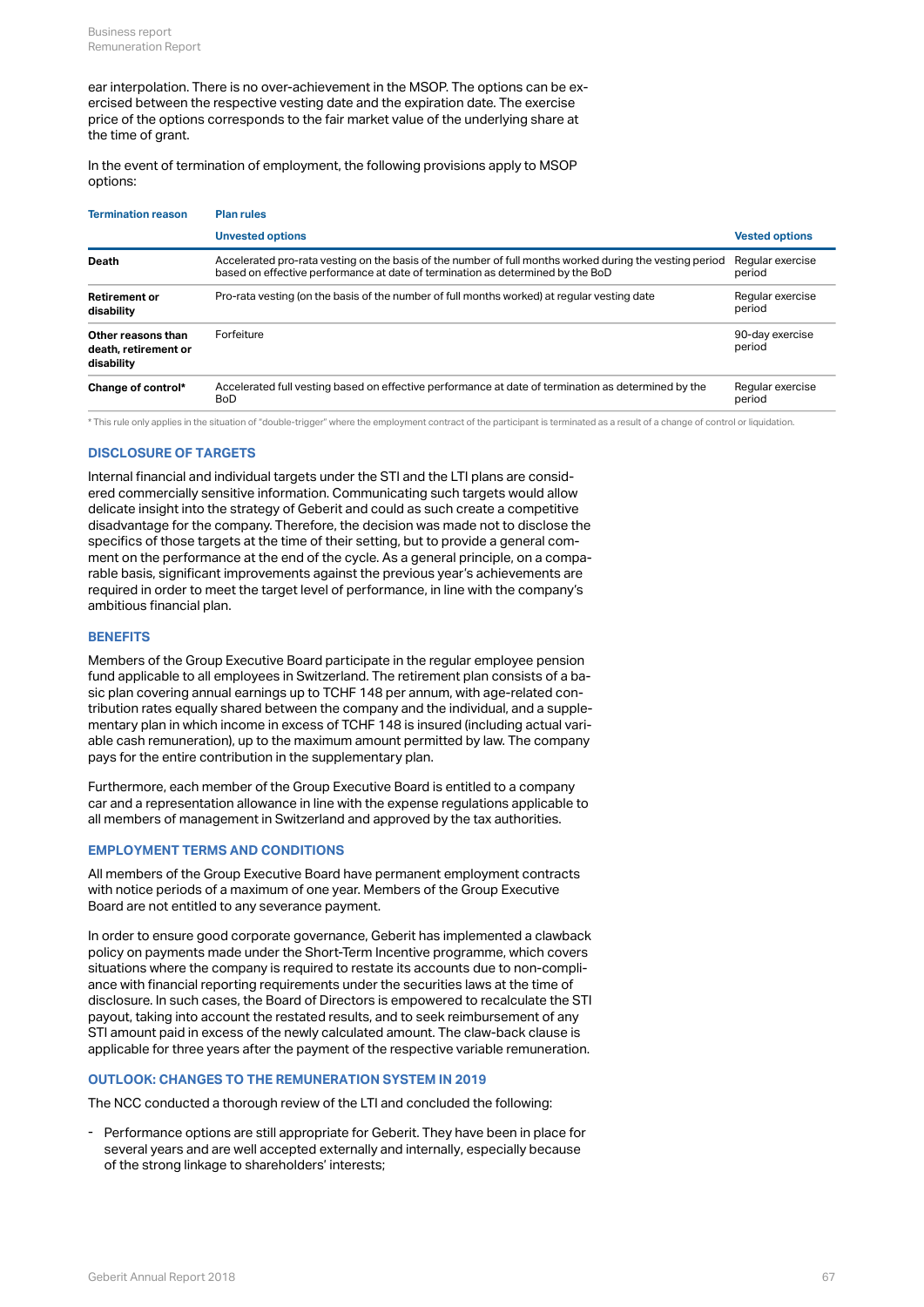- ROIC has been re-confirmed as the relevant performance indicator for the longterm success of the company: ROIC reflects the ability of the company to generate long-term value through returns on investment that are higher than the cost of capital. ROIC ensures a high degree of shareholder alignment since it is the major - ROIC has been re-confirmed as the relevant performance in<br>term success of the company: ROIC reflects the ability of th<br>ate long-term value through returns on investment that are<br>capital. ROIC ensures a high degree of sha
- However, the current LTI programme is too complex. The vesting schedule of the MSOP options is staged over a period of five years and that of the MSPP options over four years. This means that in any given year, there are seven different tranches that are vesting, which is complex to administer and communicate. Consequently, the decision was made to harmonise the vesting schedules for MSOP and MSPP. In line with prevalent market practice of other Swiss listed companies, Geberit will introduce a three-year cliff vesting period;
- In order to keep the economic value of the performance options similar to the previous plans, the maturity of the options has been reduced from 10 years to 9 - In order to keep the econd<br>vious plans, the maturity o<br>years;
- Finally, clawback and malus provisions will be introduced to the long-term incentive plan (they are already in place in the short-term incentive including MSPP). Those provisions foresee that in case of financial restatement due to non-compliance to accounting standards and/or fraud, and/or in case of violation of the law or internal rules by a participant, the Board of Directors may deem all or part of any unpaid short-term incentive or unvested long-term incentive to be forfeited (malus provision) and/or may seek reimbursement of all or part of any paid shortterm incentive or vested long-term incentive. The clawback and malus provisions may be enacted for a period of three years following the year subject to a financial restatement and/or the year of the fraudulent behaviour.

Those changes result in a simplified remuneration system that is well-aligned to shareholders' interests and with market practice of other Swiss listed companies. The vesting of MSOP and MSPP options will depend on the same performance period and thus will be harmonised.

For further information for both programmes, please also refer to  $\rightarrow$  **[Remuneration](#page-63-0) [architecture, Group Executive Board](#page-63-0)**.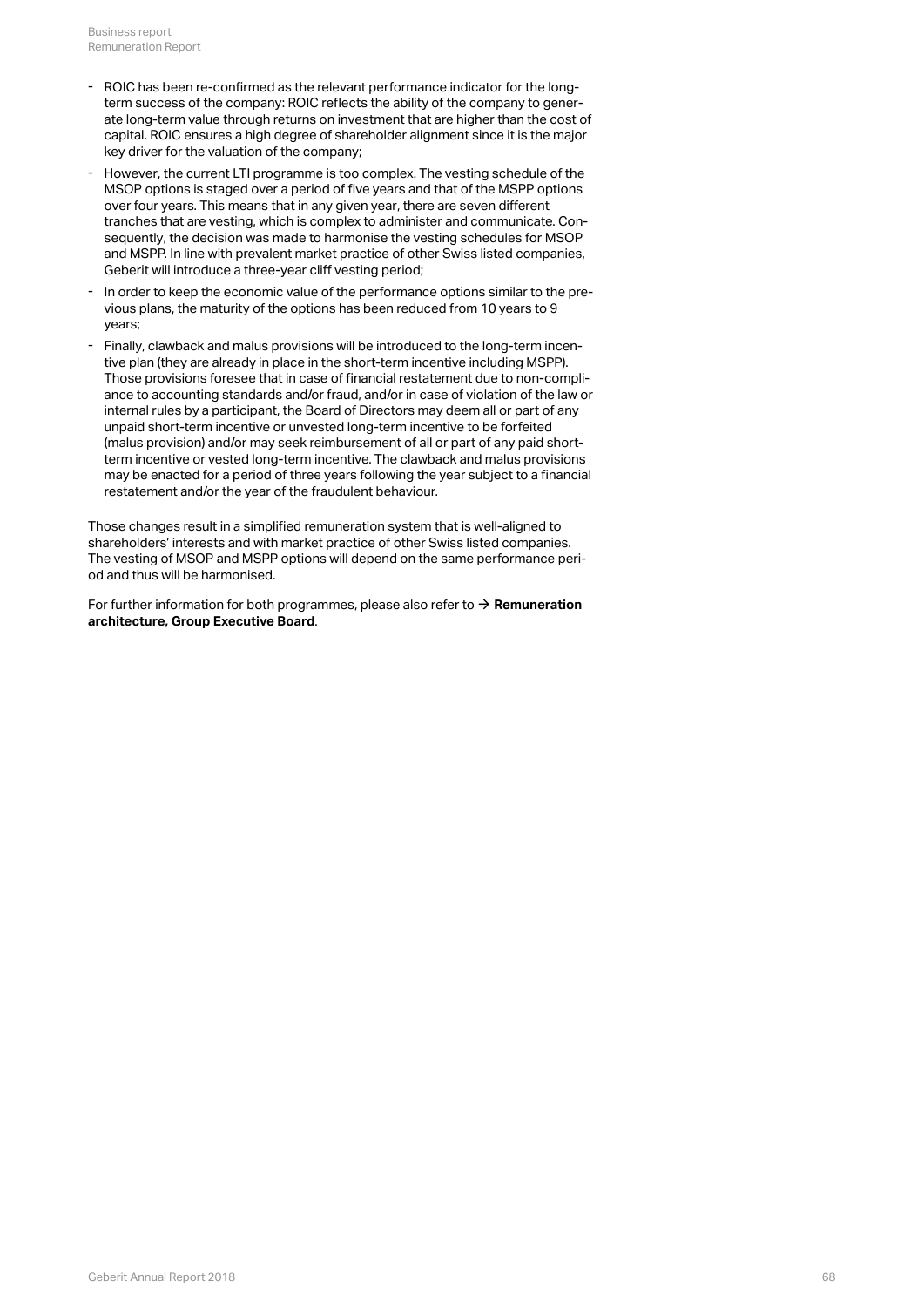### **6. BOARD OF DIRECTORS: REMUNERATION AND SHARE OWNERSHIP IN 2018**

This section is audited by the external auditor.

The remuneration of the Board of Directors consists solely of a fixed remuneration paid out in the form of cash and non-discounted restricted shares. In 2018, members of the Board of Directors received a total remuneration of TCHF 2,280 (previous year TCHF 2,283). Remuneration for regular board activities and committee assignments amounted to TCHF 2,100 (previous year TCHF 2,100). The structure of remuneration of the members of the Board of Directors has not changed compared to the previous year.

Please refer to the following table for details pertaining to the remuneration of members of the Board of Directors:

|                                               | A. Baehny<br><b>Chairman</b> | H. Reuter<br><b>Vice Chairman</b> | E. Zehnder-Lai | F. Ehrat   | T. Hübner  | J. Tang-<br><b>Jensen</b> | <b>Total</b> |
|-----------------------------------------------|------------------------------|-----------------------------------|----------------|------------|------------|---------------------------|--------------|
|                                               | <b>CHF</b>                   | <b>CHF</b>                        | <b>CHF</b>     | <b>CHF</b> | <b>CHF</b> | <b>CHF</b>                | <b>CHF</b>   |
| 2018                                          |                              |                                   |                |            |            |                           |              |
| <b>Remuneration of the Board of Directors</b> |                              |                                   |                |            |            |                           |              |
| Accrued<br>remuneration <sup>1</sup>          | 270,000                      | 320,000                           | 220,000        | 235,000    | 220,000    | 220,000                   | 1,485,000    |
| Cash remuneration                             | 615,000                      |                                   |                |            |            |                           | 615,000      |
| Expenses                                      | 15,000                       | 15,000                            | 15,000         | 15,000     | 15,000     | 15,000                    | 90,000       |
| Contributions to<br>social insurance          | 41,612                       | 15,140                            | 10,706         | 11,350     | 10,706     | 0                         | 89,514       |
| Total                                         | 941,612                      | 350,140                           | 245,706        | 261,350    | 245,706    | 235,000                   | 2,279,514    |

 $^{\rm 1}$  Director's fee booked, but not yet paid as at 31 December. Payment will be made in the first quarter of 2019 in the form of restricted shares of the company with a par value of CHF 0.10 each, valued at fair value at grant date. The blocking period is four years. The portion not paid in shares is used for the payment of social charges and for Swiss withholding taxes for non-Swiss board members.

| <b>Total</b>                                                    | 944,843                      | 350,161                           | 184,390                     | 261,360    | 245,689    | 235,000                   | 2,221,443    |
|-----------------------------------------------------------------|------------------------------|-----------------------------------|-----------------------------|------------|------------|---------------------------|--------------|
| Contributions to<br>social insurance                            | 44,843                       | 15,161                            | 8,140                       | 11,360     | 10,689     | $0^3$                     | 90,193       |
| Expenses                                                        | 15,000                       | 15,000                            | 11,250                      | 15,000     | 15,000     | 15,000                    | 86,250       |
| Cash remuneration                                               | 615,000                      |                                   |                             |            |            |                           | 615,000      |
| Accrued<br>remuneration <sup>2</sup>                            | 270,000                      | 320,000                           | 165,000                     | 235,000    | 220,000    | 220,000                   | 1,430,000    |
| <b>Remuneration of the Board of Directors</b>                   |                              |                                   |                             |            |            |                           |              |
| 2017                                                            |                              |                                   |                             |            |            |                           |              |
|                                                                 | <b>CHF</b>                   | <b>CHF</b>                        | <b>CHF</b>                  | <b>CHF</b> | <b>CHF</b> | <b>CHF</b>                | <b>CHF</b>   |
|                                                                 | A. Baehny<br><b>Chairman</b> | H. Reuter<br><b>Vice Chairman</b> | E. Zehnder-Lai <sup>1</sup> | F. Ehrat   | T. Hübner  | J. Tang-<br><b>Jensen</b> | <b>Total</b> |
| Total                                                           |                              |                                   |                             |            |            |                           | 0            |
| Contributions to social insurance                               |                              |                                   |                             |            |            |                           | 0            |
| Expenses                                                        |                              |                                   |                             |            |            |                           | 0            |
| Accrued remuneration                                            |                              |                                   |                             |            |            |                           | 0            |
| Remuneration of former members of the Board of Directors (none) |                              |                                   |                             |            |            |                           |              |
|                                                                 |                              |                                   |                             |            |            |                           | <b>CHF</b>   |

 $^{\text{\tiny{\textsf{1}}}}$  E. Zehnder-Lai has been a member of the Board of Directors since 5 April 2017.

 $^2$  Director's fee booked, but not yet paid as at 31 December. Payment will be made in the first quarter of 2018 in the form of restricted shares of the company with a par value of CHF 0.10 each, valued at fair value at grant date. The blocking period is four years. The portion not paid in shares is used for the payment of social charges and for Swiss withholding taxes for non-Swiss board members.

 $^3$  No more social insurance contributions in Switzerland in 2017.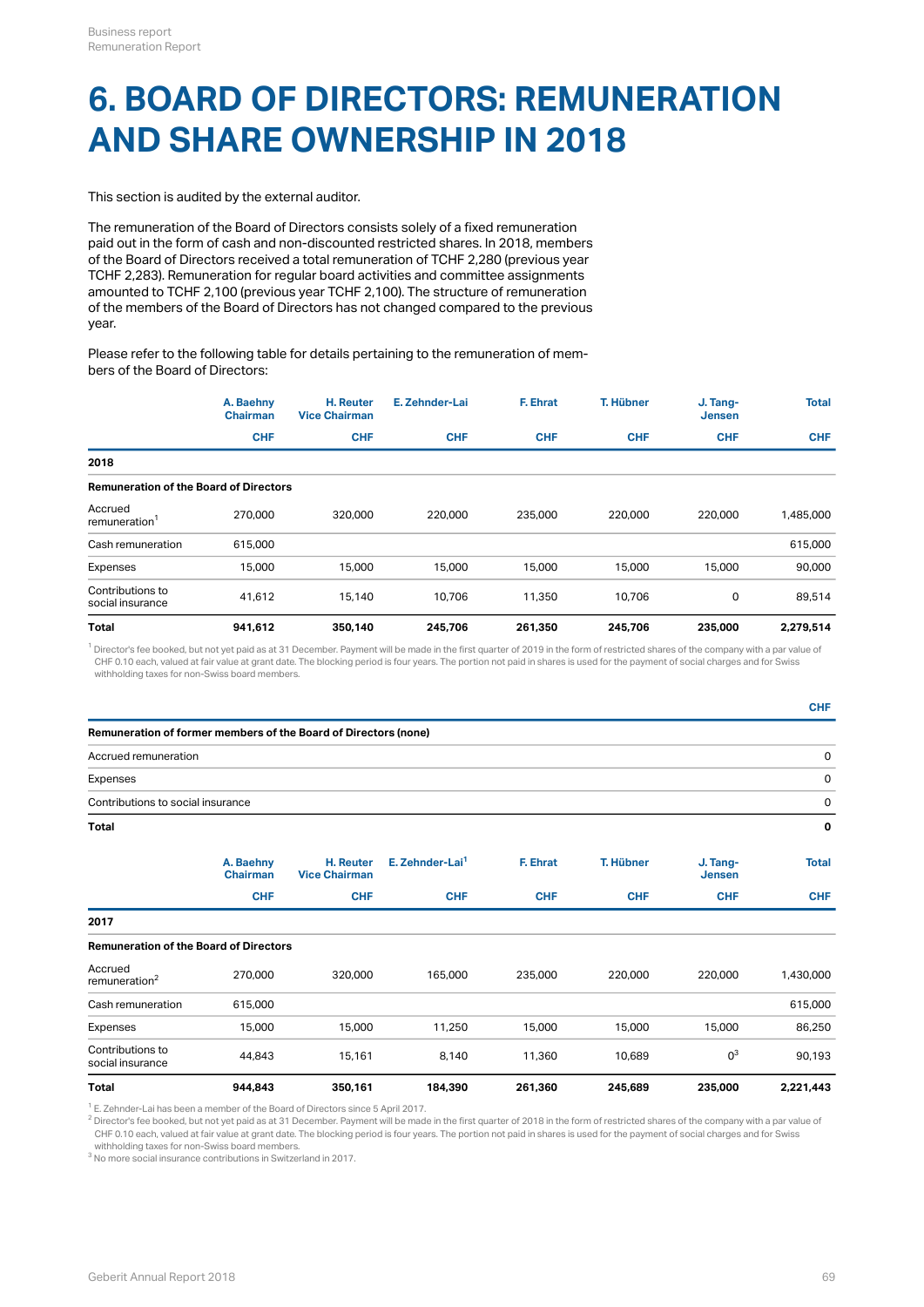| Remuneration of former members of the Board of Directors (R. Aalstad*) |        |  |  |  |  |
|------------------------------------------------------------------------|--------|--|--|--|--|
| Accrued remuneration                                                   | 55,000 |  |  |  |  |
| Expenses                                                               | 3,750  |  |  |  |  |
| Contributions to social insurance                                      | 2,713  |  |  |  |  |
| <b>Total</b>                                                           | 61,463 |  |  |  |  |

\* R. Aalstad was a member of the Board of Directors until 5 April 2017.

For the period from the 2018 General Meeting to the 2019 General Meeting, the remuneration paid to the Board of Directors is expected to amount to CHF 2,277,435. This is within the limit of CHF 2,350,000 approved by the 2018 General Meeting.

### **RECONCILIATION BETWEEN THE REPORTED BOARD COMPENSATION AND THE AMOUNT APPROVED BY THE SHAREHOLDERS AT THE GENERAL MEETING**

| (in CHF)           |           | $n^{**}$                 | $3***$                   | ****                  | $*****$   | $*****$ |
|--------------------|-----------|--------------------------|--------------------------|-----------------------|-----------|---------|
| GM18-GM19          | 2018      | l Jan 2018 to<br>2018 GM | I Jan 2019 to<br>2019 GM | 2018 GM to<br>2019 GM | 2018 GM   | 2018 GM |
| <b>BoD</b> (total) | 2.279.514 | $-571.957$               | +569,878                 | 2,277,435             | 2,350,000 | 97%     |
| GM17-GM18          | 2017      | l Jan 2017 to<br>2017 GM | 1 Jan 2018 to<br>2018 GM | 2017 GM to<br>2018 GM | 2017 GM   | 2017 GM |
| <b>BoD</b> (total) | 2,282,906 | -574,920                 | +571,957                 | 2,279,943             | 2,350,000 | 97%     |

\* Compensation earned during financial year as reported (A)

\*\* Less compensation earned from January to General Meeting of financial year (B)

\*\*\* Plus compensation accrued from January to General Meeting of year following financial year (C) / budget value for 2019

\*\*\*\* Total compensation earned for the period from General Meeting to General Meeting (A-B+C)

\*\*\*\*\* Amount approved by shareholders at respective General Meeting

\*\*\*\*\*\* Ratio between compensation earned for the period from General Meeting to General Meeting versus amount approved by shareholders

#### As of the end of 2018 and 2017, the members of the Board of Directors held the following shares in the company:

|                                         | A. Baehny<br><b>Chairman</b> | H. Reuter<br><b>Vice Chairman</b> | E. Zehnder-<br>Lai | F. Ehrat    | T. Hübner | J. Tang-<br><b>Jensen</b> | <b>Total</b> |
|-----------------------------------------|------------------------------|-----------------------------------|--------------------|-------------|-----------|---------------------------|--------------|
| 2018                                    |                              |                                   |                    |             |           |                           |              |
| <b>Shareholdings Board of Directors</b> |                              |                                   |                    |             |           |                           |              |
| Shares                                  | 70,778                       | 9,023                             | 363                | 2,798       | 1,343     | 2,920                     | 87,225       |
| Options                                 | 41.864*                      | 0                                 | 0                  | $\mathbf 0$ | 0         | 0                         | 41,864       |
| Percentage voting<br>rights shares      | 0.19%                        | < 0.1%                            | < 0.1%             | $< 0.1\%$   | < 0.1%    | < 0.1%                    | 0.24%        |
|                                         |                              |                                   |                    |             |           |                           |              |

\* A. Baehny options until 2014 as CEO

|                                         | A. Baehny<br><b>Chairman</b> | H. Reuter<br><b>Vice Chairman</b> | E. Zehnder-<br>Lai | F. Ehrat  | T. Hübner | J. Tang-<br><b>Jensen</b> | <b>Total</b> |
|-----------------------------------------|------------------------------|-----------------------------------|--------------------|-----------|-----------|---------------------------|--------------|
| 2017                                    |                              |                                   |                    |           |           |                           |              |
| <b>Shareholdings Board of Directors</b> |                              |                                   |                    |           |           |                           |              |
| Shares                                  | 56,812                       | 8,318                             | 0                  | 2,281     | 858       | 2,511                     | 70,780       |
| Options                                 | 55,231*                      | 0                                 | 0                  | 0         | 0         | 0                         | 55,231       |
| Percentage voting<br>rights shares      | 0.15%                        | < 0.1%                            | 0%                 | $< 0.1\%$ | < 0.1%    | < 0.1%                    | 0.19%        |

\* A. Baehny options until 2014 as CEO

As of 31 December 2018, there were no outstanding loans or credits between the company and the members of the Board of Directors, closely related parties or former members of the Board of Directors.

**CHF**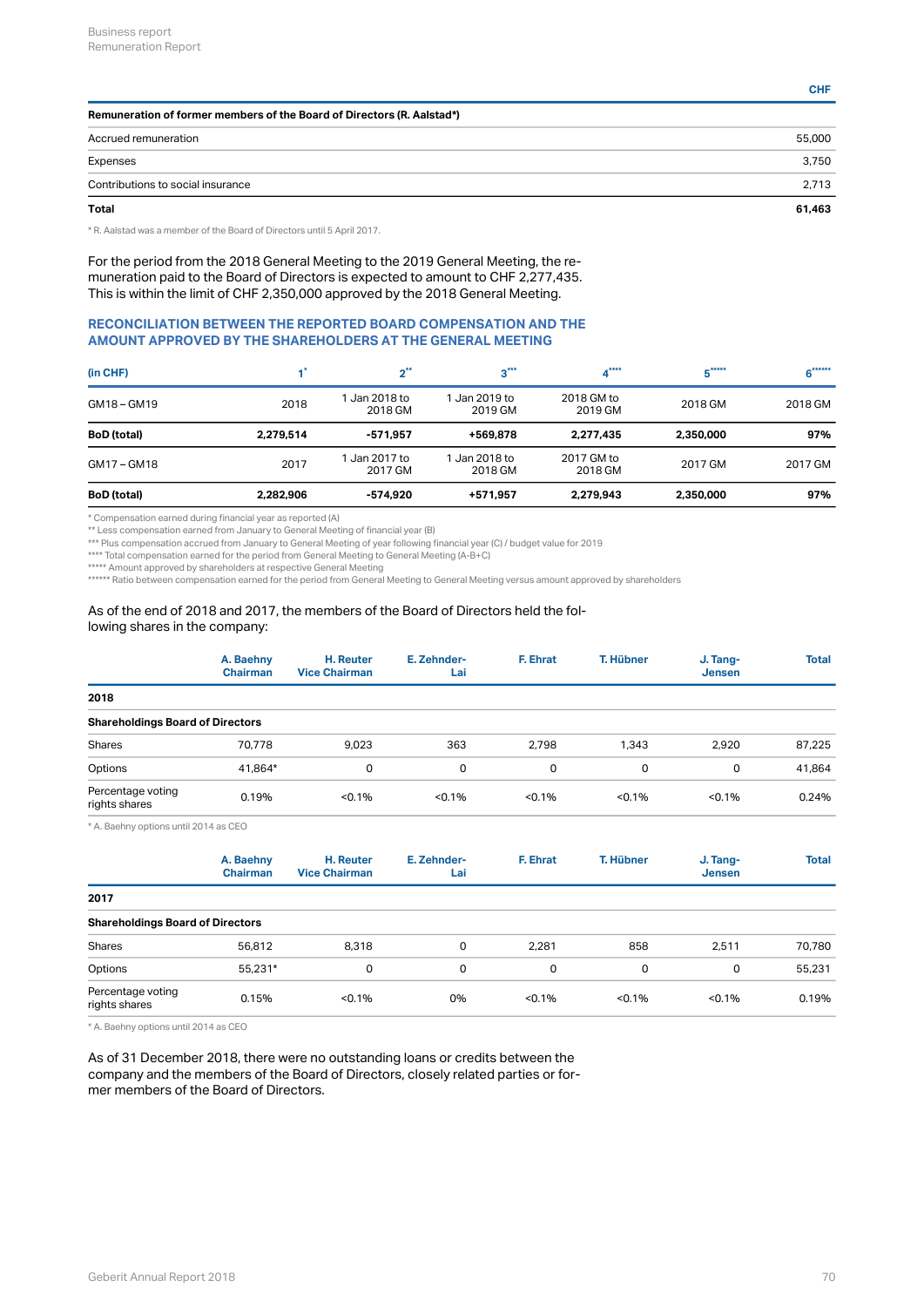### <span id="page-70-0"></span>**7. GROUP EXECUTIVE BOARD: REMUNE-RATION AND SHARE/OPTION OWNERSHIP IN 2018**

This section is audited by the external auditor.

#### **7.1 PERFORMANCE IN 2018**

Consolidated sales in 2018 increased by 5.9% to CHF 3,081 million. Total growth comprised organic growth in local currencies of 3.1% and a foreign currency effect of +2.8%. As in previous years, one-off costs related to the Sanitec acquisition and integration had an impact on results, although to a significantly lower extent and for the last time in this reporting year. Operating profit (EBIT) adjusted for these effects increased by 5.4% to CHF 744 million and the adjusted EBIT margin came to 24.2%. The increased year-on-year operating results were above all attributable to higher sales volumes, price increases, positive effects of the closure of two plants in France in the previous year as well as to continuous efficiency improvements, while higher raw material prices as well as tariff-related increases in personnel expenses had a negative impact. Adjusted earnings per share improved by 4.7% to CHF 17.21. The adjusted return on invested capital (ROIC) rose to 22.6% (previous year 22.4%).

To determine the variable cash remuneration (STI) of the members of the Group Executive Board, the following Key Performance Indicators (KPI) are used: sales performance, EBIT and EPS compared with the previous year as well as ROIC. The achievement of qualitative individual targets is also taken into consideration. The degree of achievement varies by KPI, and the weighted average of all elements used to calculate the variable cash remuneration slightly exceeded the targets.

#### **7.2 REMUNERATION AWARDED IN 2018**

The remuneration of the Group Executive Board amounted to TCHF 8,727 in 2018 (previous year TCHF 9,608). The remuneration of the CEO amounted to TCHF 2,503 in 2018 (previous year TCHF 2,401). The lower total remuneration in 2018 for the Group Executive Board compared to the previous year is the result of two main factors:

- no one-off employer contributions to the company pension funds in 2018
- the lower remuneration of the new Group Executive Board member compared to his predecessor which affects the STI and LTI figures -

At the 2017 General Meeting, the shareholders approved a maximum aggregate amount of TCHF 11,300 for the remuneration of the Group Executive Board for the year 2018. The compensation paid for that period amounts to TCHF 8,727 and is therefore within the approved amount.

Further information on the remuneration awarded to the Group Executive Board for the business year 2018, compared with the maximum potential amount of remuneration, is provided with the invitation to the ordinary General Meeting 2019.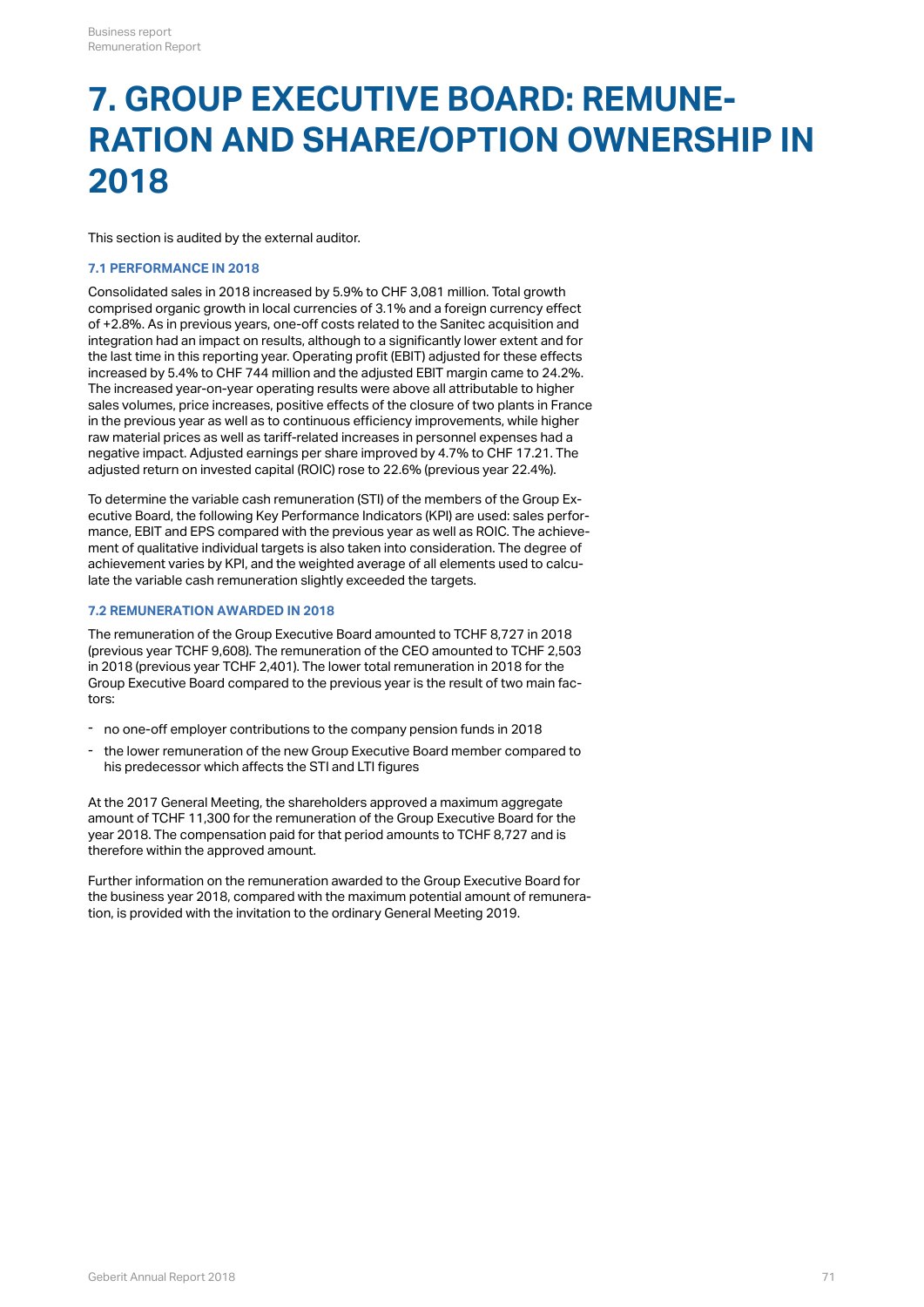#### The following table shows details of remuneration for 2018 and 2017:

|                                                 |                       | 2018         |                       |                        |  |
|-------------------------------------------------|-----------------------|--------------|-----------------------|------------------------|--|
|                                                 | C. Buhl<br><b>CEO</b> | <b>Total</b> | C. Buhl<br><b>CEO</b> | <b>Total</b>           |  |
|                                                 | <b>CHF</b>            | <b>CHF</b>   | <b>CHF</b>            | <b>CHF</b>             |  |
| Salary                                          |                       |              |                       |                        |  |
| - Fixed salary                                  | 931,801               | 3,342,650    | 861,809               | 3,449,744              |  |
| - Variable salary <sup>1</sup>                  | 541,350               | 1,947,550    | 516,250               | 2,013,879              |  |
| thereof in shares in 2018 <sup>2</sup>          |                       |              | 515,182               | 1,296,600              |  |
| Shares/options                                  |                       |              |                       |                        |  |
| - Call options MSOP 2018/2017 <sup>3</sup>      | 809,885               | 2,357,518    | 749,955               | 2,475,927              |  |
| - Call options MSPP 2018/2017 <sup>4</sup>      | 43,639                | 109,830      | 56,385                | 167,211                |  |
| Non-cash benefits                               |                       |              |                       |                        |  |
| - Private share of company vehicle <sup>5</sup> | 7,056                 | 46,380       | 7,056                 | 48,978                 |  |
| Expenditure on pensions                         |                       |              |                       |                        |  |
| - Pension plans and social insurance            | 166,482               | 905,247      | 206,854 <sup>6</sup>  | 1,433,489 <sup>6</sup> |  |
| - Contribution health/accident insurance        | 2,476                 | 18,172       | 2,497                 | 18,319                 |  |
| Total <sup>7</sup>                              | 2,502,689             | 8,727,347    | 2,400,806             | 9,607,547              |  |

 $^{\rm 1}$  The amounts to be paid (current year), and the amounts effectively paid (previous year) respectively, and are shown. The payment of the variable salary occurs in the following year. Members of the Group Executive Board are free to choose between a payment in shares or in cash.

 $^2$  Registered shares of the company with a par value of CHF 0.10 each, 3-year blocking period, valued at fair market value at grant date of CHF 432.20 (PY CHF 435.95). Call options on registered shares of the company with a par value of CHF 0.10 each, issued within the scope of the Management Share Option Programme (MSOP); 1 option entitles to purchase 1 registered share at an exercise price of CHF 432.20 (previous year CHF 435.95); definitive acquisition of the option ("vesting") dependent on various conditions, 3-5-year blocking period (3 tranches at 33%). Market value of CHF 39.29 (previous year CHF 39.87) determined using the binomial method.  $^3$  Coll options on registered abu

 $^4$  Call options on registered shares of the company with a par value of CHF 0.10 each, issued within the scope of the Management Share Participation Programme (MSPP); 1 option entitles to purchase 1 registered share at an exercise price of CHF 432.20 (previous year CHF 435.95); definitive acquisition of the option ("vesting") dependent on various conditions, 1-4-year blocking period (4 tranches at 25%), market value of CHF 36.61 (previous year CHF 34.72) determined using the binomial method.

 $^5$  Valuation in accordance with the guidelines of the Swiss Federal Tax Administration FTA (0.8% of the purchase cost per month). <sup>6</sup> Including one-off compensation in pension provision due to pension scheme modifications (reduction of pension conversion rate).

 $^7$  Immaterial payments (below CHF 500) are not included in the total. Overall, these payments do not exceed CHF 2,000 per member of the Group Executive Board.

The parameters taken into consideration in the option valuation model are set out in  $\rightarrow$  [Note 17 Participation plans of the consolidated financial statements](http://annualreport.geberit.com/reports/geberit/annual/2018/gb/English/20405017/17_-participation-plans.html).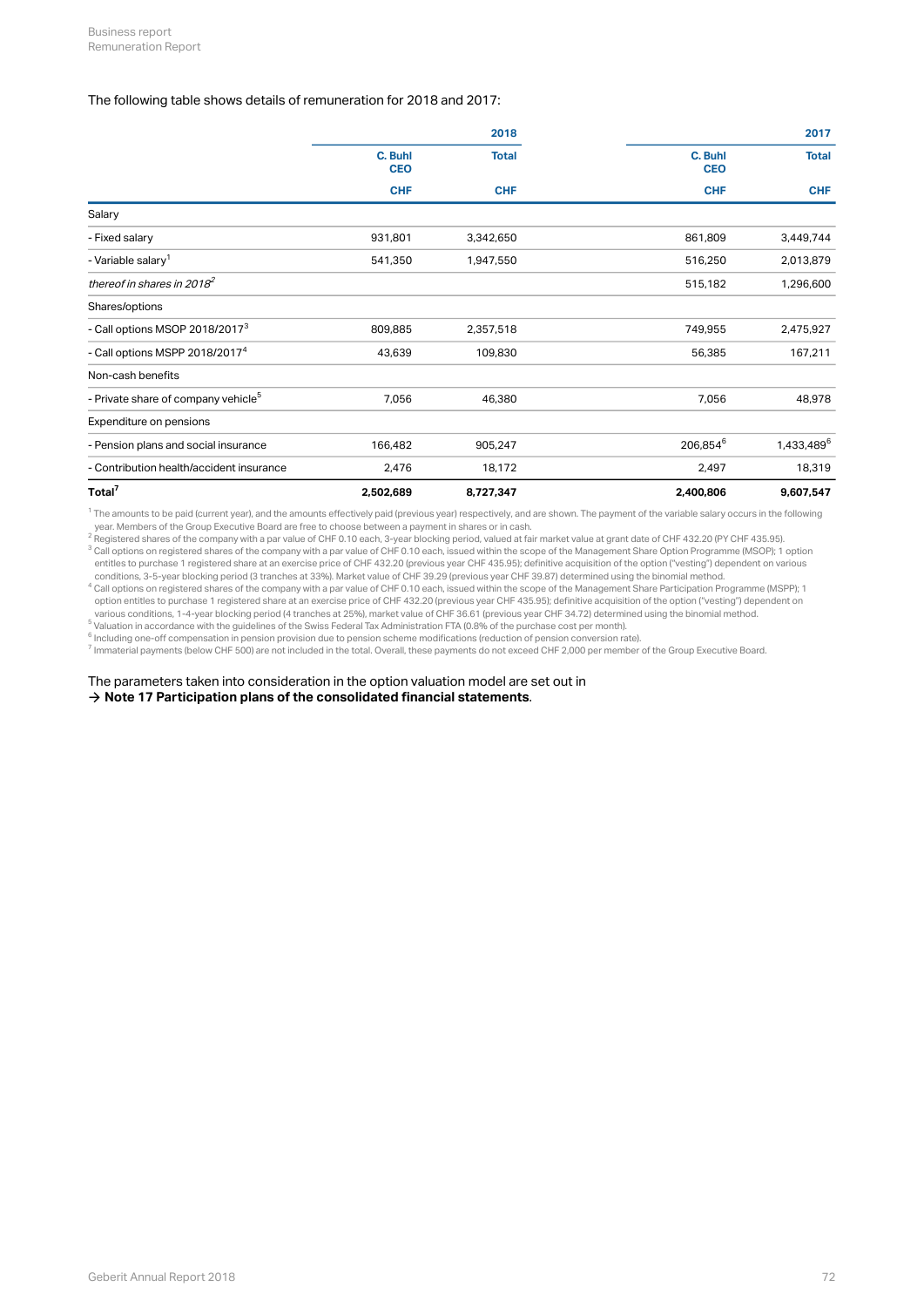### **7.3 SHAREHOLDINGS OF GROUP EXECUTIVE BOARD**

As of the end of 2018 and 2017, the Group Executive Board held the following shares in the company:

|                                                        | <b>Maturity</b> | Average C. Buhl<br>exercise<br>price in<br><b>CHF</b> | <b>CEO</b>    | <b>CFO</b>       |        | R. Iff M. Baumüller E. Renfordt-Sasse K. Spachmann R. van Triest M. Ziegler |        |        |        | <b>Total</b>   |
|--------------------------------------------------------|-----------------|-------------------------------------------------------|---------------|------------------|--------|-----------------------------------------------------------------------------|--------|--------|--------|----------------|
| 2018                                                   |                 |                                                       |               |                  |        |                                                                             |        |        |        |                |
| <b>Shareholdings Group Executive Board</b>             |                 |                                                       |               |                  |        |                                                                             |        |        |        |                |
| <b>Shares</b>                                          |                 |                                                       |               | 7,404 31,564     | 3,078  | 1,546                                                                       | 12,500 | 300    | 2,416  | 58,808         |
| Percentage voting<br>rights shares                     |                 |                                                       |               | $< 0.1\%$ < 0.1% | < 0.1% | < 0.1%                                                                      | < 0.1% | < 0.1% | < 0.1% | 0.16%          |
| Call options <sup>*</sup>                              |                 |                                                       |               |                  |        |                                                                             |        |        |        |                |
| End of vesting period:                                 |                 |                                                       |               |                  |        |                                                                             |        |        |        |                |
| Vested                                                 | 2020-2024       |                                                       | 332.00 13,219 | 8,836            | 3,706  | 6,166                                                                       | 807    | 60     | 2,857  | 35,651         |
| 2019                                                   | 2022-2026       |                                                       | 394.76 11,600 | 7,665            | 754    | 4,074                                                                       | 6,766  | 2,621  | 980    | 34,460         |
| 2020                                                   | 2023-2027       | 409.97                                                | 13,351        | 7,608            | 1,983  | 3,664                                                                       | 6,751  | 4,627  | 921    | 38,905         |
| 2021                                                   | 2024-2028       | 409.97                                                | 19,945        | 10,746           | 3,462  | 5,161                                                                       | 9,684  | 6,653  | 2,548  | 58,199         |
| 2022                                                   | 2025-2028       | 434.08                                                | 13,439        | 6,623            | 3,088  | 3,098                                                                       | 6,056  | 4,067  | 2,071  | 38,442         |
| 2023                                                   | 2028            | 432.20                                                | 6,871         | 3,266            | 1,527  | 1,594                                                                       | 3,011  | 2,036  | 1,696  | 20,001         |
| <b>Total options</b>                                   |                 |                                                       |               | 78,425 44,744    | 14,520 | 23,757                                                                      | 33,075 | 20,064 |        | 11,073 225,658 |
| Percentage potential share of<br>voting rights options |                 |                                                       |               | 0.21% 0.12%      | < 0.1% | < 0.1%                                                                      | < 0.1% | < 0.1% | < 0.1% | 0.61%          |

\* Purchase ratio 1 share for 1 option

|                                            | Maturity Average C. Buhl<br>exercise<br>price in<br><b>CHF</b> | <b>CEO</b>          | <b>CFO</b> |           | R. Iff M. Reinhard E. Renfordt-Sasse K. Spachmann R. van Triest M. Baumüller |           |           |           | <b>Total</b> |
|--------------------------------------------|----------------------------------------------------------------|---------------------|------------|-----------|------------------------------------------------------------------------------|-----------|-----------|-----------|--------------|
| 2017                                       |                                                                |                     |            |           |                                                                              |           |           |           |              |
| <b>Shareholdings Group Executive Board</b> |                                                                |                     |            |           |                                                                              |           |           |           |              |
| Shares                                     |                                                                | 6,212 32,840        |            | 2,500     | 2.452                                                                        | 12,407    | 200       | 2,850     | 59,461       |
| Percentage voting<br>rights shares         |                                                                | $< 0.1\%$ $< 0.1\%$ |            | $< 0.1\%$ | $< 0.1\%$                                                                    | $< 0.1\%$ | $< 0.1\%$ | $< 0.1\%$ | 0.16%        |

| Call options <sup>*</sup>                              |                        |        |        |               |           |           |           |           |        |               |  |
|--------------------------------------------------------|------------------------|--------|--------|---------------|-----------|-----------|-----------|-----------|--------|---------------|--|
|                                                        | End of vesting period: |        |        |               |           |           |           |           |        |               |  |
| Vested                                                 | 2020-2023              | 306.01 | 7,474  | 9,172         | 3,783     | 4,779     | 3,236     | 10        | 2,922  | 31,376        |  |
| 2018                                                   | 2021-2024              | 357.20 | 5,745  | 7,091         | 7,261     | 2,631     | 6,140     | 50        | 784    | 29,702        |  |
| 2019                                                   | 2022-2026              | 382.28 | 11,302 | 7,484         | 7,989     | 4,074     | 6,647     | 2,596     | 697    | 40,789        |  |
| 2020                                                   | 2023-2027              | 398.85 | 13,053 | 7,427         | 7,895     | 3,664     | 6,632     | 4,602     | 1,926  | 45,199        |  |
| 2021                                                   | 2024-2027              | 398.85 | 12,776 | 7,299         | 7,770     | 3,567     | 6,554     | 4,592     | 1,878  | 44,436        |  |
| 2022                                                   | 2027                   | 435.95 | 6,270  | 3,176         | 3,314     | 1,504     | 2,926     | 2,006     | 1,504  | 20,700        |  |
| <b>Total options</b>                                   |                        |        |        | 56,620 41,649 | 38,012    | 20,219    | 32,135    | 13,856    |        | 9,711 212,202 |  |
| Percentage potential share of<br>voting rights options |                        |        | 0.15%  | 0.11%         | $< 0.1\%$ | $< 0.1\%$ | $< 0.1\%$ | $< 0.1\%$ | < 0.1% | 0.57%         |  |

\* Purchase ratio 1 share for 1 option

As of 31 December 2018, there were no outstanding loans or credits between the company and the members of the Group Executive Board, closely related parties or former members of the Group Executive Board.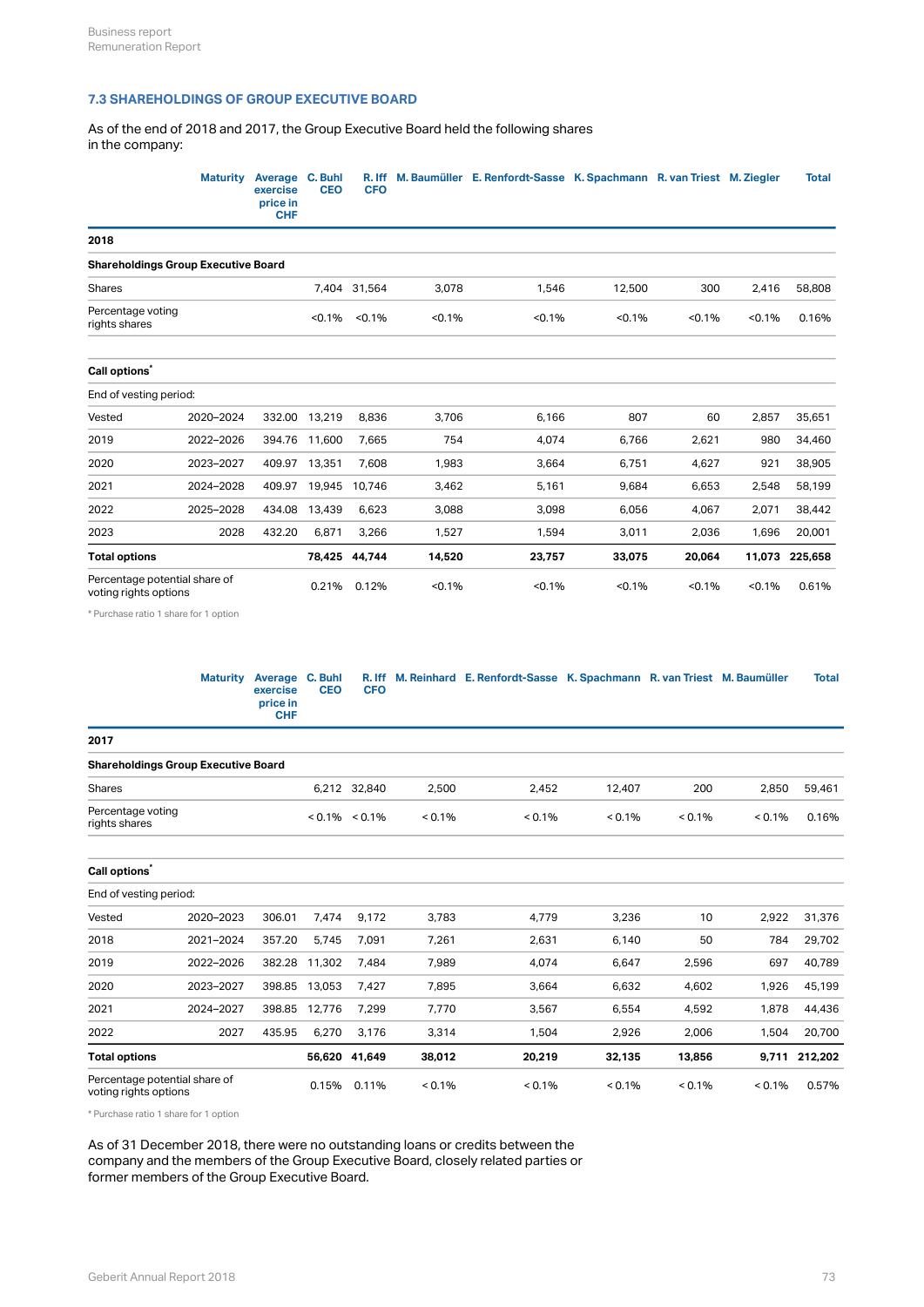# **8. SUMMARY OF SHARE AND OPTION PLANS 2018**

This section has been audited by the external auditor as part of the Financial Notes to the Consolidated Statements of the Geberit Group.

In 2018, employees, management and the members of the Board of Directors participated in three different share plans. The plans are described for the management and the Board of Directors in this Remuneration Report and for the employees in  $\rightarrow$  **[Note 17](http://annualreport.geberit.com/reports/geberit/annual/2018/gb/English/20405017/17_-participation-plans.html)** of the consolidated financial statements (participation plans). Under the three different **share plans**, a total of the following numbers of shares were allocated.

|                                            | <b>End of</b><br>blocking<br>period | Number of<br>participants | Number of<br>shares<br>issued | <b>Issuing</b><br>price<br><b>CHF</b> |
|--------------------------------------------|-------------------------------------|---------------------------|-------------------------------|---------------------------------------|
| Employee share purchase plan 2018 (ESPP)   | 2020                                | 2.518                     | 18,327                        | 280.95                                |
| Management share purchase plan 2018 (MSPP) | 2021                                | 101                       | 9.448                         | 432.20                                |
| Directors programme 2018                   | 2022                                |                           | 3.199                         | 432.20                                |
|                                            |                                     |                           |                               |                                       |

**Total 30,974**

The 30,974 shares required for these plans were taken from the stock of treasury shares.

In 2018, Geberit management participated in two different **option plans** (MSPP and MSOP). The plans are described in this Remuneration Report. Under the two different option plans, a total of the following numbers of options were allocated.

|                                               | <b>End of vesting</b><br>period | <b>Maturity</b> | Number of<br>participants | Number of<br>options allocated | <b>Exercise price</b><br><b>CHF</b> |
|-----------------------------------------------|---------------------------------|-----------------|---------------------------|--------------------------------|-------------------------------------|
| Management share purchase plan<br>2018 (MSPP) | 2019-2022                       | 2025            | 101                       | 9.448                          | 432.20                              |
| Option plan 2018 (MSOP)                       | 2021-2023                       | 2028            | 90                        | 107.331                        | 432.20                              |
| <b>Total</b>                                  |                                 |                 |                           | 116,779                        |                                     |

The fair value of the options granted in 2018 amounted to CHF 36.61 (MSPP) and CHF 39.29 (MSOP) at the respective grant date. The fair value was determined using the binomial model for "American Style Call Options".

The calculation model was based on the following parameters:

|                                               | <b>Exercise</b><br>price* | <b>Expected</b><br>Ø volatility | Expected Ø<br>dividend yield | <b>Contractual</b><br>period | Risk free Ø<br>interest rate |  |
|-----------------------------------------------|---------------------------|---------------------------------|------------------------------|------------------------------|------------------------------|--|
|                                               | <b>CHF</b>                | $\%$                            | ℀                            | <b>Years</b>                 | %                            |  |
| Management share purchase plan<br>2018 (MSPP) | 432.20                    | 16.88                           | 2.39                         |                              | $-0.09$                      |  |
| Option plan 2018 (MSOP)                       | 432.20                    | 16.14                           | 2.39                         | 10                           | 0.16                         |  |

\* The exercise price corresponds to the average price of Geberit shares for the period from 6.-19.3.2018.

Costs resulting from share participation plans amounted to CHF 3.0 million in 2018 (previous year CHF 4.3 million); those for option plans totalled CHF 3.8 million (previous year CHF 3.2 million).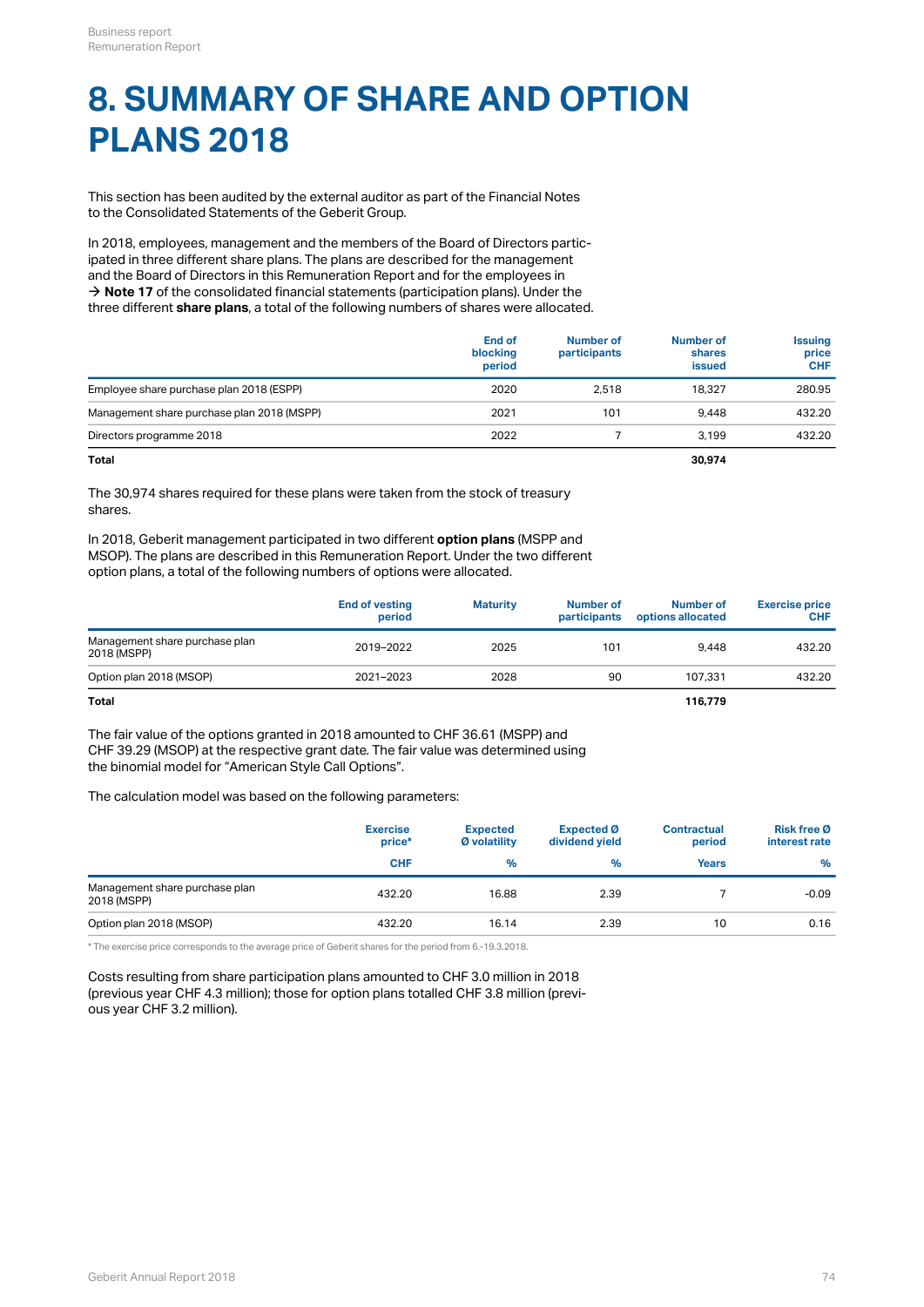### **9. SUMMARY OF SHARES AND OPTIONS HELD BY EMPLOYEES AND MANAGEMENT AS OF 31 DECEMBER 2018**

This section has been audited by the external auditor as part of the Financial Notes to the Consolidated Statements of the Geberit Group.

Geberit is committed to a vigilant management of equity dilution. As of 31 December 2018, the Board of Directors, the Group Executive Board and the employees owned a combined total of 386,381 (previous year 362,011) shares, i.e. 1.0% (previous year 1.0%), of the share capital of Geberit AG.

The following table summarises all option plans in place as of 31 December 2018:

| <b>End of vesting period</b> | <b>Maturity</b> | <b>Number of</b><br>options<br>outstanding | Ø exercise price<br><b>CHF</b> | <b>Number of</b><br>options in the<br>money | Ø exercise price<br><b>CHF</b> |
|------------------------------|-----------------|--------------------------------------------|--------------------------------|---------------------------------------------|--------------------------------|
| Vested                       | 2020-2024       | 146.974                                    | 296.63                         | 143,635                                     | 293.39                         |
| 2019                         | 2022-2026       | 68,248                                     | 363.69                         | 62,430                                      | 357.09                         |
| 2020                         | 2023-2027       | 77.238                                     | 398.78                         | 38,575                                      | 361.75                         |
| 2021                         | 2024-2028       | 109,865                                    | 410.33                         | 36,027                                      | 361.75                         |
| 2022                         | 2025-2028       | 70.175                                     | 433.93                         | 0                                           | 433.93                         |
| 2023                         | 2028            | 35,444                                     | 432.20                         | 0                                           | 432.20                         |
| <b>Total</b>                 |                 | 507.944                                    | 374.19                         | 280,667                                     | 325.73                         |

The following movements took place in 2018 and 2017:

|                               | <b>MSOP</b>                 |                            |                      | <b>MSPP</b>         |                      | <b>Total 2018</b>          | <b>Total 2017</b>    |                            |  |
|-------------------------------|-----------------------------|----------------------------|----------------------|---------------------|----------------------|----------------------------|----------------------|----------------------------|--|
|                               | <b>Number of</b><br>options | <b>Ø</b> exercise<br>price | Number of<br>options | Ø exercise<br>price | Number of<br>options | <b>Ø</b> exercise<br>price | Number of<br>options | <b>Ø</b> exercise<br>price |  |
|                               |                             | <b>CHF</b>                 |                      | <b>CHF</b>          |                      | <b>CHF</b>                 |                      | <b>CHF</b>                 |  |
| Outstanding<br>1 January      | 426,857                     | 351.34                     | 46,518               | 353.09              | 473,375              | 351.52                     | 402,715              | 313.91                     |  |
| Granted<br>options            | 107,331                     | 432.20                     | 9,448                | 432.20              | 116,779              | 432.20                     | 123,794              | 435.95                     |  |
| Forfeited<br>options          | 24,736                      | 399.08                     | 654                  | 369.40              | 25,390               | 398.31                     | 1,987                | 359.97                     |  |
| Expired<br>options            | 0                           | $\mathbf 0$                | 0                    | $\mathsf 0$         | 0                    | 0                          | 0                    | $\mathbf 0$                |  |
| Exercised<br>options          | 47,571                      | 294.86                     | 9,249                | 285.72              | 56,820               | 293.37                     | 51,147               | 259.38                     |  |
| Outstanding<br>31 December    | 461,881                     | 373.39                     | 46,063               | 382.21              | 507,944              | 374.19                     | 473,375              | 351.52                     |  |
| Exercisable at<br>31 December | 124,875                     | 289.04                     | 19,020               | 322.38              | 143,895              | 293.39                     | 130,426              | 282.31                     |  |

The options outstanding at 31 December 2018 had an exercise price of between CHF 231.20 and CHF 435.95 and an average remaining contractual life of 5.5 years.